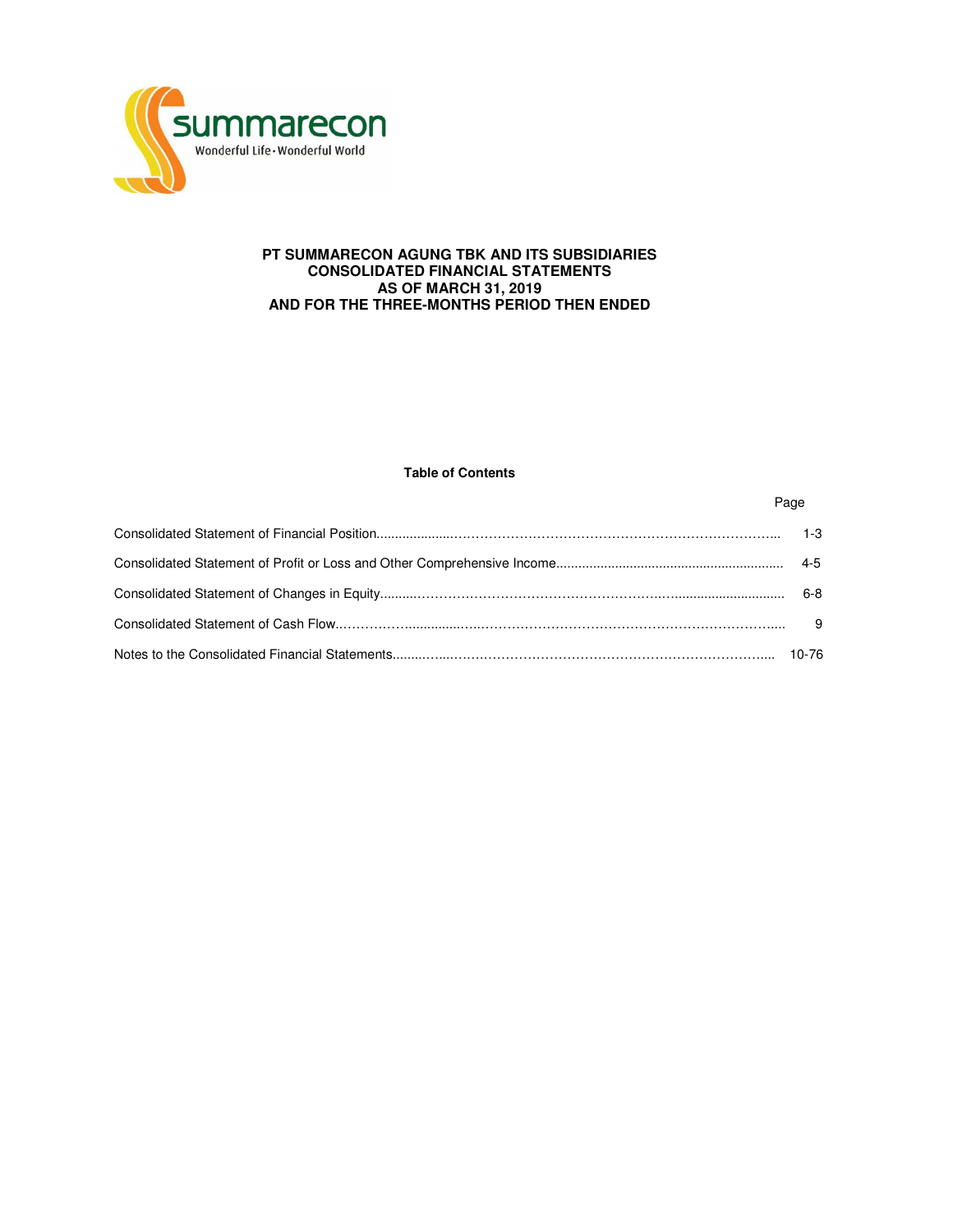# **PT SUMMARECON AGUNG Tbk AND ITS SUBSIDIARIES CONSOLIDATED STATEMENT OF FINANCIAL POSITION**  As of March 31, 2019

(Expressed in thousands of Indonesian Rupiah, unless otherwise stated)

|                                    | <b>Notes</b>            | March 31, 2019<br>(unaudited) | December 31, 2018 |
|------------------------------------|-------------------------|-------------------------------|-------------------|
| <b>ASSETS</b>                      |                         |                               |                   |
| <b>CURRENT ASSET</b>               |                         |                               |                   |
| Cash and cash equivalents          | 2d, 2r, 2u, 4           | 1,504,791,125                 | 1,533,562,079     |
| Trade receivable                   | 21,2u,5,12              |                               |                   |
| <b>Related Parties</b>             | 2f,30                   | 43.323.177                    | 51,232,423        |
| <b>Third Parties</b>               |                         | 325,430,521                   | 342,635,716       |
| Others receivables                 | 2u                      | 108,057,585                   | 17,837,038        |
| Due from related parties           | 2f, 2u, 30              | 44,561,189                    | 43,169,875        |
| Inventories                        | 2g,2m,2n,6              | 8,377,935,823                 | 7,890,253,215     |
| Prepaid taxes                      | 2t, 17a                 | 270,799,866                   | 252,831,843       |
| Prepaid expenses                   | 2 <sub>h</sub>          | 33,109,049                    | 29,083,035        |
| Advance payments                   | 8                       | 351,002,230                   | 347,100,725       |
| Other current financial assets     | 2u,11                   | 314,585                       | 60,013            |
| Other current assets               |                         | 43,164                        | 43,164            |
| <b>Total current assets</b>        |                         | 11,059,368,314                | 10,507,809,126    |
|                                    |                         |                               |                   |
| <b>NON-CURRENT ASSETS</b>          |                         |                               |                   |
| Trade receivables                  | 21,2u,5,12              |                               |                   |
| <b>Related Parties</b>             | 2f,30                   | 1,707,578                     | 4,268,941         |
| <b>Third Parties</b>               |                         | 47,751,672                    | 46,844,718        |
| Due from related parties           | 2f, 2u, 30              | 30,943,105                    | 30,988,752        |
| Undeveloped land                   | 2i, 7, 12, 13           | 6,448,365,594                 | 6,435,862,052     |
| Investment in associates           | 1e,2z                   | 58,099,368                    | 5,754,948         |
| Advance payments                   | 8                       | 653,255,089                   | 627,225,107       |
| Fixed assets                       | 2j,2n,9,12              | 373,527,528                   | 376,728,691       |
| Investment properties              | 2k, 2l, 2n,<br>10,12,13 | 4,358,081,906                 | 4,385,918,890     |
| Deferred tax assets                | 2t                      | 605,269                       | 605,798           |
| Other non-current financial assets | 2d, 2e, 2u, 11, 12      | 729,121,386                   | 701,497,350       |
| Other non-current assets           |                         | 156,227,813                   | 175,737,695       |
| <b>Total non-current assets</b>    |                         | 12,857,686,308                | 12,791,432,942    |
| <b>TOTAL ASSETS</b>                |                         | 23,917,054,622                | 23,299,242,068    |
|                                    |                         |                               |                   |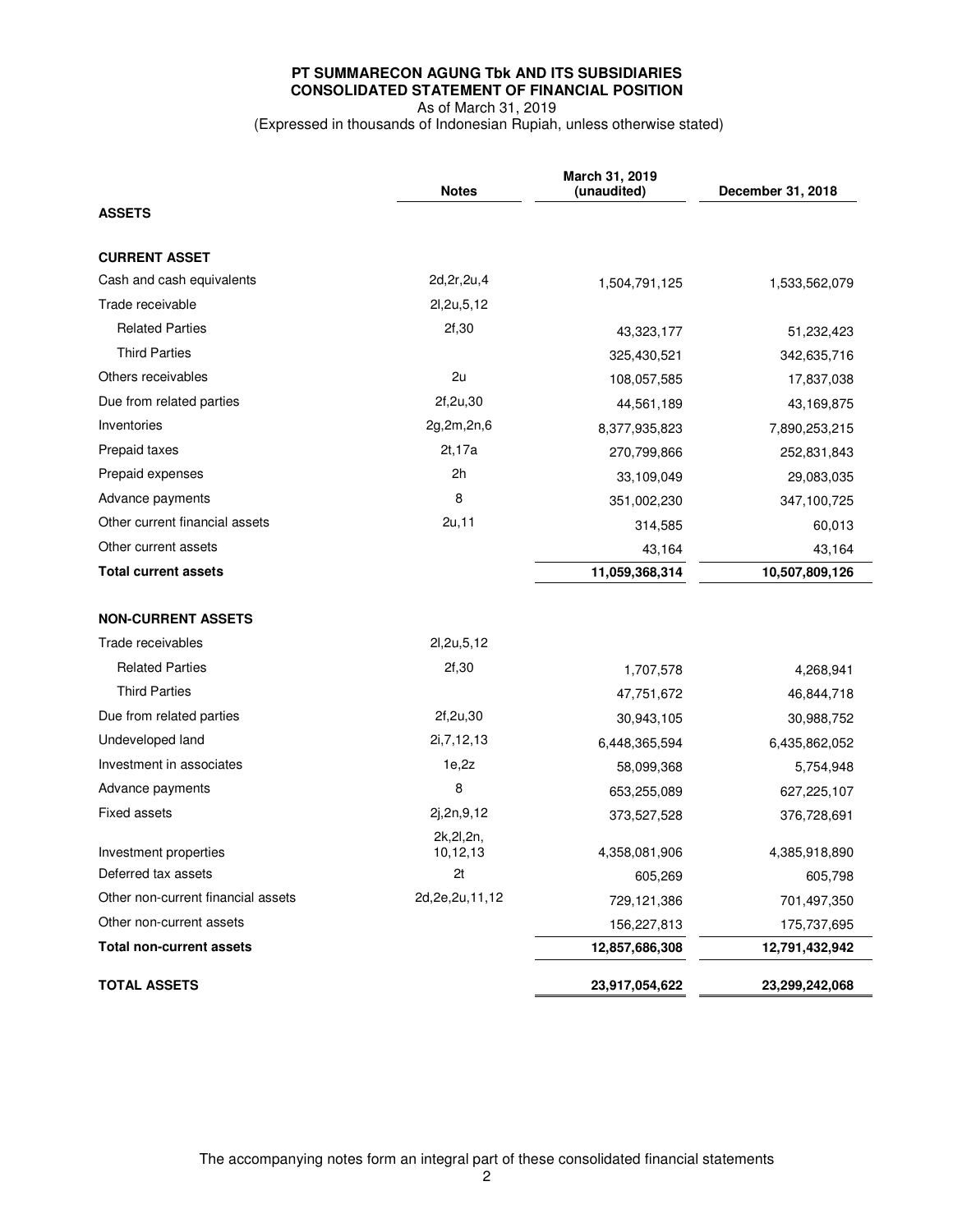# **PT SUMMARECON AGUNG Tbk AND ITS SUBSIDIARIES CONSOLIDATED STATEMENT OF FINANCIAL POSITION (Continued)**  As of March 31, 2019

(Expressed in thousands of Indonesian Rupiah, unless otherwise stated)

|                                              | <b>Notes</b>   | March 31, 2019<br>(unaudited) | December 31, 2018 |
|----------------------------------------------|----------------|-------------------------------|-------------------|
| <b>LIABILITIES &amp; EQUITY</b>              |                |                               |                   |
|                                              |                |                               |                   |
| <b>CURRENT LIABILITIES</b>                   |                |                               |                   |
| Short-term bank loans                        | 2r, 2u, 12, 31 | 1,766,710,073                 | 1,782,154,804     |
| Trade payables to third parties              | 2r, 2u, 14, 31 | 63,179,411                    | 76,740,768        |
| Other payables                               | 2r, 2u, 15     | 261,906,518                   | 261,345,102       |
| Due to related parties                       | 2f,2u,30       | 1,551,784                     | 1,540,354         |
| Accrued expenses                             | 2r, 2u, 16, 31 | 1,231,438,498                 | 1,026,275,642     |
| Taxes payable                                | 2t, 17b        | 53,805,611                    | 61,282,470        |
| Liability for short-term employee benefits   | 2q, 2u, 18     | 20,368,939                    | 17,480,794        |
| Downpayments received and security deposits  | 21, 2u, 19     |                               |                   |
| <b>Related parties</b>                       | 2f,30          | 4,147,721                     | 4,512,936         |
| Third parties                                |                | 1,350,750,114                 | 1,632,545,643     |
| Unearned revenues                            | 21,2p,20       |                               |                   |
| <b>Related parties</b>                       |                | 2,022                         |                   |
| Third parties                                |                | 447,885,528                   | 435,221,014       |
| Current maturities of long-term debts - net: | 2u, 12         |                               |                   |
| Loans from banks and financing institutions  | 2r,31          | 1,299,242,900                 | 833,070,713       |
| Bonds payable and sukuk ijarah               | 2u, 2y, 13     | 1,098,924,757                 | 1,098,443,190     |
| <b>Total current liabilities</b>             |                | 7,599,913,876                 | 7,230,613,430     |
| <b>NON-CURRENT LIABILITIES</b>               |                |                               |                   |
| Long-term debts - net of current maturities: | 2u, 12         |                               |                   |
| Loans from banks and financing institutions  | 2r,31          | 2,613,261,624                 | 3,191,392,773     |
| Bonds payable and sukuk ijarah               | 2u, 2y, 13     | 1,702,917,920                 | 1,701,539,899     |
| Other payables                               | 2u, 15         | 11,033,504                    | 11,033,504        |
| Liability for long-term employee benefits    | 2q, 18         | 123,334,510                   | 128,017,375       |
| Downpayments received and security deposits  | 2l, 2u, 19     |                               |                   |
| <b>Related parties</b>                       | 2f,30          | 8,518,251                     | 7,796,159         |
| Third parties                                |                | 2,630,158,622                 | 1,904,111,709     |
| Unearned revenues                            | 21,2p,20       | 60,158,076                    | 53,034,649        |
| Other non-current financial liabilities      | 2u             | 7,842,450                     | 7,842,450         |
| Deferred tax liabilities                     | 2t             | 3,048,804                     | 3,155,555         |
| <b>Total non-current liabilities</b>         |                | 7,160,273,761                 | 7,007,924,073     |
| <b>TOTAL LIABILITIES</b>                     |                | 14,760,187,637                | 14,238,537,503    |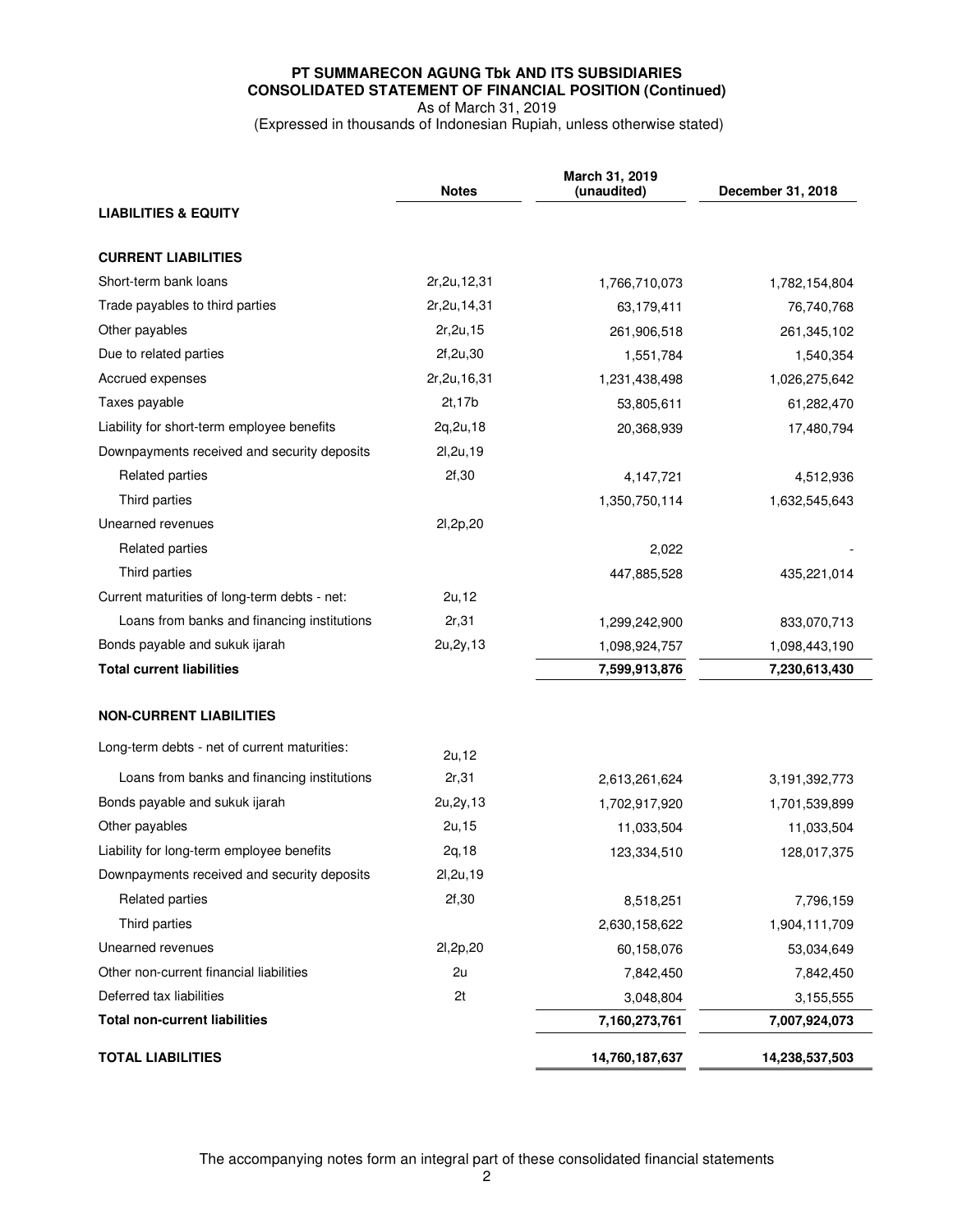# **PT SUMMARECON AGUNG Tbk AND ITS SUBSIDIARIES CONSOLIDATED STATEMENT OF FINANCIAL POSITION (Continued)**  As of March 31, 2019

(Expressed in thousands of Indonesian Rupiah, unless otherwise stated)

|                                                                                                   | <b>Notes</b> | March 31, 2018<br>(unaudited) | December 31, 2018 |
|---------------------------------------------------------------------------------------------------|--------------|-------------------------------|-------------------|
| <b>EQUITY</b>                                                                                     |              |                               |                   |
| Equity atrributable to Owners of the Parent Entity                                                |              |                               |                   |
| Capital stock:<br>Authorized - 25.000.000.000 share at par<br>value Rp100 per share (full amount) |              |                               |                   |
| Issued and fully paid - 14.426.781.680<br>shares                                                  | 1b,22        | 1,442,678.168                 | 1,442,678,168     |
| Additional paid-in capital                                                                        | 1b,2o,2x,23  | 22,996,315                    | 22,996,315        |
| Differences from transactions with Non-controlling<br>interests                                   | 2c           | 1,557,398                     | 1,557,398         |
| Retained earnings:                                                                                |              |                               |                   |
| Appropriated                                                                                      | 24           | 104,451,832                   | 104,451,832       |
| Unappropriated                                                                                    |              | 5,377,188,206                 | 5,331,907,420     |
| Total Equity Attributable to:                                                                     |              |                               |                   |
| Owners Of the Parent Entity                                                                       |              | 6,948,871,919                 | 6,903,591,133     |
| Non-controlling interests                                                                         | 2c, 21       | 2,207,995,066                 | 2,157,113,432     |
| <b>TOTAL EQUITY</b>                                                                               |              | 9,156,866,985                 | 9,060,704,565     |
| <b>TOTAL LIABILITIES AND EQUITY</b>                                                               |              | 23,917,054,622                | 23,299,242,068    |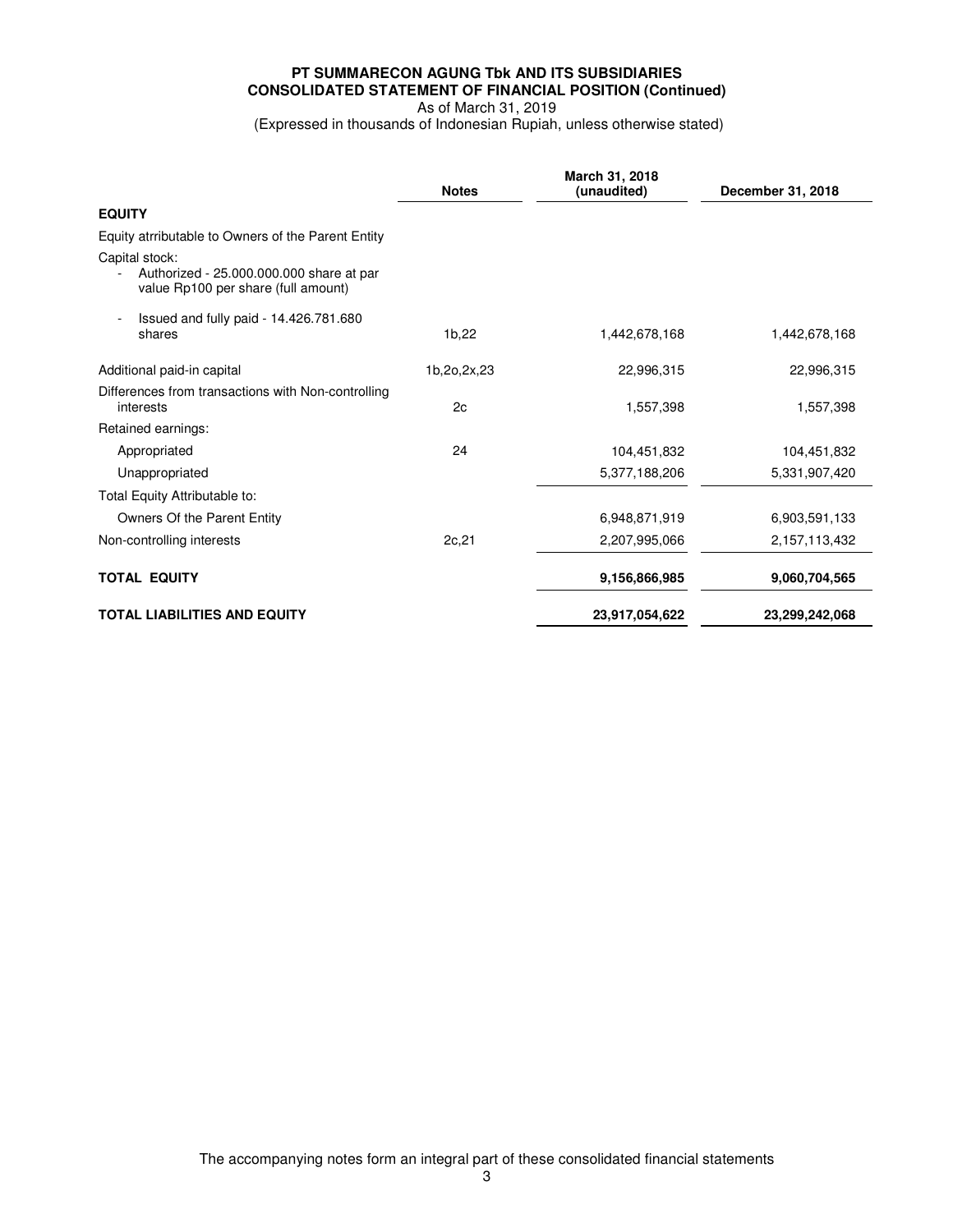# **PT SUMMARECON AGUNG Tbk AND ITS SUBSIDIARIES CONSOLIDATED STATEMENT OF PROFIT OR LOSS AND OTHER COMPREHENSIVE INCOME**

For the Three-Months Period Ended March 31, 2019 (Unaudited) (Expressed in thousands of Indonesian Rupiah, unless otherwise stated)

|                                                                                                                              | <b>Notes</b>   | March 31, 2019<br>(unaudited) | March 31, 2018<br>(unaudited) |
|------------------------------------------------------------------------------------------------------------------------------|----------------|-------------------------------|-------------------------------|
| <b>NET REVENUES</b>                                                                                                          | 2f, 2p, 26, 30 | 1,060,684,327                 | 1,197,402,551                 |
| <b>COST OF SALES AND DIRECT COSTS</b>                                                                                        | 2p,27          | (484, 494, 745)               | (660, 172, 912)               |
| <b>GROSS PROFIT</b>                                                                                                          |                | 576,189,582                   | 537,229,639                   |
| Selling expenses                                                                                                             | 2p,28          | (75, 329, 290)                | (59,682,340)                  |
| General and administrative expenses                                                                                          | 2p,28          | (189, 861, 097)               | (187, 543, 483)               |
| Other operating income                                                                                                       |                | 1,632,661                     | 1,371,203                     |
| Other operating expenses                                                                                                     |                | (238, 523)                    | (159, 842)                    |
| <b>INCOME FROM OPERATIONS</b>                                                                                                |                | 312,393,333                   | 291,215,177                   |
| Finance income                                                                                                               |                | 29,050,121                    | 14,782,915                    |
| Finance cost                                                                                                                 | 29             | (190, 578, 599)               | (164, 849, 838)               |
| Equity in net income of associates                                                                                           | 2z             | 2,344,412                     |                               |
| PROFIT BEFORE FINAL TAX<br><b>AND INCOME TAX EXPENSE</b>                                                                     |                | 153,209,267                   | 141,148,254                   |
| <b>FINAL TAX EXPENSE</b>                                                                                                     | 2t             | (49,032,536)                  | (55, 994, 818)                |
| <b>PROFIT BEFORE INCOME TAX EXPENSE</b>                                                                                      |                | 104,176,731                   | 85,153,436                    |
| <b>INCOME TAX EXPENSE - NET</b>                                                                                              | 2t             | (1,051,819)                   |                               |
| <b>PROFIT FOR THE PERIOD</b>                                                                                                 |                | 103,124,912                   | 85,153,436                    |
| <b>OTHER COMPREHENSIVE INCOME</b><br>(EXPENSE)                                                                               |                |                               |                               |
| Item that will not be reclassified to<br>profit or loss in subsequent periods:<br>Gain (loss) on employee benefits liability |                | 3,027,212                     | (5,699,289)                   |
| Deferred income tax                                                                                                          |                | 8,413                         |                               |
| <b>TOTAL COMPREHENSIVE INCOME</b>                                                                                            |                |                               |                               |
| <b>FOR THE PERIOD</b>                                                                                                        |                | 106,160,537                   | 79,454,147                    |
| <b>PROFIT FOR THE PERIOD</b><br><b>ATTRIBUTABLE TO:</b>                                                                      |                |                               |                               |
| Owners of the Parent Entity                                                                                                  |                | 42,245,161                    | 41,839,186                    |
| Non-controlling Interests                                                                                                    | 2c, 21         | 60,879,751                    | 43,314,250                    |
| <b>TOTAL</b>                                                                                                                 |                | 103,124,912                   | 85,153,436                    |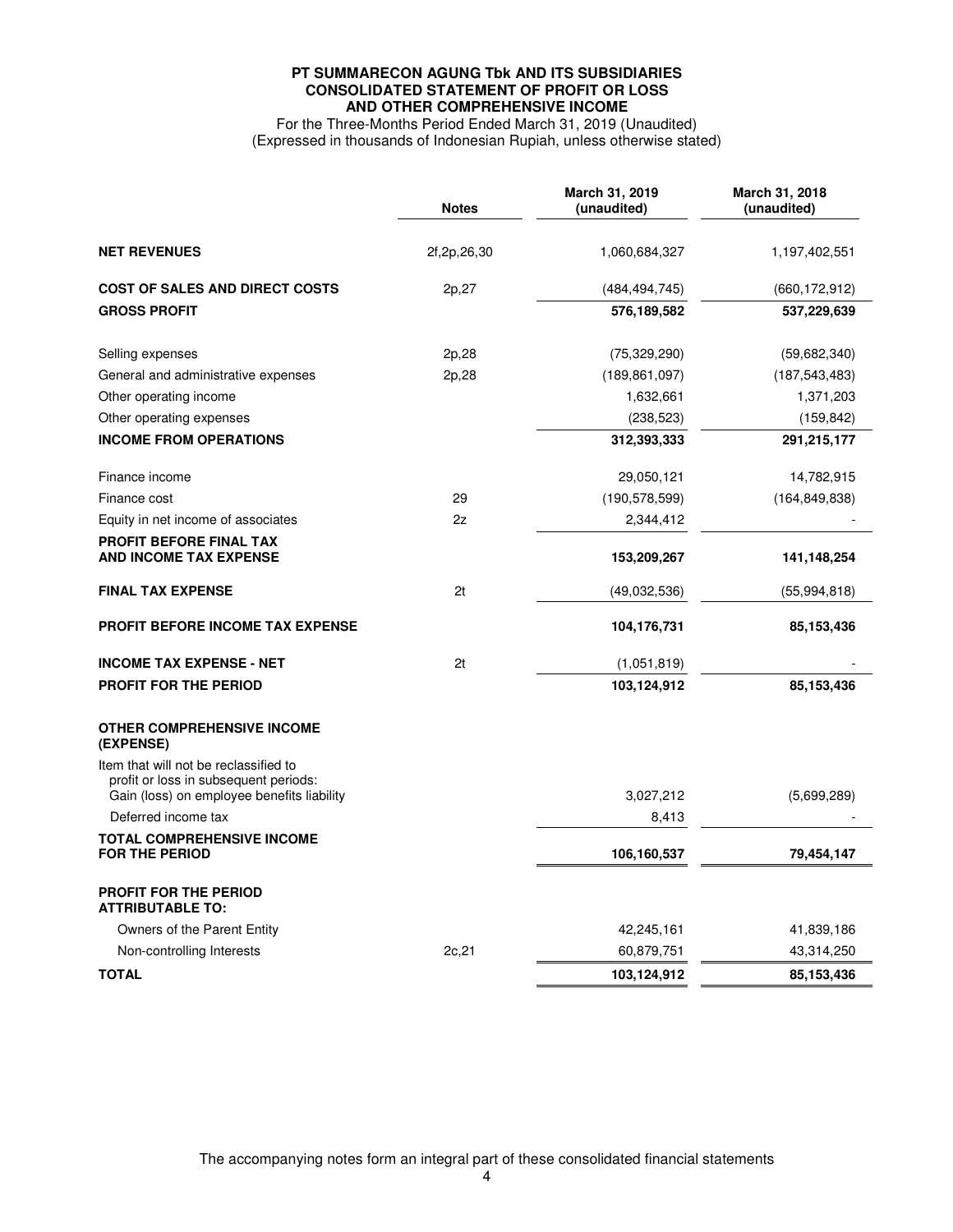# **PT SUMMARECON AGUNG Tbk AND ITS SUBSIDIARIES CONSOLIDATED STATEMENT OF PROFIT OR LOSS AND OTHER COMPREHENSIVE INCOME (Continued)**

For the Three-Months Period Ended March 31, 2019 (Unaudited) (Expressed in thousands of Indonesian Rupiah, unless otherwise stated)

|                                                                                                                             | <b>Notes</b> | March 31, 2019<br>(unaudited) | March 31, 2018<br>(unaudited) |
|-----------------------------------------------------------------------------------------------------------------------------|--------------|-------------------------------|-------------------------------|
| <b>TOTAL COMPREHENSIVE INCOME</b>                                                                                           |              |                               |                               |
| FOR THE YEAR ATTRIBUTABLE TO:                                                                                               |              |                               |                               |
| Owners of the Parent Entity                                                                                                 |              | 45,280,786                    | 36,139,897                    |
| Non-controlling Interests                                                                                                   | 2c, 21       | 60,879,751                    | 43,314,250                    |
| <b>TOTAL</b>                                                                                                                |              | 106,160,537                   | 79,454,147                    |
| <b>EARNINGS PER SHARE ATTRIBUTABLE TO</b><br><b>OWNERS</b><br><b>THE PARENT</b><br>OF.<br><b>ENTITY</b><br>(full<br>amount) | 2v.22.35     | 3                             | 3                             |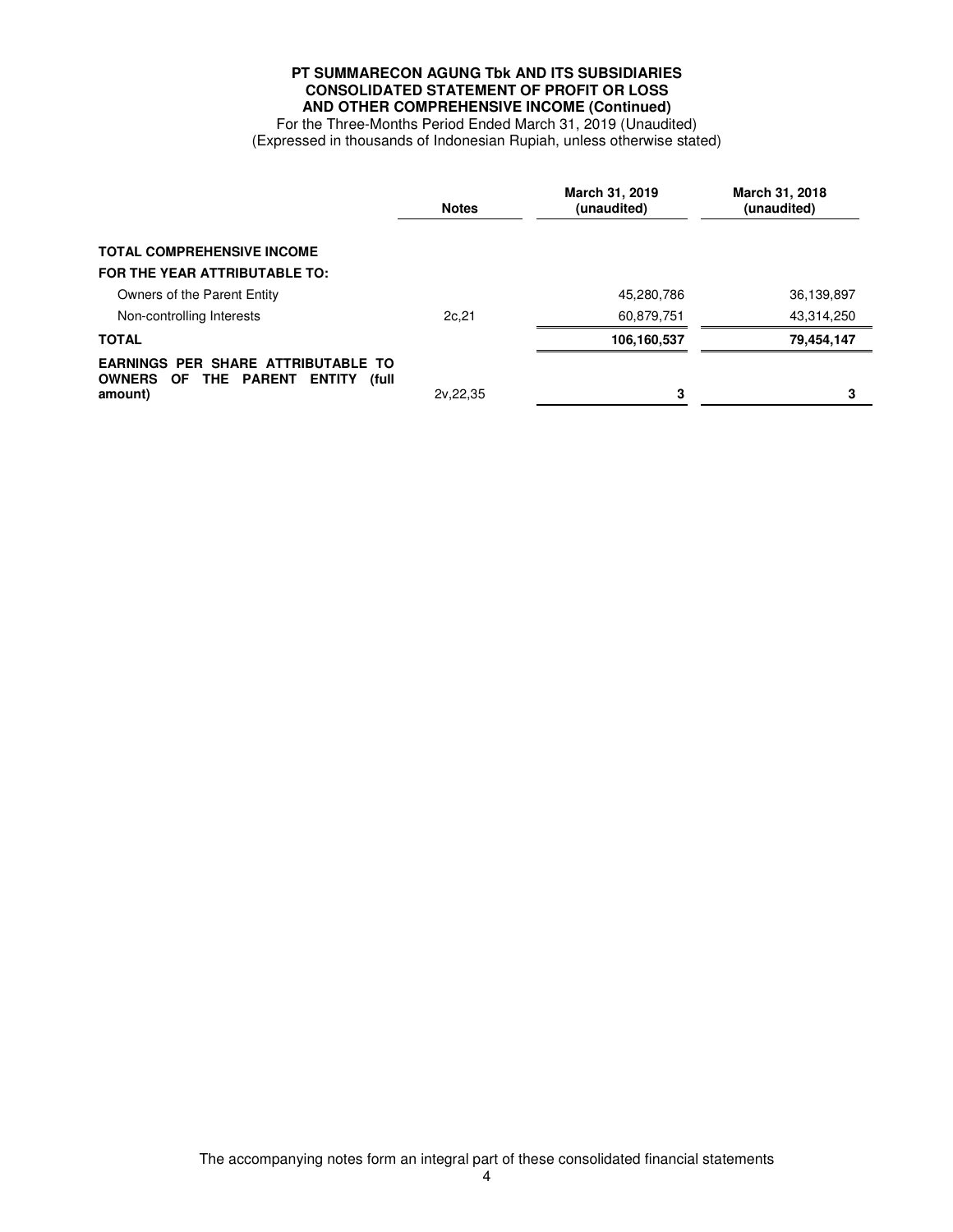# **PT SUMMARECON AGUNG Tbk AND ITS SUBSIDIARIES CONSOLIDATED STATEMENT OF CHANGES IN EQUITY For the Three-Months Period Ended March 31, 2019 (Expressed in thousands of Indonesian Rupiah, unless otherwise stated)**

|                                                                             |              |                                                  | Equity Attributable to Owner of the Parent Entity |                                                                                            |                                 |                |                          |                              |                        |  |  |
|-----------------------------------------------------------------------------|--------------|--------------------------------------------------|---------------------------------------------------|--------------------------------------------------------------------------------------------|---------------------------------|----------------|--------------------------|------------------------------|------------------------|--|--|
|                                                                             |              |                                                  |                                                   |                                                                                            |                                 |                | <b>Retained Earnings</b> |                              |                        |  |  |
|                                                                             | <b>Notes</b> | <b>Issued and</b><br>fully paid<br>capital stock | <b>Additional</b><br>paid-in capital              | <b>Differences</b><br>from<br>transactions<br>with non-<br>controlling<br><b>Interests</b> | Appropriated -<br>reserved fund | Unappropriated | <b>Total</b>             | Non-controlling<br>interests | <b>Total</b><br>equity |  |  |
| Balance as of January 1, 2018                                               |              | 1,442,678,168                                    | 22,996,315                                        | 1,557,398                                                                                  | 99,357,313                      | 4,943,312,285  | 6,509,901,479            | 1,843,840,584                | 8,353,742,063          |  |  |
| Appropriation for general reserve                                           | 24           |                                                  |                                                   |                                                                                            | 5,094,519                       | (5,094,519)    |                          |                              |                        |  |  |
| Cash dividend                                                               | 25           |                                                  |                                                   |                                                                                            | $\sim$                          | (72, 133, 908) | (72, 133, 908)           |                              | (72, 133, 908)         |  |  |
| Total comprehensive income for<br>the year                                  |              |                                                  |                                                   |                                                                                            |                                 | 465,887,534    | 465,887,534              | 241,914,103                  | 707,801,637            |  |  |
| Payments to Non-controlling<br>interest in subsidiaries                     | 21           |                                                  |                                                   |                                                                                            |                                 |                | $\overline{\phantom{a}}$ | (79, 450, 000)               | (79, 450, 000)         |  |  |
| Sold its ownership in indirect<br>subsidiary<br>with loss of control effect |              |                                                  |                                                   |                                                                                            |                                 | (63, 972)      | (63, 972)                | (6,481,255)                  | (6, 545, 227)          |  |  |
| Capital stock increase paid by<br>Non-controlling interests                 | 21           |                                                  |                                                   |                                                                                            |                                 |                | $\overline{\phantom{a}}$ | 169,050,000                  | 169,050,000            |  |  |
| Capital reduction in indirect<br>subsidiaries                               | 21           |                                                  |                                                   |                                                                                            |                                 |                | $\overline{\phantom{a}}$ | (11,760,000)                 | (11,760,000)           |  |  |
| <b>Balance as of</b><br>December 31, 2018                                   |              | 1,442,678,168                                    | 22,996,315                                        | 1,557,398                                                                                  | 104,451,832                     | 5,331,907,420  | 6,903,591,133            | 2,157,113,432                | 9,060,704,565          |  |  |

The accompanying notes form an integral part of these consolidated financial statements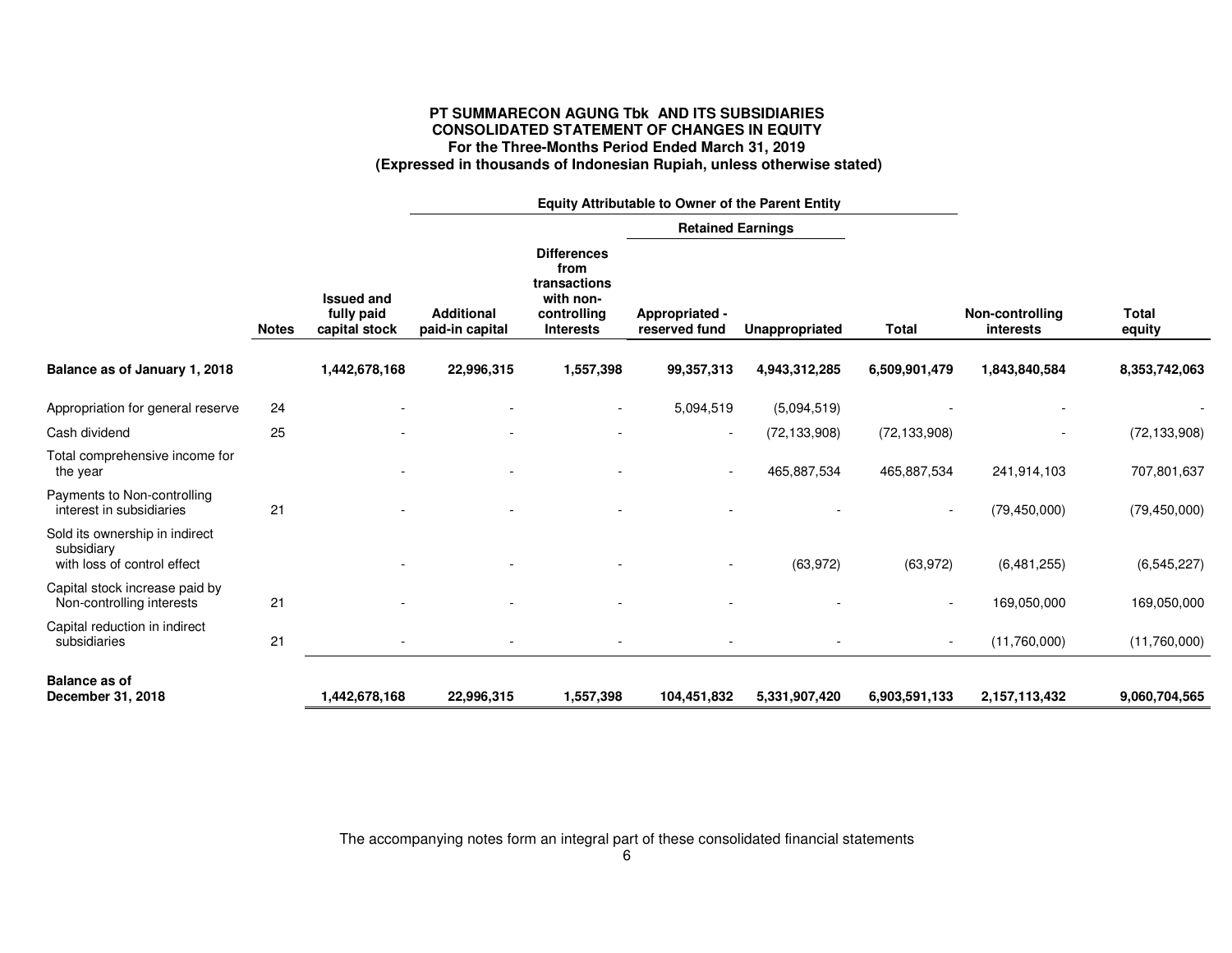# **PT SUMMARECON AGUNG Tbk AND ITS SUBSIDIARIES CONSOLIDATED STATEMENT OF CHANGES IN EQUITY (Continued) For the Three-Months Period Ended March 31, 2019 (Expressed in thousands of Indonesian Rupiah, unless otherwise stated)**

|                                                        |              |                                                  | <b>Equity Attributable to Owner of the Parent Entity</b> |                                                                                            |                                 |                |                          |                              |                 |
|--------------------------------------------------------|--------------|--------------------------------------------------|----------------------------------------------------------|--------------------------------------------------------------------------------------------|---------------------------------|----------------|--------------------------|------------------------------|-----------------|
|                                                        |              |                                                  |                                                          |                                                                                            | <b>Retained Earnings</b>        |                |                          |                              |                 |
|                                                        | <b>Notes</b> | <b>Issued and</b><br>fully paid<br>capital stock | <b>Additional</b><br>paid-in capital                     | <b>Differences</b><br>from<br>transactions<br>with non-<br>controlling<br><b>Interests</b> | Appropriated -<br>reserved fund | Unappropriated | <b>Total</b>             | Non-controlling<br>interests | Total<br>equity |
|                                                        |              |                                                  |                                                          |                                                                                            |                                 |                |                          |                              |                 |
| Balance as of January 1, 2018                          |              | 1,442,678,168                                    | 22,996,315                                               | 1,557,398                                                                                  | 99,357,313                      | 4,943,312,285  | 6,509,901,479            | 1,843,840,584                | 8,353,742,063   |
| Payment to non-controlling<br>interest in subsidiaries |              |                                                  |                                                          |                                                                                            |                                 |                | $\overline{\phantom{0}}$ | (79, 450, 000)               | (79, 450, 000)  |
| Total comprehensive income for<br>the period           |              | $\overline{\phantom{a}}$                         | $\overline{\phantom{a}}$                                 | $\sim$                                                                                     | $\sim$                          | 36,139,897     | 36,139,897               | 43,314,250                   | 79,454,147      |
| Balance as of March 31, 2018                           |              | 1,442,678,168                                    | 22,996,315                                               | 1,557,398                                                                                  | 99,357,313                      | 4,979,452,182  | 6,546,041,376            | 1,807,704,834                | 8,353,746,210   |

The accompanying notes form an integral part of these consolidated financial statements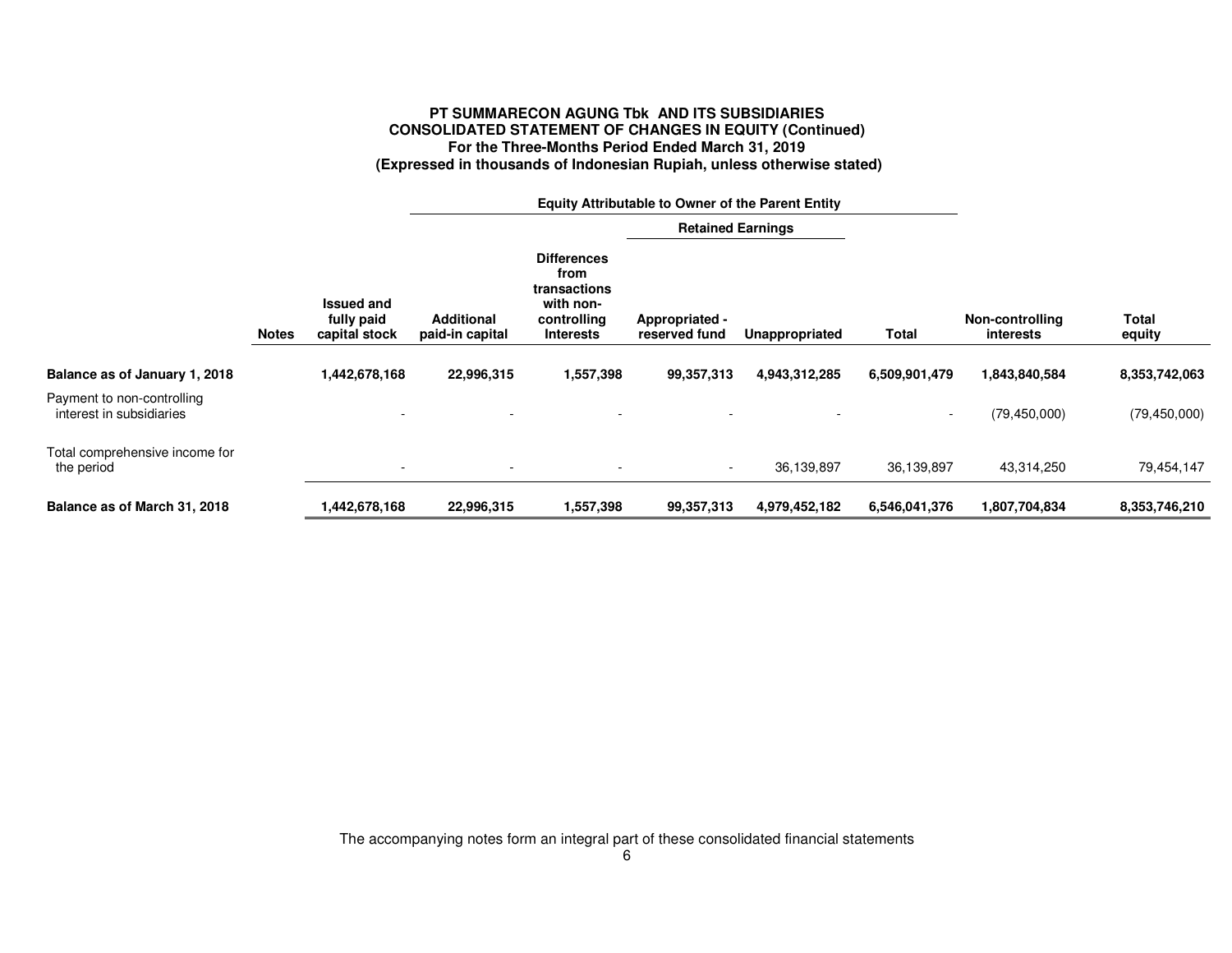# **PT SUMMARECON AGUNG Tbk AND ITS SUBSIDIARIES CONSOLIDATED STATEMENT OF CHANGES IN EQUITY (Continued) For the Three-Months Period Ended March 31, 2019 (Expressed in thousands of Indonesian Rupiah, unless otherwise stated)**

|                                                                                |              |                                                  | <b>Equity Attributable to Owner of the Parent Entity</b> |                                                                                            |                                 |                |                          |                                     |                 |
|--------------------------------------------------------------------------------|--------------|--------------------------------------------------|----------------------------------------------------------|--------------------------------------------------------------------------------------------|---------------------------------|----------------|--------------------------|-------------------------------------|-----------------|
|                                                                                |              |                                                  |                                                          |                                                                                            | <b>Retained Earnings</b>        |                |                          |                                     |                 |
|                                                                                | <b>Notes</b> | <b>Issued and</b><br>fully paid<br>capital stock | <b>Additional</b><br>paid-in capital                     | <b>Differences</b><br>from<br>transactions<br>with non-<br>controlling<br><b>Interests</b> | Appropriated -<br>reserved fund | Unappropriated | Total                    | Non-controlling<br><i>interests</i> | Total<br>equity |
| Balance as of January 1, 2019                                                  |              | 1,442,678,168                                    | 22,996,315                                               | 1,557,398                                                                                  | 104,451,832                     | 5,331,907,420  | 6,903,591,133            | 2,157,113,432                       | 9,060,704,565   |
| Payment to non-controlling<br>interest in subsidiaries                         |              |                                                  |                                                          |                                                                                            |                                 |                | $\overline{\phantom{a}}$ | (101,000,000)                       | (101,000,000)   |
| Capital contributions paid by non-<br>controlling<br>interests in subsidiaries |              |                                                  |                                                          |                                                                                            |                                 |                | $\overline{\phantom{a}}$ | 91,001,883                          | 91,001,883      |
| Total comprehensive income for<br>the period                                   |              | $\overline{\phantom{a}}$                         |                                                          |                                                                                            | $\sim$                          | 45,280,786     | 45,280,786               | 60,879,751                          | 106,160,537     |
| Balance as of March 31, 2019                                                   |              | 1,442,678,168                                    | 22,996,315                                               | 1,557,398                                                                                  | 104,451,832                     | 5,377,188,206  | 6,948,871,919            | 2,207,995,066                       | 9,156,866,985   |

The accompanying notes form an integral part of these consolidated financial statements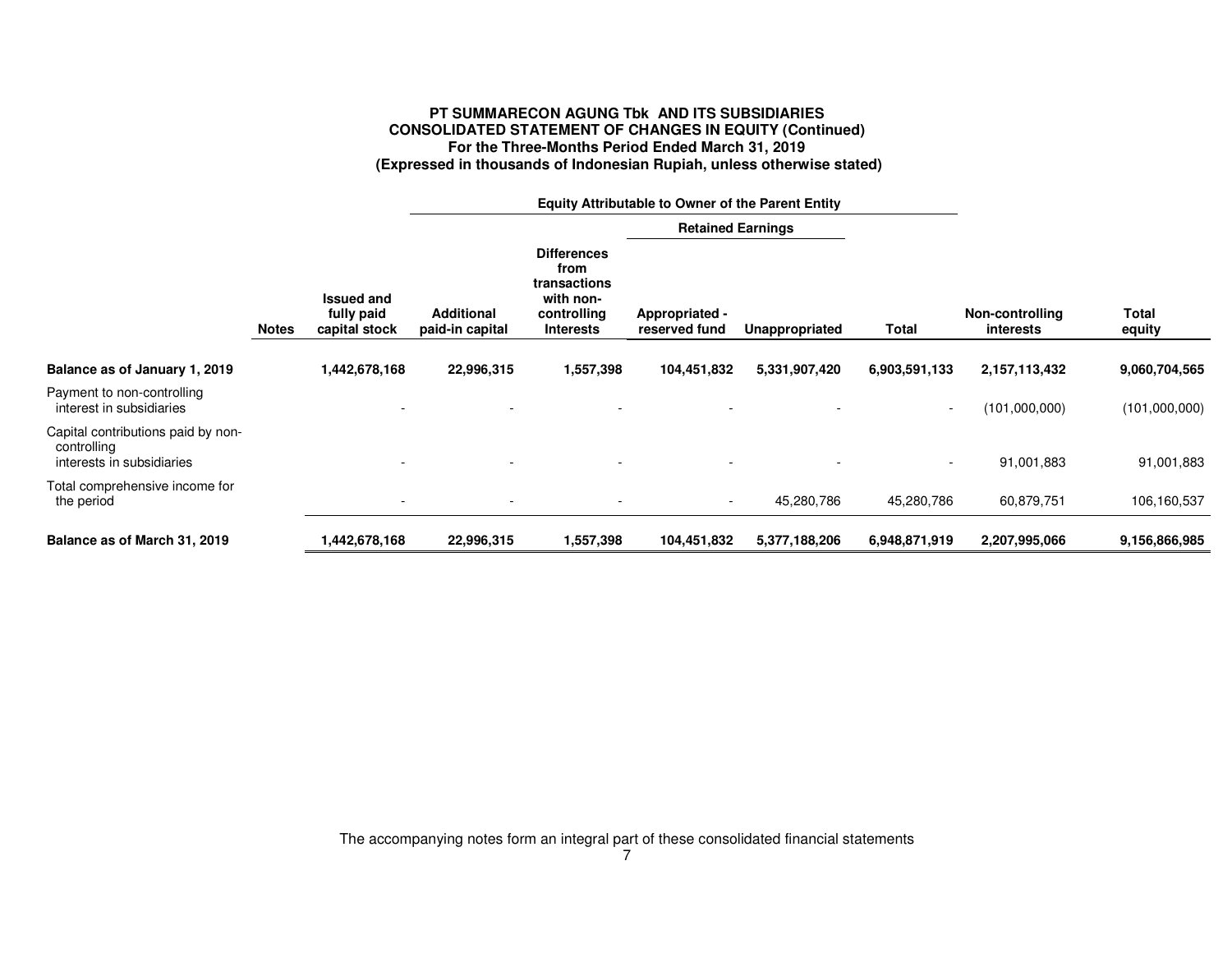# **PT SUMMARECON AGUNG Tbk AND ITS SUBSIDIARIES CONSOLIDATED STATEMENT OF CASH FLOWS For the Three-Months Period Ended March 31, 2019 (Expressed in thousands of Indonesian Rupiah, unless otherwise stated)**

|                                                                  |              | For the Three-months Period Ended<br>March 31, |                     |  |  |
|------------------------------------------------------------------|--------------|------------------------------------------------|---------------------|--|--|
|                                                                  | <b>Notes</b> | 2019<br>(unaudited)                            | 2018<br>(unaudited) |  |  |
| <b>CASH FLOWS FROM OPERATING ACTIVITIES</b>                      |              |                                                |                     |  |  |
| Cash receipts from customers                                     |              | 1,540,729,128                                  | 1,397,846,053       |  |  |
| Receipts of interest income                                      |              | 28,013,913                                     | 14,777,951          |  |  |
| Cash payments to:                                                |              |                                                |                     |  |  |
| Suppliers and for other operating expenses                       |              | (867, 353, 108)                                | (904, 183, 006)     |  |  |
| Employees                                                        |              | (145, 400, 487)                                | (125, 846, 579)     |  |  |
| Payments of:                                                     |              |                                                |                     |  |  |
| Interest expense                                                 |              | (211, 785, 184)                                | (168, 530, 632)     |  |  |
| Final tax                                                        |              | (68, 207, 003)                                 | (64, 285, 408)      |  |  |
| Income taxes                                                     |              | (618, 639)                                     | (1, 941, 585)       |  |  |
| Net cash provided by operating activities                        |              | 275,378,620                                    | 147,836,794         |  |  |
| <b>CASH FLOW FROM INVESTING ACTIVITIES</b>                       |              |                                                |                     |  |  |
| Acquisitions of fixed assets and investment properties           |              | (40,806,589)                                   | (27, 537, 346)      |  |  |
| Acqusitions of undeveloped land                                  |              | (39, 131, 403)                                 | (113,052,149)       |  |  |
| Payment of due from                                              |              |                                                |                     |  |  |
| related parties                                                  |              | (1,345,667)                                    | (1,360,721)         |  |  |
| Payment of advance for investment                                |              | (100,000)                                      |                     |  |  |
| Proceeds from sales of fixed assets and<br>investment properties | 9,10         | 363,186                                        | 417,132             |  |  |
| Net cash used in investing activities                            |              | (81,020,473)                                   | (141, 533, 084)     |  |  |
| <b>CASH FLOW FROM FINANCING ACTIVITIES</b>                       |              |                                                |                     |  |  |
| Payment of bank loans and financing institutions                 | 12           | (739, 519, 778)                                | (541, 933, 899)     |  |  |
| Payment to non-controlling interests                             |              | (101,000,000)                                  | (79, 450, 000)      |  |  |
| Proceeds of bank loans                                           |              | 611,377,336                                    | 542,523,788         |  |  |
| Drawdown of (placement for) restricted time deposits             |              | 6,001,911                                      | 5,054,134           |  |  |
| Receipt (payment) of due to related parties                      |              | 11,430                                         | (25,000,000)        |  |  |
| Net cash provided by (used in) financing activities              |              | (223, 129, 101)                                | (98, 805, 977)      |  |  |
| <b>NET INCREASE IN CASH AND</b><br><b>CASH EQUIVALENTS</b>       |              | (28, 770, 954)                                 | (92, 502, 267)      |  |  |
| <b>CASH AND CASH EQUIVALENTS</b><br>AT BEGINNING OF YEAR         | 4            | 1,533,562,079                                  | 1,482,320,678       |  |  |
| <b>CASH AND CASH EQUIVALENTS</b><br>AT END OF PERIOD             | 4            | 1,504,791,125                                  | 1,389,818,411       |  |  |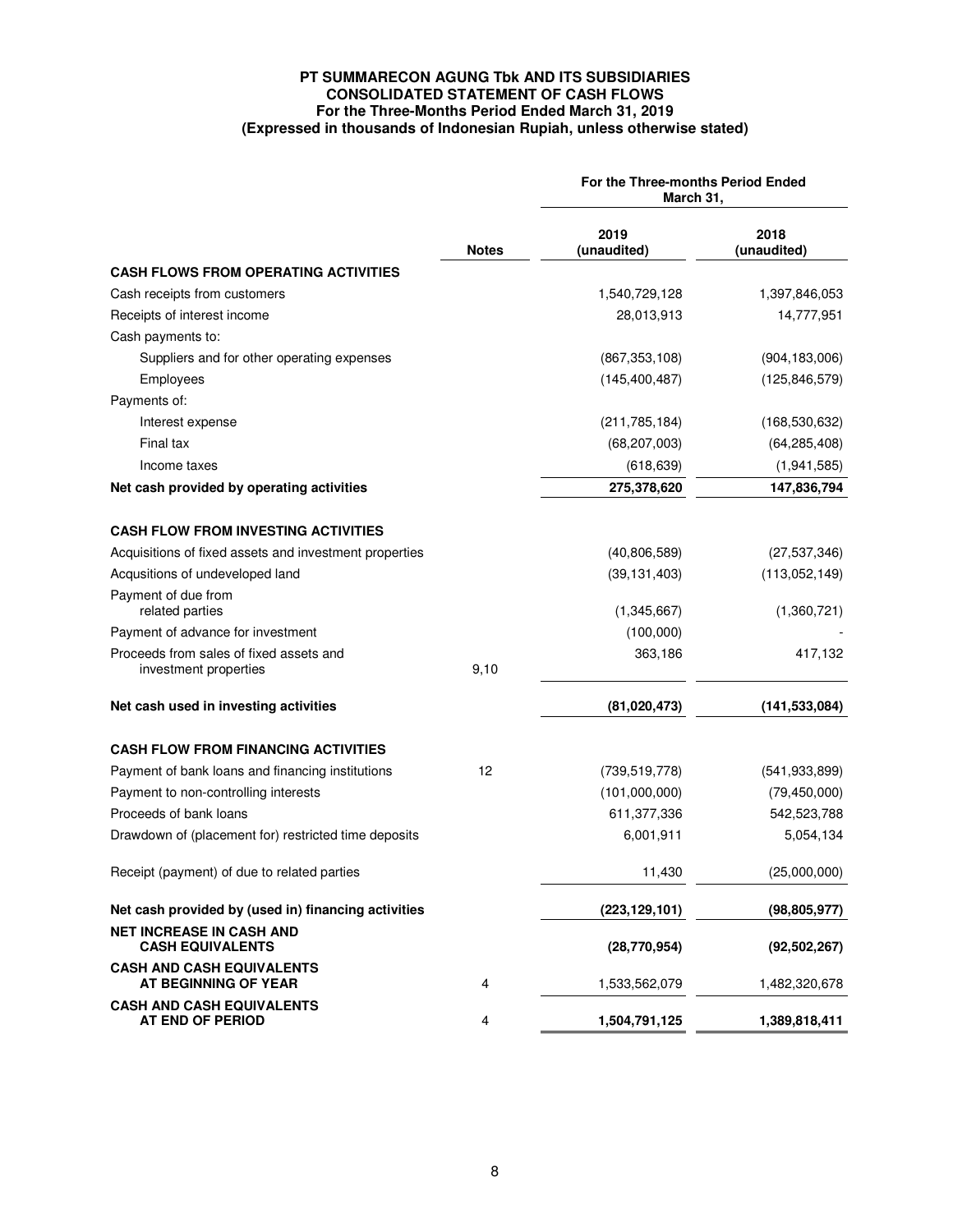# **1. GENERAL**

### a. **The Company's Establishment**

PT Summarecon Agung Tbk (the "Company") was established within the framework of the Domestic Capital Investment Law based on notarial deed No. 308 dated November 26, 1975 of Ridwan Suselo, S.H. The Company's articles of association was approved by the Ministry of Justice in its Decision Letter No. YA 5/344/6 dated July 12, 1977 and was published in the State Gazette Republic of Indonesia No. 79, dated October 4, 1977, Supplement No. 597. The article of association has been amended several times, the latest amendment of which was notarized under deed No. 16 dated June 7, 2018 of Fathiah Helmi, S.H., concerning the changes of the Company's articles of association in compliance with Indonesian Financial Service Authority No. 32/POJK.04/2014 and promoting new Directors and approving the remaining tenure of Directors who has been changed. The amendment was acknowledged and recorded by the Ministry of Law and Human Rights of the Republic of Indonesia ("MLHR") in its Decision Letter No. AHU-AH.01.11-0085165 tanggal 3 Juli 2018

According to Article 3 of the Company's articles of association, its scope of activities comprises real estate development including the related supporting facilities, service and trading, Currently, the Company carries business in the sale or rental of real estate, shopping centers, and office facilities along with related facilities and infrastructures.

The Company is domiciled in East Jakarta, and its head office is located in Plaza Summarecon, Jl. Perintis Kemerdekaan No. 42, Jakarta.

The Company started commercial operations in 1976.

PT Semarop Agung is the ultimate parent entity of the Company and its subsidiaries (hereafter collectively referred to as the "Group").

### b. **The Company's Public Offerings**

The Chairman of the Capital Market and Financial Institutions Supervisory Agency ("BAPEPAM-LK"), through his letter No. SI-085/SHM/MK,10/1990 dated March 1, 1990, declared effective at that date, the offering of 6,667,000 Company's shares with a par value of Rp1,000 (full amount) per share to the public at an offering price of Rp6,800 (full amount) per share. The Company listed all its issued shares on the Jakarta Stock Exchange on August 14, 1996.

Based on the minutes of the stockholders' extraordinary general meeting ("EGM") which were notarized under deed No. 1 dated July 1, 1996 of Sutjipto, S.H., the stockholders approved the reduction in the par value of the Company's shares from Rp1,000 (full amount) to Rp500 (full amount) per share, The amendment was acknowledged and recorded by the Ministry of Justice in its Decision Letter No. C2.9225.HT.01.04.TH.96 dated September 27, 1996.

Based on the minutes of the EGM which were notarized under deed No. 100 dated September 21, 2002 of Sutjipto, S.H., the stockholders approved the reduction in the par value of the Company's shares from Rp500 (full amount) to Rp100 (full amount) per share. The amendment was acknowledged and recorded by the MLHR in its Decision Letter No. C-12844 HT.01.04.TH.2002 dated July 12, 2002.

In 2005, the Company issued additional 93,676,000 shares with a par value of Rp100 (full amount) per share which were issued for and fully paid by Valence Asset Limited, British Virgin Islands, at an offering price of Rp775 (full amount) per share, The Company listed all the additional shares issued on the Jakarta Stock Exchange on November 17, 2005, This increase in the issued and fully paid capital stock was made under BAPEPAM-LK Regulation No. IX.D.4., Attachment to the Chairman of BAPEPAM-LK Decision No. Kep-44/PM/1998 dated August 14, 1998 regarding additional shares issuance without pre-emptive rights.

In 2006, the Company distributed 786,881,920 bonus shares with a par value of Rp100 (full amount) per share.

On August 28, 2007, the Company's Registration Statement to offer its First Limited Public Offering of Rights to the Stockholders with the Issuance of Pre emptive Rights, totaling 459,014,453 new shares and a maximum of 229,507,226 Series I Warrants was declared effective. The Company listed all such new shares on the Indonesia Stock Exchange.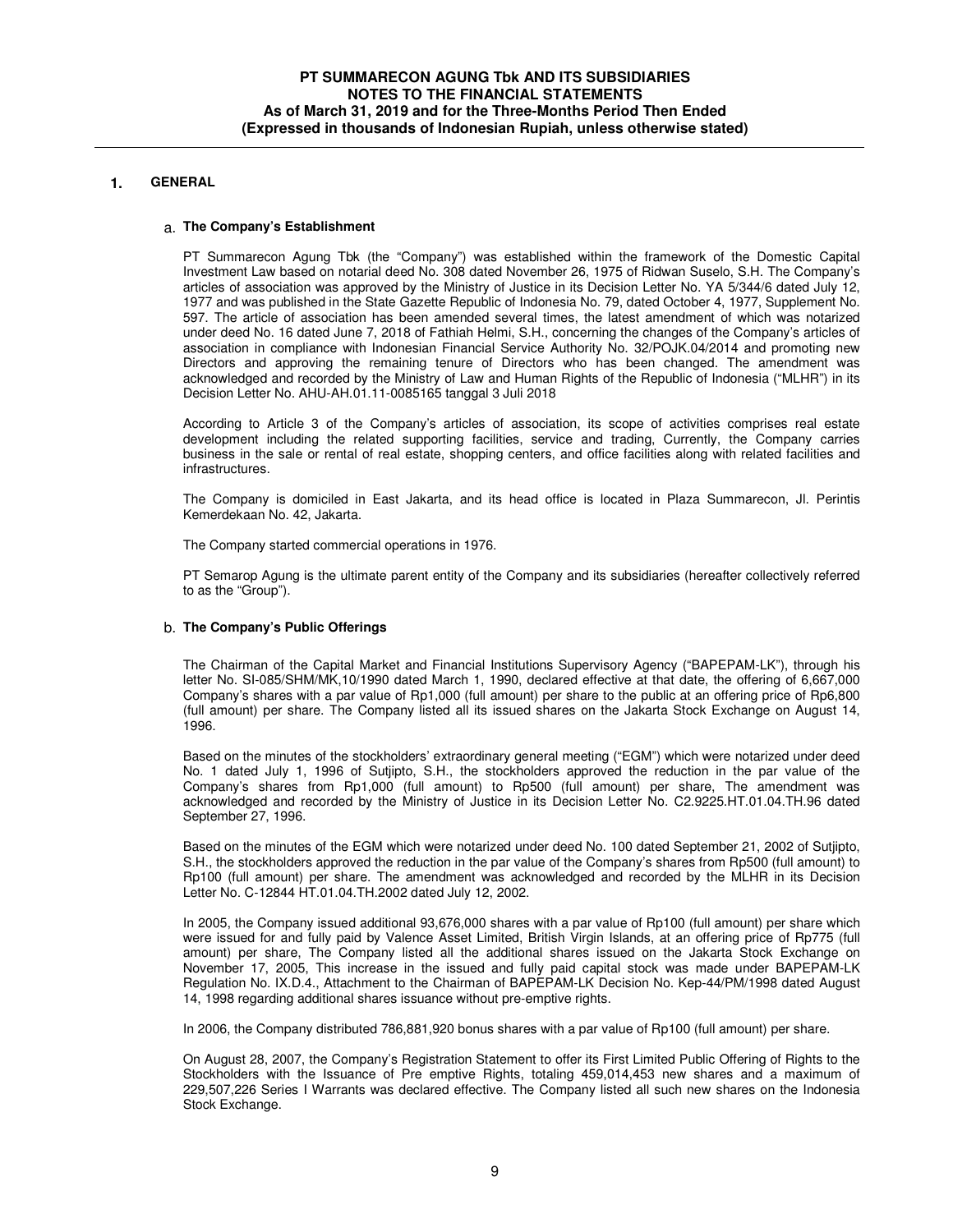### **b. The Company's Public Offerings (continued)**

In June 2008, the Company distributed 3,217,893,796 bonus shares with a par value of Rp100 (full amount) per share. A total of 436,340,202 and 1,013,046 Series I Warrants were exercised in September 2010 and December 2009, respectively.

In 2012, the Company issued 340,250,000 new shares with a nominal value of Rp100 (full amount) per share through the issuance of capital stock without pre-emptive rights phase I with minimum exercise price of Rp1,550 (full amount) per share, increasing the Company's issued and fully paid capital stock from 6,873,140,840 shares to 7,213,390,840 shares.

Based on the minutes of the EGM held on September 5, 2013 which were covered by notarial deed No. 21 of Fathiah Helmi, S.H., the stockholders approved the distribution of bonus shares through the capitalization of additional paid-in capital amounting to Rp721,339,084 whereby each outstanding share received 1 bonus share. As a result, the issued and fully paid capital stock increased from Rp721,339,084 to become Rp1,442,678,168. The distribution of the bonus shares was conducted on July 15, 2013.

#### **c. Board of Commissioners, Directors, Audit Committee and Employees**

The composition of the Company's Boards of Commissioners and Directors as of March 31, 2019 and December 31, 2018 was as follows:

| <b>Board of Commissioners</b><br>President |    |                      | <b>Board of Directors</b> |   |                      |
|--------------------------------------------|----|----------------------|---------------------------|---|----------------------|
| Commissioners                              | ÷. | Soetiipto Nagaria    | <b>President Director</b> |   | Adrianto Pitovo Adhi |
| Commissioners<br>Independent               | ÷. | Harto Diojo Nagaria  | <b>Director</b>           | ÷ | Liliawati Rahardio   |
| Commissioner<br>Independent                |    | : H. Edi Darnadi     | <b>Director</b>           |   | Soegianto Nagaria    |
| Commissioner                               | ÷  | Esther Melyani Homan | <b>Director</b>           |   | Herman Nagaria       |
|                                            |    |                      | <b>Director</b>           |   | Lydia Tiio           |
|                                            |    |                      | <b>Director</b>           | ÷ | Nanik Widiaja        |
|                                            |    |                      | <b>Director</b>           | ÷ | Sharif Benyamin      |
|                                            |    |                      | Unaffiliated Director     |   | Jason Lim            |

The composition of the Company's Audit Committee as of March 31, 2019 and December 31, 2018 was as follows:

| Chairman | : Esther Melyani Homan |
|----------|------------------------|
| Member   | : Leo Andi Mancianno   |
| Member   | : Neneng Martini       |

Salaries and others allowances for Board of Commissioners and Directors were as follows Rp6,932,083 and Rp7,788,108 for the three-months period ended March 31, 2019 and 2018.

The Group had 2,596 and 2,480 permanent employees as of March 31, 2019 and December 31, 2018.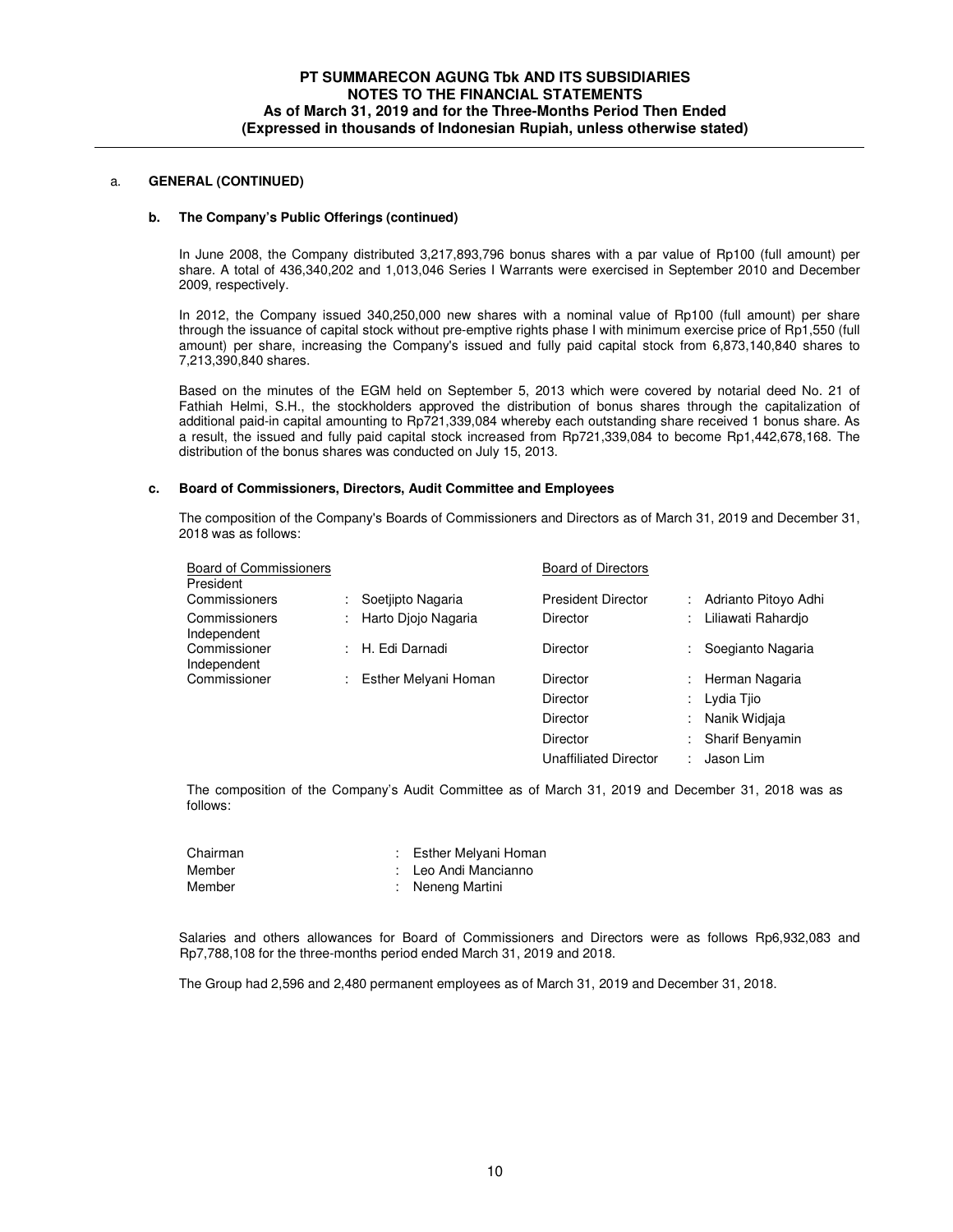# **d. Structure of the Company's Subsidiaries**

As of March 31, 2019 and December 31, 2018, The Company had direct and indirect ownership in the following Subsidiaries:

|                                               |                 |                                        |                               | Percentage of Ownership (%) |                      | <b>Total Assets Before Elimination</b> |                      |
|-----------------------------------------------|-----------------|----------------------------------------|-------------------------------|-----------------------------|----------------------|----------------------------------------|----------------------|
| <b>Name of Subsidiaries</b>                   | <b>Domicile</b> | <b>Principal Activity</b>              | <b>Start of</b><br>Operations | March 31,<br>2019           | December<br>31, 2018 | March 31,<br>2019                      | December 31,<br>2018 |
| <b>Direct Subsidiaries</b>                    |                 |                                        |                               |                             |                      |                                        |                      |
| PT Bahagia Makmursejati (BHMS)                | Jakarta         | Property<br>Development                | 2003                          | 99.99                       | 99.99                | 18,532,288                             | 18,519,333           |
| PT Serpong Cipta Kreasi (SPCK)                | Tangerang       | Property<br>Development                | 2004                          | 100.00                      | 100.00               | 6,746,162,930                          | 6,537,730,986        |
| PT Anugerah Damai Abadi (AGDA)                | Tangerang       | Retail<br>Food and<br><b>Beverages</b> | 2007                          | 100.00                      | 100.00               | 5,964,836                              | 7,044,272            |
| PT Gading Orchard (GDOR)                      | Jakarta         | Property<br>Development                | 2008                          | 100.00                      | 100.00               | 43,562,512                             | 41,333,535           |
| PT Summarecon Property<br>Development (SMPD)  | Jakarta         | Property<br>Development                | 2012                          | 100.00                      | 100.00               | 8,427,972,187                          | 8,182,025,889        |
| PT Summarecon Investment<br>Property (SMIP)   | Jakarta         | Investment<br>Property                 | 2012                          | 100.00                      | 100.00               | 4,349,645,685                          | 4,349,966,477        |
| PT Multi Abadi Prima (MTAP)                   | Jakarta         | <b>Gas Station</b>                     | 2013                          | 100.00                      | 100.00               | 11,222,431                             | 11,395,360           |
| PT Bhakti Karya Sejahtera (BTKS)              | Jakarta         | Education                              | 2013                          | 100.00                      | 100.00               | 83,243,585                             | 84,022,752           |
| PT Citra Damai Agung (CTDA)                   | Jakarta         | Property<br>Development                | 2014                          | 100.00                      | 100.00               | 14,992,293                             | 14,967,634           |
| PT Bhakti Karya Bangsa (BTKB)                 | Tangerang       | Education                              | 2016                          | 80.00                       | 80.00                | 32,700,072                             | 32,519,014           |
| PT Sagraha Mitraloka Elok<br>(SGME)           | Jakarta         | Trading                                | 2017                          | 100.00                      | 100.00               | 23,771,274                             | 23,343,523           |
| PT Java Investama Properti (JVIP)             | Jakarta         | Investment<br>Property                 |                               | 100.00                      | 100.00               | 15,091,267                             | 15,091,272           |
| PT Setia Mitra Intifajar (SMIF)               | Jakarta         | Property<br>Development                |                               | 100.00                      | 100.00               | 13,438,497                             | 9,421,880            |
| <b>Indirect Subsidiaries</b><br>through SMPD  |                 |                                        |                               |                             |                      |                                        |                      |
| PT Eskage Tatanan Kota (EKTK)                 | Jakarta         | <b>Town Management</b>                 | 2009                          | 100.00                      | 100.00               | 3,994,886                              | 4,172,907            |
| PT Bekasi Tatanan Kota (BKTK)                 | Bekasi          | Town Management                        | 2012                          | 100.00                      | 100.00               | 22,500,251                             | 20,615,513           |
| PT Mahkota Permata Perdana<br>(MKPP)          | Bandung         | Property<br>Development                | 2015                          | 100.00                      | 100.00               | 3,922,995,790                          | 3,809,991,661        |
| PT Sinergi Mutiara Cemerlang<br>(SGMC)        | Makassar        | Property<br>Development                | 2018                          | 53.94                       | 53.94                | 767,521,266                            | 740,204,245          |
| PT Bandung Tatanan Kota (BDTK)                | Bandung         | Town<br>Management                     | 2018                          | 100.00                      | 100.00               | 2,086,852                              | 2,191,180            |
| PT Karawang Tatanan Kota (KRTK)               | Karawang        | Town Management                        | 2018                          | 100.00                      |                      | 2,807,535                              | 2,811,732            |
| PT Maju Lestari Properti (MJLP)               | Jakarta         | Property<br>Development                |                               | 100.00                      | 100.00               | 35,361,983                             | 36,132,831           |
| PT Inovasi Jaya Properti (IVJP)               | Jakarta         | Property<br>Development                |                               | 100.00                      | 100.00               | 1,214,482,404                          | 1,218,618,890        |
| Mahkota<br>PT<br>Intan<br>Cemerlang<br>(MKIC) | Jakarta         | Property<br>Development                |                               | 100.00                      | 100.00               | 262,140,237                            | 266,945,013          |
| PT Banyumas Eka Mandiri (BYEM)                | Jakarta         | Property<br>Development                |                               | 100.00                      | 100.00               | 169,577,028                            | 173,747,591          |
| PT Aruna Cahaya Abadi (ARCA)                  | Jakarta         | Property<br>Development                |                               | 100.00                      | 100.00               | 26,447,968                             | 26,590,228           |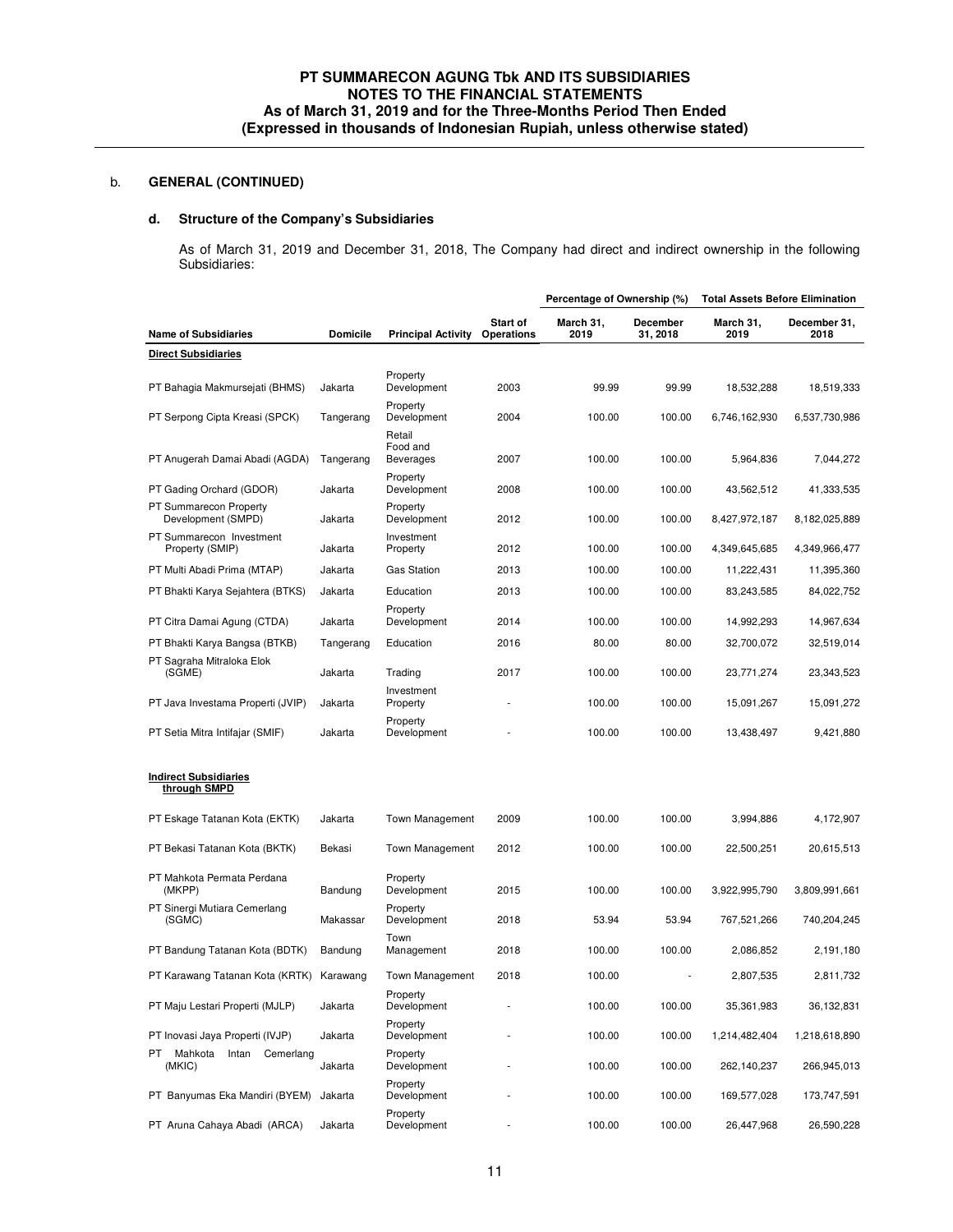# **d. Structure of the Company's Subsidiaries (continued)**

As of March 31, 2019 and December 31, 2018, The Company had direct and indirect ownership in the following Subsidiaries:

|                                         |                 |                           |                        | Percentage of Ownership (%) |                      | <b>Total Assets Before Elimination</b> |                      |  |
|-----------------------------------------|-----------------|---------------------------|------------------------|-----------------------------|----------------------|----------------------------------------|----------------------|--|
| <b>Name of Subsidiaries</b>             | <b>Domicile</b> | <b>Principal Activity</b> | Start of<br>Operations | March 31,<br>2019           | December<br>31, 2018 | March 31,<br>2019                      | December 31,<br>2018 |  |
| PT Selaras Maju Mandiri (SLMM)          | Jakarta         | Property<br>Development   |                        | 100.00                      | 100.00               | 1,179,032,213                          | 1,141,800,729        |  |
| PT Orient City (ORCT)                   | Jakarta         | Property<br>Development   |                        | 100.00                      | 100.00               | 1,646,624                              | 1,754,140            |  |
| PT Bumi Perintis Asri (BMPA)            | Tangerang       | Property<br>Development   |                        | 100.00                      | 100.00               | 22,601,249                             | 22,581,478           |  |
| PT Duta Sumara Abadi (DTSA)             | Jakarta         | Property<br>Development   |                        | 51.00                       | 51.00                | 394,808,985                            | 395,509,722          |  |
| PT Sinar Mahakam Indah (SNMI)           | Samarinda       | Property<br>Development   |                        | 88.31                       | 88.31                | 44,331,835                             | 44,235,206           |  |
| PT Sinar Semesta Indah (SNSI)           | Tangerang       | Property<br>Development   |                        | 100.00                      | 100.00               | 744,375                                | 747,102              |  |
| PT Wahyu Kurnia Sejahtera<br>(WYKS)     | Jakarta         | Property<br>Development   |                        | 100.00                      | 100.00               | 67,292,432                             | 70,636,627           |  |
| PT Kahuripan Jaya Mandiri (KHJM)        | Jakarta         | Property<br>Development   |                        | 51.00                       | 51.00                | 26,320,322                             | 26,393,790           |  |
| PT Gunung Suwarna Abadi (GNSA)          | Jakarta         | Property<br>Development   |                        | 51.00                       | 51.00                | 206,743,101                            | 208,991,916          |  |
| PT Taruna Maju Berkarya (TRMB)          | Jakarta         | Property<br>Development   |                        | 100.00                      | 100.00               | 4,004,071                              | 3,957,080            |  |
| PT Gunung Srimala Permai (GNSP)         | Jakarta         | Property<br>Development   |                        | 51.00                       | 51.00                | 191,204,976                            | 190,888,289          |  |
| PT Sunda Besar Properti (SDBP)          | Bandung         | Property<br>Development   |                        | 100.00                      | 100.00               | 1,210,630                              | 1,194,606            |  |
| PT Maju Singa Parahyangan<br>(MJSP)     | Bandung         | Property<br>Development   |                        | 100.00                      | 100.00               | 1,210,713                              | 1,194,613            |  |
| PT Surya Mentari Diptamas (SYMD)        | Jakarta         | Property<br>Development   |                        | 51.00                       | 51.00                | 3,057,280                              | 3,019,994            |  |
| PT Surya Menata Elokjaya (SYME)         | Jakarta         | Property<br>Development   |                        | 100.00                      | 100.00               | 3,252,078                              | 3,222,739            |  |
| PT Kencana Jayaproperti Agung<br>(KCJA) | Jakarta         | Property<br>Development   |                        | 51.00                       | 51.00                | 429,315,292                            | 418,495,159          |  |
| PT Kencana Jayaproperti Mulia<br>(KCJM) | Jakarta         | Property<br>Development   |                        | 51.00                       | 51.00                | 188, 176, 217                          | 188,558,808          |  |
| PT Sukmabumi Mahakam Jaya<br>(SBMJ)     | Jakarta         | Property<br>Development   |                        | 100.00                      | 100.00               | 1,029,290                              | 1,019,000            |  |
| PT Bintang Mentari Indah (BNMI)         | Maros           | Property<br>Development   |                        | 100.00                      | 100.00               | 256,135,114                            | 256,266,091          |  |
| PT Summa Sinar Fajar (SMSF)             | Bekasi          | Property<br>Development   |                        | 51,00                       | 51.00                | 182,370,292                            | 183,631,324          |  |
| PT Summatoyo Talaga Harmoni<br>(SMTH)   | Karawang        | Property<br>Development   |                        | 51,00                       |                      | 185,718,129                            |                      |  |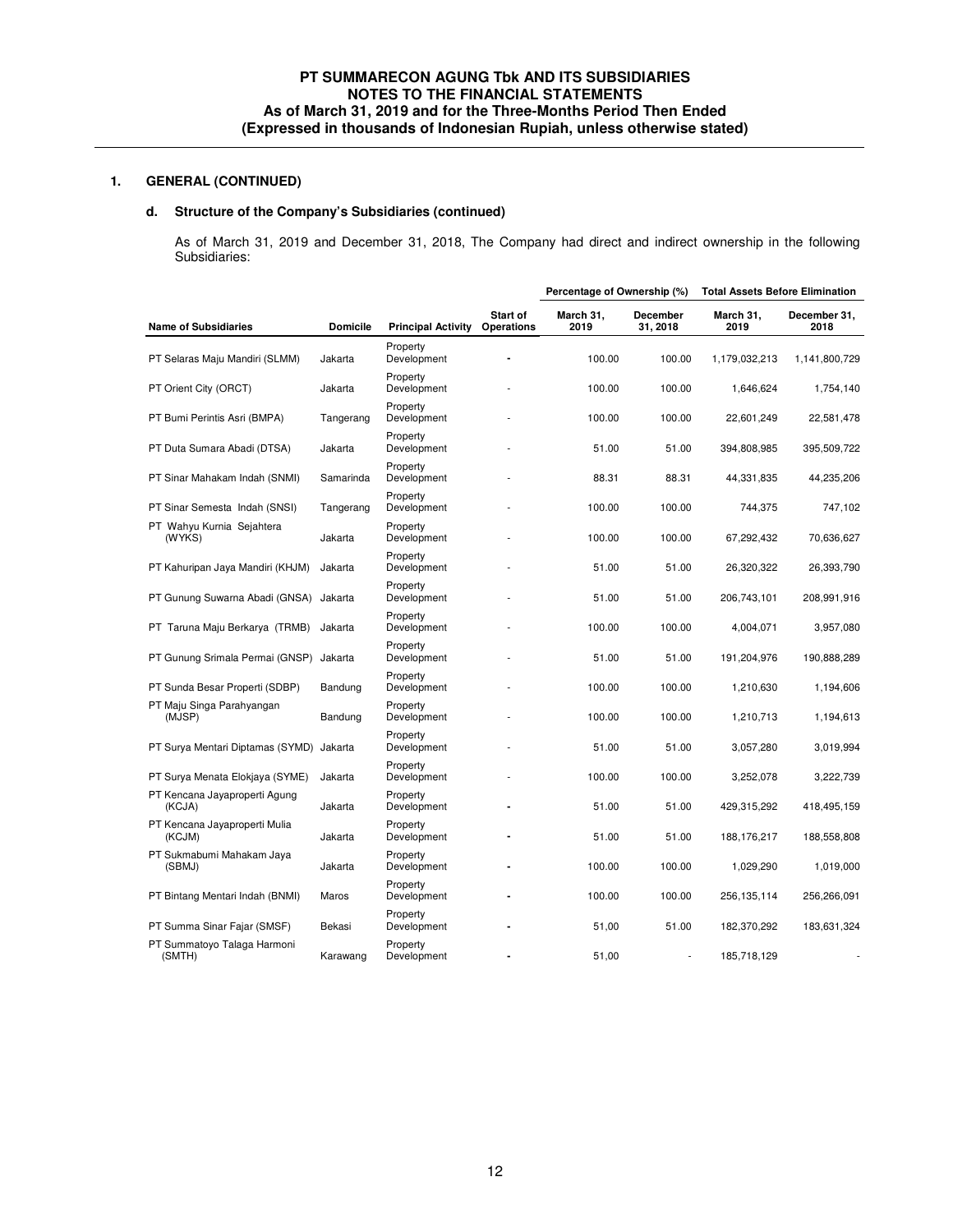# **d. Structure of the Company's Subsidiaries (continued)**

As of March 31, 2019 and December 31, 2018, The Company had direct and indirect ownership in the following Subsidiaries: (continued)

|                                              |                 |                                    |                        | Percentage of Ownership (%) |                             | <b>Total Assets Before Elimination</b> |                             |
|----------------------------------------------|-----------------|------------------------------------|------------------------|-----------------------------|-----------------------------|----------------------------------------|-----------------------------|
| <b>Name of Subsidiaries</b>                  | <b>Domicile</b> | <b>Principal Activity</b>          | Start of<br>Operations | March 31,<br>2019           | <b>December</b><br>31, 2018 | March 31,<br>2019                      | <b>December</b><br>31, 2018 |
| <b>Indirect Subsidiaries</b><br>through SMIP |                 |                                    |                        |                             |                             |                                        |                             |
| PT Lestari Mahadibya (LTMD)                  | Tangerang       | Investment<br>Property             | 2006                   | 100.00                      | 100.00                      | 1,094,119,838                          | 1,099,443,840               |
| PT Summerville Property<br>Management (SVPM) | Jakarta         | Property<br>Management             | 2007                   | 100.00                      | 100.00                      | 5,109,395                              | 4,767,405                   |
| PT Summarecon Hotelindo<br>(SMHO)            | Jakarta         | Hotel                              | 2010                   | 100.00                      | 100.00                      | 119,028,703                            | 123,246,617                 |
| PT Makmur Orient Jaya (MKOJ)                 | Bekasi          | Investment<br>Property             | 2013                   | 100.00                      | 100.00                      | 914,148,758                            | 890,412,325                 |
| PT Kharisma Intan Properti (KRIP)            | Tangerang       | Investment<br>Property             | 2013                   | 100.00                      | 100.00                      | 198,382,194                            | 198,658,308                 |
| PT Dunia Makmur Properti (DNMP)              | Jakarta         | Investment<br>Property             | 2015                   | 100.00                      | 100.00                      | 115,159,065                            | 115,821,642                 |
| PT Summarecon Bali Indah (SMBI)              | Jakarta         | Investment<br>Property             | 2016                   | 100.00                      | 100.00                      | 1,280,517,783                          | 1,299,521,832               |
| PT Permata Jimbaran Agung<br>(PMJA)          | Badung          | Investment<br>Property             | 2016                   | 59.40                       | 59.40                       | 787,609,001                            | 806,439,501                 |
| PT Pradana Jaya Berniaga (PDJB)              | Badung          | Retail, Food &<br><b>Beverages</b> | 2016                   | 100.00                      | 100.00                      | 4,984,580                              | 5,061,277                   |
| PT Hotelindo Permata Jimbaran<br>(HOPJ)      | Badung          | Hotel                              | 2017                   | 59.40                       | 59.40                       | 288,686,256                            | 303,970,330                 |
| PT Seruni Persada Indah (SRPI)               | Jakarta         | Investment Property                |                        | 100.00                      | 100.00                      | 1,159,172                              | 1,143,159                   |
| PT Bali Indah Development (BLID)             | Badung          | Investment Property                |                        | 100.00                      | 100.00                      | 151,488,657                            | 155,834,812                 |
| PT Bali Indah Property (BLIP)                | Badung          | Investment Property                |                        | 100.00                      | 100.00                      | 3,756,311                              | 3,756,395                   |
| PT Bukit Jimbaran Indah (BKJI)               | Badung          | Property<br>Development            |                        | 100.00                      | 100.00                      | 667,638                                | 658,079                     |
| PT Bukit Permai Properti (BKPP)              | Badung          | Property<br>Development            |                        | 100.00                      | 100.00                      | 484,906,316                            | 484, 951, 492               |
| PT Nirwana Jaya Semesta (NWJS)               | Jakarta         | Hotel                              |                        | 100.00                      | 100.00                      | 13,336,333                             | 13,324,209                  |
| PT Sadhana Bumi Jayamas (SDBJ) Jakarta       |                 | Investment Property                |                        | 100.00                      | 100.00                      | 84,053,405                             | 83,109,461                  |
| PT Unota Persadajaya (UNPS)                  | Jakarta         | Investment<br>Property             |                        | 100.00                      | 100.00                      | 145,089,658                            | 145,195,510                 |
| PT Java Orient Properti (JVOP)               | Yogyakarta      | Hotel                              |                        | 90.00                       | 90.00                       | 151,176,205                            | 151,435,916                 |
| PT Mahakarya Buana Damai<br>(MKBD)           | Bandung         | Investment<br>Property             |                        | 100.00                      | 100.00                      | 184, 111, 602                          | 179,430,758                 |
| PT Hotelindo Saribuana<br>Damai (HSBD)       | Bandung         | Hotel                              |                        | 100.00                      | 100.00                      | 239,570                                | 240,887                     |
| PT Hotelindo Java<br>Properti (HIJP)         | Yogyakarta      | Hotel                              |                        | 100.00                      | 100.00                      | 233,256                                | 236,094                     |
| PT Hotelindo Cahaya<br>Gemilang (HICG)       | Jakarta         | Hotel                              |                        | 100.00                      | 100.00                      | 239,963                                | 241,094                     |
| PT Maha Karya Reksawarga<br>(MKRW)           | Karawang        | Investment<br>Property             |                        | 100.00                      | 100.00                      | 42,954,116                             | 42,957,119                  |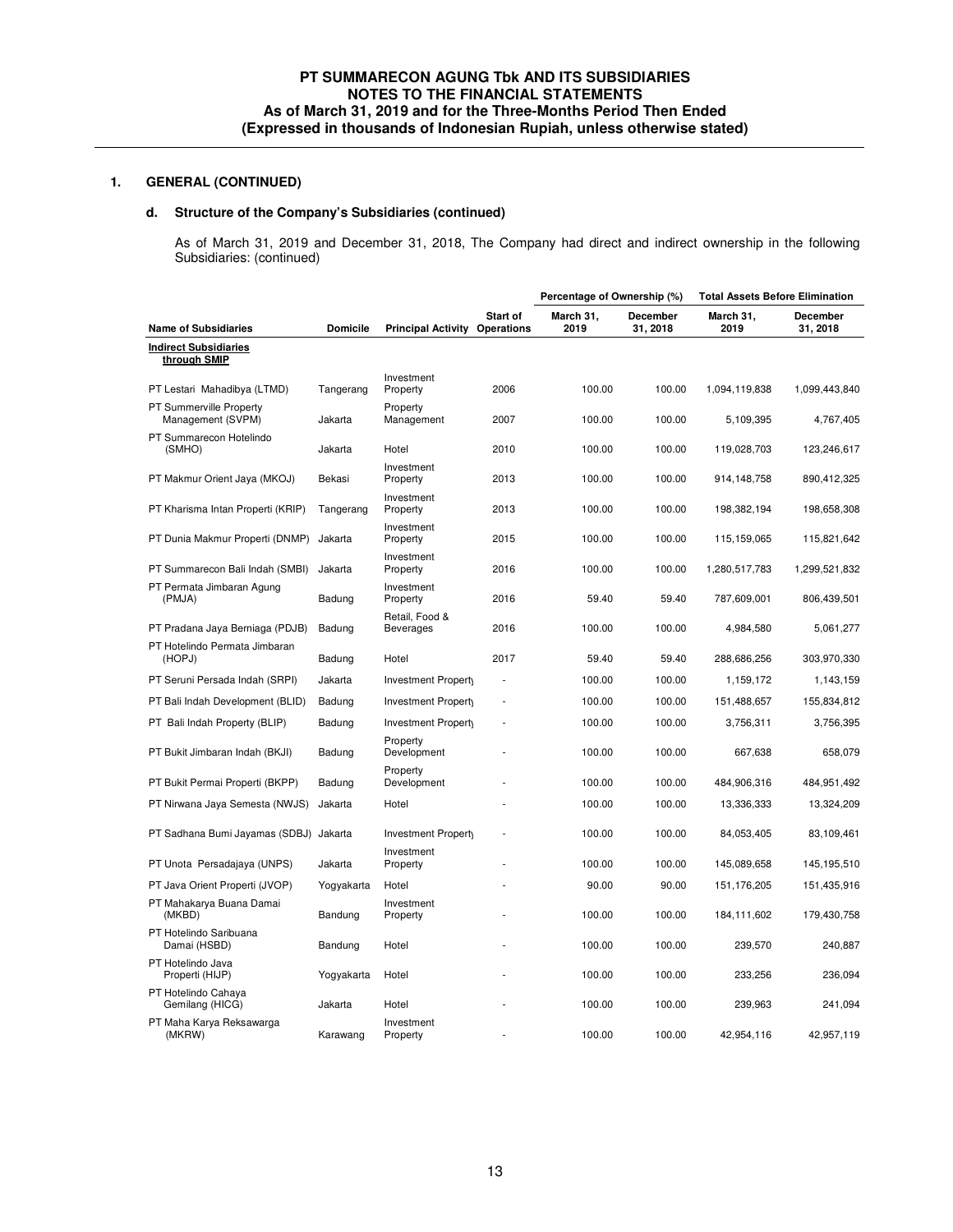### **d. Structure of the Company's Subsidiaries (continued)**

As of March 31, 2019 and December 31, 2018, The Company had direct and indirect ownership in the following Subsidiaries: (continued)

|                                              |                 |                               |                                      | Percentage of Ownership (%) |                             | <b>Total Asset Before Elimination</b> |                      |
|----------------------------------------------|-----------------|-------------------------------|--------------------------------------|-----------------------------|-----------------------------|---------------------------------------|----------------------|
| <b>Name of Subsidiaries</b>                  | <b>Domicile</b> | <b>Principal Activity</b>     | <b>Start of</b><br><b>Operations</b> | March 31,<br>2019           | <b>December</b><br>31, 2018 | March 31,<br>2019                     | December 31,<br>2018 |
| <b>Indirect Subsidiaries</b><br>through SPCK |                 |                               |                                      |                             |                             |                                       |                      |
| PT Serpong Tatanan Kota (STTK)               | Tangerang       | Town<br>Management            | 2010                                 | 100.00                      | 100.00                      | 65,147,004                            | 66,589,674           |
| PT Bhakti Karya Vita (BTKV)                  | Tangerang       | Hospital                      | 2011                                 | 40.00                       | 40.00                       |                                       |                      |
| PT Jaya Bangun Abadi (JYBA)                  | Tangerang       | Property<br>Development       |                                      | 100.00                      | 100.00                      | 90.337.440                            | 90,353,446           |
| PT Permata Cahaya Cemerlang<br>(PMCC)        | Tangerang       | Property<br>Development       |                                      | 100.00                      | 100.00                      | 328,045,096                           | 328,309,137          |
| PT Surya Intan Properti (SYIP)               | Tangerang       | Property<br>Development       |                                      | 100.00                      | 100.00                      | 153,663,678                           | 153,379,399          |
| PT Mahkota Berlian Indah (MKBI)              | Tangerang       | Property<br>Development       |                                      | 100.00                      | 100.00                      | 89,582,408                            | 90,457,388           |
| PT Mahkota Permata Indah (MKPI)              | Tangerang       | Property<br>Development       |                                      | 100.00                      | 100.00                      | 83,715,322                            | 83,221,211           |
| <b>Indirect Subsidiaries</b><br>through SMIF |                 |                               |                                      |                             |                             |                                       |                      |
| PT Jejaring Ultra Prima (JJUP)               | Jakarta         | Infrastructure<br>Development |                                      | 100.00                      | 100.00                      | 13,406,826                            | 9,382,070            |

\*In 2018, SPCK, direct subsidiary, has sold part of its ownership in BTKV; therefore, the Company has lost controlling interests. This transaction was recorded as part of investment in associates.

In 2019, the Company established new Subsidiaries, which is PT Sumatoyo Talaga Harmoni (SMTH).

As of March 31, 2019, JVIP, SMIF, MJLP, IVJP, MKIC, BYEM, ARCA, SLMM, ORCT, BMPA, DTSA, SNMI, SNSI, WYKS, KHJM, GNSA, TRMB, GNSP, SDBP, MJSP, SYMD, SYME, KCJA, KCJM, SBMJ, BNMI, SMSF, SMTH, SRPI, BLID, BLIP, BKJI, BKPP, NWJS, SDBJ, UNPS, JVOP, MKBD, HSBD, HIJP, HICG, MKRW, JYBA, PMCC, SYIP, MKBI, MKPI and JJUP have not started commercial operations.

#### **e. Sales of Investment in Subsidiary**

On December 5, 2018, SPCK sold its ownership in BTKV totalling to 14,000 shares with selling price of Rp1,000,000 (full amount) per share to PT Berkat Vita Kasih, third party, with total cost amounting to Rp14,000,000, whereby its fair value is Rp13,770,000 based on appraisal report Felix Sutandar & Rekan No. FSR/SV-FS/060353/2018 dated June 25, 2018. The resulting difference between selling price and net book value amounting to Rp10,327,604 was recorded as gain on sale of investment in subsidiary in the consolidated statements of profit or loss and other comprehensive income. The sale was notarized under deed No. 10 dated December 5, 2018 of Dewi Himijati Tandika S.H., which was acknowledged and recorded by the MLHR in its Decision Letter No. AHU-AH.01.03- 0002586 and AHU-AH.01.03-0002596 dated January 3, 2019.

After the date of transaction, SPCK's ownership in BTKV reduced from 60% to 40% of ownership, since the Group lost its control in BTKV, the Group ceased to consolidate the financial statements of BTKV into the Group's consolidated financial statements.Therefore, the retained investment in BTKV is recognized at its fair value at the date when control is lost which is presented as "Investment in associates" in the consolidated statement of financial position.

On December 7, 2018, the Company submitted letter No. 0381/XII/DIR/SMRA/18 for the compliance disclosure of information to Indonesian Financial Service Authority, in accordance with BAPEPAM-LK No. Kep-614/DL/2011.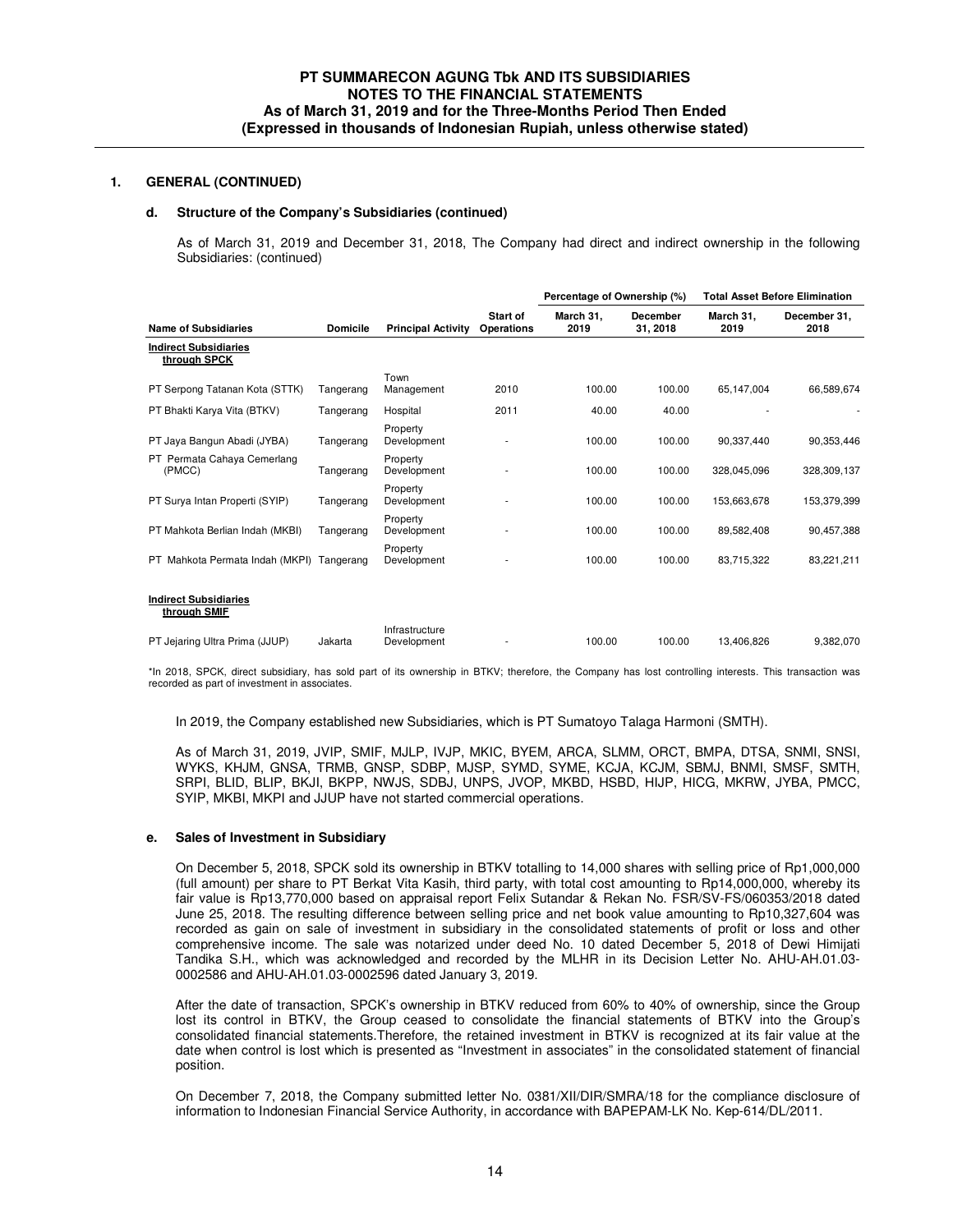### **f. Approval and authorization for the issuance of consolidated financial statements**

The Company's management is responsible for the preparation and fair presentation of these consolidated financial statements in accordance with Indonesian Financial Accounting Standards, which were completed and authorized for issuance by the Board of Directors of the Company on April 29, 2018, as previously reviewed and recommended for authorization by the Audit Committee of the Company.

## **2. SUMMARY OF SIGNIFICANT ACCOUNTING POLICIES**

#### **a. Basis of preparation of the consolidated financial statements**

The consolidated financial statements have been prepared and presented in accordance with Indonesian Financial Accounting Standards ("SAK"), which comprise the Statements of Financial Accounting Standards ("PSAK") and Interpretations to Financial Accounting Standards ("ISAK") issued by the Financial Accounting Board of the Indonesian Institute of Accountants and Rule No. VIII.G.7 Attachment of Chairman of OJK's decision No. KEP-347/BL/2012 dated June 15, 2012 on the Regulations and Guidelines on Financial Statement Presentation and Disclosures issued by OJK. These policies have been consistently applied to all years presented, unless otherwise stated.

The consolidated financial statements have been prepared in accordance with PSAK No. 1: Presentation of Financial Statements. The consolidated financial statements, except consolidated statement of cash flows, have been prepared on the accrual basis, using the historical cost basis of accounting, except for certain accounts which are measured on the basis described in the related accounting policies for those accounts.

The consolidated statement of cash flows, which have been prepared using the direct method, present receipts and disbursements of cash and cash equivalents classified into operating, investing and financing activities.

annual financial reporting period of the Group is January 1 - December 31.

The reporting currency used in the preparation of the consolidated financial statements is the Indonesian rupiah (Rp), which is also the functional currency of the Group.

### **b. Changes in accounting policies**

The following are several accounting standards including amendment issued by the DSAK that are considered relevant to the financial reporting of the Group but not yet effective until January 1, 2019:

- PSAK No. 71: Financial Instruments, adopted from IFRS 9, effective January 1, 2020 with earlier application is permitted. This PSAK provides for classification and measurement of financial instruments based on the characteristics of contractual cash flows and business model of the entity; expected credit loss impairment model that resulting information more timely, relevant and understandable to users of financial statements; accounting for hedging that reflect the entity's risk management better by introduce a more general requirements based on management's judgment.
- PSAK No. 72: Revenue from Contracts with Customers, adopted from IFRS 15, effective January 1, 2020 with earlier application is permitted. This PSAK, a single standards that is a joint project between the International Accounting Standards Board (IASB) and the Financial Accounting Standards Board (FASB), provides revenue recognition from contracts with customers, and the entity is expected to analyze contracts before recognizing the revenue.
- PSAK No. 73: Leases, adopted from IFRS 16, effective January 1, 2020 with earlier application is permitted, but not before an entity applies PSAK 72: Revenue from Contracts with Customers. This PSAK establishes the principles of recognition, measurement, presentation, and disclosure of the lease by introducing a single accounting model, with the requirement to recognize the right-of-use assets and liability of the lease; there are 2 optional exclusions in the recognition of the lease assets and liabilities: (i) shortterm lease and (ii) lease with low-value underlying assets.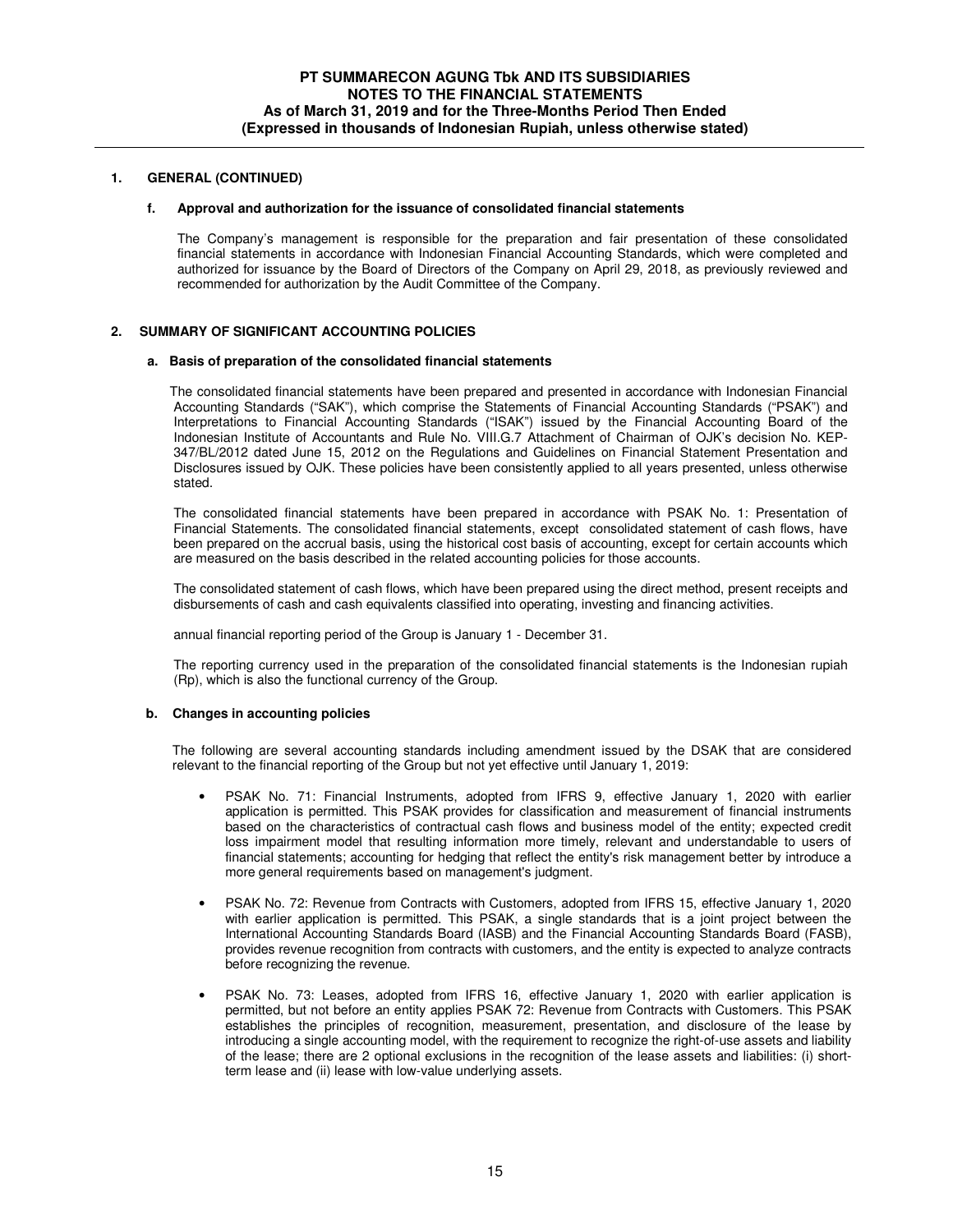### **b. Changes in accounting policies**

The following are several accounting standards including amendment issued by the DSAK that are considered relevant to the financial reporting of the Group but not yet effective until January 1, 2019: (continued)

- Amendments to PSAK No. 15 Investments in Joint Associates and Joint Ventures: Long-term Interests in Associates and Joint Ventures, effective January 1, 2020 with earlier application is permitted. These amendments provide that the entity also applies PSAK No. 71 on the financial instruments to associates or joint ventures where the equity method is not applied. This includes long-term interests that substantively form the entity's net investment in an associates or joint ventures.
- Amendments to PSAK No. 62: Insurance Contract on Applying PSAK No. 71 Financial Instruments with PSAK 62 Insurance Contract, effective January 1, 2020. These amendments allow those who meet certain criteria to apply a temporary exclusion of PSAK No. 71 (deferral approach) or choose to implement overlay approach for financial assets designated.
- Amendments to PSAK No. 71 Financial Instruments: Prepayment Features with Negative Compensation, effective January 1, 2020 with earlier application is permitted. These amendments provide that a financial asset with prepayment features that may result in negative compensation qualifies as a contractual cash flow derived solely from the principal and interest of the principal amount owed.
- ISAK No. 33 Foreign currency Transaction and Advance Consideration, effective January 1, 2019 with earlier application is permitted. These amendments clarify the use of the transaction date to determine the exchange rate used in the initial recognition of the related asset, expense or income at the time the entity has received or paid advance consideration in the foreign currency.

The Group is presently evaluating and has not yet determined the effects of these accounting standards on its financial statements.

### **c. Principles of consolidation**

The consolidated financial statements include the subsidiary accounts owned by the Company with the equity ownership of more than 50%, either directly or indirectly through another subsidiary as disclosed in Notes 1d.

All material intercompany accounts and transactions (including unrealized gains or losses) have been eliminated. A Subsidiary is fully consolidated from the date of acquisition, being the date on which the Company obtains control, and continues to be consolidated until the date such control ceases.

Specifically, the Group controls an investee if and only if the Group has:

- a) Power over investee (i.e., existing rights that give it the current ability to direct the relevant activities of the investee);
- b) Eksposure, or rights, of variable returns from its involvement to investee; and
- c) The ability to use its power over the investee to affect its returns.

When the Group has less than a majority of the voting or similar rights of an investee, the Group considers all relevant facts and circumstances in assessing whether it has power over an investee, including:

- a) The contractual arrangement with the other vote holders of the investee
- b) Rights arising from other contractual arrangements
- c) The Group's voting rights and potential voting rights.

Non-controlling interests ("NCI") represent the portion of the profit or loss and net assets of the Subsidiaries not attributable, directly or indirectly, to the Parent Entity, which are presented in the consolidated statement of profit or loss and other comprehensive income and under the equity section of the consolidated statement of financial position, respectively, separately from the corresponding portion attributable to owners of the parent entity.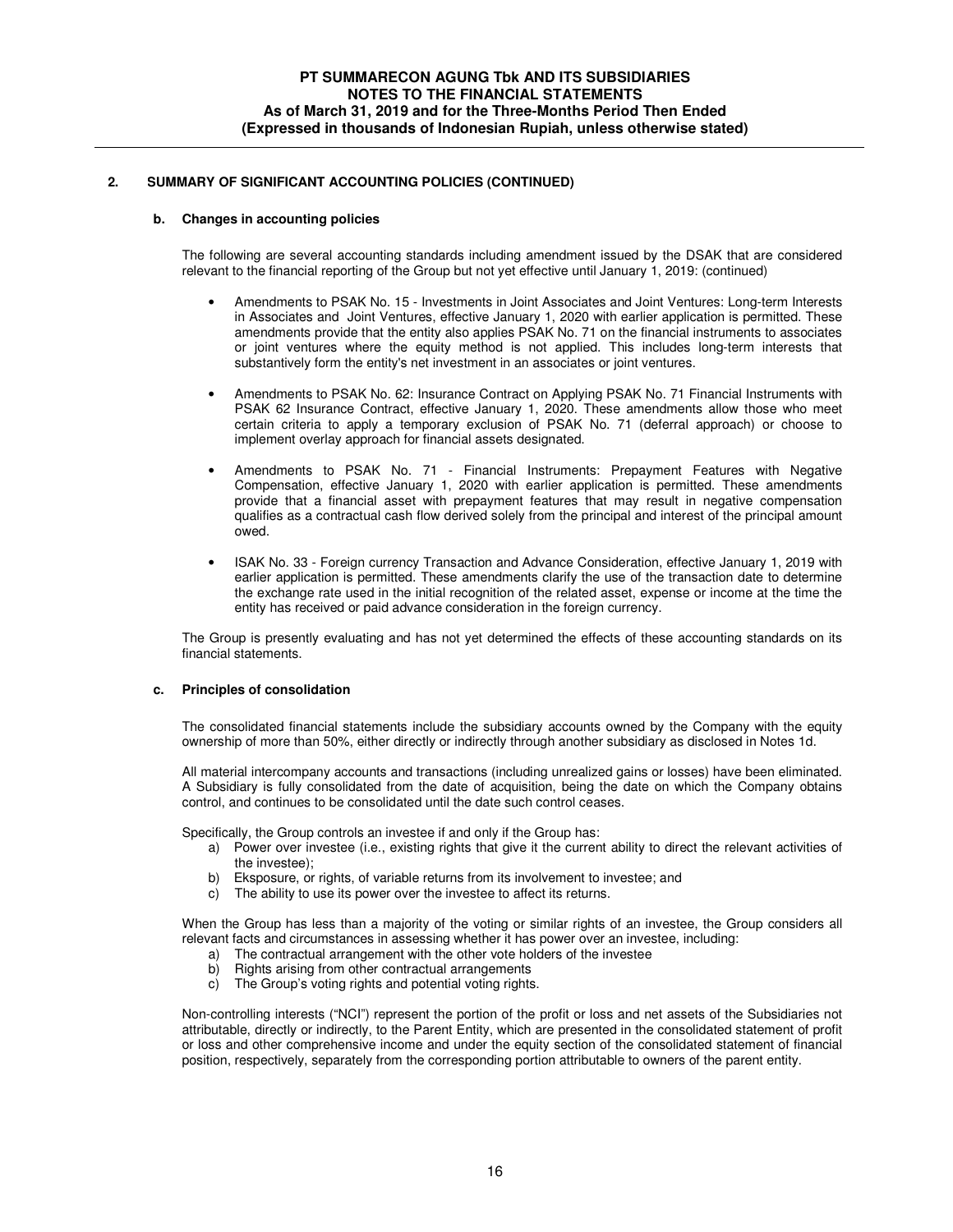### **c. Principles of consolidation (continued)**

The Group re-assesses whether or not it controls an investee if facts and circumstances indicate that there are changes to one or more of the three elements of control. Consolidation of a subsidiary begins when the Group obtains control over the subsidiary and ceases when the Group loses control of the subsidiary.

Assets, liabilities, income and expenses of a subsidiary acquired or disposed of during the period are included in the consolidated statements of profit or loss and other comprehensive income from the date the Group gains control until the date the Group ceases to control the subsidiary.

Losses of a non-wholly owned Subsidiary are attributed to the NCI even if the losses create an NCI deficit balance. In case of loss of control over a Subsidiary, the Company:

- Derecognizes the assets (including goodwill) and liabilities of the Subsidiary;
- Derecognizes the carrying amount of any NCI;
- Derecognizes the cumulative translation differences recorded in equity, if any;
- Recognizes the fair value of the consideration received;
- Recognizes the fair value of any investment retained;
- Recognizes any surplus or deficit in profit or loss; and
- Reclassifies the parent's share of components previously recognized in other comprehensive income to profit or loss or retained earnings, as appropriate.

Consolidation of a subsidiary begins when the Group obtains control over the subsidiary and ceases when the Group loses control of the subsidiary. Assets, liabilities, income and expenses of a subsidiary acquired or disposed of during the period are included in the consolidated statements of profit or loss and other comprehensive income from the date the Group gains control until the date the Group ceases to control the subsidiary.

Profit or loss and each component of other comprehensive income ("OCI") are attributed to the equity holders of the parent of the Group and to the Non-controlling interests ("NCI"), even if this results in the NCI having a deficit balance. When necessary, adjustments are made to the financial statements of subsidiaries to bring their accounting policies into line with the Group's accounting policies. All intra-group assets and liabilities, equity, income, expenses and cash flows relating to transactions between members of the Group are eliminated in full on consolidation.

### **d. Cash equivalents**

Time deposits with maturities of three months or less at the time of placement, which are not restricted as to withdrawal or are not pledged as collateral for loans, are classified as "Cash Equivalents". Cash in banks and time deposits which are restricted or pledged are presented as part of "Other Non-current Financial Assets".

### **e. Restricted funds**

Restricted funds represent funds obtained from the bank through the Company's House Financing Credit facility ("KPR") sales method which are restricted for use by the Group until gradual stages of completion of construction are completed depending on agreement with related banks.

#### **f. Transactions with related parties**

The Company and subsidiaries have transactions with related parties as defined in PSAK 7: Related party disclosures.

The transactions with related parties are made based on terms agreed by the parties. Such terms may not be the same as those for transactions with unrelated parties.

The details of the accounts and the significant transactions entered into with related parties are presented in Note 30.

Unless specifically identified as related parties, the parties disclosed in the Notes to the consolidated financial statements are unrelated parties.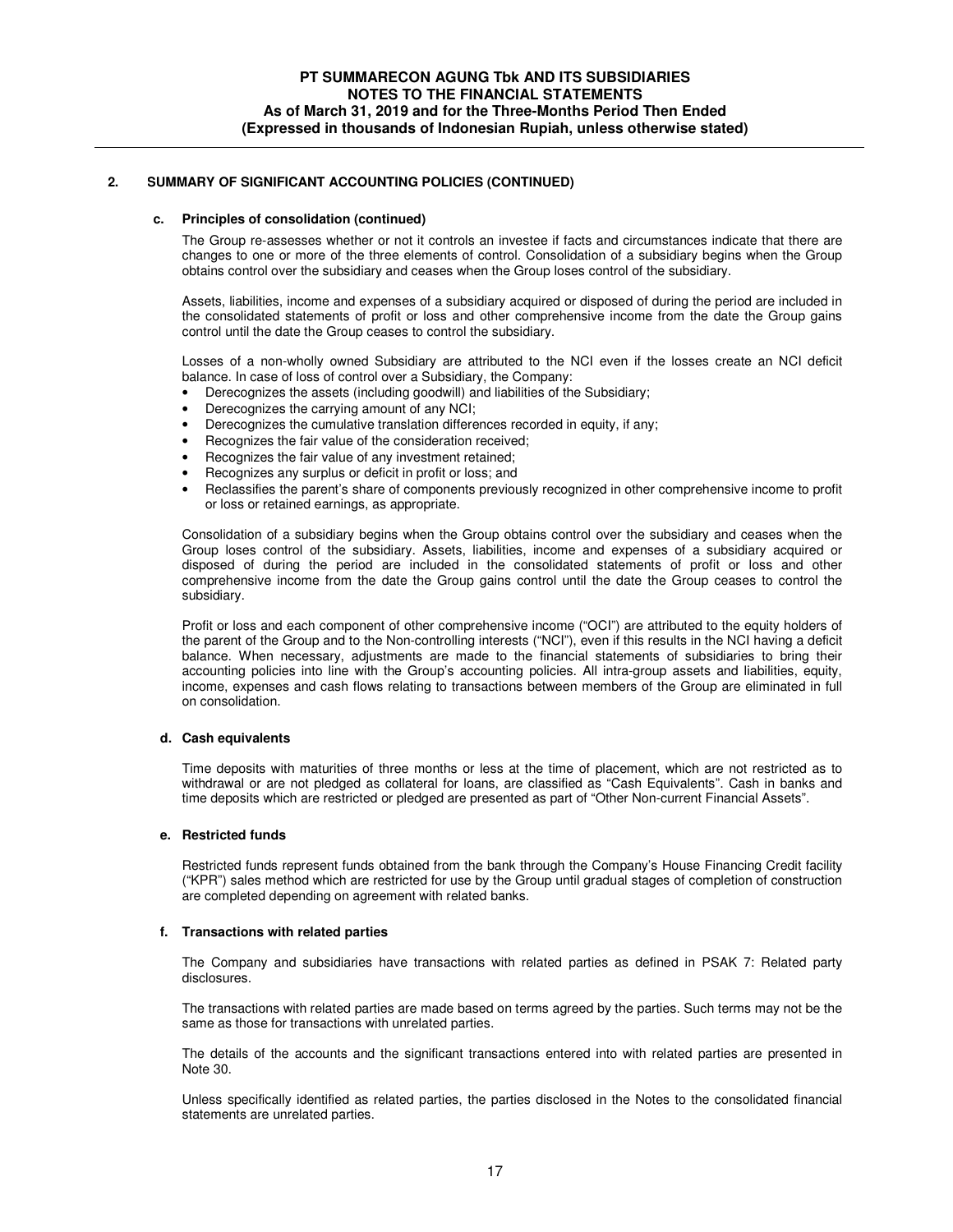### **g. Inventories**

Inventories are stated at the lower of cost or net realizable value. Cost is determined by the weighted average method.

Properties acquired or being constructed for sale in the ordinary course of business, rather than to be held for rental or capital appreciation, are held as inventories.

The cost of land under development consists of cost of undeveloped land, direct and indirect development costs related to real estate development activities and borrowing costs. Land under development is transferred to landplots available for sale when the land development is completed. Total project cost is allocated proportionately to the saleable landplots based on their respective areas.

The cost of apartment under construction consists of the cost of developed land, construction costs, borrowing costs and other costs related to the development of the apartment. Costs capitalized to apartment under construction are allocated to each apartment unit using the saleable area method.

The cost of land development, including land which is used for roads and infrastructure or other unsaleable area, is allocated using saleable area.

The cost of buildings and apartments under construction is transferred to houses, shops and apartments (strata title) available for sale when the construction is substantially completed.

For residential property project, its cost is classified as part of inventories upon the commencement of development and construction of infrastructure. For commercial property project, upon the completion of development and construction of infrastructure, its cost remains as part of inventories or is reclassified to the related investment properties account, whichever is more appropriate.

Assessment of the cost estimate is done at the end of each reporting period until the project is substantially completed , if there is a change basis , the Company will revise the cost .

Other inventories, consisting of food, beverages and other inventories, are stated at cost or net realizable value, whichever is lower.

Net realizable value is the estimated selling price in the ordinary course of business, based on market prices at the reporting date and discounted for the time value of money if material, less estimated costs to complete and the estimated costs to sell. The decline in value of inventories is determined to writedown the carrying amount of inventories to their net realizable value and the decline is recognized as a loss in the consolidated statements of profit or loss and other comprehensive income.

### **h. Prepaid expenses**

Prepaid expenses are amortized over the periods benefited using the straight-line method.

### **i. Undeveloped land**

Undeveloped land is stated at cost or net realizable value, whichever is lower.

The cost of undeveloped land. consisting of pre-acquisition and acquisition cost of land, is transferred to land under development upon commencement of land development.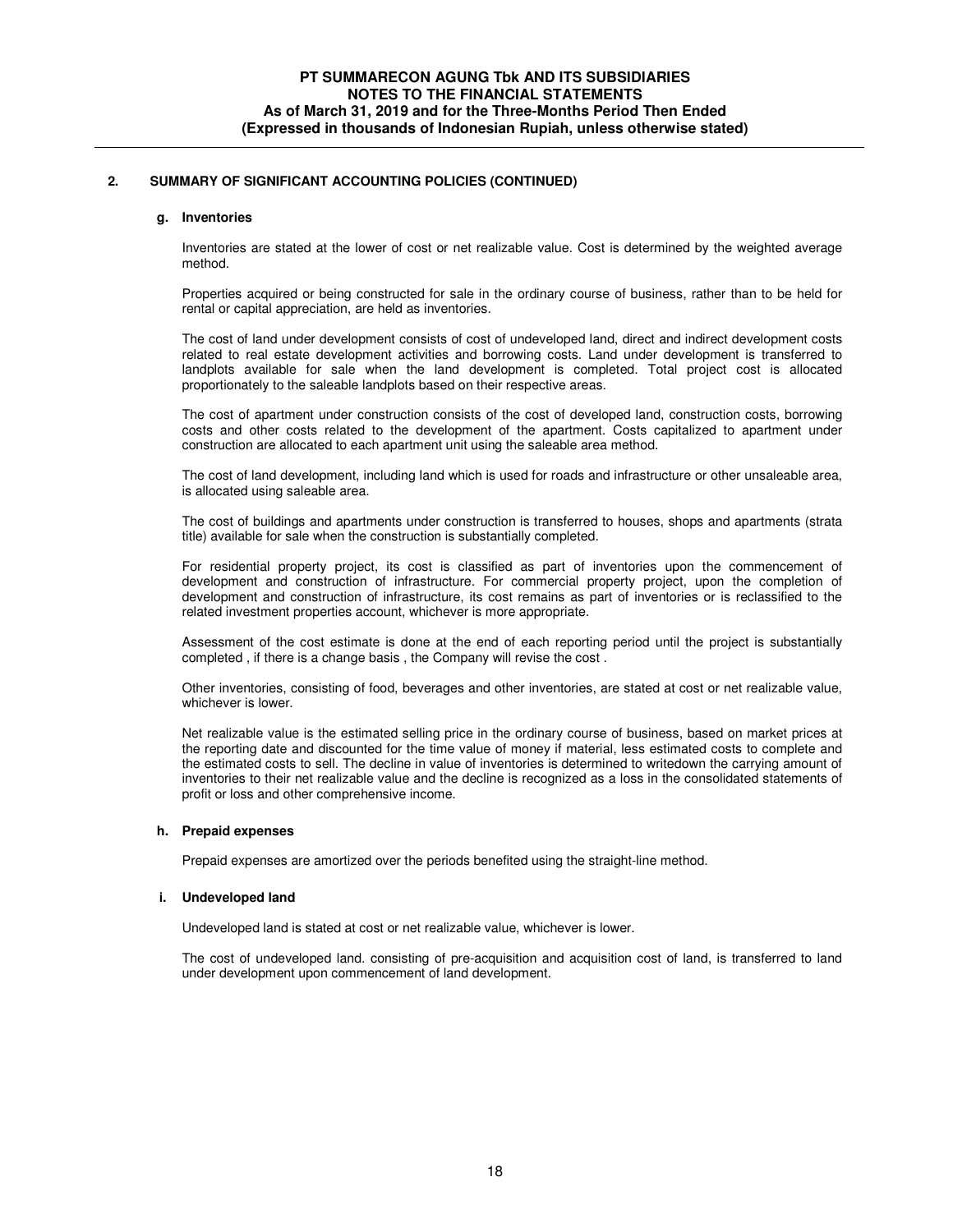#### **j. Fixed assets**

Fixed assets are stated at cost less accumulated depreciation and impairment loss, if any, except for land which is not depreciated.

Such cost includes the cost of replacing part of the fixed assets when that cost is incurred, if the recognition criteria are met.

Likewise. when a major inspection is performed, its cost is recognized in the carrying amount of the fixed assets as a replacement if the recognition criteria are met. All other repairs and maintenance costs that do not meet the recognition criteria are recognized in profit and loss as they are incurred.

Depreciation is computed using the straight-line method over the estimated useful lives of the assets as follows:

|                                | <b>Years</b> |
|--------------------------------|--------------|
| Buildings and infrastructures  | $2 - 40$     |
| Machinery and heavy equipment  | 10.          |
| Vehicle                        | $5 - 10$     |
| Furniture and office equipment | $2 - 5$      |

Land is stated at cost and is not depreciated.

Specific costs associated with the extension or renewal of land titles are deferred and amortized over the legal term of the landrights or economic life of the land, whichever period is shorter.

Construction in progress is stated at cost and is accounted as part of fixed assets. The accumulated costs are reclassified to the appropriate fixed assets or investment properties account when the construction is completed and the constructed asset is ready for its intended use.

An item of fixed assets is derecognized upon disposal or when no future economic benefits are expected from its use or disposal. Any gain or loss arising on derecognition of the asset (calculated as the difference between the net disposal proceeds and the carrying amount of the asset) is credited or charged to operations in the year the asset is derecognized.

The fixed assets' residual values, useful lives and methods of depreciation are reviewed and adjusted prospectively, if appropriate, at each financial year end.

### **k. Investment properties**

Investment properties are stated at cost, which includes transaction cost, less accumulated depreciation and impairment loss, if any, except for land which is not depreciated. Such cost also includes the cost of replacing part of the investment properties if the recognition criteria are met, and excludes the daily expenses on their usage.

Investment properties consist of land, building and infrastructures, machinery and heavy equipment, hotel facilities and furniture and office equipment held by the Group to earn rentals or for capital appreciation or both, rather than for use in the production or supply of goods or services or for administrative purposes or sale in the ordinary course of business.

Depreciation is computed using the straight-line method over the estimated useful lives of the investment properties as follows:

|                               | <u>Years</u> |
|-------------------------------|--------------|
| Buildings and infrastructures | $3-40$       |
| Machinery and heavy equipment | 10           |
| Hotel facilities              | $2 - 5$      |

Transfers to investment properties should be made when, and only when, there is a change in use. evidenced by the end of owner-occupation, commencement of an operating lease to another party or end of construction or development. Transfers from investment properties should be made when, and only when, there is a change in use, evidenced by the commencement of owner-occupation or commencement of development with a view to sell.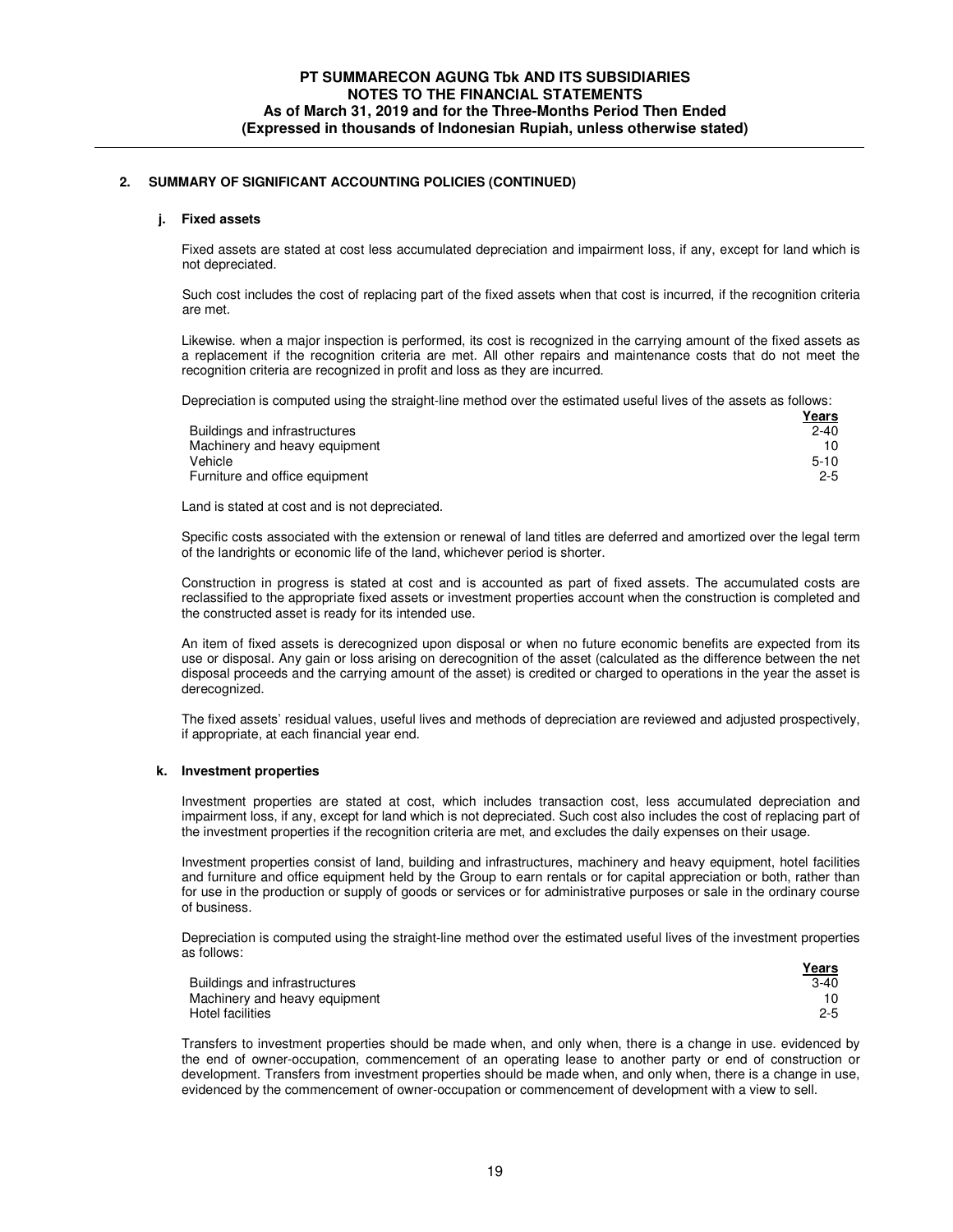### **k. Investment properties (continued)**

The changes in the useful lives estimation is done after considering the effect of the repairs and maintenance performed by the Company.

An investment property should be derecognized on disposal or when it is permanently withdrawn from use and no future economic benefits are expected from its disposal. Gain or loss arising from the retirement or disposal of investment property is credited or charged to operations in the year the asset is derecognized.

For a transfer from investment properties to owner-occupied property, the Company uses the cost method at the date of change in use. If an owner-occupied property becomes an investment property, the Company records the investment property in accordance with the fixed assets policies up to the date of change in use.

#### **l. Leases**

The determination of whether an arrangement is, or contains, a lease is based on the substance of the arrangement at the inception of the lease. The arrangement is, or contains, a lease if fulfillment of the arrangement is dependent on the use of a specific asset or assets and the arrangement conveys a right to use the asset or assets, even if that asset is (or those assets are) not explicitly specified in an arrangement.

#### Group as a lessee

A lease is classified at the inception date as a finance lease or an operating lease. A lease that transfers substantially all the risks and rewards incidental to ownership to the Group is classified as a finance lease.

Finance leases are capitalised at the commencement of the lease at the inception date fair value of the leased property or, if lower, at the present value of the minimum lease payments. Lease payments are apportioned between finance charges and reduction of the lease liability so as to achieve a constant rate of interest on the remaining balance of the liability. Finance charges are recognized in finance costs in the statement of profit or loss.

A leased asset is depreciated over the useful life of the asset. However, if there is no reasonable certainty that the Group will obtain ownership by the end of the lease term, the asset is depreciated over the shorter of the estimated useful life of the asset and the lease term.

An operating lease is a lease other than a finance lease. Operating lease payments are recognized as an operating expense in the statement of profit or loss on a straight-line basis over the lease term.

#### Group as a lessor

Leases in which the Group does not transfer substantially all the risks and rewards of ownership of an asset are classified as operating leases. Initial direct costs incurred in negotiating and arranging an operating lease are added to the carrying amount of the leased asset and recognized over the lease term on the same basis as rental income. Contingent rents are recognized as revenue in the period in which they are earned.

## **m. Capitalization of borrowing costs**

Borrowing costs that are directly attributable to the acquisition, construction or production of a qualifying asset are capitalized as part of the cost of the related asset. Other borrowing costs are recognized as expenses in the period in which they are incurred. Borrowing costs may include interest, finance charges in respect of finance leases recognized in accordance with PSAK No. 30 (Revised 2011) and foreign exchange differences arising from foreign currency borrowings to the extent that they are regarded as adjustment to interest costs.

Capitalization of borrowing costs commences when the activities to prepare the qualifying asset for its intended use have started and the expenditures for the qualifying asset and the borrowing costs have been incurred.

Capitalization of borrowing costs ceases when all the activities necessary to prepare the qualifying asset for its intended use are substantially completed.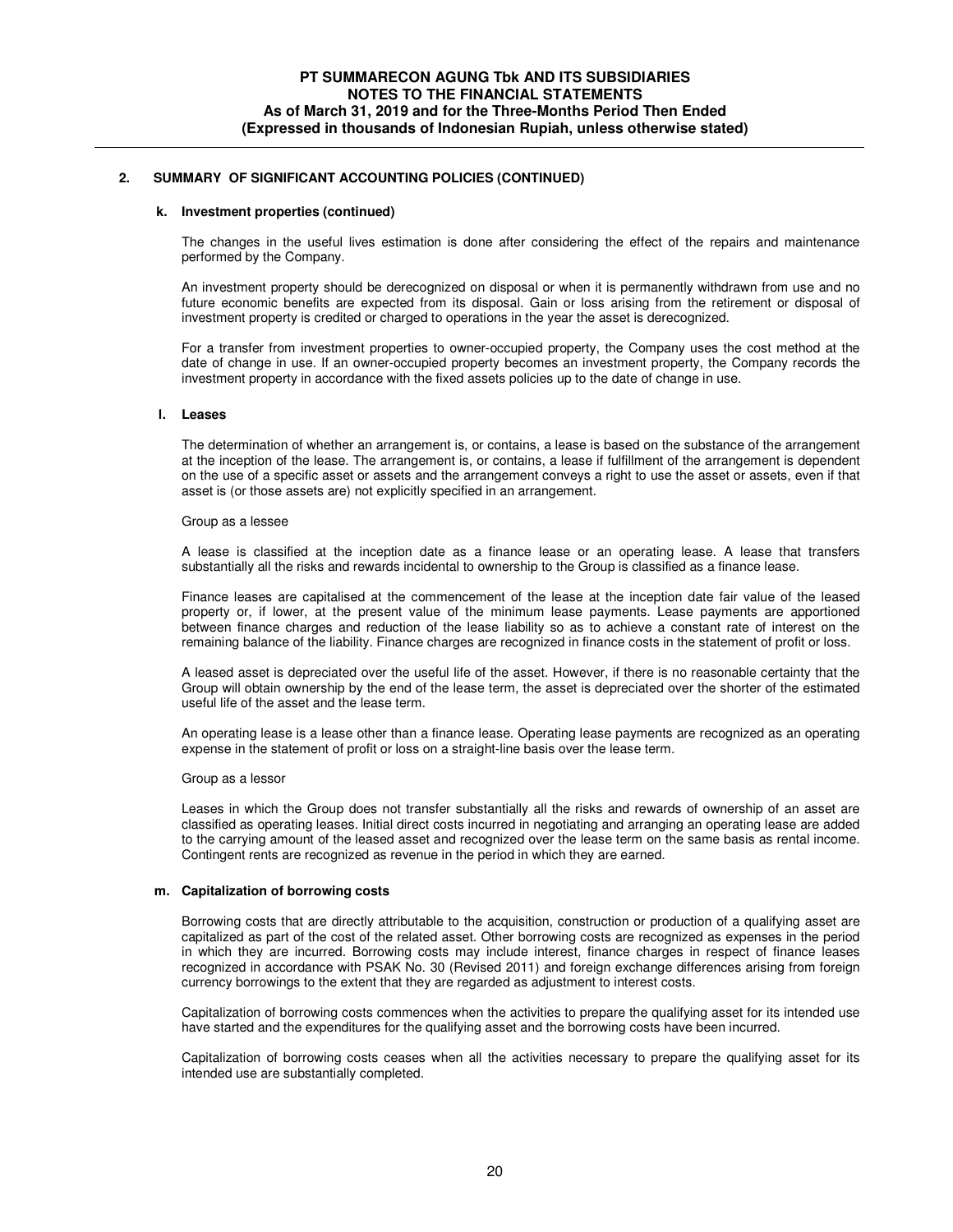#### **m. Capitalization of borrowing costs (continued)**

The capitalization of borrowing costs is suspended if there are prolonged periods when development activity is interrupted. Interest is also capitalized on the purchase cost of a site property acquired specifically for development, but only where activities necessary to prepare the asset for development are in progress.

### **n. Impairment of non-financial asset value**

The Group assesses at each reporting date whether there is an indication that assets may be impaired. If any such indication exists, or when annual impairment testing for assets (i.e., an intangible asset with an indefinite useful life, or an intangible asset not yet available for use) is required, the Group makes an estimate of the recoverable amounts of the respective assets.

An asset's recoverable amount is the higher of the asset's or its CGU's fair value less costs to sell and its value in use, and is determined for an individual asset, unless the asset does not generate cash inflows that are largely independent of those from other assets or group of assets. Where the carrying amount of an asset exceeds its recoverable amount, the asset is considered impaired and is written down to its recoverable amount. In assessing the value in use, the estimated net future cash flows are discounted to their present value using a pre-tax discount rate that reflects current market assessments of the time value of money and the risks specific to the asset. In determining fair value less costs to sell, recent market transactions are taken into account, if available. If no such transactions can be identified, an appropriate valuation model is used to determine the fair value of the asset. These calculations are corroborated by valuation multiples or other available fair value indicators.

Impairment losses of continuing operations, if any, are recognized in the consolidated statement of profit or loss and other comprehensive income under expense categories that are consistent with the functions of the impaired assets.

A previously recognized impairment loss for an asset is reversed only if there has been a change in the assumptions used to determine the asset's recoverable amount since the last impairment loss was recognized. If that is the case, the carrying amount of the asset is increased to its recoverable amount.

A previously recognized impairment loss for an asset is reversed only if there has been a change in the assumptions used to determine the asset's recoverable amount since the last impairment loss was recognized. If that is the case, the carrying amount of the asset is increased to its recoverable amount.

The reversal is limited so that the carrying amount of the asset does not exceed its recoverable amount, nor exceeds the carrying amount that would have been determined, net of depreciation, had no impairment loss been recognized for the asset in prior years.

Reversal of an impairment loss is recognized in the consolidated statements of profit or loss and other comprehensive income. After such a reversal, the depreciation charge on the said asset is adjusted in future periods to allocate the asset's revised carrying amount, less any residual value, on a systematic basis over its remaining useful life.

# **o. Stock issuance costs**

Costs incurred in connection with the issuance of capital stock are presented as a deduction to additional paid-incapital.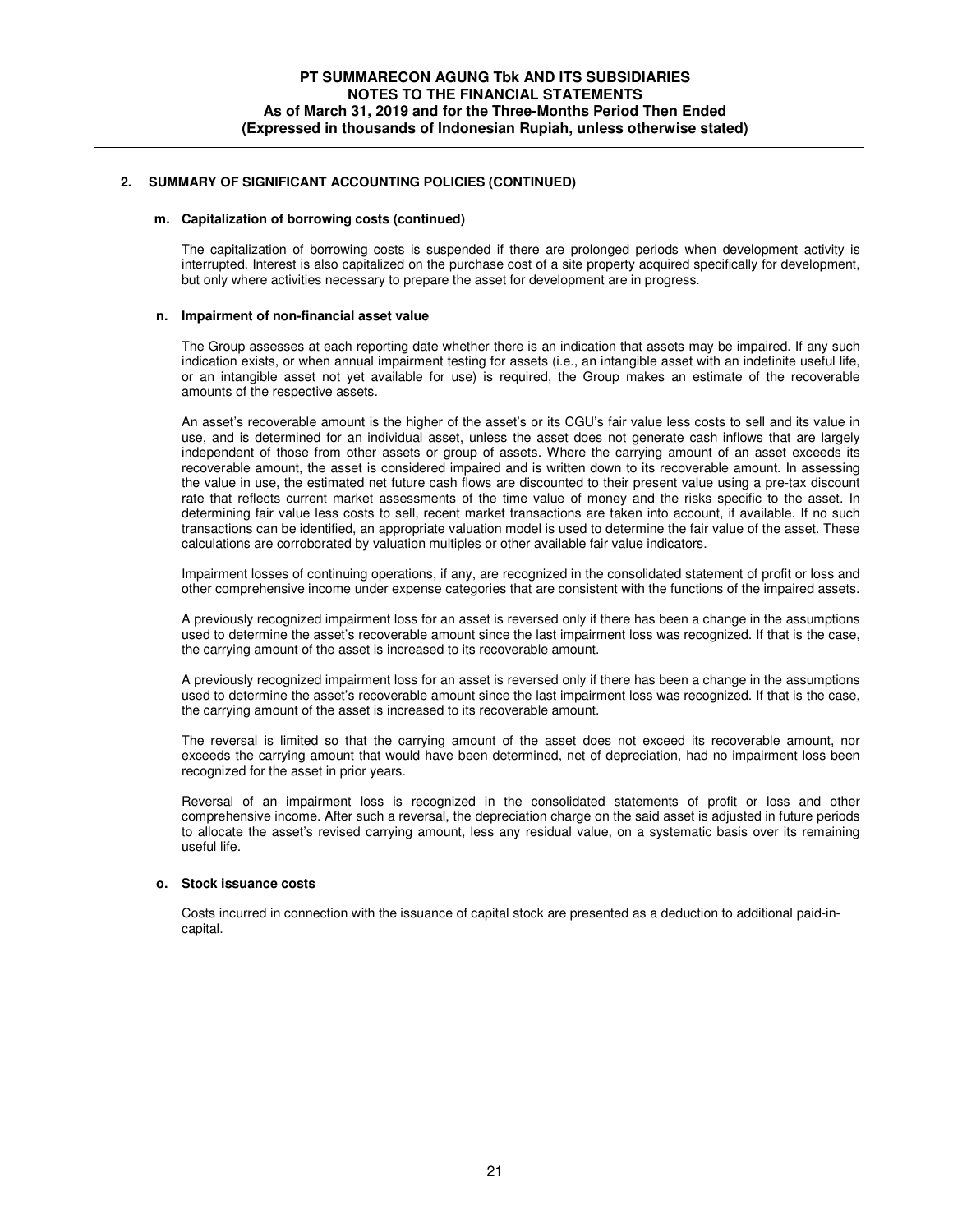### **p. Revenue and expense recognition**

Revenues from real estate sales are recognized as follows:

- (1) Revenue from sales of houses, shops and other similar property and related land are recognized under the full accrual method if all of the following conditions are met:
	- 1. A sale is consummated.
	- 2. The selling price is collectible.
	- 3. The seller's receivable is not subject to future subordination to other loans which will be obtained by the buyer.
	- 4. The seller has transferred to the buyer the usual risks and rewards of ownership in a transaction that is in substance a sale and does not have a substantial continuing involvement with the property.
- (2) Revenues from sales of landplots that do not require the seller to construct the building are recognized under the full accrual method if all of the following conditions are met:
	- 1. Total payments by the buyer are at least 20% of the agreed selling price and the amount is not refundable.
	- 2. The selling price is collectible.
	- The receivable is not subordinated to other loans that will be obtained by the buyer.
	- 4. The land development process is complete so that the seller has no further obligations related to the landplots sold.
	- 5. Only the landplots are sold. without any requirement for the seller's involvement in the construction of the building on the landplots.
- (3) Revenues from sales of apartments, the construction of which has not been completed, are recognized using the percentage-of-completion method if all of the following conditions are met:
	- 1. The construction process has already commenced, i.e., the building foundation has been completed and all of the requirements to commence construction have been fulffiled:
	- 2. Total payments by the buyer are at least 20% of the agreed selling price and the amount is not refundable;
	- 3. The amount of revenue and the cost of the property can be reliably estimated.

If any of the above conditions is not met, the payments received from the buyer are recorded as deposits received until all of the criteria are met.

The method used to determine the percentage of completion is the proportion of actual costs incurred to the estimated total development cost of the real estate project.

Rental payments received in advance from tenants of shopping centers are recorded as "Unearned revenues". Such unearned income is recognized as income over the terms of the lease contracts. Deposits received from customers are presented as part of "Downpayments received and security deposits".

Rental and membership fees in sports club are recognized as income over the period of rental or membership. Rental and membership fees received in advance are presented as "Unearned Revenues". Revenues from restaurant operations are recognized when the goods are delivered or when the services have been rendered.

Revenue from hotel room occupancy is recognized on the basis of the period of occupancy. Revenue from other hotel services is recognized when the services are rendered or the goods are delivered to the customer.

Revenues from medical services are recognized at the point of sale or upon delivery of services to the patients.

The elements of costs which are capitalized to real estate development projects include the pre-acquisition cost of land, cost of land acquisition and other costs attributable to the development activity of real estate. The costs are allocated to real estate development projects using either the saleable area method or the sales value method.

Costs which are not clearly related to a real estate project, such as general and administrative expenses, are recognized as an expense as they are incurred.

If a certain project is estimated to generate a loss, a provision must be recognized for the amount of the loss.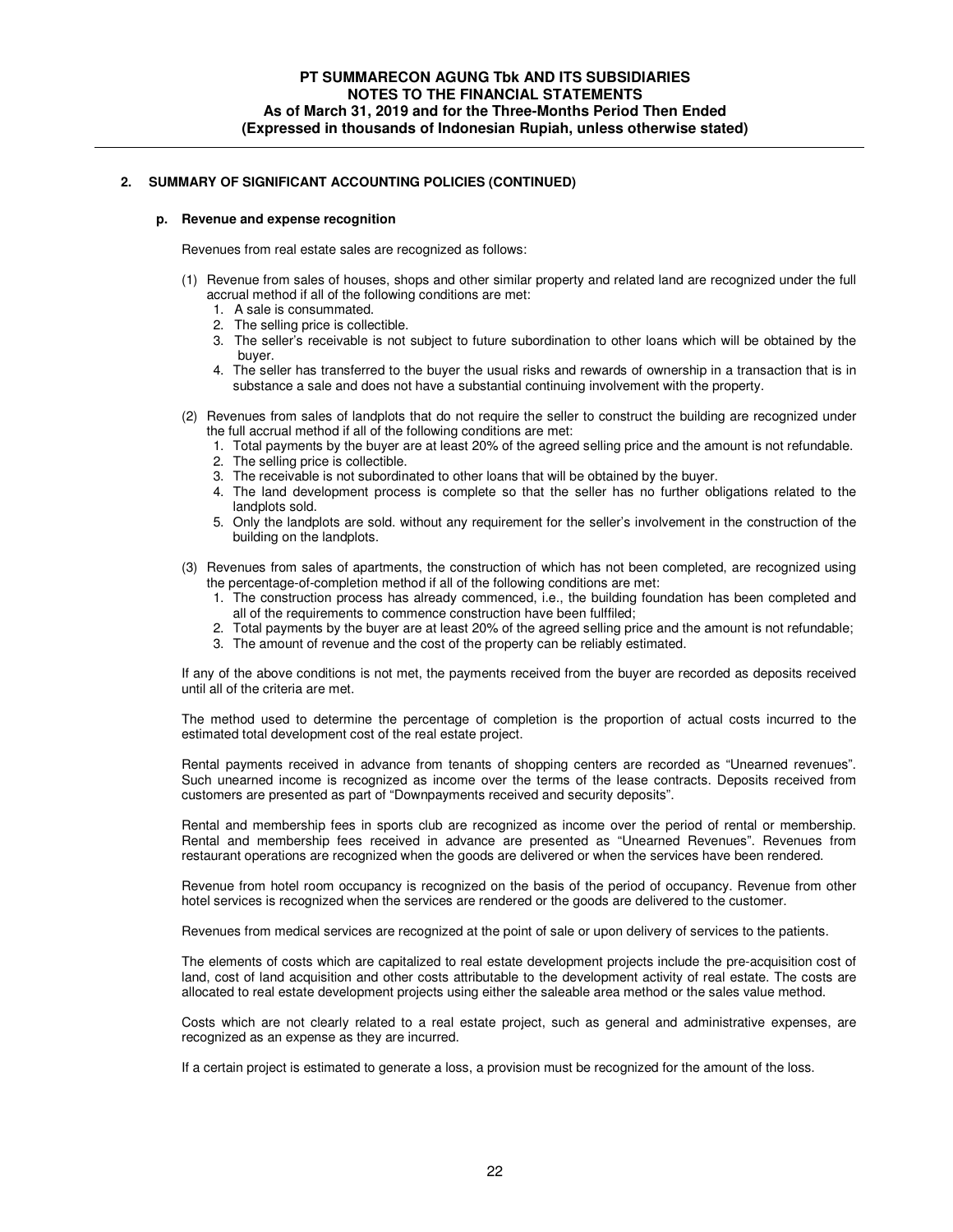#### **p. Revenue and expense recognition (continued)**

The revision of estimated costs or revenues, if any, which are generally attributed to real estate development activities must be allocated to ongoing and future projects. Revisions resulting from current period and prior period adjustments are recognized in the current period profit and loss, while revisions related to future periods are allocated to the remaining period of development.

### **q. Employee benefits**

#### Short-term employee benefits

The Group recognizes short-term employee benefits liability (if any) when services are rendered and the compensation for such services are to be paid within twelve months after such services are rendered.

#### Post-employment benefits

The Group recognized an unfunded employee benefits liability in accordance with Labor Law No.13/2003 dated March 25, 2003 (the "Law") and PSAK No. 24 (2013), "Employee Benefits". Under the Law, the Group is required to pay separation, appreciation and compensation benefits to its employees if the conditions specified in the Law are met.

The Group also has a defined contribution plan covering substantially all of its eliglible employees. The benefits under the Law have been calculated by comparing the benefits that will be received by an employee at normal pension age from the Pension Plan with the benefits as stipulated under the Law, after deducting the accumulated employee contribution and the related investment results. If the employer-funded portion of the Pension Plan benefit is less than the benefit as required by the Law, the Group will provide for such shortfall.

Pension costs under the Group's defined benefit pension plans are determined by periodic actuarial calculation using the projected-unit-credit method and applying the assumptions on discount rate, expected return on plan assets and annual rate of increase in compensation.

All re-measurements, comprising of actuarial gains and losses, and the return of plan assets (excluding net interest) are recognized immediately through other comprehensive income in order for the net pension asset or liability recognized in the interim consolidated statement of financial position to reflect the full value of the plan deficit and surplus. Re-measurements are not reclassified to profit or loss in subsequent periods.

All past service costs are recognized at the earlier of when the amendment/curtailment occurs and when the related restructuring or termination costs are recognized. As a result, unvested past service costs can no longer be deferred and recognized over the future vesting period.

### **r. Foreign currency transactions and balances**

The company's consolidated financial statements are presented in Rupiah, which is also the Parent Company's functional currency. Each subsidiary determine its own functional currency and items included in the financial statements of each entity are measured using that functional currency.

Transaction in foreign currencies are initialy recorded by the Group at their respective functional currency rates prevailing at the date of transaction. Monetary assets and liabilities denominated in foreign currencies are adjusted to reflect the average of the selling and buying rates of exchange prevailing at the last banking transaction date of the period, as published by Bank Indonesia and any resulting gains or losses are credited or changed to operations of the current period.

As of September 30, 2018 and December 31, 2017, the rates of exchange used were as follows:

|                               | September 30, 2018 | December 31, 2017 |
|-------------------------------|--------------------|-------------------|
| <b>Foreign Currencies</b>     | (Full Amount)      | (Full Amount)     |
| . European euro (Euro)        | 17.388             | 16.174            |
| 1 United States dollar (US\$) | 14.929             | 13,548            |
| Singapura dollar (Sin\$)      | 10.919             | 10,134            |

Transactions in other foreign currencies are considered not significant.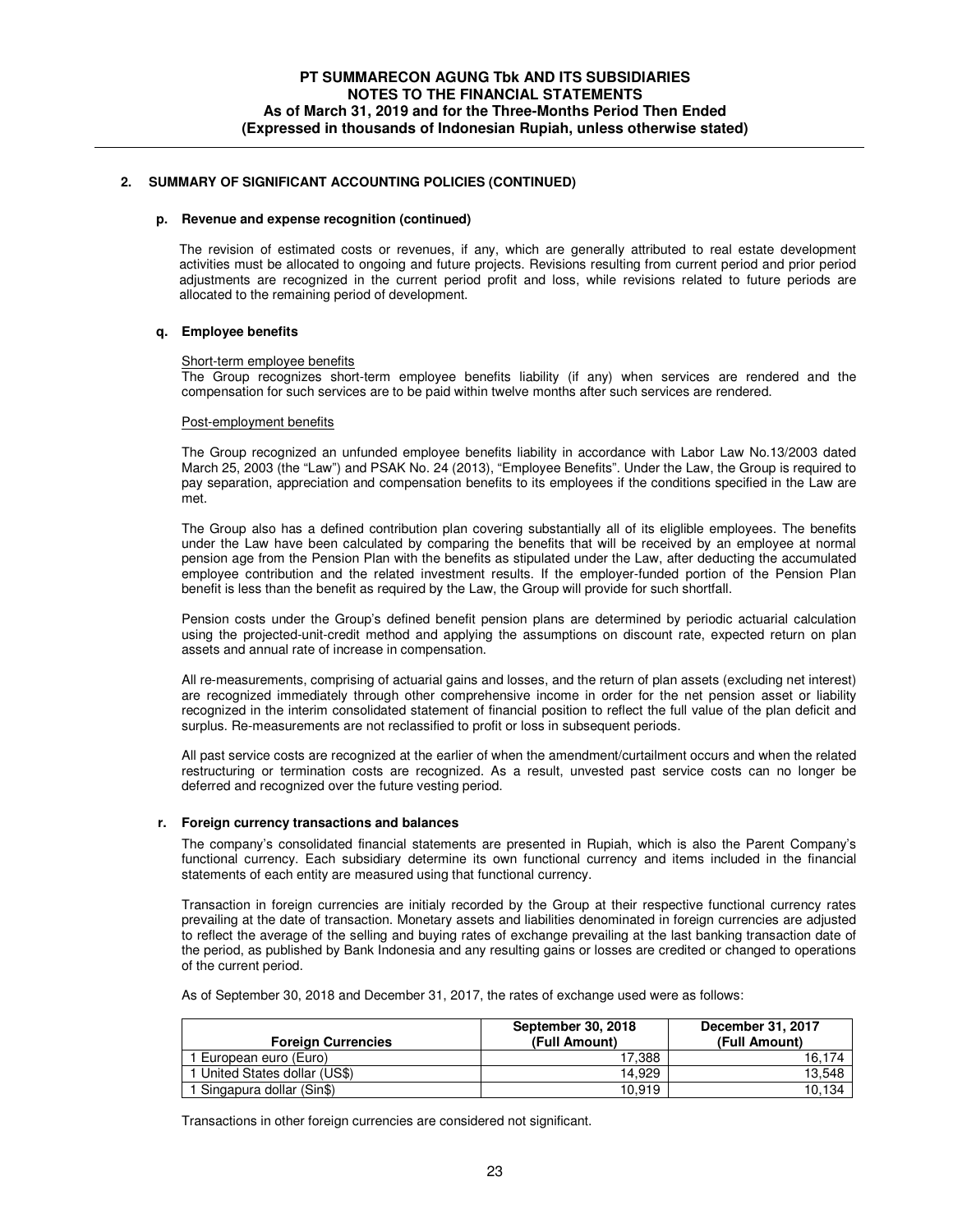### **s. Provisions**

A provision is recognized when the Group has a present obligation (legal or constructive) where, as a result of a past event, it is probable that an outflow of resources embodying economic benefits will be required to settle the obligation and a reliable estimate can be made of the amount of the obligation.

All of the provisions are reviewed at each reporting date and adjusted to reflect the current best estimate. If it is no longer probable that an outflow of resources embodying economic benefits will be required to settle the obligations, the provisions are reversed.

#### **t. Income tax**

The Group has adopted PSAK 46 (Revised 2014), "Income Tax".

#### Final Tax

Tax regulation in Indonesia determined that certain taxable income is subjected to final tax. Final tax applied to the gross value of transactions is applied even when the parties carrying the transaction are recognizing losses. The calculation of final tax based on invoice of contract amount. Based on PSAK 46 above, final tax excluded from this PSAK's. Hence, there is no deferred tax assets/liabilities recognition. By applying the revised PSAK, the Group has decided to present all of the final tax arising from sales of landplots, houses and shops as separate line item.

The difference between the carrying amount of a revalued asset and its tax base is a temporary difference and gives rise to a deferred tax liability or asset, except for certain asset such as land, which realization is taxed with final tax on gross value of transaction.

According to Law No. 12 year 1994, the value of the transfer is the highest value among the values under the Deed of Assignment and the Tax Object Sales Value of related land and/or buildings.

Based on Government Regulation (PP) No. 5 dated March 23, 2002, income from shopping center rental is subjected to a final tax of 10%, except for income on rental contracts signed prior to such regulation which is subject to 6%. On November 4, 2008, the President of the Republic of Indonesia and the Minister of Law and Human Rights signed Government Regulation No. 71/2008 (PP No. 71/2008) on "the third changes on PP No. 48/1994 regarding payment of income tax on income from transfer rights on land and/or building". This regulation provides that, effective January 1, 2009, the income of a taxpayer from transactions of transferring rights on land and/or building, is subjected to final tax of 5% from the sales or transfer, which has been replaced by Government Regulation (PP) No. 34/2016 dated August 8, 2016, effective since September 8, 2016, income from the transfer of land or buildings are subjected to final tax amounting to 2.5% of the value of the sale or transfer.

#### Current Tax

Current income tax assets and liabilities for the current period are measured at the amount expected to be recovered from or paid to the taxation authority.

Current tax expense is determined based on the taxable profit for the year computed using the prevailing tax rates.

Underpayment/overpayment of income tax are presented as part of "Tax Expense - Current" in the consolidated statements of profit or loss and other comprehensive income. The Group also presented interest/penalty, if any, as part of "Tax Expense - Current".

Amendments to tax obligations are recorded when a tax assessment letter is received or, if appealed against, when the result of the appeal is determined.

### Deferred Tax

Deferred tax assets and liabilities are recognized using the liability method for the future tax consequences attributable to differences between the carrying amounts of existing assets and liabilities in the financial statements and their respective tax bases at each reporting date. Deferred tax liabilities are recognized for all taxable temporary differences and deferred tax assets are recognized for deductible temporary differences and accumulated fiscal losses to the extent that it is probable that taxable profit will be available in future years against which the deductible temporary differences and accumulated fiscal losses can be utilized.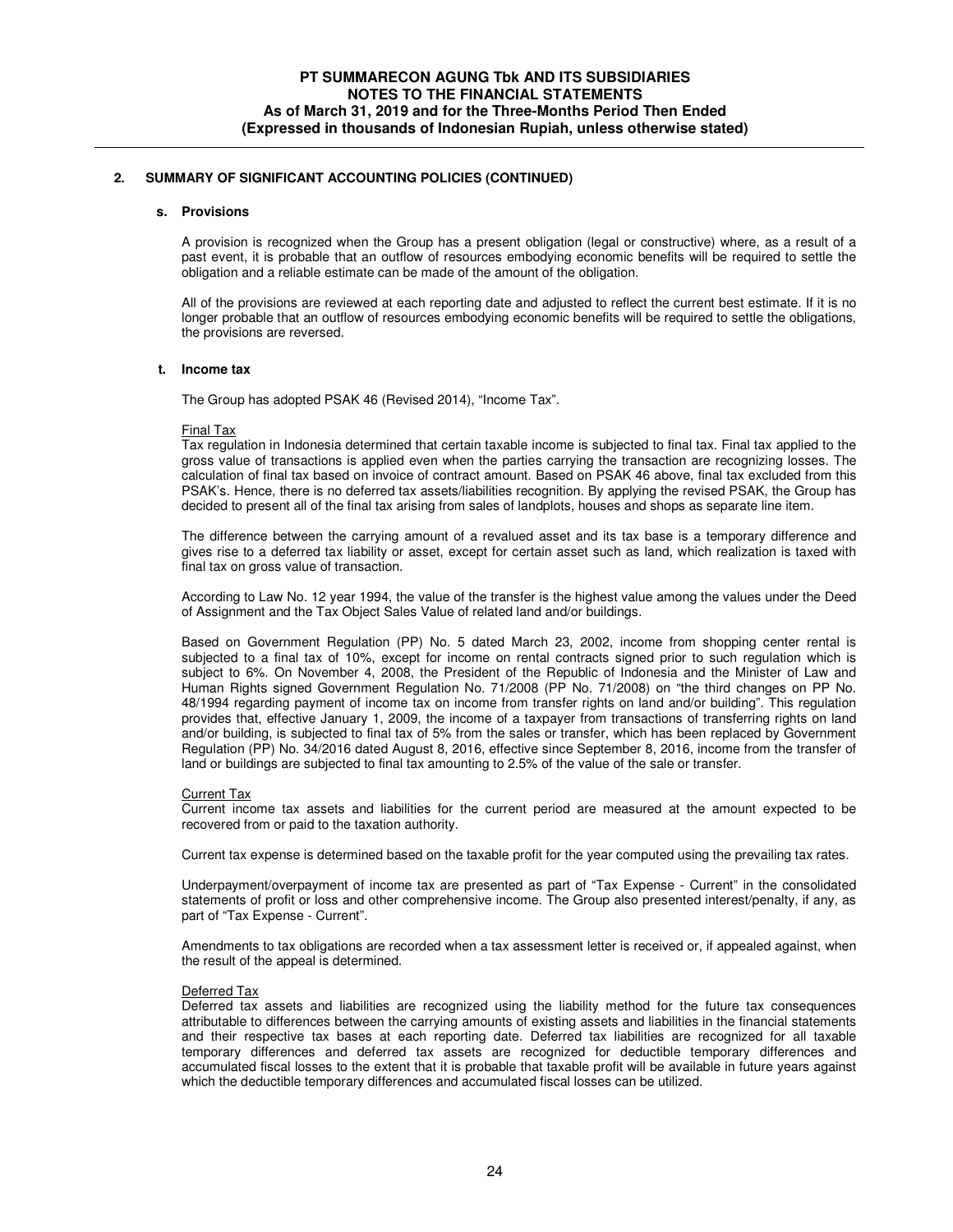### **t. Income tax (continued)**

### Deferred Tax (continued)

The carrying amount of a deferred tax asset is reviewed at the end of each reporting period and reduced to the extent that it is no longer probable that sufficient taxable profit will be available to allow the benefit of part or all of that deferred tax asset to be utilized. At the end of each reporting period, the Group reassesses unrecognized deferred tax assets. The Group recognizes a previously unrecognized deferred tax assets to the extent that it has become probable that future taxable profit will allow the deferred tax assets to be recovered.

Deferred tax is calculated at the tax rates that have been enacted or substantively enacted at the reporting date. Changes in the carrying amount of deferred tax assets and liabilities due to a change in tax rates are charged to current period operations, except to the extent that they relate to items previously charged or credited to equity.

Deferred tax assets and deferred tax liabilities are offset if a legally enforceable right exists to set off current tax assets against current income tax liabilities and the deferred taxes relate to the same taxable entity and the same taxation authority.

The tax effects for the year are allocated to current operations, except for the tax effects of transactions which are charged or credited to equity. Management periodically evaluates positions taken by the Company in with respect to situations in which applicable tax regulations are subject interpretation and establishes provisions where appropriate.

#### **u. Financial instruments**

#### **i. Financial assets**

## Initial Recognition

 Financial assets are classified as financial assets at fair value through profit or loss, loans and receivables, held-to maturity investments, or available-for-sale financial assets, as appropriate. The Group determines the classification of its financial assets at initial recognition and, where allowed and appropriate, re-evaluates this designation at each financial year end.

 Financial assets are recognized initially at fair value plus, in the case of investments not at fair value through profit or loss, directly attributable transaction costs.

Purchases or sales of financial assets that require delivery of assets within a time frame established by regulation or convention in the marketplace (regular way purchases) are recognized on the trade date, i.e., the date that the Group commits to purchase or sell the assets.

#### Subsequent Measurement

• Loans and receivables

Loans and receivables are non-derivative financial assets with fixed or determinable payments that are not quoted in an active market. Such financial assets are carried at amortized cost using the effective interest rate method. Gains and losses are recognized in the consolidated statement of profit or loss and other comprehensive income when the loans and receivables are derecognized or impaired, as well as through the amortization process.

As of March 31, 2019, the Group has cash and cash equivalents, trade and other receivables, due from related parties and other current and non-current financial assets in this category.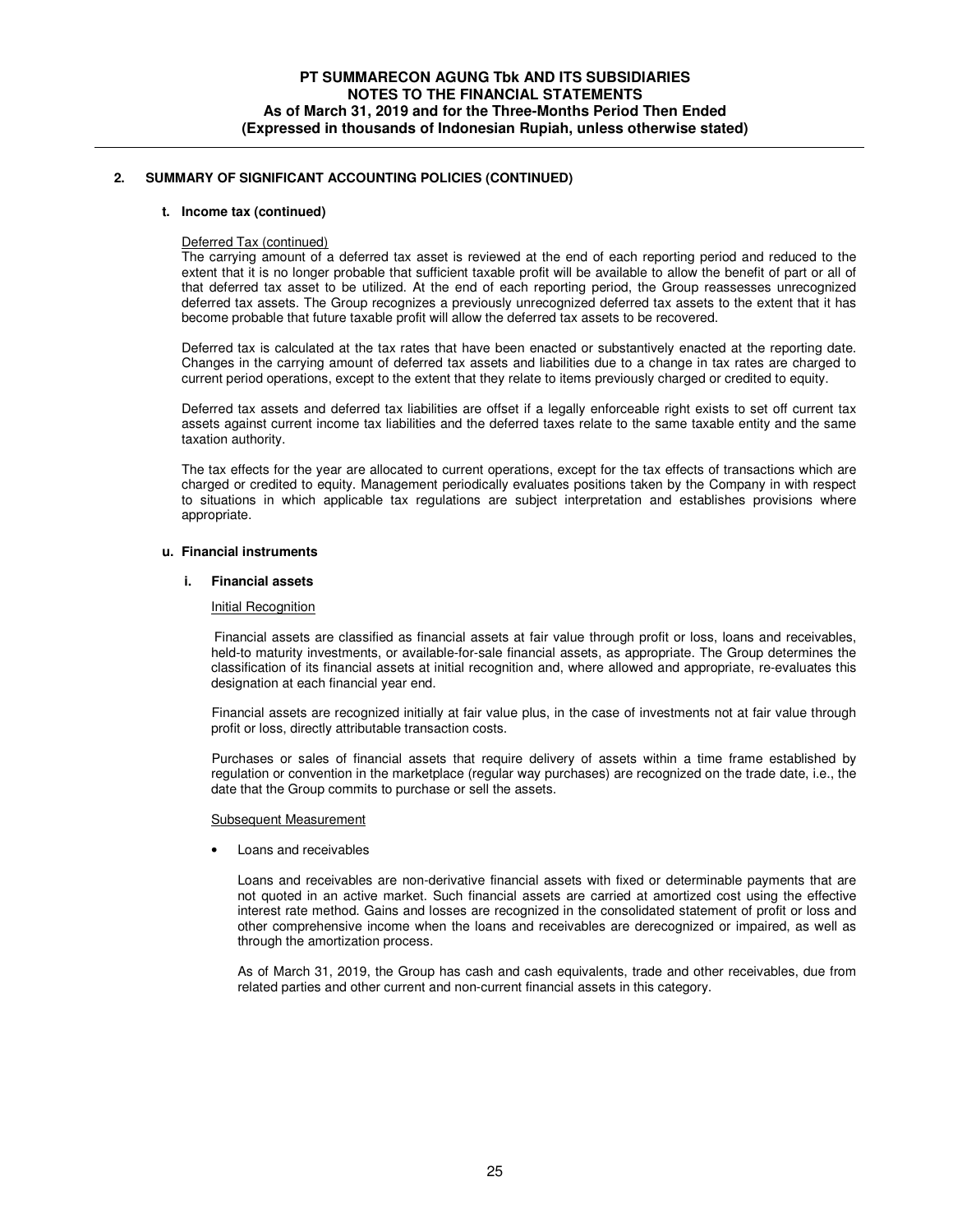## **u. Financial instruments**

### **i. Financial assets**

#### Subsequent Measurement (continued)

• Available-For-Sale (AFS) financial assets

AFS financial assets are non-derivative financial assets that are designated as available-for-sale or are not classified as fair value through profit or loss, loans and receivables and held-to-maturity investments. After initial measurement, AFS financial assets are measured at fair value with unrealized gains or losses recognized in equity until the investment is derecognized. At that time, the cumulative gain or loss previously recognized in equity is reclassified to profit or loss.

The Company has investments in shares of stock that have readily determinable fair value and on which the Company's ownership interest is less than 20%.

#### Derecognition of financial asset

A financial asset, or where applicable, a part of a financial asset or part of a group of similar financial assets, is derecognized when:

- the contractual rights to receive cash flows from the financial asset have expired;
- (ii) or the Group has transferred its rights to receive cash flows from the financial asset or has assumed an obligation to pay the received cash flows in full without material delay to a third party under a "passthrough" arrangement, and either (a) the Group has transferred substantially all the risks and rewards of the financial asset, or (b) the Group has neither transferred nor retained substantially all the risks and rewards of the financial asset, but has transferred control of the financial asset.

When the Group has transferred its rights to receive cash flows from a financial asset or has entered into a "pass-through" arrangement, and has neither transferred nor retained substantially all the risks and rewards of the financial asset nor transferred control of the financial asset, the financial asset is recognized to the extent of the Group's continuing involvement in the financial asset.

Continuing involvement that takes the form of a guarantee over the transferred asset is measured at the lower of the original carrying amount of the asset and the maximum amount of consideration that the Group could be required to repay.

On derecognition of a financial asset in its entirety, the difference between the carrying amount and the sum of (i) the consideration received, including any new assets obtained less any new liabilities assumed, and (ii) any cumulative gain or loss which had been recognized in equity, should be recognized in the consolidated statements of profit or loss and other comprehensive income.

On derecognition of a financial asset other than in its entirety (e.g., when the Group retains an option to repurchase part of a transferred asset), the Group allocates the previous carrying amount of the financial asset between the part it continues to recognize under continuing involvement, and the part it no longer recognizes on the basis of the relative fair values of those parts on the date of the transfer. The difference between the carrying amount allocated to the part that is no longer recognized and the sum of the consideration received for the part no longer recognized and any cumulative gain or loss allocated to it that had been recognized in other comprehensive income is recognized in the consolidated statements of profit or loss and other comprehensive income. A cumulative gain or loss that had been recognized in other comprehensive income is allocated between the part that continues to be recognized and the part that is no longer recognized on the basis of the relative fair values of those parts.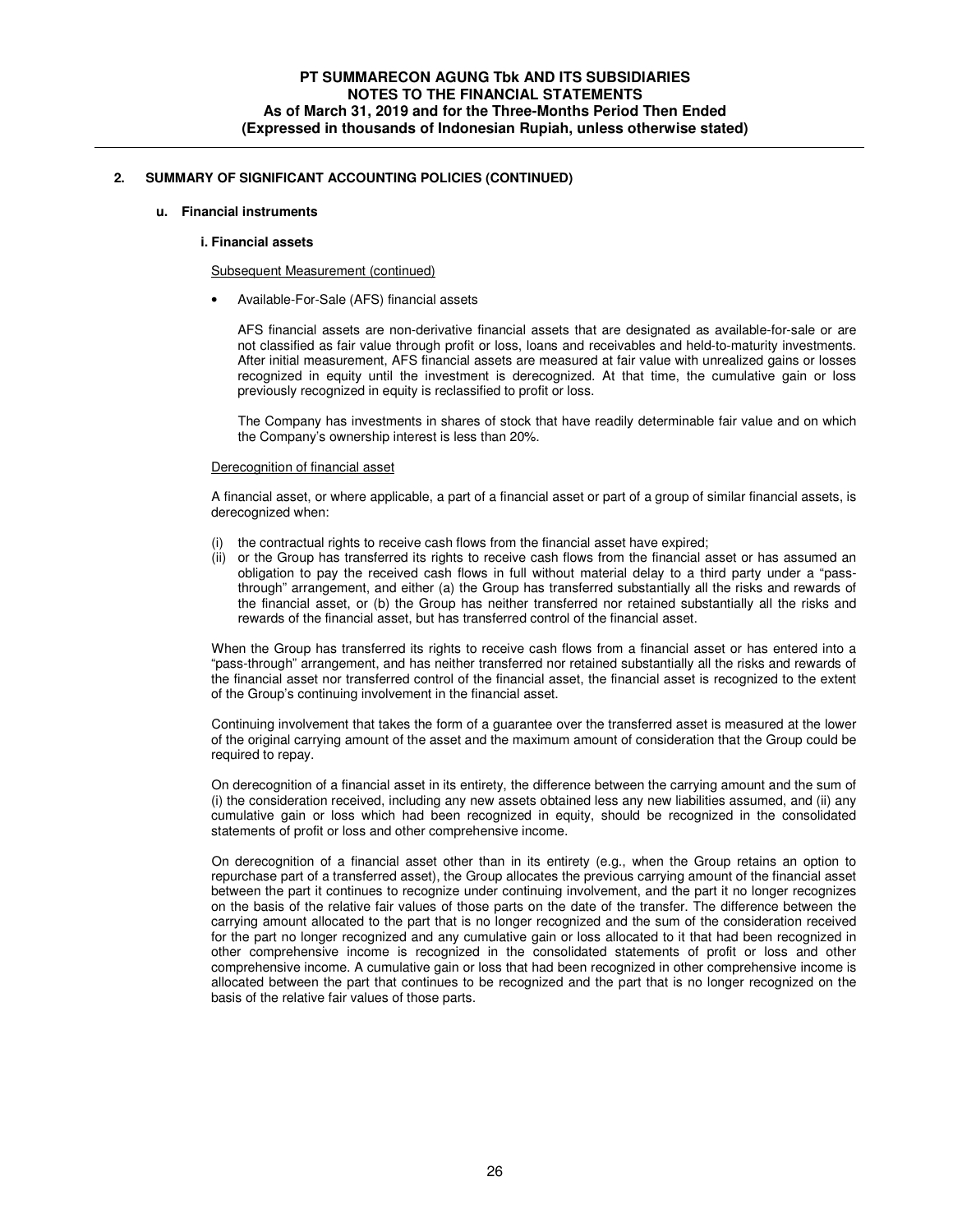### **Financial instruments (continued)**

#### **i. Financial assets**

### Impairment of financial assets

At each reporting date, the Group assesses whether there is any objective evidence that a financial asset or a group of financial assets is impaired. A financial asset or a group of financial assets is deemed to be impaired if, and only if, there is objective evidence of impairment as a result of one or more events that have occurred after the initial recognition of the asset (incurred 'loss events') and those loss events have an impact on the estimated future cash flows of the financial asset or the group of financial assets that can be reliably estimated.

The Group considers whether there is objective evidence of impairment individually for financial assets that are individually significant, or collectively for financial assets that are not individually significant.

If the Group determines that no objective evidence of impairment exists for an individually assessed financial asset, whether significant or not, it includes the asset in a group of financial assets that have similar credit risk characteristics and the group is collectively assessed for impairment. Assets that are individually assessed for impairment and for which an impairment loss is, or that continues to be recognized, are not included in a collective assessment of impairment.

The impairment loss of a financial asset which is assessed individually is measured as the difference between the carrying value of the financial asset and the present value of estimated future cash flows discounted using the effective interest rate. The carrying amount of the asset is reduced through the use of an allowance for impairment account and the impairment loss is recognized in the consolidated statements of profit or loss and other comprehensive income.

Future cash flows of a group of financial assets that are collectively evaluated for impairment, are estimated on the basis of historical loss experience for assets with credit risk characteristics similar to those in the group. Historical loss experience is adjusted on the basis of current observable data to reflect the effects of current conditions that did not affect the period in which the historical loss experience is based and to remove the effects of conditions in the historical period that do not exist currently.

Evidence of impairment may include indications that the debtors or a group of debtors is experiencing significant financial difficulty, default or delinquency in interest or principal payments, the probability that they will enter bankruptcy or other financial reorganization and, where observable data indicate that there is a measurable decrease in the estimated future cash flows, such as changes in arrears or economic conditions that correlate with defaults.

• Financial assets carried at amortized cost

Loans and receivables, together with the associated allowance, are written off when there is no realistic prospect of future recovery and all collateral, if any, has been realized or has been transferred to the Group.

If, in a subsequent period, the amount of the estimated impairment loss increases or decreases because of an event occurring after the impairment was recognized, the previously recognized impairment loss is increased or reduced by adjusting the allowance account.

The recovery should not lead to the carrying amount of the financial asset exceeding its amortized cost that would have been determined had no impairment loss been recognized for the asset at the reversal date. The amount of reversal is recognized in the consolidated statements of profit or loss and other comprehensive income. If a future write-off is later recovered, the recovery is also recognized in the consolidated statements of profit or loss and other comprehensive income.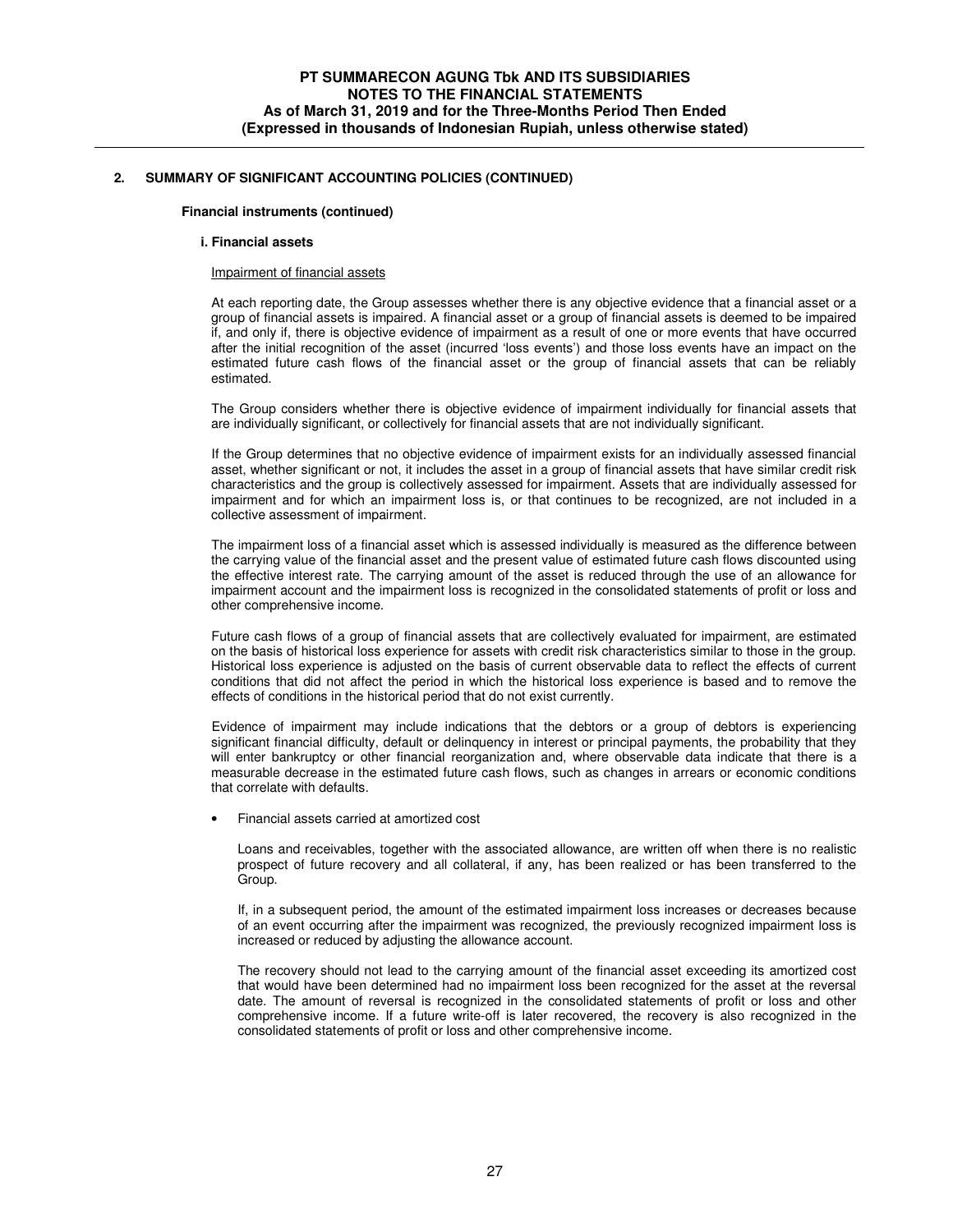### **u. Financial instruments (continued)**

### **i. Financial assets (continued)**

• Financial assets carried at amortized cost (continued)

If there is objective evidence that an impairment has occurred over equity instruments that do not have quoted market price and are not carried at fair value because fair value cannot be measured reliably, then the amount of any impairment loss is measured as the difference between the carrying value of the financial assets and the present value of estimated future cash flows discounted at the prevailing rate of return on the market for a similar financial asset. Impairment losses are not recoverable in the following years.

#### **ii. Financial liabilities**

#### Initial Recognition

Financial liabilities are classified as financial liabilities at fair value through profit or loss. financial liabilities at amortized cost, or as derivatives designated as hedging instruments in an effective hedge, as appropriate. The Group determines the classification of its financial liabilities at initial recognition.

All financial liabilities are recognized initially at fair value which, in the case of financial liabilities at amortized cost, is inclusive of directly attributable transaction costs.

As of March 31, 2019 and December 31, 2018, the Group has determined that short-term bank loans, trade payables to third parties, other payables, due to related parties, accrued expenses, liability for short-term employee benefits, downpayment received and downpayment received and security deposits – customer deposits, long-term debts, bonds payable and sukuk ijarah and other non-current financial liabilities are categorized as financial liabilities at amortized cost.

#### Subsequent Measurement

• Financial liabilities at amortized cost

After initial recognition, financial liabilities at amortized cost are subsequently measured at amortized cost using the effective interest rate method.

Gains and losses are recognized in profit or loss when the liabilities are derecognized as well as through the amortization process.

#### Derecognition of financial liabilities

When an existing financial liability is replaced by another from the same lender on substantially different terms, or the terms of an existing liability are substantially modified, such an exchange or modification is treated as a derecognition of the original liability and the recognition of a new liability, and the difference in the respective carrying amounts is recognized in the consolidated statements of profit or loss and other comprehensive income.

A financial liability is derecognized when the obligation under the liability is discharged or cancelled or has expired.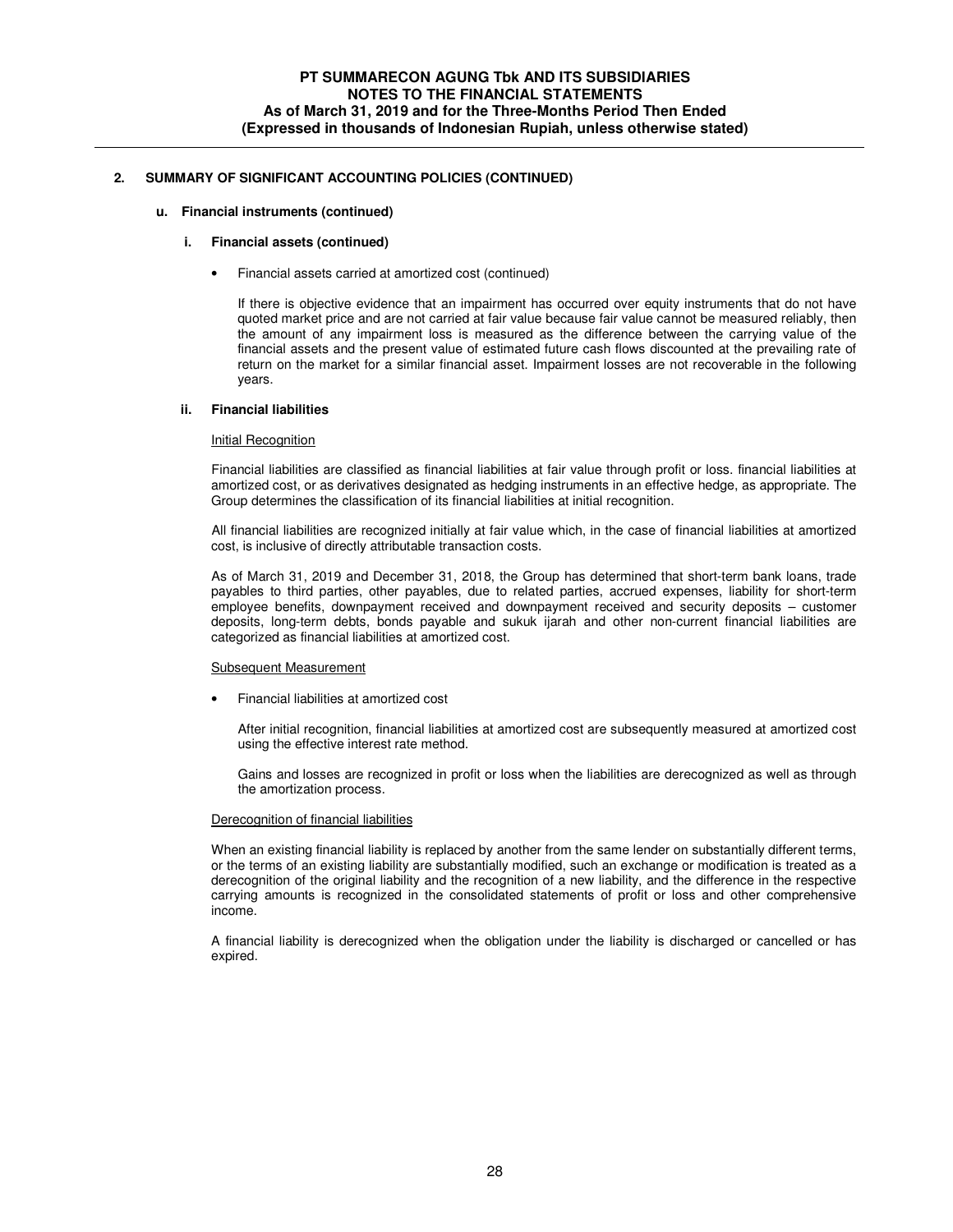### **u. Financial instruments (continued)**

### **iii. Financial liabilities (continued)**

#### **Effective interest rate method**

The effective interest rate method is a method of calculating the amortized cost of a financial asset and of allocating interest income over the relevant period. The effective interest rate is the rate that exactly discounts the estimated future cash flows (including all fees and points received that form an integral part of the effective interest rate, transaction costs and other premiums or discounts) throughout the expected life of the financial asset, or a shorter period, where appropriate, to the net carrying amount at initial recognition of the financial asset.

#### **Fair value hierarchy**

The Group measures financial instruments, such as derivatives, at fair value at each consolidated statements of financial position date. Also, fair values of financial instruments measured at amortized cost are disclosed in the related note.

Fair value is the price that would be received to sell an asset or paid to transfer a liability in an orderly transaction between market participants at the measurement date. The fair value measurement is based on the presumption that the transaction to sell the asset or transfer the liability takes place either in the absence of a principal market, in the most advantageous market for the asset or liability. The principal or the most advantageous market must be accessible by the Group. The fair value of an asset or a liability is measured using the assumptions that market participants would use when pricing the asset or liability, assuming that market participants act in their economic best interest.

The Group uses valuation techniques that are appropriate in the circumstances and for which sufficient data are available to measure fair value, maximizing the use of relevant observable inputs and minimizing the use of unobservable inputs.

All assets and liabilities for which fair value is measured or disclosed in the consolidated financial statements are categorized within the fair value hierarchy, described as follows, based on the lowest level input that is significant to the fair value measurement as a whole:

| Level 1 | : Fair values measured based on quoted prices (unadjusted) in<br>active markets for identical assets or liabilities.                                                                       |
|---------|--------------------------------------------------------------------------------------------------------------------------------------------------------------------------------------------|
| Level 2 | : Fair values measured based on valuation techniques for which all<br>inputs which have a significant effect on the recorded fair values<br>are observable, either directly or indirectly. |
| Level 3 | : Fair values measured based on valuation techniques for which<br>inputs which have a significant effect on the recorded fair values<br>are not based on observable market data.           |

For assets and liabilities that are recognized in the consolidated financial statements on a recurring basis, the Group determines whether transfers have occurred between Levels in the hierarchy by re-assessing categorization (based on the lowest level input that is significant to the fair value measurement as a whole) at the end of each reporting period.

For the purpose of fair value disclosures, the Group has determined classes of assets and liabilities on the basis of the nature, characteristics and risks of the asset or liability and the level of the fair value hierarchy as explained above.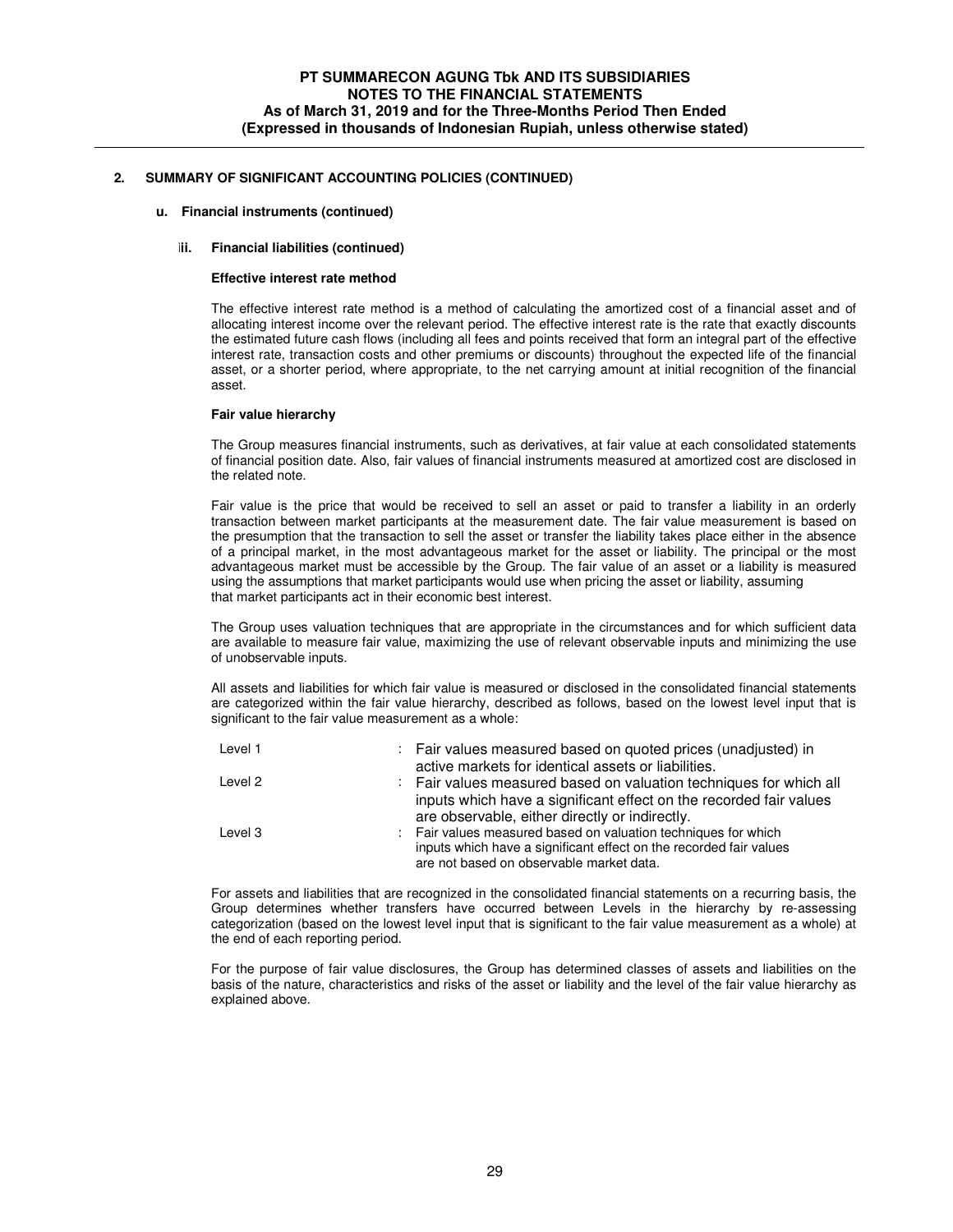### **u. Financial instruments (continued)**

### **ii. Financial liabilities (continued)**

#### **iii. Offsetting of financial instruments**

Financial assets and financial liabilities are offset and the net amount reported in the consolidated statement of financial position if, and only if, there is a currently enforceable legal right to offset the recognized amounts and there is an intention to settle on a net basis, or to realize the assets and settle the liabilities simultaneously.

#### **iv. Amortized cost of financial instruments**

Amortized cost is computed using the effective interest rate method less any allowance for impairment and principal repayment or reduction. The calculation takes into account any premium or discount on acquisition and includes transaction costs and fees that are an integral part of the effective interest rate.

#### **v. Earning per share**

Earnings per share amount is calculated by dividing the profit for the year attributable to owners of the Parent Entity by the weighted average number of shares outstanding during the year.

### **w. Operating Segments**

A segment is a distinguishable component of the Company and its subsidiaries that is engaged either in providing certain products and services (business segment) or in providing products and services within a particular economic environment (geographical segment), which is subjected to risks and rewards that are different from those in other segments.

Segment revenue, expenses, results, assets and liabilities include items directly attributable to a segment as well as those that can be allocated on a reasonable basis to that segment. They are determined before intra-group balances and intra-group transactions are eliminated.

#### **x. Business combination of entities under common control**

Transfer of business within entities under common control does not result in a change of the economic substance of ownership of the business being transferred and does not result in gain or loss to the Group or to the individual entity within the Group. Since the transfer of business of entities under common control does not result in a change of the economic substance, the business being exchanged is recorded at book value as a business combination using the pooling of-interests method.

Under the pooling-of-interests method, the components of the financial statements for the period during which the restructuring occurred and for other periods presented, for comparison purposes, are presented in such a manner as if the restructuring had already happened from the beginning of the periods during which the entities were under common control. The difference between the carrying amounts of the business combination transaction and the consideration transferred is recognized as part of the account "Additional Paid-in Capital".

## **y. Sukuk ijarah payable**

Sukuk ijarah is recognized when the Group becomes a party involved with the issuance of sukuk ijarah which is presented as a liability. At initial recognition, sukuk ijarah is stated at nominal amount, adjusted for premium or discount and sukuk ijarah issuance costs. After initial recognition, if the amount recorded is different with the nominal amount, the difference is amortized using the straight-line method over the term of the sukuk ijarah.

Sukuk ijarah issuance costs are directly deducted from the issue proceeds in the consolidated statement of financial position as a transaction cost and are amortized using the straight-line method over the term of the sukuk ijarah.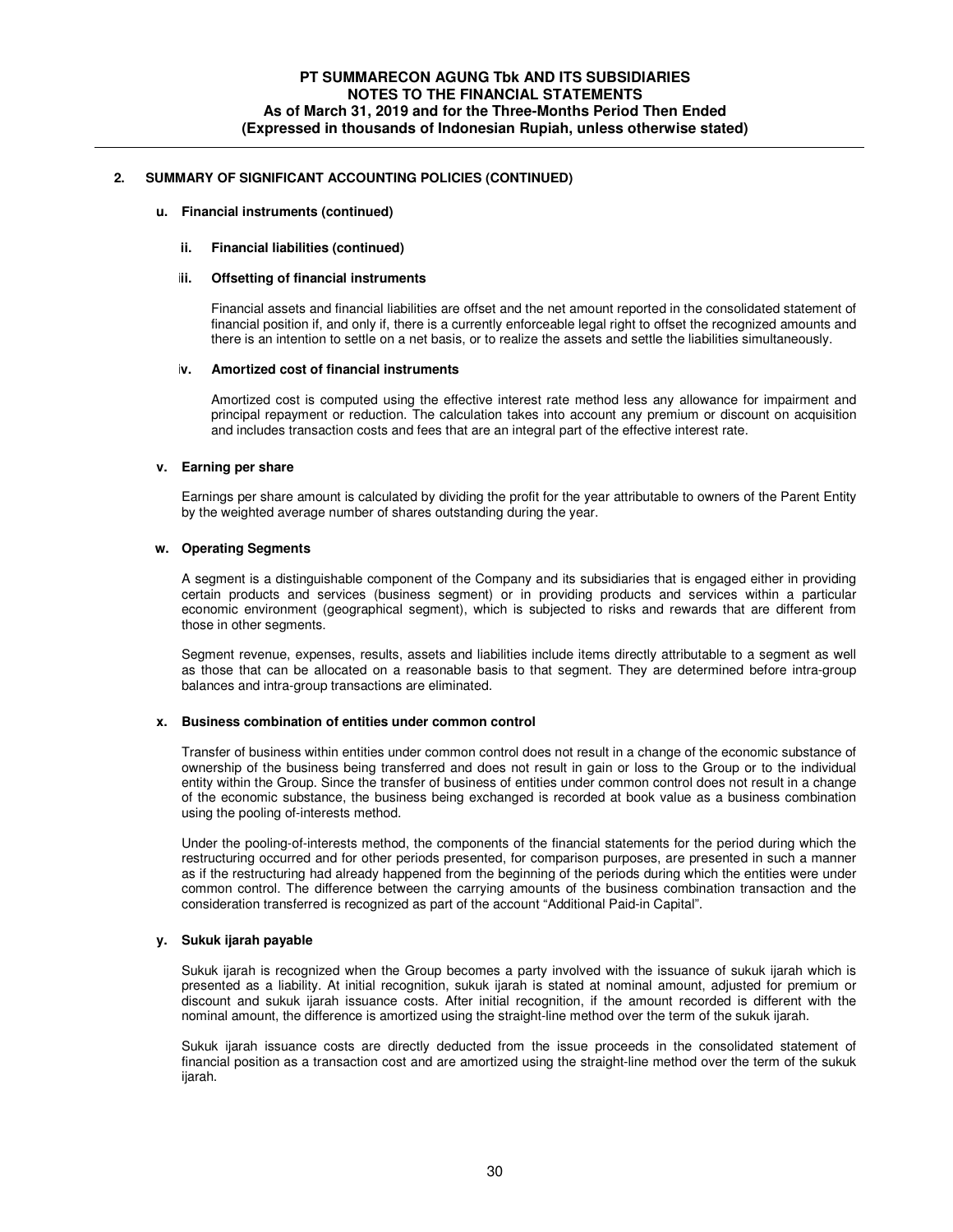#### **z. Investment in associates**

An associate is an entity over which the Group has significant influence. Significant influence is the power to participate in the financial and operating policy decisions of the investee, but is not control or joint control over those policies. The considerations made in determining significant influence or joint control are similar to those necessary to determine control over subsidiaries. The Group's investments in its associate and joint venture are accounted for using the equity method. Under the equity method, the investment in an associate is initially recognized at cost. The carrying amount of the investment is adjusted to recognize changes in the Group's share of net assets of the associate since the acquisition date.

The statement of profit or loss reflects the Group's share of the results of operations of the associate. In addition, when there has been a change recognized directly in the equity of the associate, the Group recognizes its share of any changes, when applicable, in the statement of changes in equity. Unrealised gains and losses resulting from transactions between the Group and the associate are eliminated to the extent of the interest in the associate.

The Group determines whether it is necessary to recognize an impairment loss on the Group's investments in associates. The Group determines at each reporting date whether there is any objective evidence that the investments in the associatesare impaired. If this is the case, the Group calculates the amount of impairment as the difference between the recoverable amount of the investmentsand their carrying value, and recognizes the amount in the consolidated statement of profit or loss and other comprehensive income.

The financial statements of the associates are prepared for the same reporting period with the Group.

### **aa. Current and no-current classification**

The Group presents assets and liabilities in the statement of financial position based on current/non-current classification. An asset is current when it is:

- (i) expected to be realised or intended to be sold or consumed in the normal operating cycle,
- (ii) held primarily for the purpose of trading,
- (iii) expected to be realised within 12 months after the reporting period, or cash or cash equivalent unless restricted from being exchanged or used to settle a liability for at least 12 months after the reporting period.

All other assets are classified as non-current.

A liability is current when it is:

- (i) expected to be settled in the normal operating cycle,
- (ii) held primarily for the purpose of trading,
- (iii) due to be settled within twelve months after the reporting period, or
- (iv) there is no unconditional right to defer the settlement of the liability for at least twelve months after the reporting period.

All other liabilities are classified as non-current.

Deferred tax assets and liabilities are classified as non-current assets and liabilities.

## **3. SIGNIFICANT ACCOUNTING JUDGMENTS, ESTIMATES AND ASSUMPTIONS**

The preparation of the consolidated financial statements requires management to make judgments, estimates and assumptions that affect the reported amounts of revenues, expenses, assets and liabilities, and the disclosure of contingent liabilities, at the end of the reporting period. However, uncertainty about these assumptions and estimates could result in outcomes that require a material adjustment to the carrying amount of assets or liabilities affected in future periods.

### **Judgments**

In the process of applying the Group's accounting policies, management has made the following judgments, apart from those involving estimations and assumptions, which have the most significant effect on the amounts recognized in the consolidated financial statements: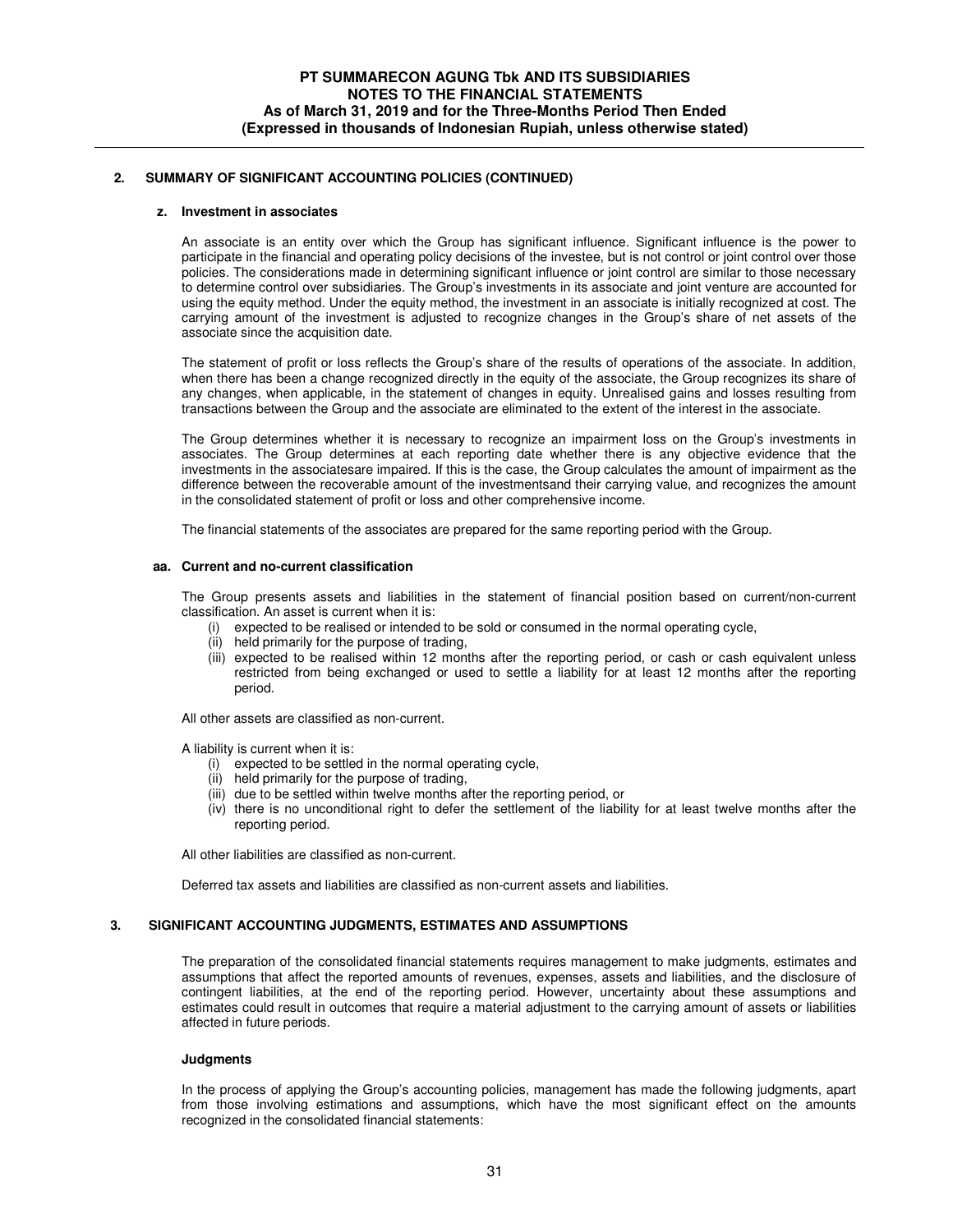# **3. SIGNIFICANT ACCOUNTING JUDGMENTS, ESTIMATES AND ASSUMPTIONS**

#### **Judgments (continued)**

### • Revenue recognition

When a contract for the sale of a property upon completion of construction is judged to be a construction contract (see revenue recognition policy for sales of property under development) (Notes 2p), revenue is recognized using the percentage-of-completion method as construction progress. The percentage of completion is made by reference to the stage of completion of the project or contract, determined based on the proportion of the contract costs incurred to date to the total estimated costs of the project or contract.

• Classification of financial assets and liabilities

The Group determines the classifications of certain assets and liabilities as financial assets and financial liabilities by judging if they meet the definition set forth in PSAK 55. Accordingly, the financial assets and financial liabilities are accounted for in accordance with the Group's accounting policies disclosed in Note 2u.

• Classification of property

The Group determines whether an acquired property is classified as investment property or property inventory:

- Investment property consists of land and buildings (principally offices, commercial warehouse and retail property) which are not occupied substantially for use by, or in the operations of, the Group, nor for sale in the ordinary course of business, but are held primarily to earn rental income and capital appreciation.
- Property inventory consists of property that is held for sale in the ordinary course of business. Principally, this is residential property that the Group develops and intends to sell before or on completion of construction.
- Valuation of property

The fair value of land and buildings disclosed under the "Fixed assets" and "Investment properties" accounts are determined by independent real estate valuation experts using recognized valuation techniques. These techniques comprise the cost approach and market and revenue valuation methods. In some cases, the fair value is determined based on recent real estate transactions with similar characteristics and location to those of the Group's assets. Total fair value as of December 31, 2016 is disclosed in Notes 11 and 12 to the consolidated financial statements.

• Operating lease contracts - the Group as lessor

The Group has entered into commercial property leases on its investment property portfolio. The Group has determined, based on an evaluation of the terms and conditions of the arrangements, that it retains all the significant risks and rewards of ownership of the leased property and, therefore, it accounts for the leases as operating leases.

## **Estimates and Assumptions**

The key assumptions concerning the future and other key sources of estimation uncertainty at the end of the reporting period that have a significant risk of causing a material adjustment to the carrying amounts of assets and liabilities within the next financial year are discussed below:

• Determination of fair value of financial assets and financial liabilities

When the fair value of financial assets and financial liabilities recorded in the consolidated statement of financial position cannot be derived from active markets, their fair value is determined using valuation techniques including the discounted cash flow model. The inputs to these models are taken from observable markets where possible, but where this is not feasible, a degree of judgment is required in establishing fair value.

The judgment includes consideration of inputs such as liquidity risk, credit risk and volatility. Changes in assumptions about these factors could affect the reported fair value of financial instruments.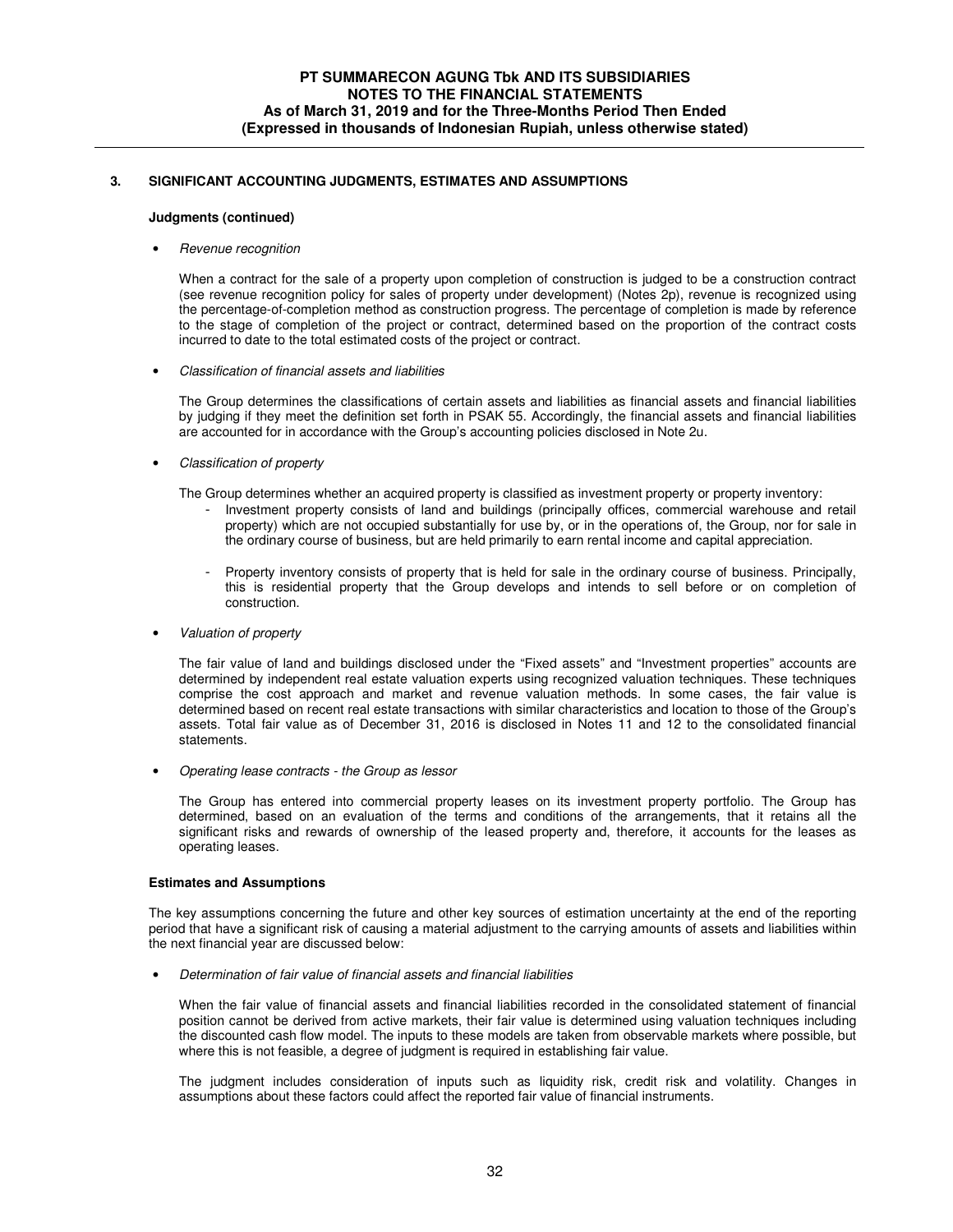# **3. SIGNIFICANT ACCOUNTING JUDGMENTS, ESTIMATES AND ASSUMPTIONS**

### **Estimates and Assumptions (continued)**

### • Estimating useful lives of fixed assets and investment properties

The Group estimates the useful lives of its fixed assets and investment properties based on expected asset utilization as anchored on business plans and strategies that also consider expected future technological developments and market behavior. The estimation of the useful lives of fixed assets and investment properties is based on the Group's collective assessment of industry practice, internal technical evaluation and experience with similar assets. The estimated useful lives are reviewed at least each financial year end and are updated if expectations differ from previous estimates due to physical wear and tear, technical or commercial obsolescence and legal or other limitations on the use of the assets.

It is possible, however, that future results of operations could be materially affected by changes in the estimates brought about by changes in the factors mentioned above.

The amounts and timing of recorded expenses for any year are affected by changes in these factors and circumstances. A reduction in the estimated useful lives of the Group's fixed assets and investment properties increases the recorded cost of sales and direct costs and operating expenses and decreases total assets.

• Estimation of pension cost and other employee benefits

The cost of defined benefit plan and the present value of the pension obligation are determined using the projectedunit-credit method. Actuarial valuation includes making various assumptions which consist of, among other things, discount rates, expected rates of return on plan assets. Rates of compensation increases and mortality rates. Actual results that differ from the Group's assumptions are recognized as other comprehensive income. Due to the complexity of the valuation and its underlying assumptions and long-term nature, a defined benefit obligation is highly sensitive to changes in assumptions.

While the Group believes that its assumptions are reasonable and appropriate, significant differences in the Group's actual experience or significant changes in its assumptions may materially affect the costs of and obligations for pension and other long-term employee benefits. All assumptions are reviewed at each reporting period.

• Uncertain tax exposure

In certain circumstances. the Group may not be able to determine the exact amount of its current or future tax liabilities due to ongoing investigations by, or negotiations with, the taxation authority. Uncertainties exist with respect to the interpretation of complex tax regulations and the amount and timing of future taxable income. In determining the amount to be recognized in respect of an uncertain tax liability, the Group applies similar considerations as it would use in determining the amount of a provision to be recognized in accordance with PSAK No. 57, "Provisions, Contingent Liabilities and Contingent Assets". The Group makes an analysis of all tax positions related to income taxes to determine if a tax liability for unrecognized tax benefit should be recognize.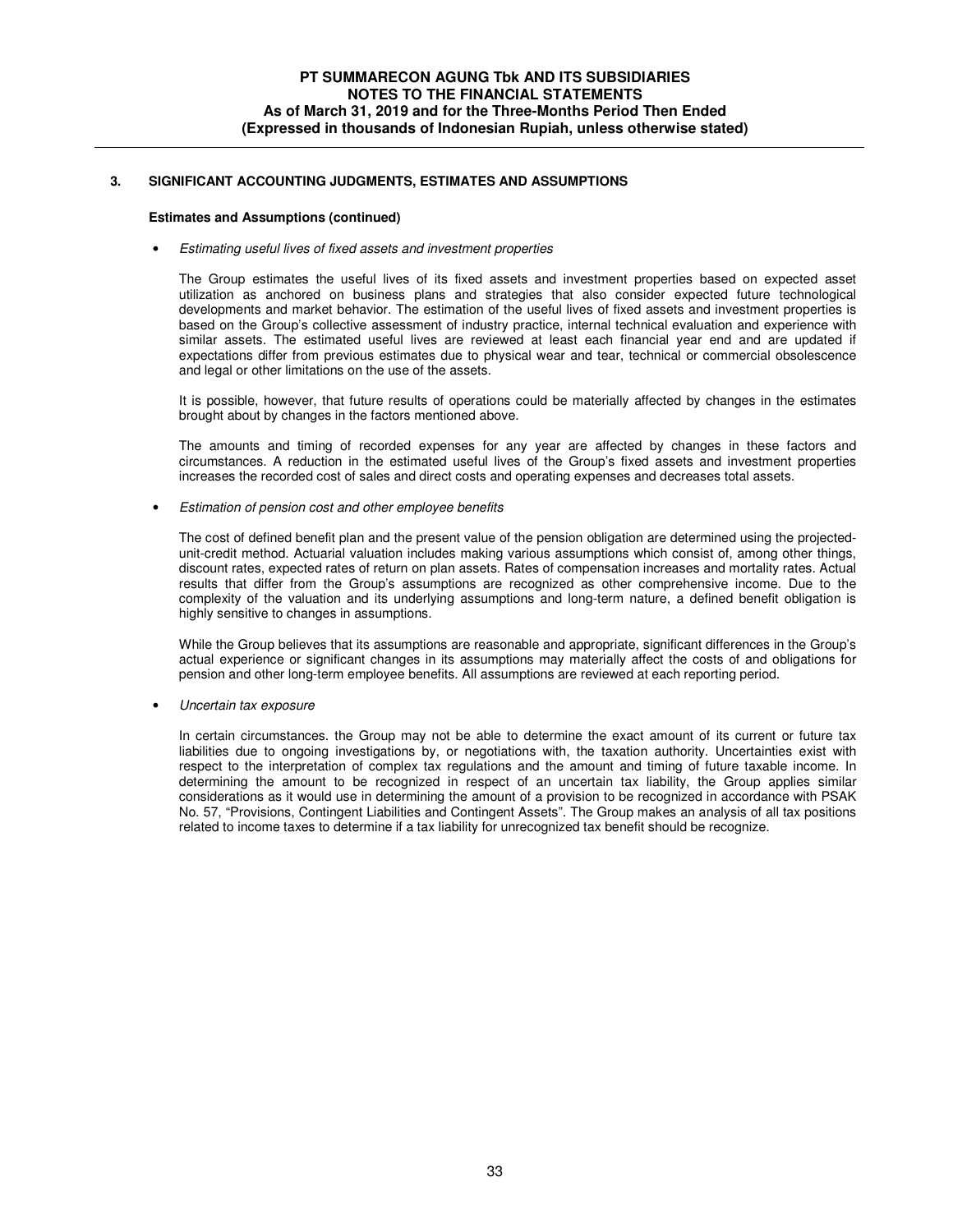# **PT SUMMARECON AGUNG Tbk AND ITS SUBSIDIARIES NOTES TO THE FINANCIAL STATEMENTS As of March 31, 2019 and for the Three-Months Period Then Ended (Expressed in thousands of Indonesian Rupiah, unless otherwise stated)**

# **4. CASH AND CASH EQUIVALENTS**

Cash and cash equivalents consist of the following:

|                                                                  | March 31,<br>2019 | December 31,<br>2018 |
|------------------------------------------------------------------|-------------------|----------------------|
| Cash on hand                                                     |                   |                      |
| Rupiah                                                           | 5,968,379         | 5,683,718            |
| Foreign currencies                                               | 505,010           | 339,932              |
| Total cash on hand                                               | 6,473,389         | 6,023,650            |
| <b>Bank</b>                                                      |                   |                      |
| Rupiah                                                           |                   |                      |
| PT Bank Central Asia Tbk                                         | 395,271,029       | 416,508,419          |
| PT Bank Permata Tbk                                              | 307,031,854       | 255,917,334          |
| PT Bank Mandiri (Persero) Tbk                                    | 77,966,022        | 90,101,626           |
| PT Bank OCBC NISP Tbk                                            | 35,753,698        | 22,448,784           |
| PT Bank CIMB Niaga Tbk                                           | 30,335,285        | 25,313,391           |
| Others (each below Rp20,000,000)                                 | 28,605,216        | 58,567,501           |
| <b>Other Currencies</b>                                          |                   |                      |
| PT Bank Permata Tbk                                              | 51,387,947        | 52,011,996           |
| Others (each below Rp10,000,000)                                 | 13,925,308        | 15,114,118           |
| <b>Total bank</b>                                                | 940,276,359       | 935,983,169          |
| <b>Time Deposits</b>                                             |                   |                      |
| Rupiah                                                           |                   |                      |
| PT Bank Central Asia Tbk                                         | 393,675,037       | 402,084,059          |
| PT Bank Permata Tbk                                              | 129,556,845       | 152,313,804          |
| Others (each below Rp20,000,000)                                 | 28,731,780        | 31,050,353           |
| <b>United States dollar</b>                                      |                   |                      |
| Others (each below Rp5,000,000)                                  | 6,077,715         | 6,107,044            |
| Total time deposits                                              | 558,041,377       | 591,555,260          |
| Total cash and cash equivalents                                  | 1,504,791,125     | 1,533,562,079        |
| Ranges of annual interest rates of time deposits are as follows: |                   |                      |
|                                                                  | March 31,<br>2019 | December 31,<br>2018 |
| Rupiah                                                           | 4.50% - 8.00%     | 4.50% - 8.00%        |
| United States dollar                                             | $0.85\% - 2.50\%$ | $0.85\% - 2.00\%$    |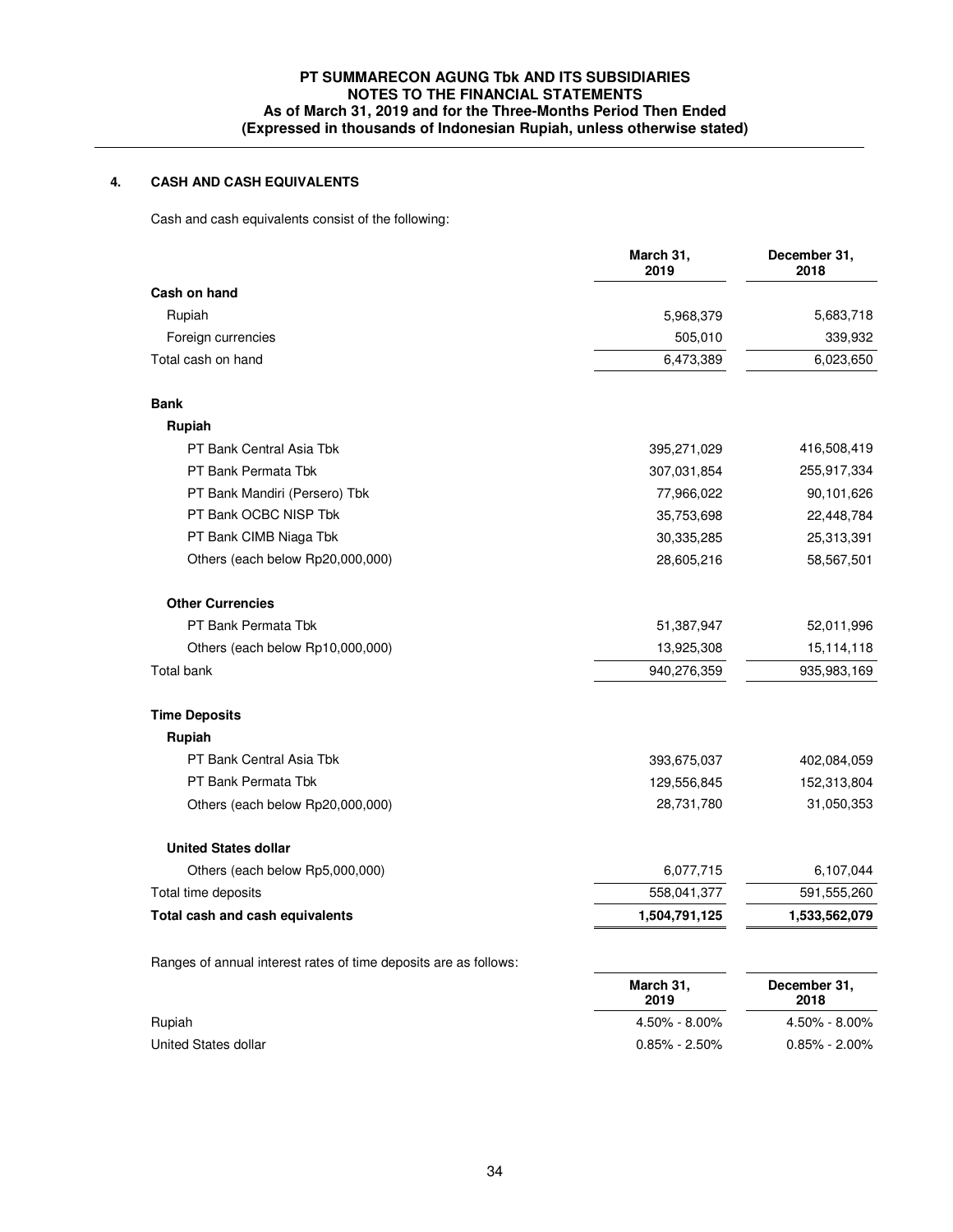## **4. CASH AND CASH EQUIVALENTS (CONTINUED)**

 As of March 31, 2019, cash on hand is covered by insurance against theft and other risks with PT Asuransi FPG Indonesia, PT Asuransi Asoka Mas, PT Asuransi Allianz Utama Indonesia dan PT Asuransi ACE, all third parties, with total coverage of Rp46,450,000 (2018: Rp46,450,000). The Group's management believes that the coverage is adequate to cover possible losses arising from such risks.

Interest income from time deposits is presented in the consolidated statements of profit of loss and other comprehensive income as part of "Finance Income".

All cash in banks and time deposits are placed in third-party banks. As of March 31, 2019 and December 31, 2018, no cash and cash equivalents pledged as collateral of loans.

## **5. TRADE RECEIVABLES**

The details of trade receivables are as follows:

|                                                        | March 31,<br>2019 | December 31.<br>2018 |
|--------------------------------------------------------|-------------------|----------------------|
| Related parties (Note 30)                              |                   |                      |
| Sale of houses, shops and landplots                    | 42,306,715        | 49,595,351           |
| Rental of retail and commercial investment properties  | 1,654,115         | 4,249,840            |
| Sale of apartments                                     | 1,069,925         | 1,493,381            |
| Hotel services                                         |                   | 162,792              |
| Sub-total                                              | 45,030,755        | 55,501,364           |
| Third parties                                          |                   |                      |
| Sale of houses, shops and landplots                    | 168,821,693       | 156,803,475          |
| Sale of apartments                                     | 130,907,586       | 147,661,834          |
| Rental of retail and commercial investment properties  | 32,625,752        | 41,672,650           |
| Hotel services                                         | 14,391,803        | 17,659,950           |
| Rental of residential and office investment properties | 2,167,826         | 2,117,094            |
| Monthly membership fees in sports club                 | 1,451,050         | 1,671,100            |
| Others                                                 | 24,168,367        | 23,256,766           |
| Sub-total                                              | 374,534,077       | 390,842,869          |
| <b>Total trade receivables</b>                         | 419,564,832       | 446,344,233          |
| Allowance for impairment - third parties               | (1,351,884)       | (1,362,435)          |
| Total trade receivables - net                          | 418,212,948       | 444,981,798          |
| Less of current maturities                             | (368, 753, 698)   | (393,868,139)        |
| Long term portion                                      | 49,459,250        | 51,113,659           |
|                                                        |                   |                      |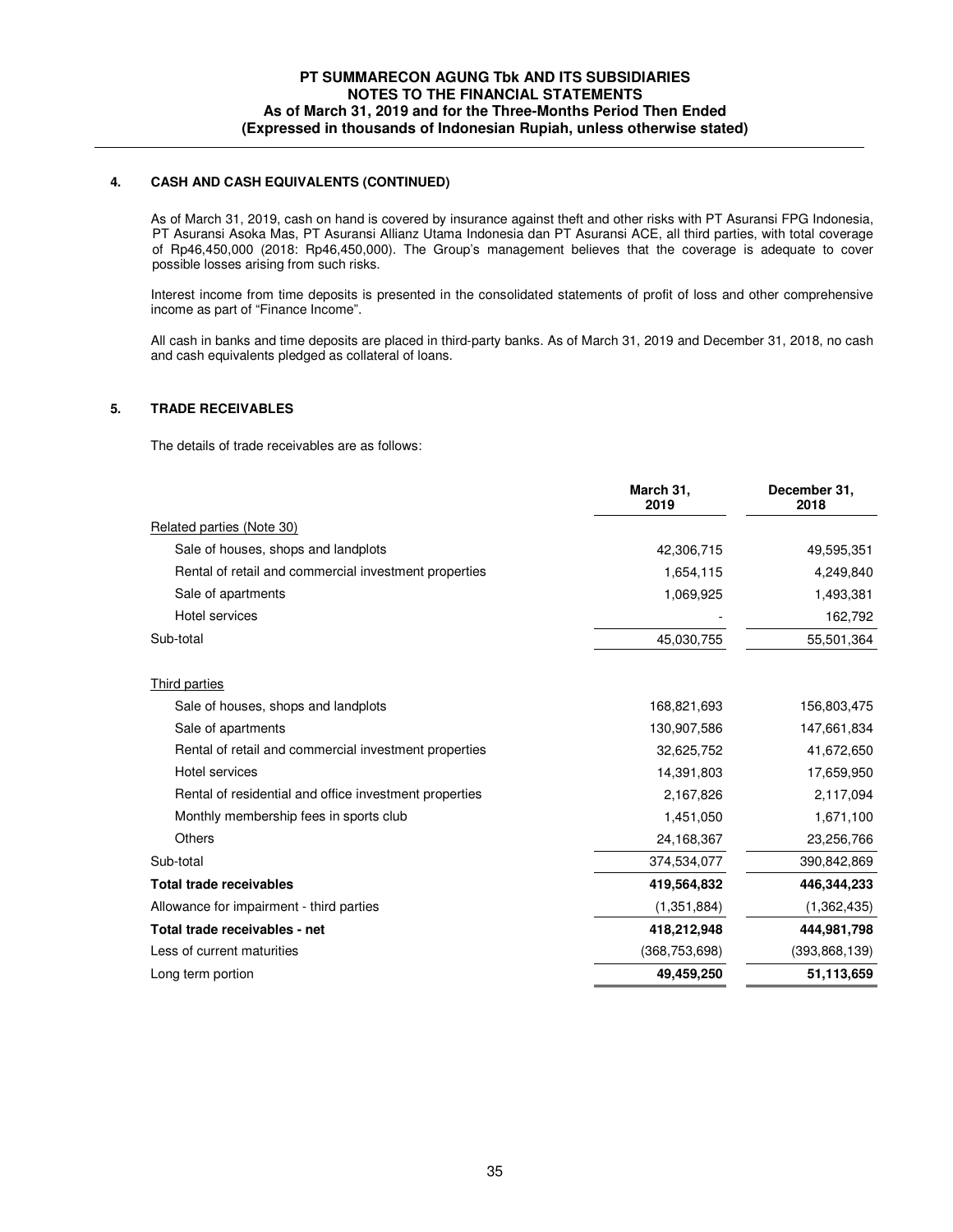## **5. TRADE RECEIVABLES (CONTINUED)**

All of the Group's trade receivables are denominated in Rupiah.

As of March 31, 2019 and December 31, 2018, no trade receivables from thrird parties belonged to specific subsidiaries are pledged as collateral for loans payable to BCA (Note 12).

Based on a review of the status of the individual trade receivables at the end of March 31, 2019, the Group's management believes that all of the trade receivables are current and fully collectible, therefore no allowance for impairment of trade receivables is necessary.

### **6. INVENTORIES**

|                                      | March 31,<br>2019 | December 31,<br>2018 |
|--------------------------------------|-------------------|----------------------|
| Inventories consist of:              |                   |                      |
| Inventories available for sale:      |                   |                      |
| Apartments                           | 440,423,142       | 382,698,449          |
| Houses                               | 156,542,260       | 165,617,262          |
| Landplots                            | 119,420,409       | 119,505,456          |
| Shops                                | 20,709,609        | 20,709,609           |
| Total inventories available for sale | 737,095,420       | 688,530,776          |
| Inventories under construction:      |                   |                      |
| <b>Buildings</b>                     | 4,758,925,583     | 4,207,893,202        |
| Landplots                            | 1,888,365,079     | 1,900,193,112        |
| Apartments                           | 929,305,293       | 1,024,998,271        |
| Total inventories under construction | 7,576,595,955     | 7,133,084,585        |
| <b>Others</b>                        | 64,244,448        | 68,637,854           |
| <b>Total inventories</b>             | 8,377,935,823     | 7,890,253,215        |

The movements in the buildings and apartments inventories under construction account are as follows:

|                                                                     | March 31,<br>2019 | December 31,<br>2018 |
|---------------------------------------------------------------------|-------------------|----------------------|
| Beginning balance                                                   | 5,232,891,473     | 4,645,357,019        |
| Production costs                                                    | 684,709,454       | 2,689,954,416        |
| Transfer to buildings and apartments inventories available for sale | (229, 370, 051)   | (2,102,419,962)      |
| <b>Ending balance</b>                                               | 5,688,230,876     | 5,232,891,473        |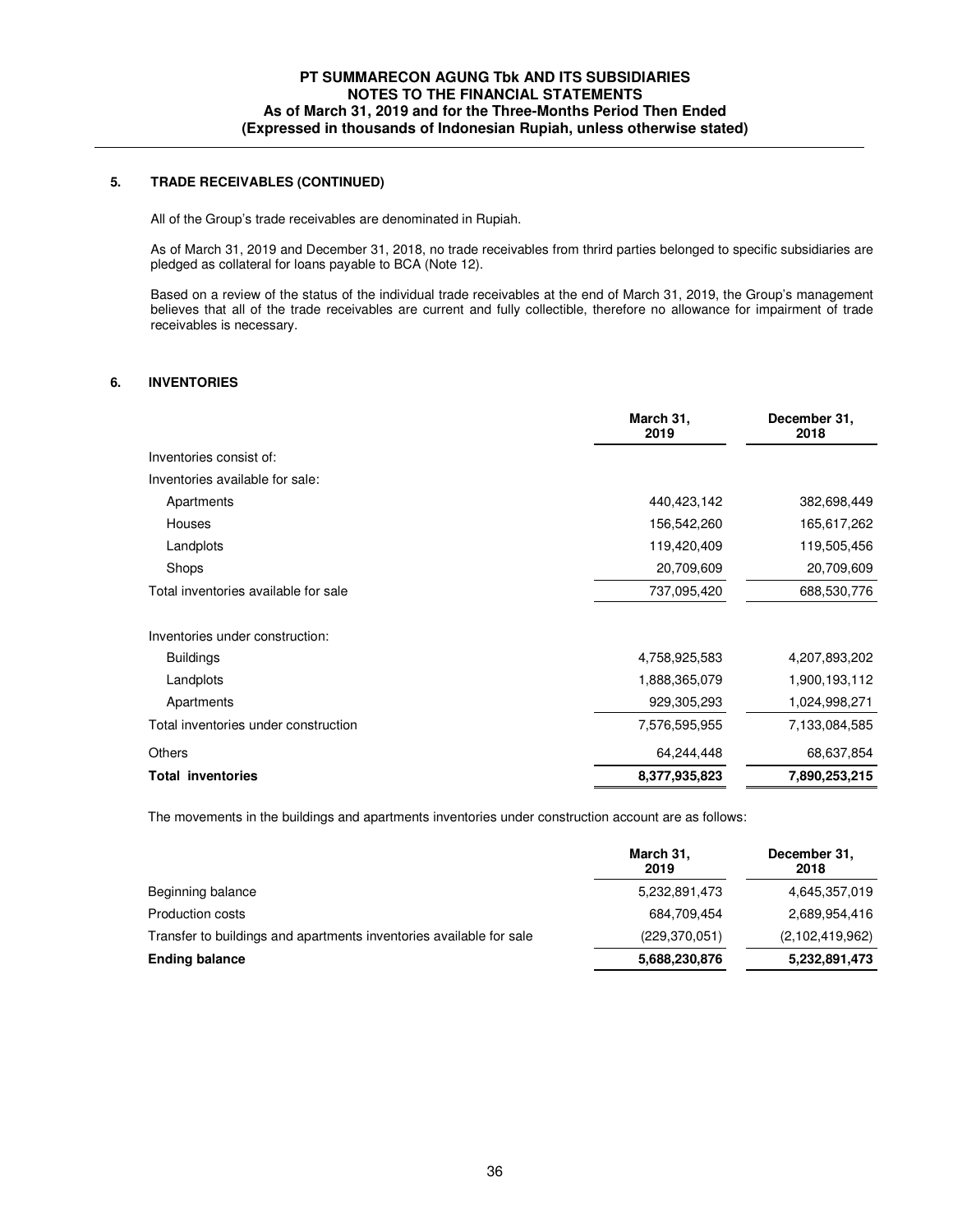### **6. INVENTORIES (CONTINUED)**

The movements in the buildings and apartments inventories available for sale account are as follows:

|                                                                       | March 31,<br>2019 | December 31,<br>2018 |
|-----------------------------------------------------------------------|-------------------|----------------------|
| Beginning balance:                                                    |                   |                      |
| <b>Houses</b>                                                         | 165,617,262       | 86,797,700           |
| Shops                                                                 | 20,709,609        | 71,580,534           |
| Apartments                                                            | 382,698,449       |                      |
| Transfer from buildings and apartments inventories under construction | 229,370,051       | 2,102,419,962        |
| Cost of sales (Note 27):                                              |                   |                      |
| Apartments                                                            | (65, 657, 388)    | (753, 715, 294)      |
| Houses                                                                | (71, 216, 696)    | (864, 360, 188)      |
| Shops                                                                 | (43,846,276)      | (73, 697, 394)       |
| <b>Ending balance</b>                                                 | 617,675,011       | 569.025.320          |

 The downpayments received related to the above-mentioned inventories as of March 31, 2019 amounting to Rp3,815,159,953 (2018: Rp3,384,081,889) are presented as Deposits Received in the consolidated statement of financial position and as part of "Downpayments Received from Sale" in Note 19.

 As of March 31, 2019, inventories amounted to Rp405,792,941 used as collateral for loans payable BCA (2018: Rp405,792,941).

As of March 31, 2019 and December 31, 2018, houses, shops and apartment inventories are covered by insurance against fire and other risks with PT Asuransi AXA Indonesia, PT Zurich Insurance Indonesia, PT Asuransi Allianz Utama Indonesia dan PT Asuransi Central Asia, all third parties, with total coverage of Rp2,040,911,461 dan US\$132,890,225 (2018: Rp2,040,911,461 dan US\$132,890,225). The Group's management is of the opinion that the above coverage is adequate to cover possible losses arising from such risks.

As of March 31, 2019, revenue from property development presented as part of net revenues in the consolidated statements of profit or loss and other comprehensive income amounted to Rp540,381,135 (2018: Rp679,733,693) (Note 26).

The Group's management believes that inventories are realizable at the above amounts and no provision for losses is necessary.

### **7. UNDEVELOPED LAND**

The details of undeveloped land are as follows:

| Location               | March 31,<br>2019 |               | December 31,<br>2018 |               |
|------------------------|-------------------|---------------|----------------------|---------------|
|                        | Area $(m^2)$      | <b>Amount</b> | Area $(m^2)$         | Amount        |
| Summarecon Serpong     | 3,015,863         | 926,044,539   | 3,016,115            | 922,845,607   |
| Summarecon Bekasi      | 3,956,993         | 1,023,919,822 | 3,956,993            | 1,022,554,022 |
| Summarecon Bandung     | 3,316,985         | 1,970,189,828 | 3,313,280            | 1,973,543,815 |
| Summarecon Karawang    | 138.766           | 166.074.724   | 138,103              | 165,476,722   |
| Summarecon Makassar    | 3,329,369         | 827,577,174   | 3,329,369            | 821,837,557   |
| Bogor                  | 4,221,177         | 797,674,397   | 4,221,177            | 795,784,940   |
| Others                 | 2,280,105         | 736,885,110   | 2,280,105            | 733,819,389   |
| Total undeveloped land | 20.259.258        | 6.448.365.594 | 20,255,142           | 6,435,862,052 |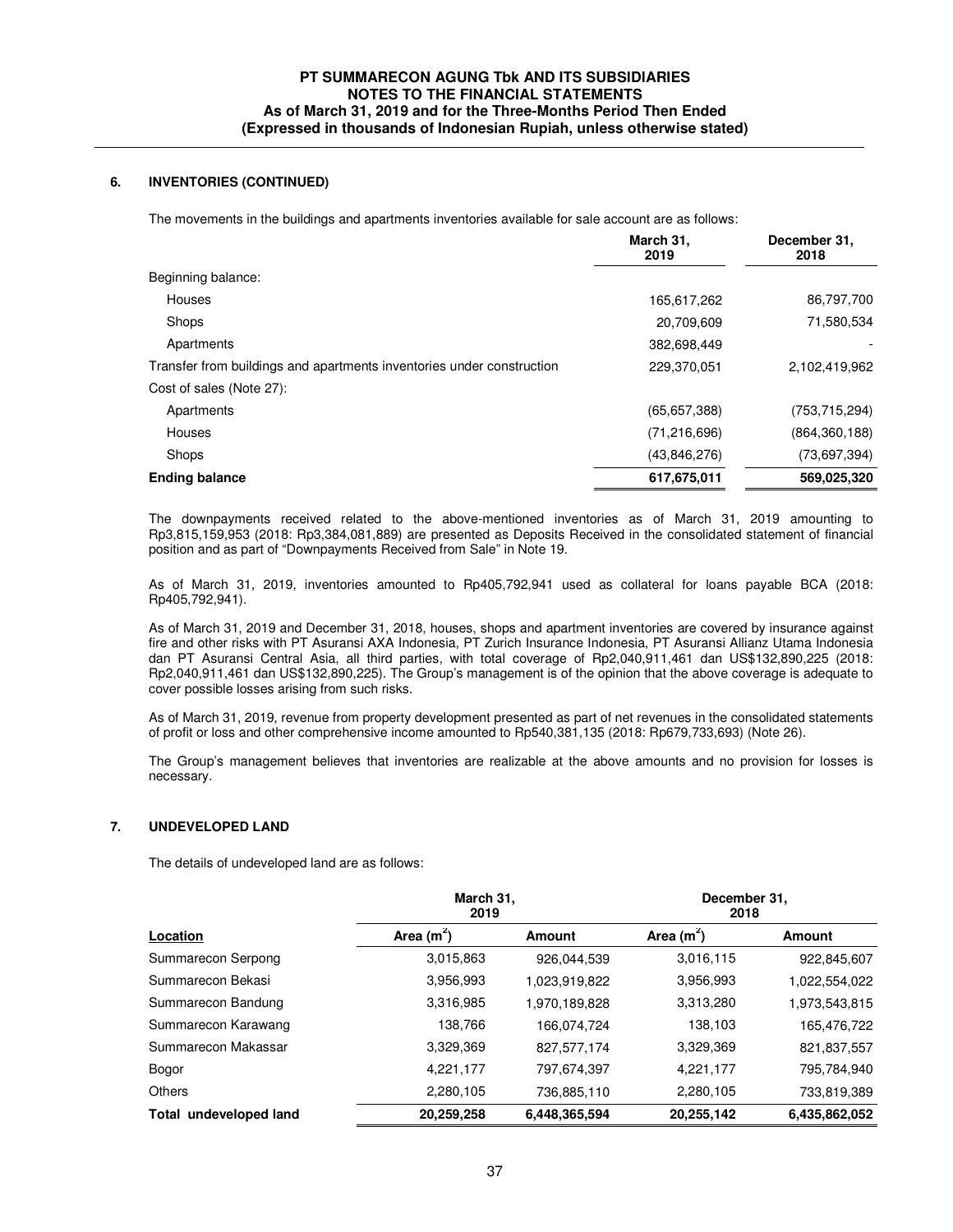### **7. UNDEVELOPED LAND (CONTINUED)**

The status of ownership of undeveloped land is as follows:

|                                  | March 31,<br>2019 | December 31,<br>2018 |
|----------------------------------|-------------------|----------------------|
| <b>Status</b>                    | Area $(m2)$       | Area $(m^2)$         |
| Land certificates already issued | 11,513,552        | 11,515,168           |
| Released rights                  | 8,745,706         | 8,739,974            |
| Total                            | 20,259,258        | 20,255,142           |

Management believes that there will be no issue in obtaining the land certificates and the extension of the land rights since all the land were legally acquired and supported by sufficient evidence of ownership.

As of March 31, 2019 and December 31, 2018, undeveloped land with total area 1,817,460  $m^2$  with carrying value amounted Rp1,092,081,458 are used as collateral for loans from banks.

As of March 31, 2019 and December 31, 2018, no undeveloped land is used as collateral for Bonds for "Obligasi Berkelanjutan I Tahap III" (Note 13).

No borrowing costs have been capitalized to undeveloped land as of March 31, 2019 and December 31, 2018.

### **8. ADVANCE PAYMENTS**

This account consists of payments for:

|                                        | March 31,<br>2019 | December 31,<br>2018 |
|----------------------------------------|-------------------|----------------------|
| Current advance payments:              |                   |                      |
| Purchase of construction materials     | 196,110,862       | 199,149,050          |
| Sales commission                       | 90,728,360        | 89,824,771           |
| <b>Others</b>                          | 64,163,008        | 58,126,904           |
| Total current advance payments         | 351,002,230       | 347,100,725          |
| Non-current advance payments:          |                   |                      |
| Purchase of:                           |                   |                      |
| Land                                   | 620,332,929       | 593,705,068          |
| Fixed assets and investment properties | 25,755,338        | 26,453,217           |
| <b>Others</b>                          | 7,166,822         | 7,066,822            |
| Total non-current advance payments     | 653,255,089       | 627,225,107          |
| Total advance payments                 | 1,004,257,319     | 974,325,832          |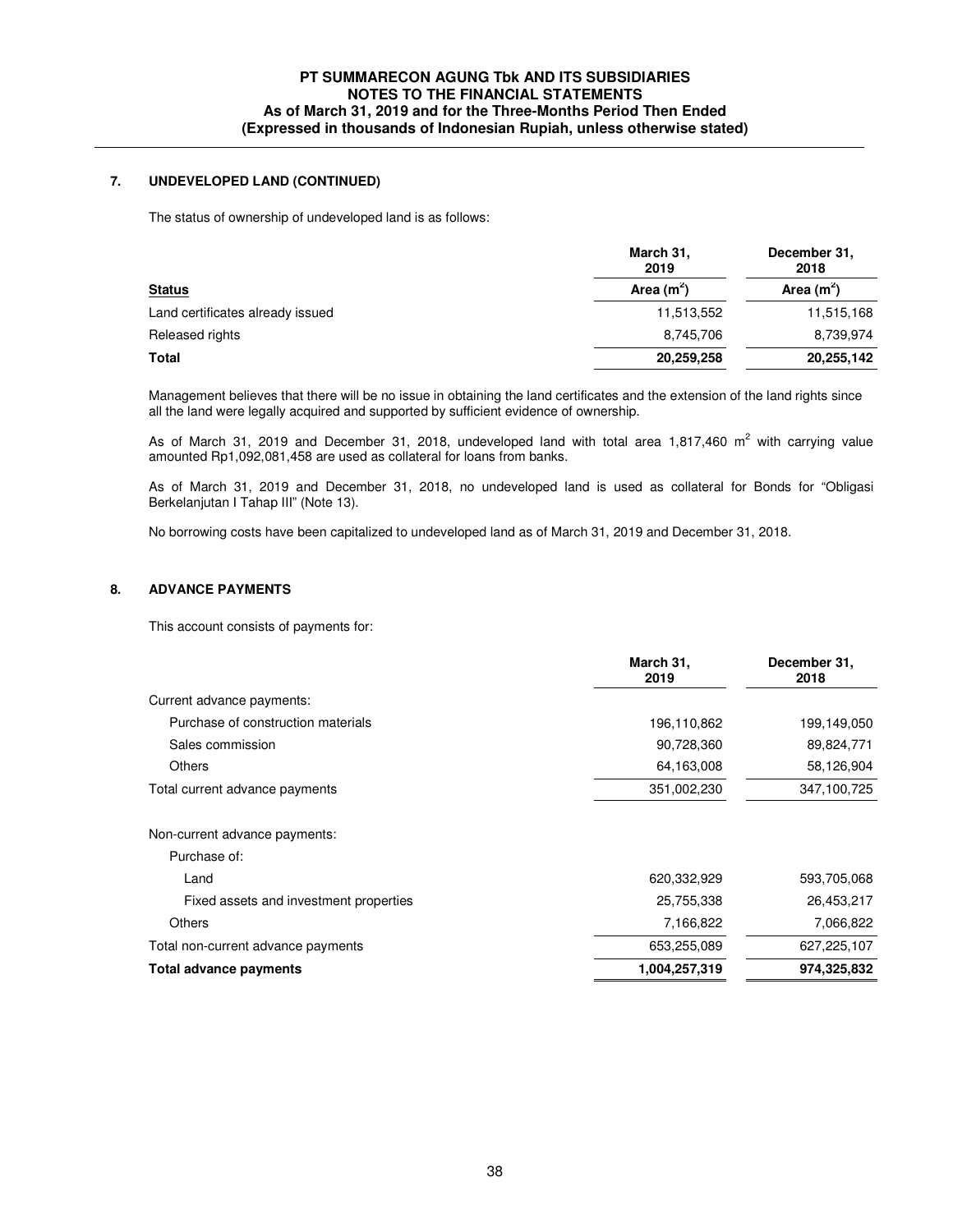# **9. FIXED ASSETS**

|                                                            | March 31, 2019                             |                  |                   |                          |                                        |
|------------------------------------------------------------|--------------------------------------------|------------------|-------------------|--------------------------|----------------------------------------|
|                                                            | <b>Balance as of</b><br>January 1,<br>2019 | <b>Additions</b> | <b>Deductions</b> | Reclass-<br>ification    | <b>Balance as of</b><br>March 31, 2019 |
| Cost                                                       |                                            |                  |                   |                          |                                        |
| <b>Direct Ownership</b>                                    |                                            |                  |                   |                          |                                        |
| Land                                                       | 20,740,281                                 |                  |                   |                          | 20,740,281                             |
| Building and infrastructure                                | 285,651,643                                | 652,191          |                   | 1,388,417                | 287,692,251                            |
| Machinery and heavy<br>equipment                           | 91,158,553                                 | 2,055,541        |                   |                          | 93,214,094                             |
| Vehicles                                                   | 115,689,943                                | 876,387          | 1,322,139         |                          | 115,244,191                            |
| Furniture and office<br>equipment                          | 463,096,841                                | 5,979,410        | 6,185             | 3,290,924                | 472,360,990                            |
| Sub total                                                  | 976,337,261                                | 9,563,529        | 1,328,324         | 4,679,341                | 989,251,807                            |
| Construction in progress                                   | 26,842,950                                 | 12,728,973       |                   | (3,738,533)              | 35,833,390                             |
| Total cost                                                 | 1,003,180,211                              | 22,292,502       | 1,328,324         | 940,808                  | 1,025,085,197                          |
| <b>Accumulated depreciation</b><br><b>Direct Ownership</b> |                                            |                  |                   |                          |                                        |
| Building and infrastructure                                | 133,734,358                                | 2,845,782        |                   |                          | 136,580,140                            |
| Machinery and heavy<br>equipment                           | 37,112,057                                 | 6,293,278        |                   |                          | 43,405,335                             |
| Vehicles                                                   | 83,622,426                                 | 2,988,825        | 1,018,559         |                          | 85,592,692                             |
| Furniture and office<br>equipment                          | 371,982,679                                | 13,996,823       |                   | $\overline{\phantom{a}}$ | 385,979,502                            |
| Total accumulated<br>depreciation                          | 626,451,520                                | 26,124,708       | 1,018,559         | $\overline{\phantom{a}}$ | 651,557,669                            |
| Net book value                                             | 376,728,691                                |                  |                   |                          | 373,527,528                            |

|                                     | December 31, 2018                          |                  |                          |                          |                                                         |                                              |
|-------------------------------------|--------------------------------------------|------------------|--------------------------|--------------------------|---------------------------------------------------------|----------------------------------------------|
|                                     | <b>Balance as of</b><br>January 1,<br>2018 | <b>Additions</b> | Deductions **            | Reclass-<br>ification    | <b>Effect of</b><br><b>Release of</b><br>Subsidiaries * | <b>Balance as of</b><br>December 31,<br>2018 |
| <u>Cost</u>                         |                                            |                  |                          |                          |                                                         |                                              |
| <b>Direct</b><br>Ownership          |                                            |                  |                          |                          |                                                         |                                              |
| Land                                | 20,698,962                                 | 229.670          | ۰                        |                          | (188, 351)                                              | 20,740,281                                   |
| Building and<br>infrastructure      | 313,326,822                                | 7.440.970        | 61.188                   | 15,840,140               | (50, 895, 101)                                          | 285,651,643                                  |
| Machinery and<br>heavy<br>equipment | 89,707,113                                 | 5,276,458        | $\overline{\phantom{0}}$ | $\overline{\phantom{a}}$ | (3,825,018)                                             | 91,158,553                                   |
| Vehicles                            | 115,284,573                                | 11,649,758       | 9,293,049                | $\blacksquare$           | (1,951,339)                                             | 115,689,943                                  |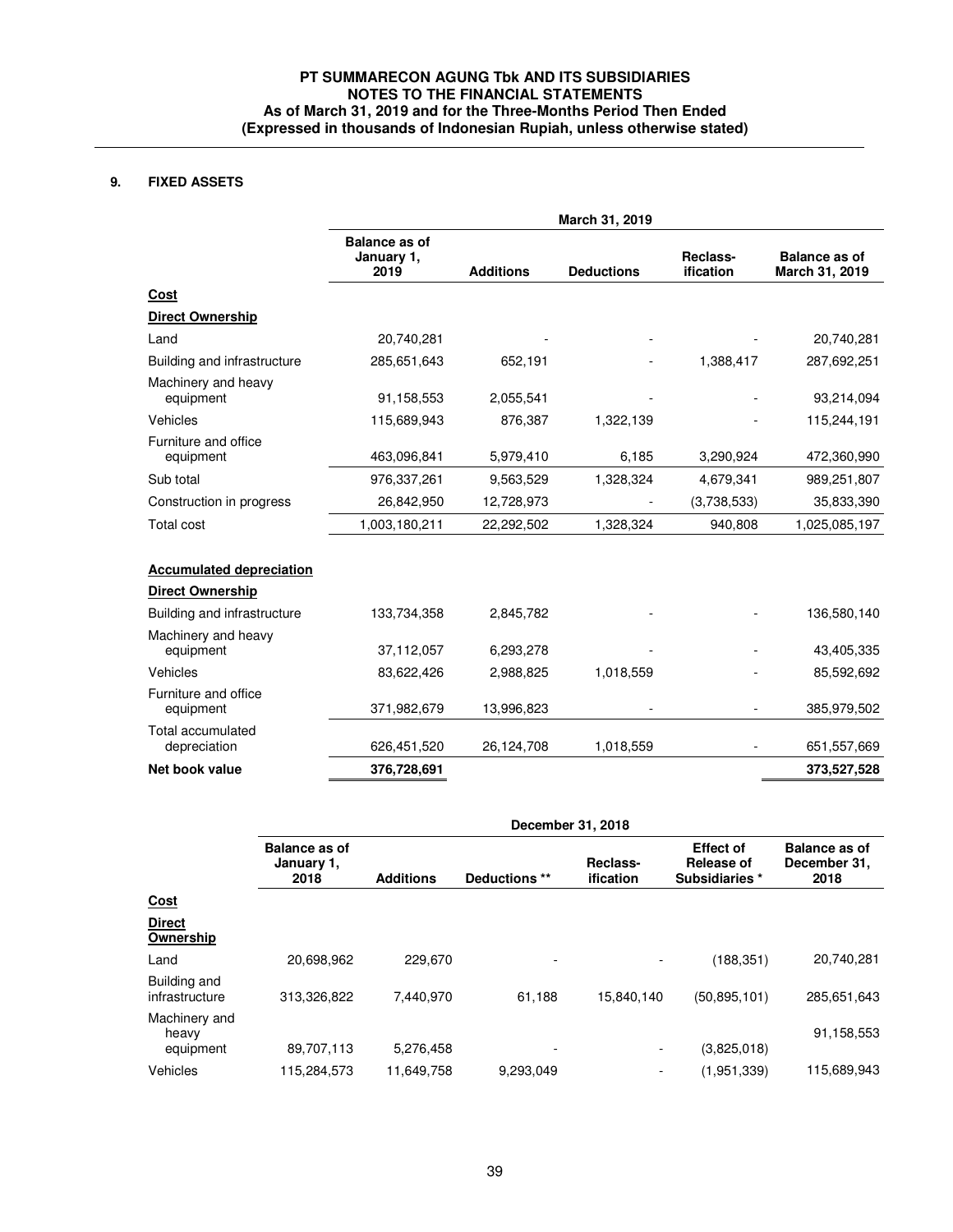## **9. FIXED ASSETS (CONTINUED)**

|                                                                  |                                            | December 31, 2018 |               |                       |                                                         |                                              |
|------------------------------------------------------------------|--------------------------------------------|-------------------|---------------|-----------------------|---------------------------------------------------------|----------------------------------------------|
|                                                                  | <b>Balance as of</b><br>January 1,<br>2018 | <b>Additions</b>  | Deductions ** | Reclass-<br>ification | <b>Effect of</b><br><b>Release of</b><br>Subsidiaries * | <b>Balance as of</b><br>December 31,<br>2018 |
| Cost                                                             |                                            |                   |               |                       |                                                         |                                              |
| <b>Direct</b><br>Ownership                                       |                                            |                   |               |                       |                                                         |                                              |
| Furniture and<br>office                                          |                                            |                   |               |                       |                                                         |                                              |
| equipment                                                        | 464,534,856                                | 28,922,345        | 1,134,980     |                       | (29, 225, 380)                                          | 463,096,841                                  |
| Sub total                                                        | 1,003,552,326                              | 53,519,201        | 10,489,217    | 15,840,140            | (86,085,189)                                            | 976,337,261                                  |
| Construction in<br>progress                                      | 10,673,563                                 | 22,247,674        |               | (6,078,287)           |                                                         | 26,842,950                                   |
| <b>Total cost</b>                                                | 1,014,225,889                              | 75,766,875        | 10,489,217    | 9,761,853             | (86,085,189)                                            | 1,003,180,211                                |
| Accumulated<br>depreciation<br><b>Direct</b><br><b>Ownership</b> |                                            |                   |               |                       |                                                         |                                              |
| Building and<br>infrastructure                                   | 138,944,863                                | 10,850,134        |               |                       | (16,060,639)                                            | 133,734,358                                  |
| Machinery and<br>heavy                                           |                                            |                   |               |                       | (3, 107, 940)                                           |                                              |
| equipment                                                        | 32,134,152                                 | 7,775,431         |               | 310,414               |                                                         | 37,112,057                                   |
| Vehicles                                                         | 81,676,980                                 | 12,918,567        | 9,164,448     |                       | (1,808,673)                                             | 83,622,426                                   |
| Furniture and<br>office<br>equipment                             | 339,891,287                                | 64,642,019        | 918,204       | (310, 414)            | (31, 322, 009)                                          | 371,982,679                                  |
| Total<br>accumulated<br>depreciation                             | 592,647,282                                | 96,186,151        | 10,082,652    |                       | (52, 299, 261)                                          | 626,451,520                                  |
| Net book value                                                   | 421,578,607                                |                   |               |                       |                                                         | 376,728,691                                  |
|                                                                  |                                            |                   |               |                       |                                                         |                                              |

\*In 2018, SPCK, direct subsidiary, has sold part of its ownership in BTKV; therefore, the Company has lost controlling interests. This transaction was recorded as part of investment in associates (Note 1e).

\*\* consist of sales, disposals, and disposals and deduction of contract amounts to suppliers.

Depreciation was charged to the following:

| March 31,<br>2019 | March 31,<br>2018 |  |
|-------------------|-------------------|--|
| 24,503,353        | 22,282,622        |  |
| 1,621,355         | 2,153,503         |  |
| 26,124,708        | 24,436,125        |  |
|                   |                   |  |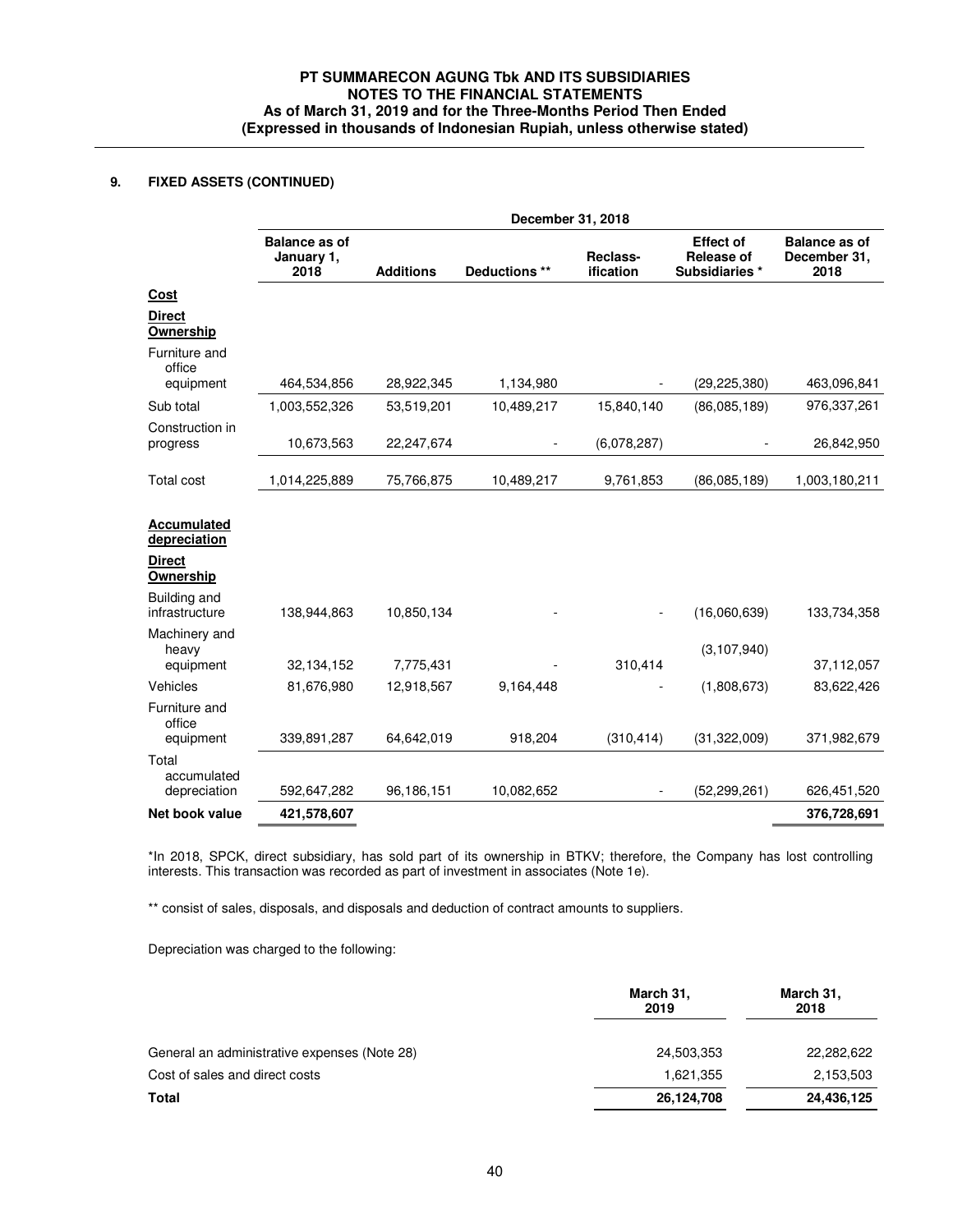### **9. FIXED ASSETS (CONTINUED)**

The details of sales of fixed assets are as follows:

|                                     | March 31,<br>2019 | March 31,<br>2018 |
|-------------------------------------|-------------------|-------------------|
| Cost                                | 1,322,139         | 837,661           |
| Accumulated depreciation            | 1,018,559         | 818,621           |
| Net book value                      | 303,580           | 19,040            |
| Selling price                       | 363,186           | 417,132           |
| Gain on sales of fixed assets - net | 59,606            | 398,092           |

 Deductions of fixed assets in 2019 including deduction of contract amounts to suppliers on furniture and office equipment amounted to Rp6,185 (2018: Rp61,188).

As of March 31, 2019, the Company disposed certain of its fixed assets with net book value of Rp0 (2018: Rp216,775).

In 2018 & 2017, no borrowing costs have been capitalized to fixed assets.

The details of construction in progress are as follows:

|                                       | March 31, 2019 |                                     |            | December 31, 2018                   |
|---------------------------------------|----------------|-------------------------------------|------------|-------------------------------------|
|                                       | <b>Total</b>   | Percentage of<br>commpletion<br>(%) | Total      | Percentage of<br>commpletion<br>(%) |
| Plaza Office                          | 7,907,605      | 36.13                               | 7.907.605  | 36.13                               |
| Bridge M-Town                         | ٠              | $\overline{\phantom{0}}$            | 7.598.043  | 84.74                               |
| <b>Others</b>                         | 27,925,785     |                                     | 11,337,302 | ۰                                   |
| <b>Total construction in progress</b> | 35,833,390     |                                     | 26,842,950 |                                     |

 The percentages of completion of the construction in progress are based on the actual expenditures incurred compared to the total budgeted project cost.

Below are the estimated completion date for the construction in progress as of March 31, 2019:

|              | <b>Estimated Completion</b><br><b>Dates</b> |
|--------------|---------------------------------------------|
| Plaza Office | <b>March 2020</b>                           |

 As of March 31, 2019, the reclassification from construction in progress to fixed assets amounting to Rp3,738,533 (2018: Rp2,052,045).

As of March 31, 2019, the reclassifications of fixed assets with net book value amounting to Rp84,000 (2018: Rp0) from investment properties was due to the change in management's intention on the use of the related assets (Note 10).

As of March 31, 2019, the reclassifications of fixed assets with net book value amounting to Rp10,895,820 (2018: Rp0) to inventories was due to the change in management's intention on the use of the related assets (Note 6).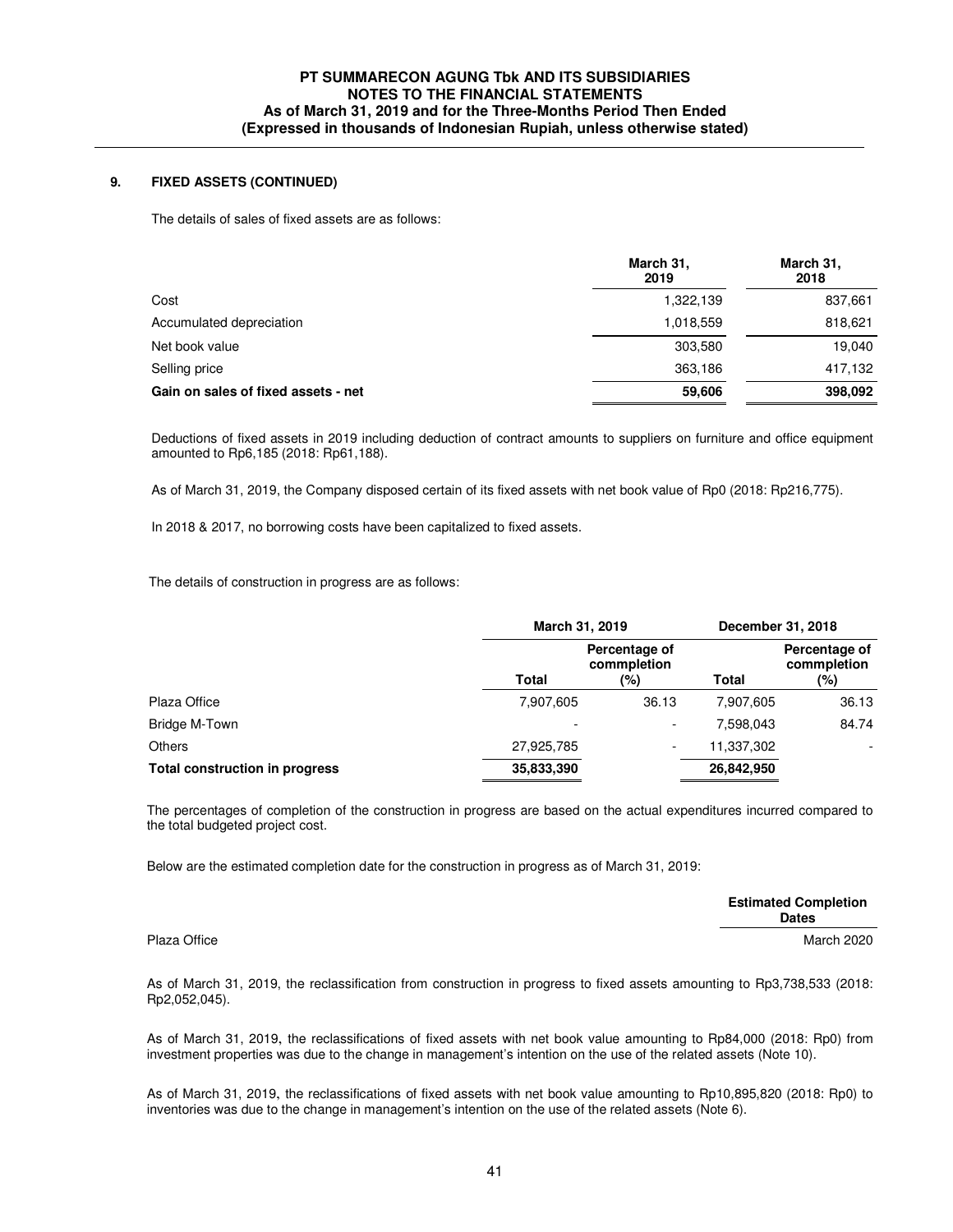### **9. FIXED ASSETS (CONTINUED)**

 As of March 31, 2019, the reclassification of fixed assets with net book value amounting to Rp11,752,628 (2018: Rp13,788,095) from inventories was due to the change in management's intention on the use of the related assets (Note 6).

 As of March 31, 2019, reclassifications from construction in progress to inventories amounted to Rp0 (2018: Rp4,026,242) were due to the change in management's intention on the use of the related assets.

 As of March 31, 2019, fixed assets, except land, are covered by insurance against fire, flood and other risks (all-risks) under blanket policies with several companies, including PT Asuransi Allianz Utama Indonesia, PT AIG Insurance Indonesia, PT Asuransi Central Asia, PT Chubb General Insurance Indonesia, PT KSK Insurance Indonesia, PT Asuransi Sinarmas dan PT Asuransi Bintang, all third parties, for US\$20,691,151 dan Rp221,418,189 (2018: US\$20,691,151 dan Rp221,418,189).

As of March 31, 2019, fixed assets with net book value Rp20,689,251 (2017: Rp20,689,251) are used as collateral for the loans from banks and financing institutions (Note 12).

 The fair value of the fixed assets as of March 31, 2019 amounting to Rp780,178,000 (2018: Rp780,178,000) was determined by independent appraisers KJPP Hendra, Widjaja, Robinson and Partners in its report dated March 22, 2018.

Based on the Group's assessments, there were no events or changes in circumstances which indicated an impairment in the value of fixed assets as of March 31, 2019.

#### **10. INVESTMENT PROPERTIES**

The details of investment properties are as follows:

|                                 |                      |                  | March 31, 2019    |                          |                      |
|---------------------------------|----------------------|------------------|-------------------|--------------------------|----------------------|
|                                 | <b>Balance as of</b> |                  |                   |                          | <b>Balance as of</b> |
|                                 | January 1,<br>2019   | <b>Additions</b> | <b>Deductions</b> | Reclass-<br>ification    | March 31,<br>2019    |
| Cost                            |                      |                  |                   |                          |                      |
| <b>Direct Ownership</b>         |                      |                  |                   |                          |                      |
| Land                            | 953,849,594          |                  |                   |                          | 953,849,594          |
| Building and infrastructures    | 3,824,656,360        | 5,137,974        |                   | 113,396                  | 3,829,907,730        |
| Machinery and heavy equipment   | 720,158,090          | 1,506,505        |                   |                          | 721,664,595          |
| <b>Hotel facilities</b>         | 274,889,415          |                  |                   |                          | 274,889,415          |
| Sub-total                       | 5,773,553,459        | 6,644,479        |                   | 113,396                  | 5,780,311,334        |
| Construction in progress        | 105,896,496          | 12,456,968       | 63,617            | (197, 396)               | 118,092,451          |
| <b>Total cost</b>               | 5,879,449,955        | 19,101,447       | 63,617            | (84,000)                 | 5,898,403,785        |
| <b>Accumulated depreciation</b> |                      |                  |                   |                          |                      |
| <b>Direct Ownership</b>         |                      |                  |                   |                          |                      |
| Building and infrastructures    | 887,590,921          | 27,570,155       |                   |                          | 915, 161, 076        |
| Machinery and heavy equipment   | 439,316,018          | 14,724,144       |                   | $\overline{\phantom{a}}$ | 454,040,162          |
| <b>Hotel facilities</b>         | 166,624,126          | 4,496,515        |                   |                          | 171,120,641          |
| Total accumulated depreciation  | 1,493,531,065        | 46,790,814       |                   |                          | 1,540,321,879        |
| Net book value                  | 4,385,918,890        |                  |                   |                          | 4,358,081,906        |
|                                 |                      |                  |                   |                          |                      |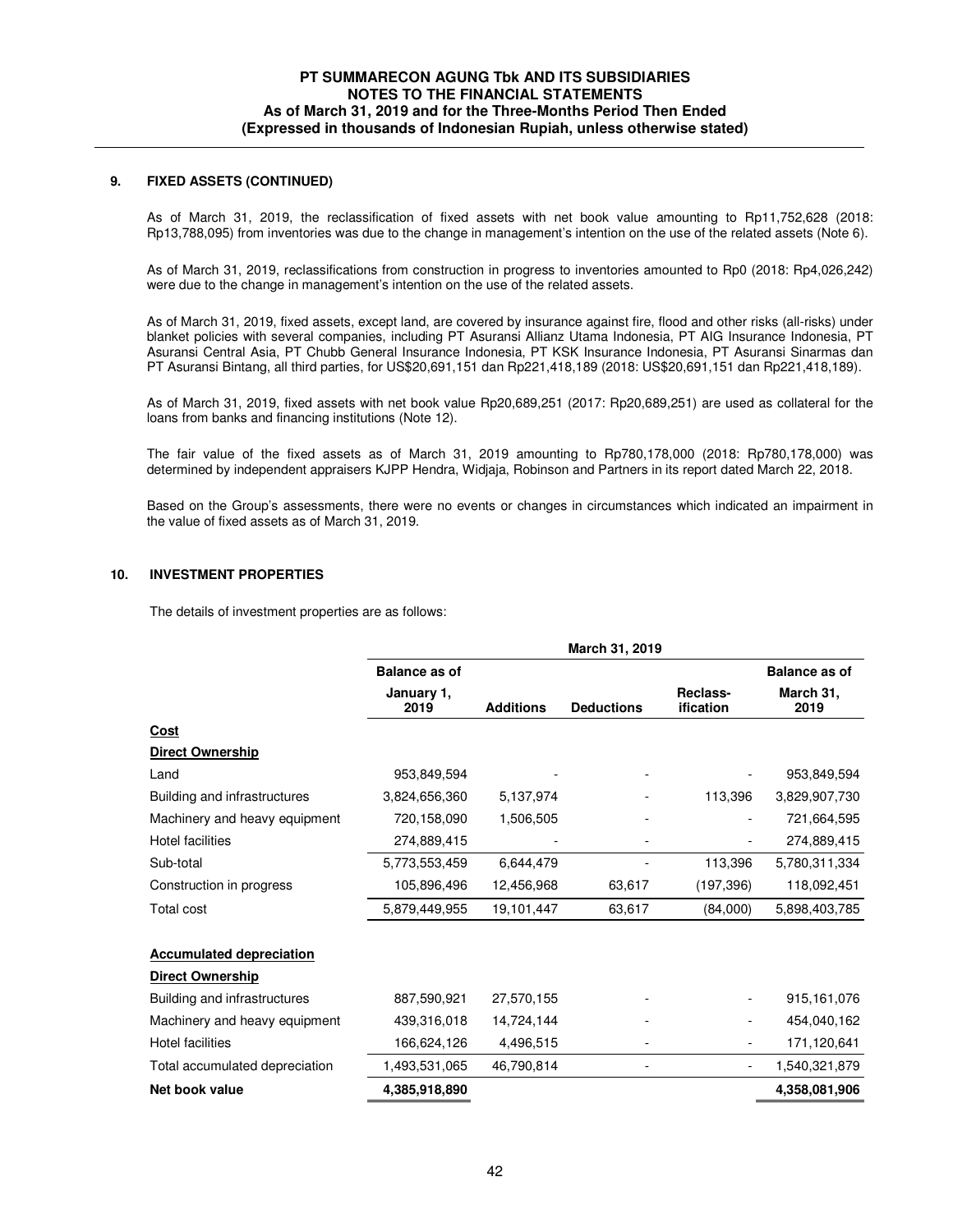## **10. INVESTMENT PROPERTIES (CONTINUED)**

|                                 | December 31, 2018    |                  |                                   |                          |                      |
|---------------------------------|----------------------|------------------|-----------------------------------|--------------------------|----------------------|
|                                 | <b>Balance as of</b> |                  |                                   |                          | <b>Balance as of</b> |
|                                 | January 1,<br>2018   | <b>Additions</b> | <b>Deductions</b><br>$\star\star$ | Reclass-<br>ification    | December 31,<br>2018 |
| <u>Cost</u>                     |                      |                  |                                   |                          |                      |
| <b>Direct Ownership</b>         |                      |                  |                                   |                          |                      |
| Land                            | 917,260,357          | 36,589,237       |                                   |                          | 953,849,594          |
| Building and infrastructures    | 3,774,931,987        | 44,033,731       | 805,288                           | 6,495,930                | 3,824,656,360        |
| Machinery and heavy equipment   | 704,537,322          | 13,639,768       | 18,000                            | 1,999,000                | 720,158,090          |
| <b>Hotel facilities</b>         | 274,701,613          | 421,421          | 233,619                           |                          | 274,889,415          |
| Sub-total                       | 5,671,431,279        | 94,684,157       | 1,056,907                         | 8,494,930                | 5,773,553,459        |
| Construction in progress        | 77,421,831           | 36,969,595       |                                   | (8,494,930)              | 105,896,496          |
| <b>Total cost</b>               | 5,748,853,110        | 131,653,752      | 1,056,907                         |                          | 5,879,449,955        |
| <b>Accumulated depreciation</b> |                      |                  |                                   |                          |                      |
| Direct Ownership                |                      |                  |                                   |                          |                      |
| Building and infrastructures    | 775,036,998          | 112,560,019      | 6.096                             | -                        | 887,590,921          |
| Machinery and heavy equipment   | 381,072,367          | 58,261,651       | 18,000                            |                          | 439,316,018          |
| <b>Hotel facilities</b>         | 131,421,066          | 35,203,060       |                                   |                          | 166,624,126          |
| Total accumulated depreciation  | 1,287,530,431        | 206,024,730      | 24,096                            | $\overline{\phantom{a}}$ | 1,493,531,065        |
| Net book value                  | 4,461,322,679        |                  |                                   |                          | 4,385,918,890        |

\*\* consist of sales, disposals, and disposals and deduction of contract amounts to suppliers

Depreciation was charged to the following:

|                                               | March 31,<br>2019 | March 31,<br>2018 |
|-----------------------------------------------|-------------------|-------------------|
| Cost of sales and direct costs                | 46.481.455        | 51,703,401        |
| General and administrative expenses (Note 28) | 309.359           |                   |
| Total                                         | 46,790,814        | 51,703,401        |

As of March 31, 2019, the Group disposed of some investment properties with net book value of Rp63,617 (2018: Rp0).

The deductions in 2019 included the deduction of contract value for machineries and equipment and construction in progress to each suppliers amounting to Rp63,617 (2018: Rp1,032,811).

As of March 31, 2019, the reclassifications from construction in progress to the appropriate completed investment properties amounting to Rp197,396 (2018: Rp8,494,930).

As of March 31, 2019, the reclassification of investment properties with net book value amounting to Rp84,000 (2018: Rp0) to fixed assets was due to the change in management's intention on the use of the related assets (Note 9).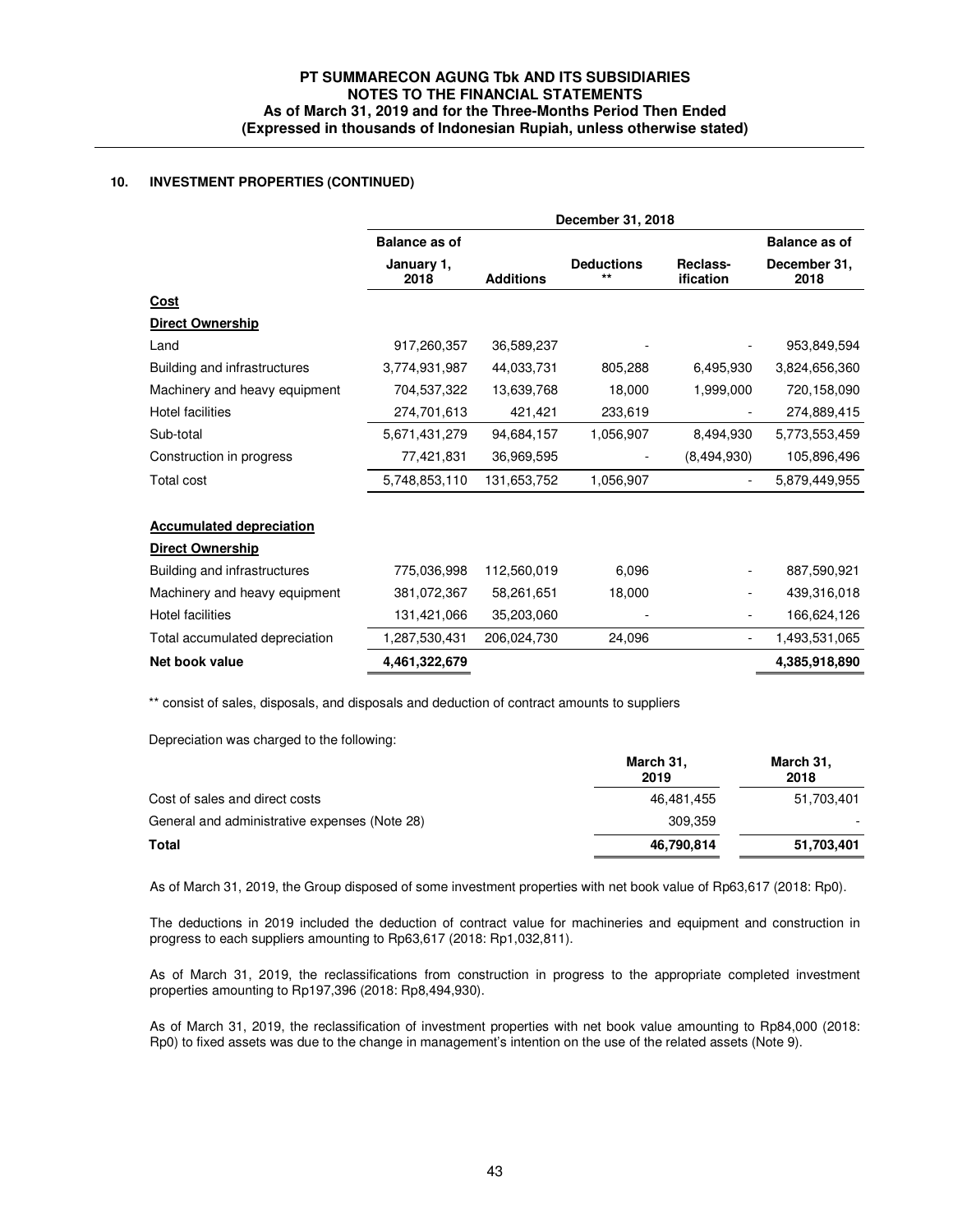### **10. INVESTMENT PROPERTIES (CONTINUED)**

The details of construction in progress are as follows:

|                                       | March 31, 2019 |                                    | December 31, 2018 |                                    |
|---------------------------------------|----------------|------------------------------------|-------------------|------------------------------------|
| <b>Project</b>                        | Total          | Percentage of<br>completion<br>(%) | Total             | Percentage of<br>completion<br>(%) |
| Summarecon Mall Bandung               | 73,949,638     | 15.00                              | 69,514,520        | 13.90                              |
| Hotel renovation                      | 10,465,192     | 85.00                              | 10,465,192        | 85.00                              |
| <b>Others</b>                         | 33,677,621     |                                    | 25,916,784        |                                    |
| <b>Total construction in progress</b> | 118,092,451    |                                    | 105,896,496       |                                    |

Below are the estimated completion dates of the projects under construction in progress as of March 31, 2019:

|                         | <b>Estimated Completion Date</b> |
|-------------------------|----------------------------------|
| Summarecon Mall Bandung | December 2021                    |
| Hotel renovation        | December 2020                    |

The percentages of completion of the construction in progress are based on the actual expenditures incurred compared to the total budgeted project cost.

 As of March 31, 2019, investment properties, except land, are covered by insurance against fire, flood, and other risks (all risk) under blanket policies with several companies, including PT Asuransi Allianz Utama Indonesia, PT Asuransi AXA Indonesia, PT Zurich Insurance Indonesia, PT Asuransi Central Asia, PT Mitra, Iswara & Rorimpandey, PT Asuransi Indrapura, PT ACE Jaya Proteksi, PT Asuransi Rama Satria Bawa, PT Asuransi Asoka Mas, PT Asuransi Ekspor Indonesia dan PT Asuransi Astra Buana, all third parties, with sum insured amounted US\$674,872,805 dan Rp593,760,956 (2018: US\$674,872,805 dan Rp593,760,956).

 As of March 31, 2019, the Group also covered its investment properties by insurance against terrorism and sabotage for US\$424,123,166 dan Rp1,267,958,000 (2018: US\$424,123,166 dan Rp1,267,958,000). In addition, the Group also obtained insurance against business interruption amounting to US\$42,145,000 dan Rp1,356,728,000 (2018: US\$42,145,000 dan Rp1,356,728,000). The Group's management is of the opinion that the above coverages are adequate to cover possible losses arising from such risks.

 As of March 31, 2019, investment properties with net book value of Rp2,253,540,212 (2018: Rp2,253,540,212) are pledged as collateral for the loans from banks and financing institutions, bonds payable and sukuk ijarah (Notes 12 and 13).

 The fair value of the investment properties as of March 31, 2019 amounted to Rp17,458,216,000 (2018: Rp17,458,216,000), which was determined by independent appraisers KJPP Hendra, Widjaja, Robinson and Partners in its report dated March 22, 2018.

Rental income from investment properties recognized in the consolidated statement of comprehensive income as of March 31, 2019 amounted to Rp365,031,789 (2018: Rp352,042,248) (Note 26).

 Based on the Group's assessments, there were no events or changes in circumstances which indicated an impairment in the value of investment properties as of March 31, 2019.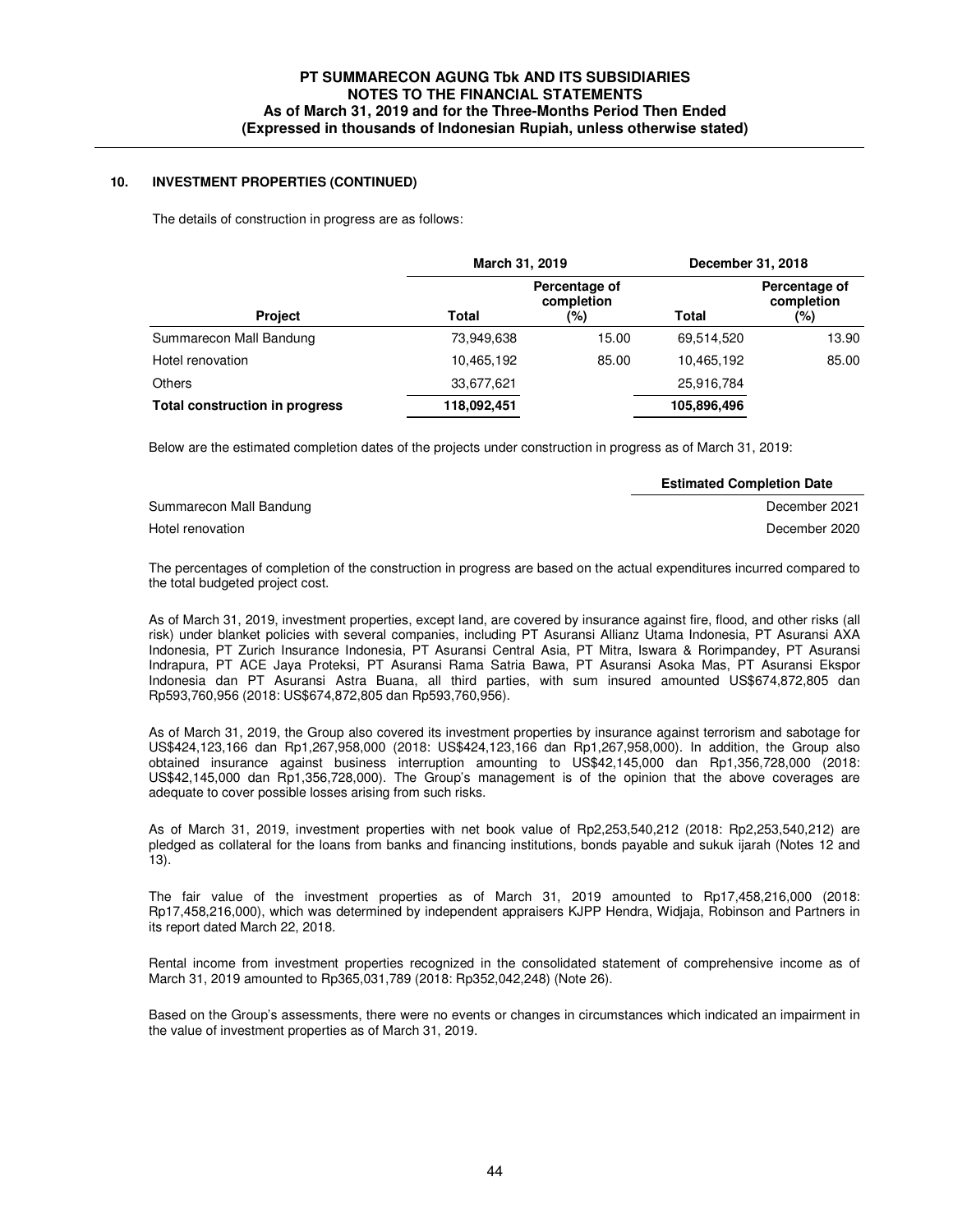## **11. OTHER FINANCIAL ASSETS**

| This account consists of:                | March 31,<br>2019 | December 31,<br>2018 |
|------------------------------------------|-------------------|----------------------|
| Current financial asset                  |                   |                      |
| Security deposit                         | 314,585           | 60,013               |
| Other non-current financial assets       |                   |                      |
| Restricted time deposits:                |                   |                      |
| PT Bank Mandiri (Persero) Tbk            | 85,592,896        | 77,993,175           |
| PT Bank CIMB Niaga Tbk                   | 77,382,523        | 54,905,326           |
| PT Bank Permata Tbk                      | 74,750,917        | 82,753,366           |
| PT Bank OCBC NISP Tbk                    | 58,119,423        | 73,148,243           |
| PT Bank Maybank Indonesia Tbk            | 52,467,001        | 40,840,738           |
| PT Bank Danamon Indonesia Tbk            | 23,310,411        | 14,011,569           |
| Others (each below Rp20,000,000)         | 29,645,905        | 22,030,253           |
| Restricted cash in banks:                |                   |                      |
| PT Bank Central Asia Tbk                 | 267,064,200       | 280,588,621          |
| PT Bank UOB Indonesia Tbk                | 33,039,911        | 29,532,593           |
| PT Bank Permata Tbk                      | 24,783,443        | 23,032,987           |
| Others (each below Rp20,000,000)         | 991,891           | 717,133              |
| Investment - available for sale          | 312,500           | 312,500              |
| Security deposit                         | 1,660,365         | 1,630,846            |
| Total other non-current financial assets | 729,121,386       | 701,497,350          |
| <b>Total other financial assets</b>      | 729,435,971       | 701,557,363          |

The restricted time deposits are used as collateral for loans and the interest payments on the loans (Note 12), also used as collateral for the corporate guarantees provided by the Group to those banks on the housing loans obtained by the customers of the Group.

For the three-months period ended March 31, 2019, the restricted time deposits earned interest at annual interest rate of 4.00%-7.00% (2018: 4.00%-7.00%).

#### **12. SHORT-TERM BANK LOANS AND LONG-TERM DEBTS**

### **a. The short-term bank loans are due to the following third parties:**

|                                   | March 31,<br>2019 | December 31,<br>2018 |
|-----------------------------------|-------------------|----------------------|
| Rupiah                            |                   |                      |
| PT Bank Central Asia Tbk          | 417,402,073       | 427,135,804          |
| PT Bank CIMB Niaga Tbk            | 270,000,000       | 275,000,000          |
| PT Bank Sumitomo Mitsui Indonesia | 200,000,000       | 250,000,000          |
| PT Bank Mandiri (Persero) Tbk     | 200,000,000       | 200,000,000          |
| PT Bank Resona Perdania           | 161,576,000       | 161,576,000          |
| PT Bank Mayora Tbk                | 150,000,000       | 150,000,000          |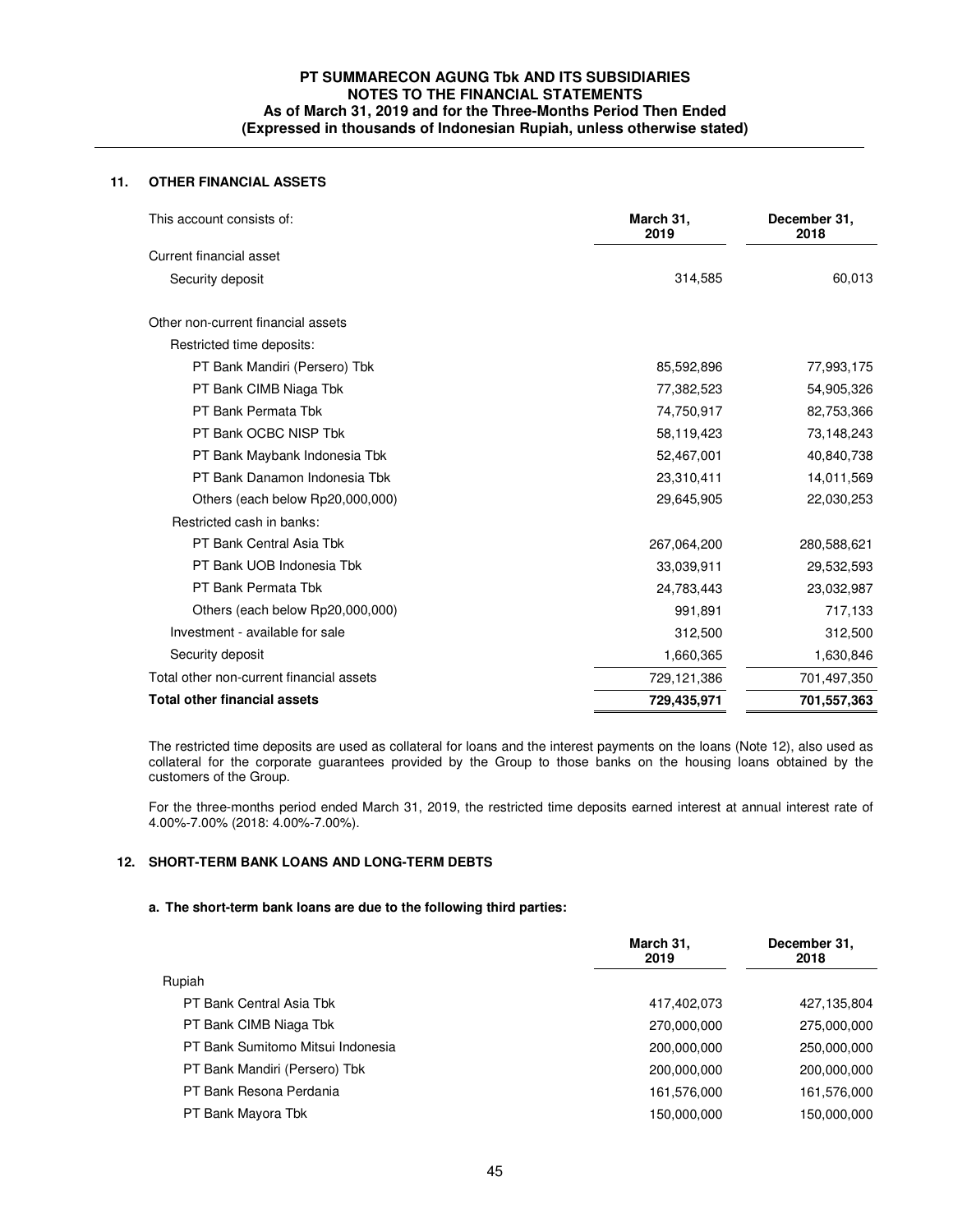# **12. SHORT-TERM BANK LOANS AND LONG-TERM DEBTS (CONTINUED)**

## **a. The short-term bank loans are due to the following third parties: (continued)**

|                                                                                       | March 31,<br>2019 | December 31,<br>2018 |
|---------------------------------------------------------------------------------------|-------------------|----------------------|
| Rupiah (continued)                                                                    |                   |                      |
| PT Bank HSBC Indonesia                                                                | 150,000,000       | 150,000,000          |
| PT Bank OCBC NISP Tbk                                                                 | 125,000,000       | 125,000,000          |
| PT Bank Muamalat Indonesia Tbk                                                        | 50,000,000        |                      |
| Unites States dollar                                                                  |                   |                      |
| PT Bank Resona Perdania (US\$3,000,000 as of<br>March 31, 2019 and December 31, 2018) | 42,732,000        | 43,443,000           |
| Total                                                                                 | 1,766,710,073     | 1,782,154,804        |
|                                                                                       |                   |                      |

### **b. The long-term loans from banks and financing institutions are due to third parties and consist of the following:**

|                                                         | March 31,<br>2019 | December 31,<br>2018 |
|---------------------------------------------------------|-------------------|----------------------|
| Rupiah                                                  |                   |                      |
| PT Bank Central Asia Tbk                                | 2,622,152,615     | 2,721,027,617        |
| PT Bank Mandiri (Persero) Tbk                           | 1,100,000,000     | 1,112,500,000        |
| PT Bank Central Asia Syariah                            | 69,557,635        | 69,557,635           |
| PT BCA Finance                                          | 11,671,212        | 13,117,548           |
| United States dollar                                    |                   |                      |
| PT Bank Central Asia Tbk                                | 116,183,577       | 118,116,707          |
| <b>Total loans from Banks and financing institution</b> | 3,919,565,039     | 4,034,319,507        |
| Less of unamortized debt commission fees                | (7,060,515)       | (9,856,021)          |
| Net                                                     | 3,912,504,524     | 4,024,463,486        |
| Less of current maturities                              | (1,299,242,900)   | (833,070,713)        |
| Long-term portion                                       | 2,613,261,624     | 3,191,392,773        |

 As of March 31, 2019 and December 31, 2018, the details of future installments of the long-term loans from banks and financing institutions are as follows:

| March 31,<br>2019                | December 31,<br>2018 |
|----------------------------------|----------------------|
| <b>Year Due</b>                  |                      |
| 2019<br>$\overline{\phantom{0}}$ | 838,634,628          |
| 2020<br>1,203,279,522            | 1,225,003,804        |
| 2021<br>925,879,095              | 871,215,301          |
| 2022<br>822,391,541              | 350,746,360          |
| 2023<br>311,941,328              | 395,581,746          |
| 2024<br>451,034,775              | 301,089,442          |
| 2025<br>152,990,539              | 17,389,409           |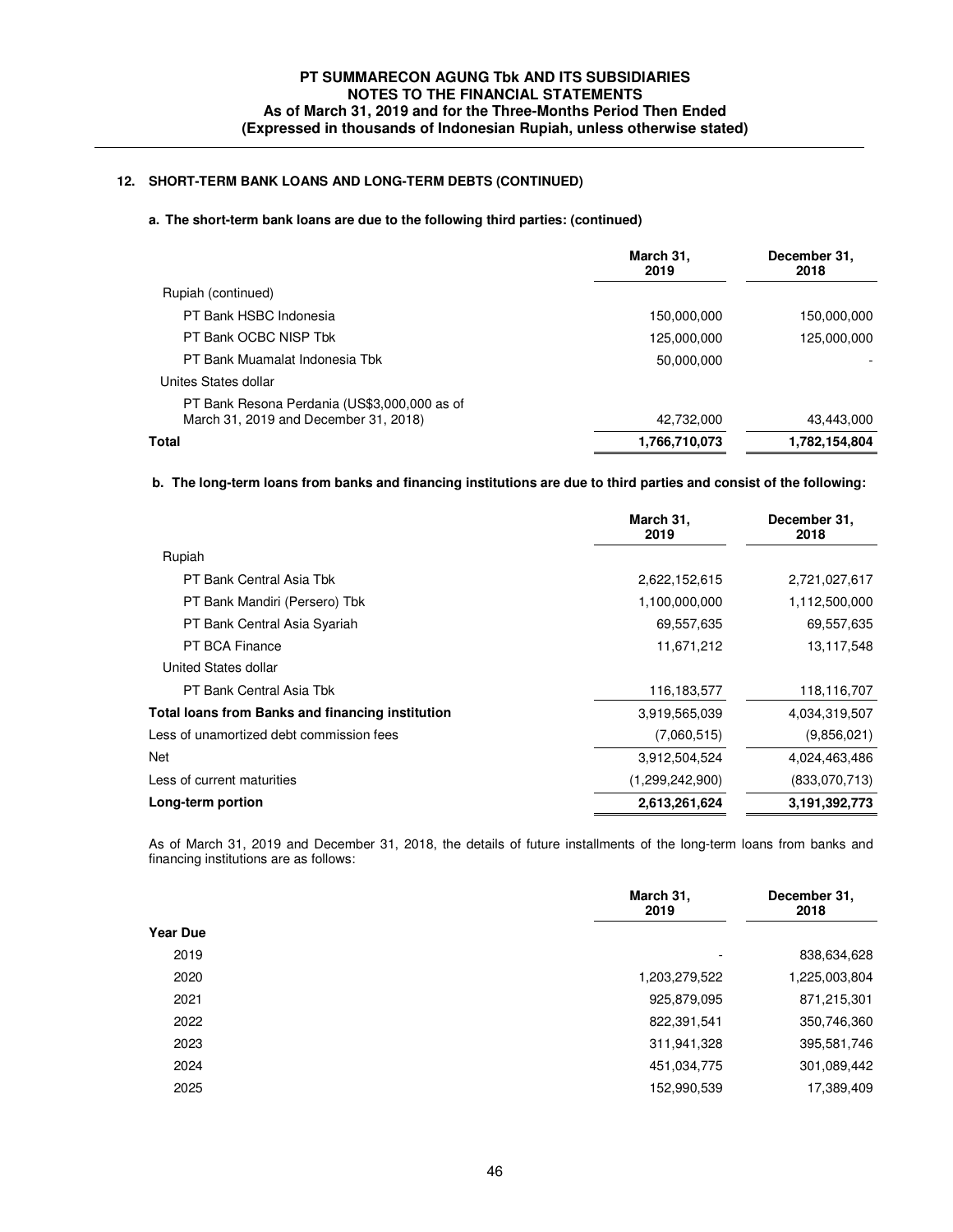# **12. SHORT-TERM BANK LOANS AND LONG-TERM DEBTS (CONTINUED)**

 As of March 31, 2019 and December 31, 2018, the details of future installments of the long-term loans from banks and financing institutions are as follows: (continued)

| March 31,<br>2019 | December 31,<br>2018 |
|-------------------|----------------------|
|                   |                      |
| 17,389,409        | 34,658,817           |
| 34,658,830        |                      |
| 3,919,565,039     | 4,034,319,507        |
|                   |                      |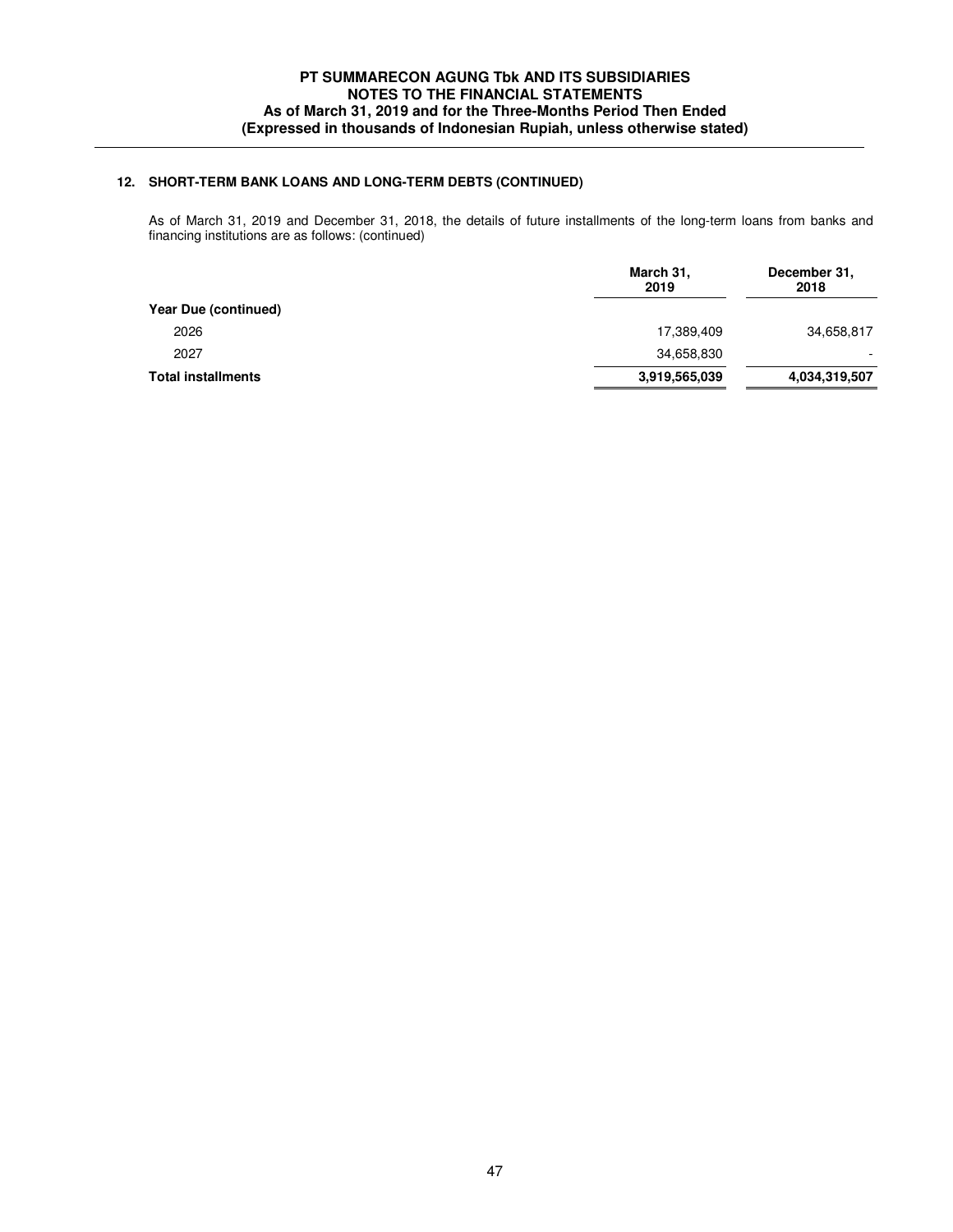# **12. SHORT-TERM BANK LOANS AND LONG-TERM DEBTS (CONTINUED)**

### **A Short Term Bank Loan**

| <b>Parties</b>                                                                       | <b>Total facilities</b><br>(in 000) | Loan periods              | Installment<br>Payment for the<br>periods | Interest<br>payment | Annual interest rate                     | Collateral                                                                    | <b>Purpose</b>     | Current period/year<br>drawdown/principal<br>payment                  | <b>Balance as of</b><br>March 31/<br>December 31                                                                                                         |
|--------------------------------------------------------------------------------------|-------------------------------------|---------------------------|-------------------------------------------|---------------------|------------------------------------------|-------------------------------------------------------------------------------|--------------------|-----------------------------------------------------------------------|----------------------------------------------------------------------------------------------------------------------------------------------------------|
| <b>Company and PT Bank</b><br>Sumitomo Mitsui Indonesia<br>Revolving credit facility | Rp250,000,000                       | Until<br>August 2019      | August 2019                               | Monthly             | 2019: 9.60%<br>(2018: 10.50%)            |                                                                               | Working<br>capital | 2019: Rp150,000,000/<br>Rp200,000,000<br>(2018)<br>Rp800,000,000/     | 2019: Rp200.000.000<br>(2018: Rp250,000,000)                                                                                                             |
|                                                                                      |                                     |                           |                                           |                     |                                          |                                                                               |                    | Rp750.000.000)                                                        |                                                                                                                                                          |
| Company and PT Bank Mandiri<br>(Persero) Tbk<br>Working capital loan facility        | Rp200,000,000                       | Until<br>June 2019        | June 2019                                 | Monthly             | 2019: 9.75%<br>(2018: 9.75%)             | MKOJ's investment<br>properties and Hotel Harris<br>Bekasi Building (Note 10) | Working<br>capital | 2019: Rp0/Rp0<br>(2018)<br>Rp160,000,000/<br>Rp150,000,000)           | 2019: Rp200,000,000<br>(2018: Rp200,000,000)                                                                                                             |
| <b>SPCK and PT Bank Resona</b><br>Perdania<br>Working capital loan facility          | Rp30,000,000                        | Until<br>August 2019      | August 2019                               | Monthly             | 2019: 8.00%-8.86%<br>(2018: 8.12%-8.86%) | Letter of undertaking                                                         | Working<br>capital | 2019: Rp0/Rp0<br>(2018: Rp0/Rp0)                                      | 2019: Rp5,000.000<br>$(2018:$ Rp5,000,000)                                                                                                               |
| <b>Company and PT Bank Resona</b><br>Perdania<br>Credit facility<br>Revolving        | US\$3,000,000 and<br>Rp161,220,000  | Until<br>December 2019    | December 2019                             | Monthly             | 2019: 4.93%-8.91%<br>(2018: 4.37%-7.87%) | Investment properties<br>(Note 10)                                            | Working<br>capital | 2019: Rp0/Rp0<br>(2018: Rp0/Rp0)                                      | 2018: US\$3,000,000 or<br>equivalent to Rp43,732,000 and<br>Rp156,576,000 (2018:<br>US\$3,000,000 or equivalent to<br>Rp43,443,000 and<br>Rp156,576,000) |
| Company and PT Bank Mayora<br>Tbk<br>Credit term facility                            | Rp150,000,000                       | Until<br>October 2019     | October 2019                              | Monthly             | 2019: 9.75%<br>(2018: 9.75%)             |                                                                               | Working<br>capital | 2019: Rp0/Rp0<br>(2018: Rp0/Rp0)                                      | 2019: Rp150,000,000<br>(2018: Rp150,000,000)                                                                                                             |
| Company and PT HSBC<br>Indonesia<br>Credit facilitiy<br>Loan term facilitiy          | Rp150,000,000                       | Until<br><b>July 2019</b> | <b>July 2019</b>                          | Monthly             | 2019: 8.65%<br>2018: 8.65%               | ×.                                                                            | Working<br>capital | 2019: Rp0/Rp0<br>(2018)<br>Rp150,000,000/Rp0)                         | 2019: Rp150,000,000<br>2018: Rp150.000.000                                                                                                               |
| <b>Company and PT Bank Central</b><br>Asia Tbk<br>Credit facility<br>Bank overdraft  | Rp80.000.000                        | Until<br>April 2019       | April 2019                                | Monthly             | 2019: 9.50%<br>$(2018: 9.50\%)$          | Investment properties (Note<br>10)                                            | Working<br>capital | 2019: Rp0/<br>Rp5.411.868<br>(2018: Rp354,746/<br>Rp0)                | 2019: Rp48.819.569<br>(2018: Rp54,231,437)                                                                                                               |
| <b>Credit facility</b><br>Revolving                                                  | Rp 250,000,000                      | Until April 2019          | April 2019                                | Monthly             | 2019: 9.00%<br>2018: 9.00%               | ٠                                                                             | Working<br>capital | 2019: Rp0/Rp0<br>(2018)<br>Rp245.000.000/Rp0)                         | 2019: Rp245.000.000<br>(2018: Rp245,000,000)                                                                                                             |
| <b>SGMC and PT Bank Central Asia</b><br>Tbk<br>Credit facility<br>Bank overdraft     | Rp50,000,000                        | Until<br>November 2019    | November 2019                             | Monthly             | 2019: 9.50%<br>2018: 9.50%               | Inventories and<br>Undeveloped land (Notes 6<br>and $7)$                      | Working<br>capital | 2019: Rp0/<br>Rp16.311.084<br>(2018: Rp10,470,413/<br>Rp <sub>0</sub> | 2018: Rp12.573.409<br>(2017: Rp28,884,493)                                                                                                               |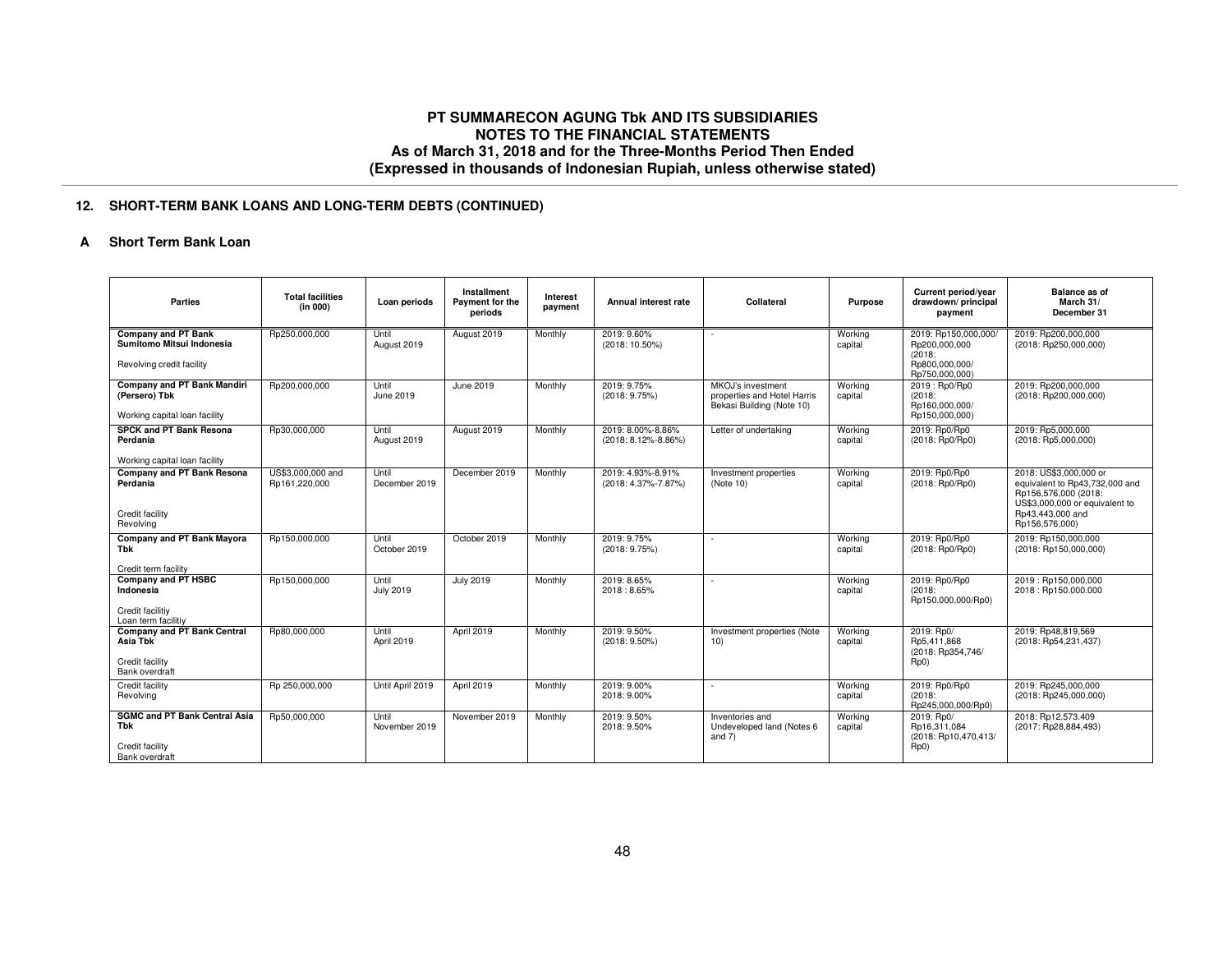### **12. SHORT-TERM BANK LOANS AND LONG-TERM DEBTS (CONTINUED)**

# **A Short Term Bank Loan (continued)**

| Parties                                                                                       | Total facilities (in 000) | Loan<br>periods            | Installment<br>Payment for the<br>periods | Interest<br>payment | Annual interest rate                    | Collateral                                                         | <b>Purpose</b>     | Current period/year<br>drawdown/<br>principal payment                                  | <b>Balance as of</b><br>March 31/<br>December, 31 |
|-----------------------------------------------------------------------------------------------|---------------------------|----------------------------|-------------------------------------------|---------------------|-----------------------------------------|--------------------------------------------------------------------|--------------------|----------------------------------------------------------------------------------------|---------------------------------------------------|
| <b>SPCK and PT Bank Central</b><br>Asia Tbk<br>Credit facility<br>Bank overdraft              | Rp80,000,000              | Until<br>September<br>2019 | September 2019                            | Monthly             | 2019: 9.50%<br>$(2018: 9.50\%)$         | Inventories and<br>Undeveloped land (Notes 6<br>and 7)             | Working<br>capital | 2019: Rp16,377,336/<br>Rp0<br>(2018)<br>Rp14,447,511/<br>Rp48,123)                     | 2019: Rp37,106,189<br>(2018: Rp20,728,853)        |
| <b>SPCK dan PT Bank</b><br><b>Central Asia Tbk</b><br><b>Fasilitas Time</b><br>Loan Revolving | Rp100,000,000             | Until June<br>2019         | <b>June 2019</b>                          | Monthly             | 2019: 9.50%<br>$(2018: 9.50\%)$         | Inventories and<br>Undeveloped land (Notes 6<br>and 7)             | Working<br>capital | 2019: Rp0/Rp0<br>(2018)<br>Rp20,000,000/<br>Rp75,000,000)                              | 2019: Rp0<br>(2018:Rp0)                           |
| <b>MKPP and PT Bank Central</b><br>Asia Tbk<br>Credit facility<br>Bank overdraft              | Rp100,000,000             | Until June<br>2019         | June 2019                                 | Monthly             | 2019: 9.50%<br>2018: 9.50%              | Undeveloped Land (Note<br>8)                                       | Working<br>capital | 2019: Rp0/<br>Rp4,388,114<br>(2018)<br>Rp78,291,021/Rp0)                               | 2019: Rp73,902,906<br>(2018: Rp78,291,021)        |
| Company and PT Bank OCBC<br><b>NISP Tbk</b><br>Demand Loan credit facility                    | Rp300,000,000             | Until<br>May 2019          | May 2019                                  | Quarterly           | 2019: 9.75%<br>(2018: 10.00%)           | Company's building (Note<br>10)                                    | Working<br>capital | 2019:<br>Rp125,000,000/<br>Rp125,000,000<br>(2018)<br>Rp325,000,000/<br>Rp230,000,000) | 2019: Rp125,000,000<br>(2018: Rp125,000,000)      |
| BTKV and PT Bank Bumi Arta<br>Tbk *<br>Credit facility<br>Bank overdraft                      | Rp10,000,000              | Untill May<br>2018         | May 2018                                  | Monthly             |                                         | BTKV's fixed assets (Note<br>9) and 5,000 shares of<br><b>BTKV</b> | Working<br>capital | 2019: Rp0<br>$(2018:$ Rp0)                                                             | 2019: Rp0<br>(2018:Rp0)                           |
| Company and PT Bank CIMB<br>Niaga Tbk<br>Time Loan Revolving facility                         | Rp275,000,000             | Until<br>September<br>2019 | September 2019                            | Monthly             | 2019: 8.30%-8.65%<br>2018: 8.30%-8.65%  | $\sim$                                                             | Working<br>capital | 2019:<br>Rp270,000,000/<br>Rp275,000,000<br>(2018)<br>Rp275.000.000/Rp0)               | 2019: Rp270,000,000<br>(2018: Rp275,000,000)      |
| Company and PT Bank<br>Muamalat Indonesia Tbk<br>Credit facility<br>Loan term facility        | Rp250,000,000             | Until<br><b>July 2019</b>  | <b>July 2019</b>                          | Monthly             | 2019: 9.50%<br>(2018: 9.75%-<br>10.75%) | $\sim$                                                             | Working<br>capital | 2019: Rp50,000,000/<br>Rp0<br>(2018)<br>Rp100.000.000/<br>Rp100,000,000)               | 2019: Rp50,000,000<br>$(2018:$ Rp0)               |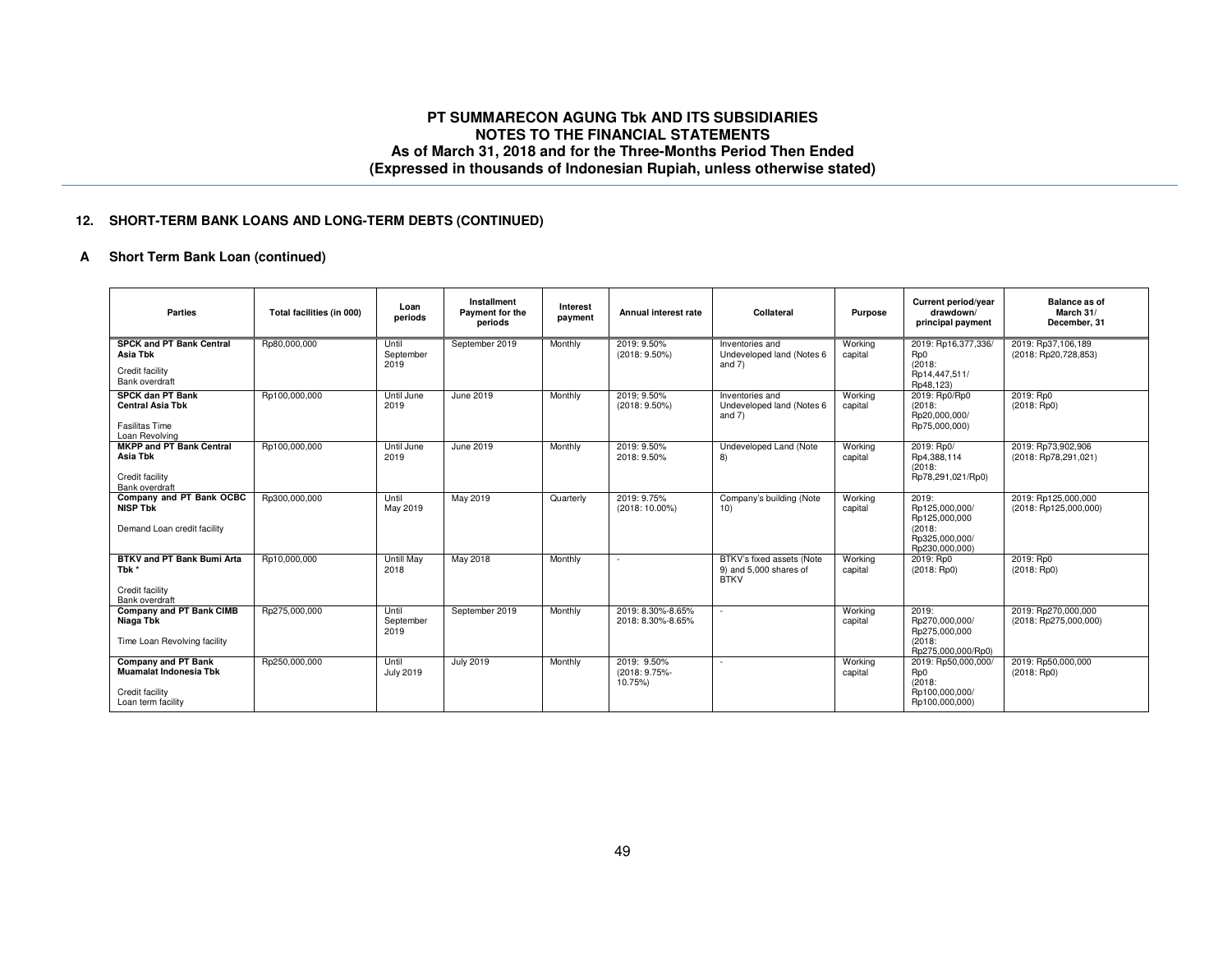### **12. SHORT-TERM BANK LOANS AND LONG-TERM DEBTS (CONTINUED)**

| <b>Parties</b>                 | Total facilities (in 000)            | Loan periods | <b>Installment Payment</b><br>for the periods | Interest<br>payment | Annual<br>interest rate | Collateral | Purpose | Current period/year<br>drawdown/<br>principal payment                                      | <b>Balance as of</b><br>March 31/<br>December, 31                                                                                                                         |
|--------------------------------|--------------------------------------|--------------|-----------------------------------------------|---------------------|-------------------------|------------|---------|--------------------------------------------------------------------------------------------|---------------------------------------------------------------------------------------------------------------------------------------------------------------------------|
| Total short term bank<br>loans | US\$3,000,000 dan<br>Rp2.436.220.000 |              |                                               |                     |                         |            |         | 2019:<br>Rp611,377,336/<br>Rp626,111,066<br>(2018:<br>Rp2,178,563,691/<br>Rp1,305,048,123) | 2019: USD\$3,000,000<br>or equivalent with<br>Rp42,732,000 and<br>Rp1,723,978,073<br>(2018: USD\$3,000,000<br>or equivalent with<br>Rp43.443.000 and<br>Rp1,738,711,804). |

\*In 2018, SPCK, direct subsidiary, has sold part of its ownership in BTKV; therefore, the Company has lost controlling interests. This transaction was recorded as part of investment in associates (Note 1f).

#### **B.1 Long Term Bank Loan**

| Parties                                                                                             | Total facilities (in 000)                                                                                                                                   | Loan periods                               | <b>Installment Payment</b><br>for the periods                                | Interest<br>payment | Annual<br>interest rate                           | Collateral                                                                               | <b>Purpose</b>                                                                                                                                                                                                                                                                                                                                         | <b>Current period/vear</b><br>drawdown/<br>principal payment | <b>Balance as of</b><br>March 31/<br>December, 31 |
|-----------------------------------------------------------------------------------------------------|-------------------------------------------------------------------------------------------------------------------------------------------------------------|--------------------------------------------|------------------------------------------------------------------------------|---------------------|---------------------------------------------------|------------------------------------------------------------------------------------------|--------------------------------------------------------------------------------------------------------------------------------------------------------------------------------------------------------------------------------------------------------------------------------------------------------------------------------------------------------|--------------------------------------------------------------|---------------------------------------------------|
| Company and PT Bank<br><b>Central Asia Tbk</b><br>Investment credit facility                        | Rp550,000,000                                                                                                                                               | February 2015<br>February 2022             | Quarterly installment<br>(second quarter 2018<br>- first quarter 2022)       | Quarterly           | 2019: 9.00%-<br>9.25%<br>(2018: 9.25%-<br>10.25%) | Land and The<br>Kensington's Apartment<br>buildina<br>(Note 6)                           | Construction of The<br>Kensington Royal Suite<br>Apartement                                                                                                                                                                                                                                                                                            | 2019: Rp0/<br>Rp20,625,000<br>(2018: Rp0/<br>Rp61,875,000)   | 2019: Rp467,500,000<br>(2018: Rp488,125,000)      |
| Company<br>and<br>subsidiaries and PT Bank<br><b>Central Asia Tbk</b><br>Investment credit facility | Rp650,000,000<br>Company: Rp75,000,000,<br>MKOJ: Rp165,000,000,<br>DNMP: Rp70,000,000,<br>SMHO: Rp65,000,000,<br>LTMD: Rp225,000,000,<br>KRIP: Rp50,000,000 | September<br>$2013 -$<br>September<br>2021 | Installment every<br>quarter (fourth quarter<br>2016 - third quarter<br>2021 | Quarterly           | 2019: 9.50%<br>$(2018:9,50\%)$                    | Investment properties<br>Company: and restricted<br>time deposit (Notes 10<br>and $11$ ) | Construction of Hotel Pop!<br>Kelapa Gading<br>MKOJ: Construction of Harris<br>Hotel Bekasi, DNMP:<br>Construction of Plaza<br>Summarecon Bekasi.<br>SMHO: Purchase equipment<br>Hotel Pop! Kelapa Gading and<br>Harris Hotel Bekasi, LTMD:<br>Construction of Summarecon<br>Digital Center, KRIP:<br>Construction of Scientia<br><b>Business Park</b> | 2019: Rp0/<br>Rp32.500.000<br>(2018: Rp0/<br>Rp129,999,999)  | 2019: Rp336,250,000<br>(2018: Rp368,750,000)      |
| <b>SPCK and PT Bank</b><br><b>Central Asia Tbk</b><br>Investment credit facility I                  | Rp100,000,000                                                                                                                                               | July 2014 -<br>September<br>2021           | Quarterly installment -<br>(forth quarter 2016)<br>third quarter 2021)       | Quarterly           | 2019: 9.50%<br>$(2018: 9.50\%)$                   | Inventories and<br>undeveloped land (Notes<br>6 and 7)                                   | Construction of The Spring<br>Club                                                                                                                                                                                                                                                                                                                     | 2019: Rp0/<br>Rp5,000,000<br>(2018: Rp0/<br>Rp20,000,000)    | 2019: Rp50,000,000<br>(2018: Rp55,000,000)        |
| Investment credit facility II                                                                       | Rp200,000,000                                                                                                                                               | June 2015 -<br>June 2021                   | Quarterly installment -<br>(fourth quarter 2017<br>second quarter 2021)      | Quarterly           | 2019: 9.50%<br>$(2018:9.50\%)$                    | Undeveloped land JYBA,<br>JBC and SPCK (Note 7)                                          | General purpose financing<br>capital expenditure and<br>development cost                                                                                                                                                                                                                                                                               | 2019: Rp0/Rp0<br>(2018: Rp0/<br>Rp50,000,000)                | 2019: Rp125,000,000<br>(2018: Rp125,000,000)      |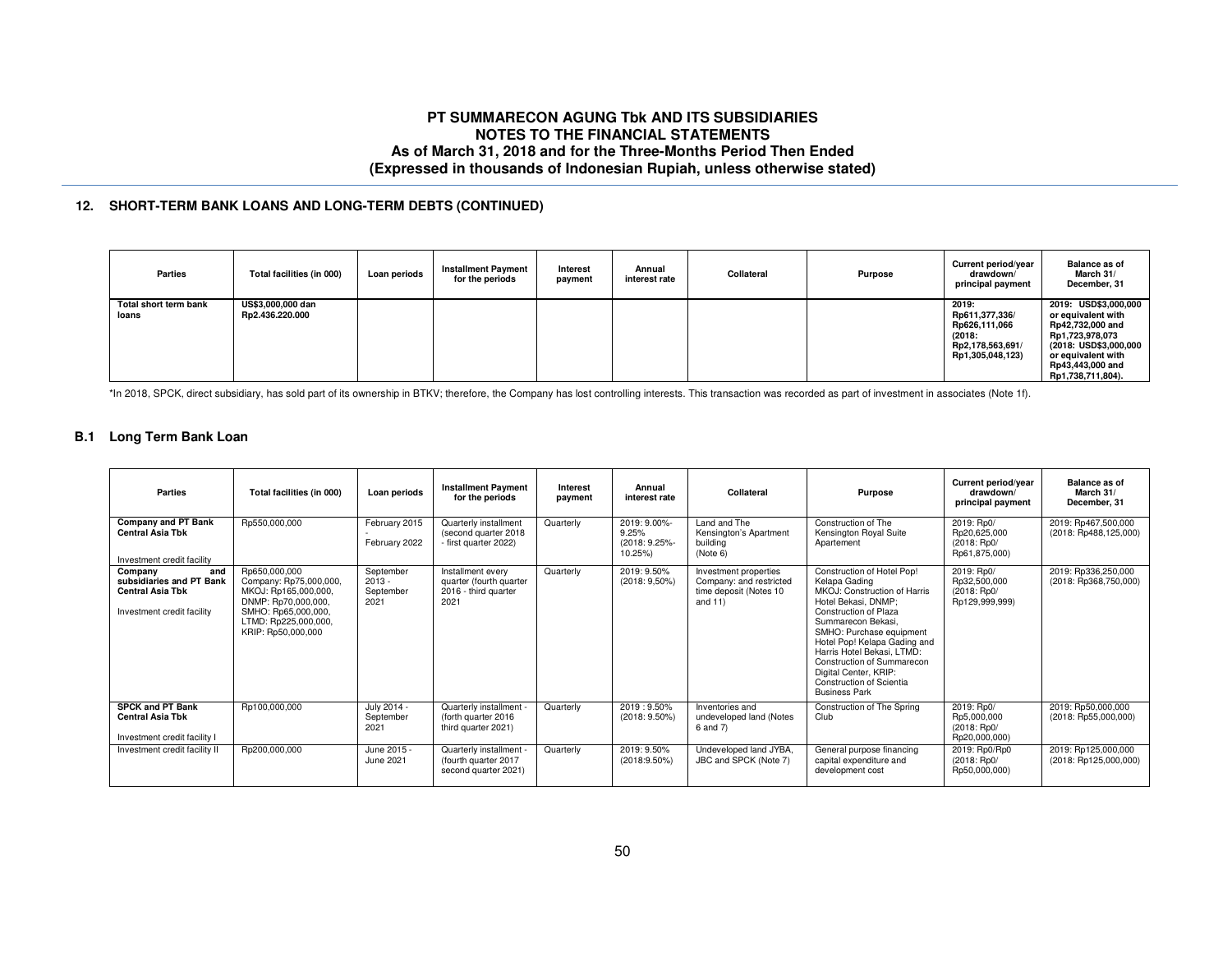### **12. SHORT-TERM BANK LOANS AND LONG-TERM DEBTS (CONTINUED)**

# **B.1 Long Term Bank Loan (continued)**

| <b>Parties</b>                                                                                      | Total facilities (in 000)                                   | Loan periods                             | <b>Installment Payment</b><br>for the periods                          | Interest<br>payment | Annual<br>interest rate                            | Collateral                                                                                | Purpose                                                                                                                   | Current period/year<br>drawdown/<br>principal payment                                                                                           | <b>Balance as of</b><br>March 31/<br>December, 31                                                                                 |
|-----------------------------------------------------------------------------------------------------|-------------------------------------------------------------|------------------------------------------|------------------------------------------------------------------------|---------------------|----------------------------------------------------|-------------------------------------------------------------------------------------------|---------------------------------------------------------------------------------------------------------------------------|-------------------------------------------------------------------------------------------------------------------------------------------------|-----------------------------------------------------------------------------------------------------------------------------------|
| <b>SPCK and PT Bank</b><br><b>Central Asia Tbk</b><br>(continued)<br>Investment credit facility III | Rp400,000,000                                               | March 2016 -<br>January 2022             | Quarterly installment<br>(fourth quarter 2018 -<br>first quarter 2022) | Quarterly           | 2019: 9.50%<br>$(2018: 9.50\%)$                    | Inventories and<br>undeveloped land (Notes<br>6 and 7)                                    | Construction house.<br>apartement and infrastructure<br>of Summarecon Serpong                                             | 2019: Rp0/<br>Rp25.000.000<br>(2018: Rp0/<br>Rp75,000,000)                                                                                      | 2019: Rp300,000,000<br>(2018)<br>Rp325,000,000)                                                                                   |
| Investment credit facility IV                                                                       | Rp425,000,000                                               | November<br>$2017 -$<br>November<br>2024 | Quarterly installment                                                  | Quarterly           | 2019: 9.50%<br>$(2018: 9.50\%)$                    | Inventories and<br>undeveloped land (Notes<br>6 and 7)                                    | Capital and project<br>development cost apartement,<br>house and infrastructure in<br>Summarecon Serpong area             | 2019: Rp0/Rp0<br>(2018:Rp0/Rp0)                                                                                                                 | 2019: Rp0<br>$(2018:$ Rp0)                                                                                                        |
| <b>LTMD and PT Bank</b><br><b>Central Asia Tbk</b><br>Investment credit facility II                 | Rp350,000,000                                               | March 2011 -<br>March 2021               | Quarterly installment<br>(second quarter 2013 -<br>first quarter 2021) | Quarterly           | 2019:9%-<br>10.50%<br>(2018: 9.00%)<br>$-10.50\%$  | Investment properties and<br>temporary account (Notes<br>10 and 11)                       | Construction of Summarecon<br>Mal Serpong Stages II                                                                       | 2018: Rp0/<br>Rp15.750.000<br>(2018: Rp0/<br>Rp61,250,000)                                                                                      | 2019: Rp126,000,000<br>(2018)<br>Rp141,750,000)                                                                                   |
| PMJA, HOPJ and PT Bank<br><b>Central Asia Tbk</b><br>Investment credit facility                     | Rp527.000.000<br>PMJA: Rp220,000,000<br>HOPJ: Rp307,000,000 | December<br>$2013 -$<br>December<br>2024 | Quarterly installment<br>(third quarter 2017 -<br>fourth quarter 2024) | Quarterly           | 2019: 9.00%-<br>10.25%<br>(2018: 9.00%-<br>10.25%) | Fixed asset, investment<br>properties and PMJA's<br>and HOPJ's shares<br>(Notes 9 and 10) | <b>Construction of Movenpick</b><br>Resort & Spa                                                                          | 2019: Rp0/Rp0<br>(2018)<br>Rp11,721,494/<br>Rp0)                                                                                                | 2019: Rp517,402,615<br>(2018)<br>Rp517,402,617)                                                                                   |
| Investment credit facility                                                                          | US\$9,800,000<br>PMJA: US\$5,000,000<br>HOPJ: US\$4,800,000 | December<br>$2013 -$<br>December<br>2024 | Quarterly installment<br>(third quarter 2017 -<br>fourth quater 2024)  | Quarterly           | 2019: 5.50%-<br>5.75%<br>(2018: 5.50%-<br>5.75%    | Fixed asset, investment<br>properties and PMJA's<br>and HOPJ's shares<br>(Notes 9 and 10) | <b>Construction of Movenpick</b><br>Resort & Spa                                                                          | 2019: US\$0 or equal<br>to Rp0/ US\$0 or<br>equal to Rp0<br>(2018: US\$20.863 or<br>equal to Rp284,052/<br>US\$0 or equal to<br>Rp <sub>0</sub> | 2019: US\$8.156.668<br>or equivalent to<br>Rp116.183.577<br>(2018: US\$8,156,668)<br>(Note 31) or equivalent<br>to Rp118,116,707) |
| <b>SGMC and PT Bank</b><br><b>Central Asia Tbk</b><br>Investment credit facility                    | Rp200,000,000                                               | November<br>$2017 -$<br>November<br>2023 | Quarterly                                                              | Monthly             | 2019: 9.50%<br>$(2018: 9.50\%)$                    | Undeveloped land (Note<br>7)                                                              | Capital and Project<br>development cost apartement.<br>house and infrastructure in<br>Summarecon Mutiara<br>Makassar area | 2019: Rp0/Rp0<br>(2018)<br>Rp200.000.000/Rp0)                                                                                                   | 2019: Rp200,000,000<br>(2018)<br>Rp200,000,000)                                                                                   |
| <b>MKPP and PT Bank</b><br><b>Central Asia Tbk</b><br>Investment credit facility                    | Rp500.000.000                                               | June 2016 -<br>June 2024                 | Quarterly                                                              | Monthly             | 2019: 9.50%<br>$(2018: 9.50\%)$                    | Undeveloped land (Note<br>7)                                                              | Construction project residential<br>and infrastructure in<br>Summarecon Bandung area                                      | 2019: Rp0/Rp0<br>(2018)<br>Rp500,000,000/Rp0)                                                                                                   | 2019: Rp500.000.000<br>(2018:Rp500,000,000)                                                                                       |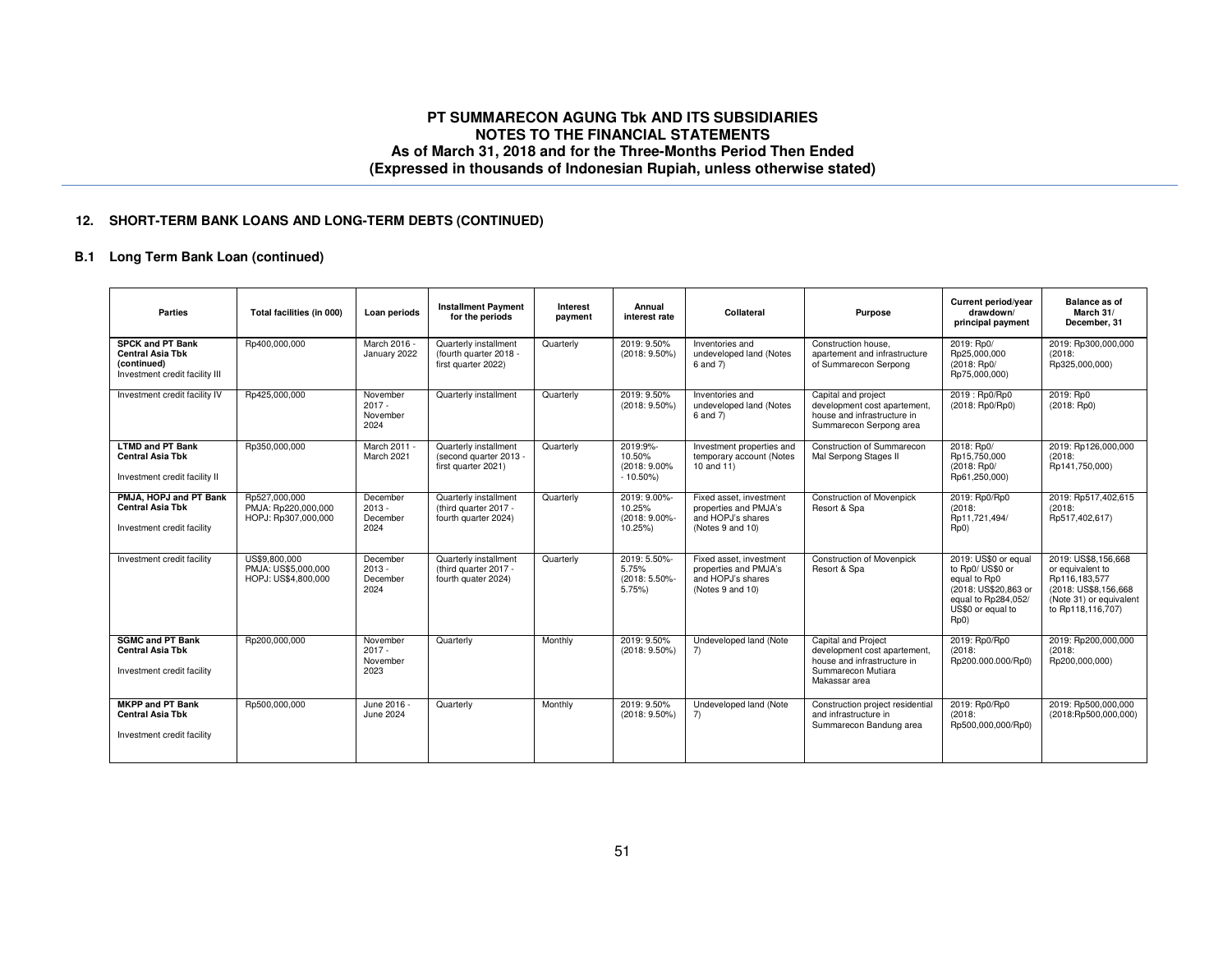### **12. SHORT-TERM BANK LOANS AND LONG-TERM DEBTS (CONTINUED)**

## **B.1 Long Term Bank Loan (continued)**

| <b>Parties</b>                                                                                                 | <b>Total facilities</b><br>(in 000)  | Loan<br>periods                          | <b>Installment Payment</b><br>for the periods         | Interest<br>payment | Annual<br>interest rate         | Collateral                                                                         | Purpose                                                                        | Current period/year<br>drawdown/<br>principal payment                                                                                                         | Balance as of<br>March 31/<br>December, 31                                                                                                                                                              |
|----------------------------------------------------------------------------------------------------------------|--------------------------------------|------------------------------------------|-------------------------------------------------------|---------------------|---------------------------------|------------------------------------------------------------------------------------|--------------------------------------------------------------------------------|---------------------------------------------------------------------------------------------------------------------------------------------------------------|---------------------------------------------------------------------------------------------------------------------------------------------------------------------------------------------------------|
| The company and PT<br><b>Bank Mandiri (Persero)</b><br>Tbk<br>Specific transaction credit<br>facility (PTK II) | Rp600,000,000                        | March 2013 -<br>March 2020               | Quarterly start from<br>December 2015 -<br>March 2020 | Monthly             | 2019: 9.75%<br>(2018: 9.75%)    | JYBA's undeveloped land<br>and LTMD's investment<br>properties (Notes 7 and<br>10) | General Purpose                                                                | 2019: Rp0/<br>Rp12,500,000<br>(2018: Rp0/<br>Rp50,000,000)                                                                                                    | 2019: Rp430,000,000<br>(2018)<br>Rp442,500,000)                                                                                                                                                         |
| Specific transaction credit<br>facility (PTK III)                                                              | Rp750,000,000                        | April 2015 -<br>April 2021               | Quarterly start from<br>April 2018<br>- April 2021    | Monthly             | 2019: 9.75%<br>(2018: 9.75%)    | Investment properties<br>MKOJ (Note 10)                                            | Financing capital<br>expenditures/working capital in<br>Summarecon Bekasi area | 2019: Rp0/Rp0<br>(2018: Rp0/<br>Rp80,000,000)                                                                                                                 | 2019: Rp670,000,000<br>(2018)<br>Rp670,000,000)                                                                                                                                                         |
| <b>KCJA and PT Bank</b><br><b>Central Asia Syariah</b><br>Investment credit facility                           | Rp250,000,000                        | December<br>$2018 -$<br>December<br>2026 | Quarterly                                             | Monthly             | 2019: 9.50%<br>$(2018: 9.50\%)$ | Undeveloped land (Note<br>$\overline{7}$                                           | Construction project residential<br>and infrastructure in Bogor<br>area        | 2019: Rp0/Rp0<br>(2018)<br>Rp69,557,635/Rp0)                                                                                                                  | 2019: Rp69,557,635<br>(2018: Rp69,557,635)                                                                                                                                                              |
| <b>BTKV dan PT Bank</b><br>Bumi Arta Tbk*<br><b>Fasilitas Kredit</b><br>Investasi                              | Rp42,000,000                         | June 2012 -<br>June 2022                 | September 2014 -<br>June 2022                         | Monthly             | 2018: 11.75%                    | <b>Fixed Assets BTKV</b><br>(Note 9) and 5,000 shares<br>of BTKV                   | Working capital                                                                | 2018: Rp0/Rp0                                                                                                                                                 | 2018: Rp0                                                                                                                                                                                               |
| <b>Total Long Term Bank</b><br>Loan                                                                            | Rp5,724,000,000 and<br>US\$9,800,000 |                                          |                                                       |                     |                                 |                                                                                    |                                                                                | 2019: US\$0 dan<br>Rp0/US\$0 and<br>Rp111.375.000<br>2018: US\$20,863 or<br>equivalent with<br>Rp284,052 dan<br>Rp781,279,129/<br>US\$0 and<br>Rp528,124,999) | December 31, 2019:<br>US\$8.156.668 or<br>equivalent with<br>Rp116,183,577 and<br>Rp3,791,710,250<br>December 31, 2018 :<br>US\$8,156,668 or<br>equivalent with<br>Rp118.116.707 and<br>Rp3.903.085.252 |

\*In 2018, SPCK, direct subsidiary, has sold part of its ownership in BTKV; therefore, the Company has lost controlling interests. This transaction was recorded as part of investment in associates (Note 1f).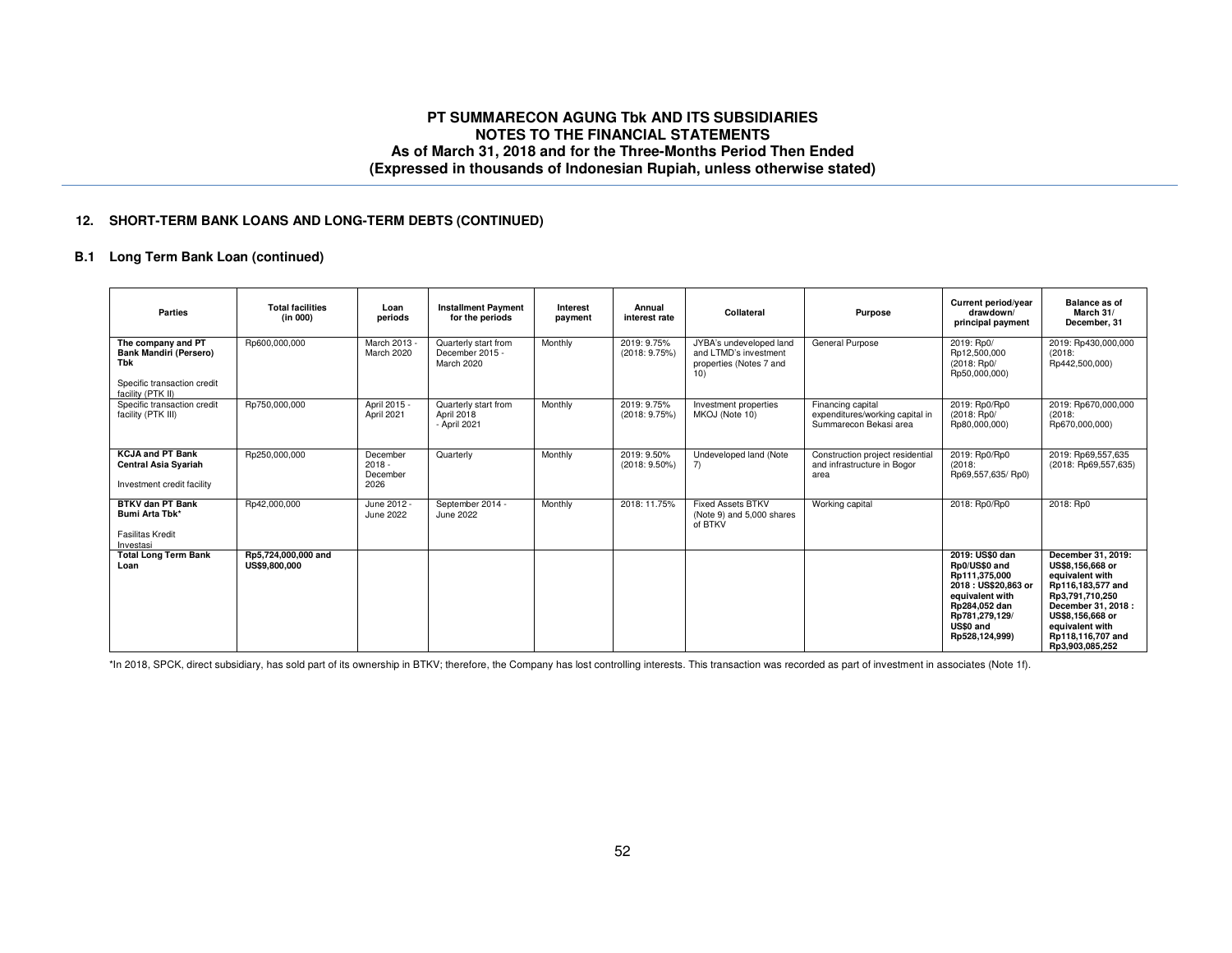### **12. SHORT-TERM BANK LOANS AND LONG-TERM DEBTS (CONTINUED)**

#### **B.1 Long Term Bank Loan (continued)**

Under the loan agreements, the Group (debtors) must comply with several covenants, as follows:

- a. Maintain certain financial ratios:
	- 1. EBITDA to interest expense ratio;
	- 2. Debt to equity ratio;
- b. Debtors must obtain written approval from the Creditor prior to performing the following activities:
	- 1. Provide loans, act as guarantor/pledgor in any form and with any name and/or pledge the Company's assets to other parties, including but not limited to affiliates, both direct or indirectly related, and to third parties in the amount greater than 20% of the Company's total equity for each transaction, except in the ordinary course of business;
	- 2. Pay dividends (for certain subsidiaries);
	- 3. Sell or dispose their major assets used in their business, except under normal business transactions;
	- 4. Enter into merger, consolidation, acquisition, liquidation;
	- 5. Amend its articles of association, except increase their capital stock.

As of March 31, 2019 and December 31, 2018, each of the Group are in compliance with all of the debt covenants related to the above short-term bank loans and long-term debts.

### **B.2 Loan to Financing Institution**

#### **PT BCA Finance**

The loans from PT BCA Finance represent drawdowns from various consumer financing credit facilities obtained by the Group, which were used to finance the acquisitions of vehicles. The loans are payable in monthly installments at different dates, the latest up to May 8, 2021 and are collateralized by the vehicles purchased (Note 9). The outstanding loans balance as of March 31, 2019 amounted to Rp11,671,212 (2018: Rp13,117,548).

In 2019, the Group has made principal payments totaling Rp2,033,712 (2018: Rp6,391,986).

In 2019 and 2018, the loans bore interest at annual rates ranging from 6.99% to 17.25% (2018: 6.99% sampai dengan 17.25%).

There are no covenants imposed by PT BCA Finance in relation to these loans.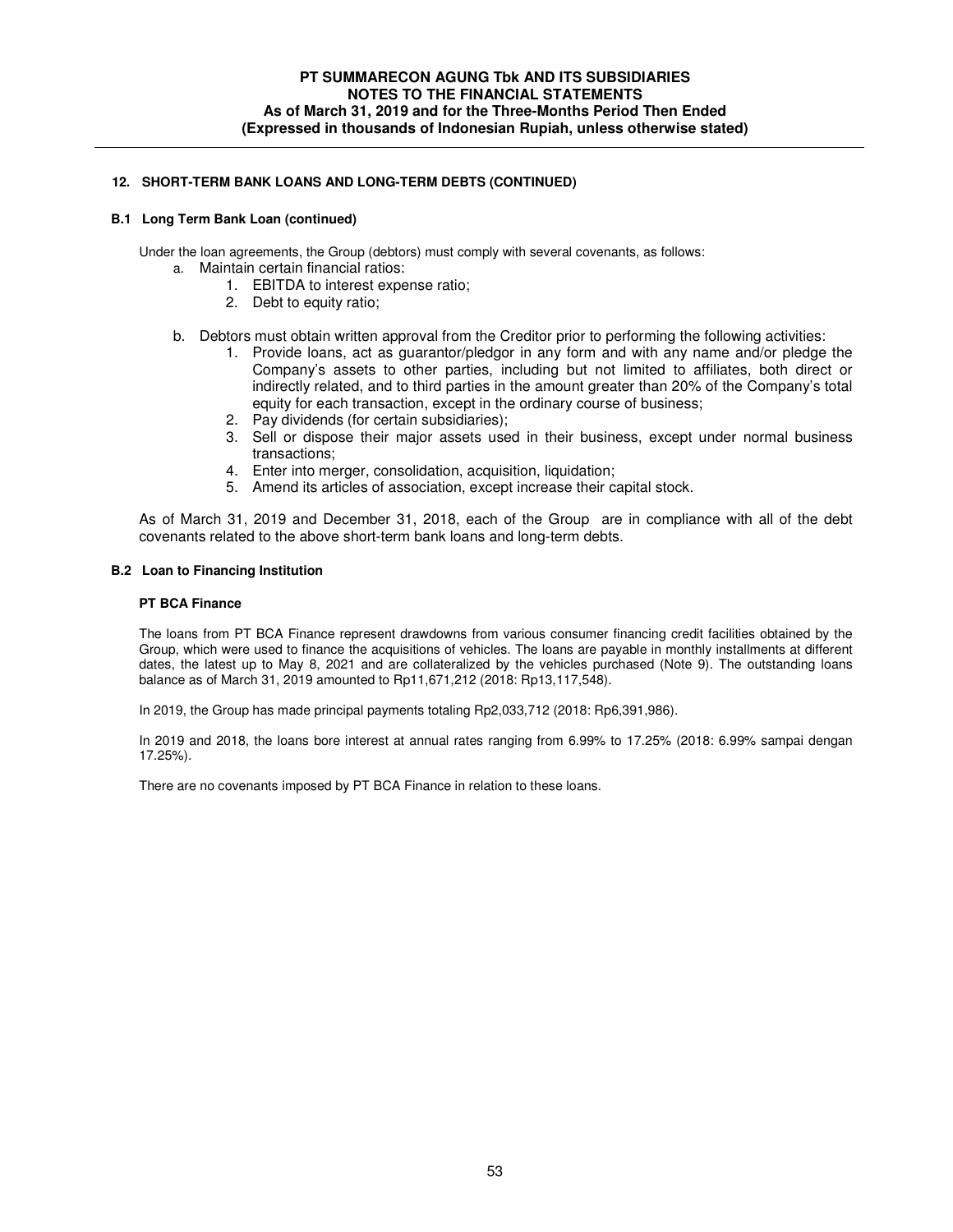# **13. BONDS PAYABLE AND SUKUK IJARAH**

The details of bonds issued are as follows:

|                                                                                                                                            | March 31,<br>2019 | December 31,<br>2018 |
|--------------------------------------------------------------------------------------------------------------------------------------------|-------------------|----------------------|
| <b>Face Value</b>                                                                                                                          |                   |                      |
| Obligasi Berkelanjutan I Tahap II                                                                                                          | 800,000,000       | 800,000,000          |
| Obligasi Berkelanjutan II Tahap I                                                                                                          | 500,000,000       | 500,000,000          |
| Obligasi Berkelanjutan II Tahap II                                                                                                         | 800.000.000       | 800.000.000          |
| Obligasi Berkelanjutan III Tahap I                                                                                                         | 416,000,000       | 416,000,000          |
| Sukuk ljarah Berkelanjutan I Tahap II                                                                                                      | 300,000,000       | 300,000,000          |
| <b>Total face value</b>                                                                                                                    | 2,816,000,000     | 2,816,000,000        |
| Less deferred issuance costs (net of current amortization of Rp1,859,588)<br>as of March 31, 2019 and Rp7,906,930 as of December 31, 2018) | (14, 157, 323)    | (16,016,911)         |
| <b>Neto</b>                                                                                                                                | 2,801, 842,677    | 2,799,983,089        |
| Less current maturities                                                                                                                    | (1,098,924,757)   | (1,098,443,190)      |
| Long-term portion                                                                                                                          | 1,702,917,920     | 1,701,539,899        |

The details of the above deferred issuance costs and the related accumulated amortization are as follows:

|                                                                                                                                         | March 31,<br>2019 | December 31,<br>2018 |
|-----------------------------------------------------------------------------------------------------------------------------------------|-------------------|----------------------|
| Obligasi Berkelanjutan I Tahap I                                                                                                        |                   | 7,336,106            |
| Obligasi Berkelanjutan I Tahap II                                                                                                       | 6,160,646         | 6,160,646            |
| Obligasi Berkelanjutan I Tahap III                                                                                                      |                   | 1,124,325            |
| Obligasi Berkelanjutan II Tahap I                                                                                                       | 8,919,096         | 8,919,096            |
| Obligasi Berkelanjutan II Tahap II                                                                                                      | 5.008.601         | 5.008.600            |
| Obligasi Berkelanjutan III Tahap I                                                                                                      | 7,147,712         | 7,147,712            |
| Sukuk Ijarah Berkelanjutan I Tahap I                                                                                                    |                   | 2,504,429            |
| Sukuk Ijarah Berkelanjutan I Tahap II                                                                                                   | 2,325,993         | 2,325,994            |
| Sukuk Ijarah Berkelanjutan I Tahap III                                                                                                  |                   | 1,124,325            |
| Total                                                                                                                                   | 29,562,047        | 41,651,233           |
| Less accumulated amortization of deferred issuance costs (inclusive of<br>current amortization of Rp10,229,598 as of March 31, 2019 and |                   |                      |
| Rp7,906,930 as of December 31, 2018)                                                                                                    | (15, 404, 724)    | (25, 634, 322)       |
| <b>Neto</b>                                                                                                                             | 14, 157, 323      | 16,016,911           |

#### **Obligasi Berkelanjutan I Tahap I ("OB I Tahap I")**

On December 11, 2013, the Company issued OB I Tahap I with nominal value of Rp450,000,000 with fixed annual interest of 10.85%. Interest is payable quarterly in arrears, which started on March 11, 2014 and continues up to December 11, 2018. The OB I Tahap I was due on December 11, 2018 and was fully paid on its due date.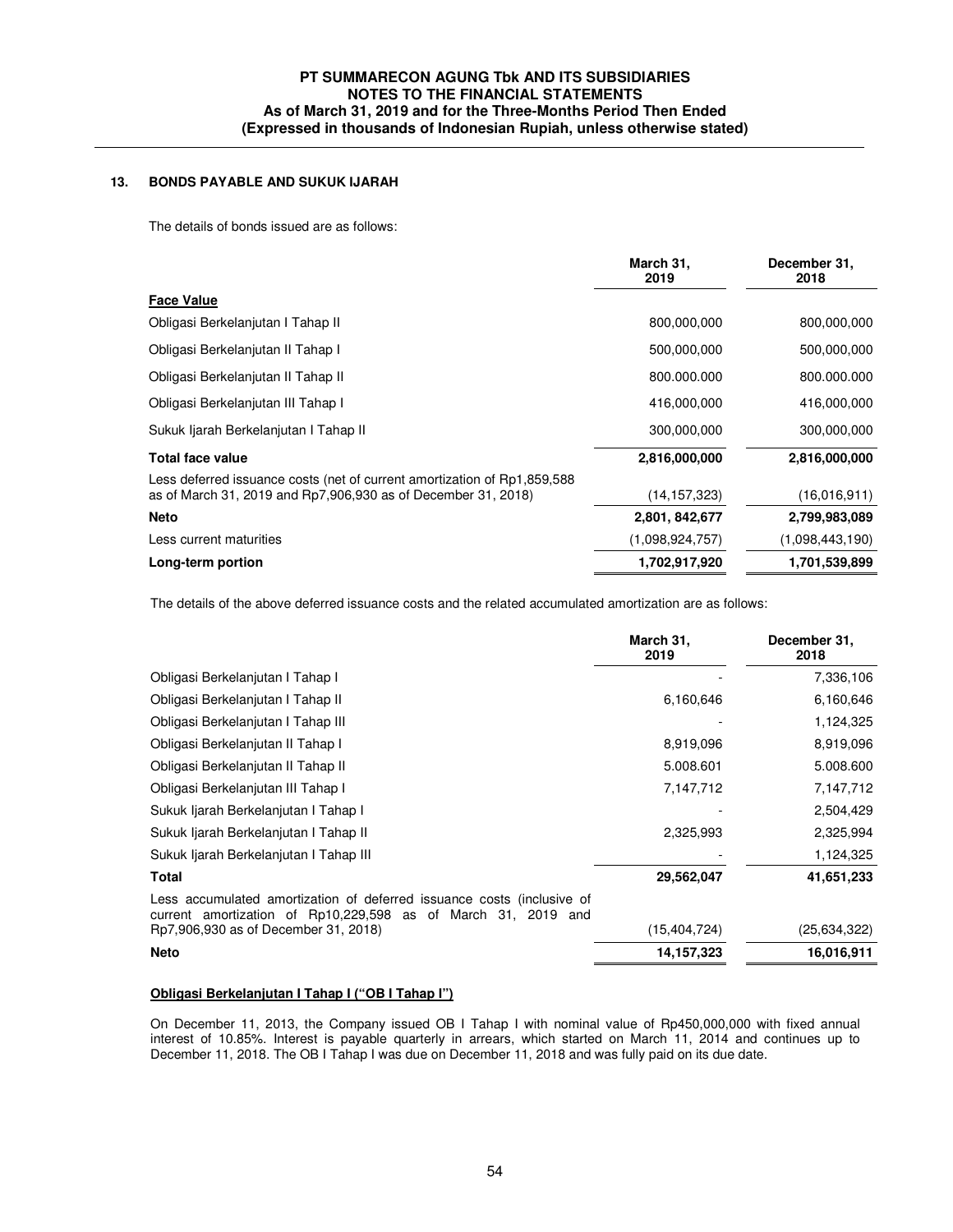### **13. BONDS PAYABLE AND SUKUK IJARAH (CONTINUED)**

#### **Obligasi Berkelanjutan I Tahap I ("OB I Tahap I") (continued)**

The OB I Tahap I has been listed in the Indonesia Stock Exchange since December 11, 2013.

The OB I Tahap I is secured by the Company's investment property (Note 10).

PT Pemeringkat Efek Indonesia (Pefindo), a securities rating agency in Indonesia, gave a rating of  $_{id}A_{+}$  (single A plus) for the OB I Tahap I in 2018.

### **Obligasi Berkelanjutan I Tahap II ("OB I Tahap II")**

On October 10, 2014, the Company issued OB I Tahap II with nominal value of Rp800,000,000 with fixed annual interest of 11.50%. Interest is payable quarterly in arrears, which will start on January 10, 2015 and continues up to October 10, 2019. The OB I Tahap II will due on October 10, 2019.

The OB I Tahap II has been listed in the Indonesia Stock Exchange since October 10, 2014.

The OB I Tahap II is secured by the Company's investment property (Note 10).

PT Pemeringkat Efek Indonesia (Pefindo), a securities rating agency in Indonesia, gave a rating of idA+ (single A plus) for the OB I Tahap II in 2019.

#### **Obligasi Berkelanjutan I Tahap III ("OB I Tahap III")**

On April 22, 2015, the Company issued OB I Tahap III with nominal value of Rp150,000,000 with fixed annual interest of 10.50%. Interest is payable quarterly in arrears, which will start on July 22, 2015 and continues up to April 22, 2018. The OB I Tahap III was due on April 22, 2018 and was fully paid on its due date.

The OB I Tahap III has been listed in the Indonesia Stock Exchange since April 22, 2015.

The OB I Tahap III is secured by the Company's undeveloped land (Note 7).

PT Pemeringkat Efek Indonesia (Pefindo), a securities rating agency in Indonesia, gave a rating of  $_{id}A+$  (single A plus) for the OB I Tahap III in 2018.

#### **Obligasi Berkelanjutan II Tahap I ("OB II Tahap I")**

On December 16, 2015, the Company issued OB II Tahap I with nominal value of Rp500,000,000 with fixed annual interest rate of 11.25%. Interest is payable quarterly in arrears, which will start on March 16, 2016 and continues up to December 16, 2020. The OB II Tahap I will due on December 16, 2020.

The OB II Tahap I has been listed in the Indonesia Stock Exchange since December 17, 2015.

The OB II Tahap I is secured by the Company's investment property (Note 10).

PT Pemeringkat Efek Indonesia (Pefindo), a securities rating agency in Indonesia, gave a rating of  $_{id}A$ + (single A plus) for the OB II Tahap I in 2019.

#### **Obligasi Berkelanjutan II Tahap II ("OB II Tahap II")**

On November 28, 2017, the Company issued OB II Tahap II with nominal value of Rp800,000,000 with fixed annual interest rate of 8.80%. Interest is payable quarterly in arrears, which will start on November 28, 2017 and continues up to November 28, 2020. The OB II Tahap I will due on November 28, 2020.

The OB II Tahap II has been listed in the Indonesia Stock Exchange since November 28, 2017.

The OB II Tahap II is secured by the Company's investment property (Note 10).

PT Pemeringkat Efek Indonesia (Pefindo), a securities rating agency in Indonesia, gave a rating of idA+ (single A plus) for the OB II Tahap II in 2019.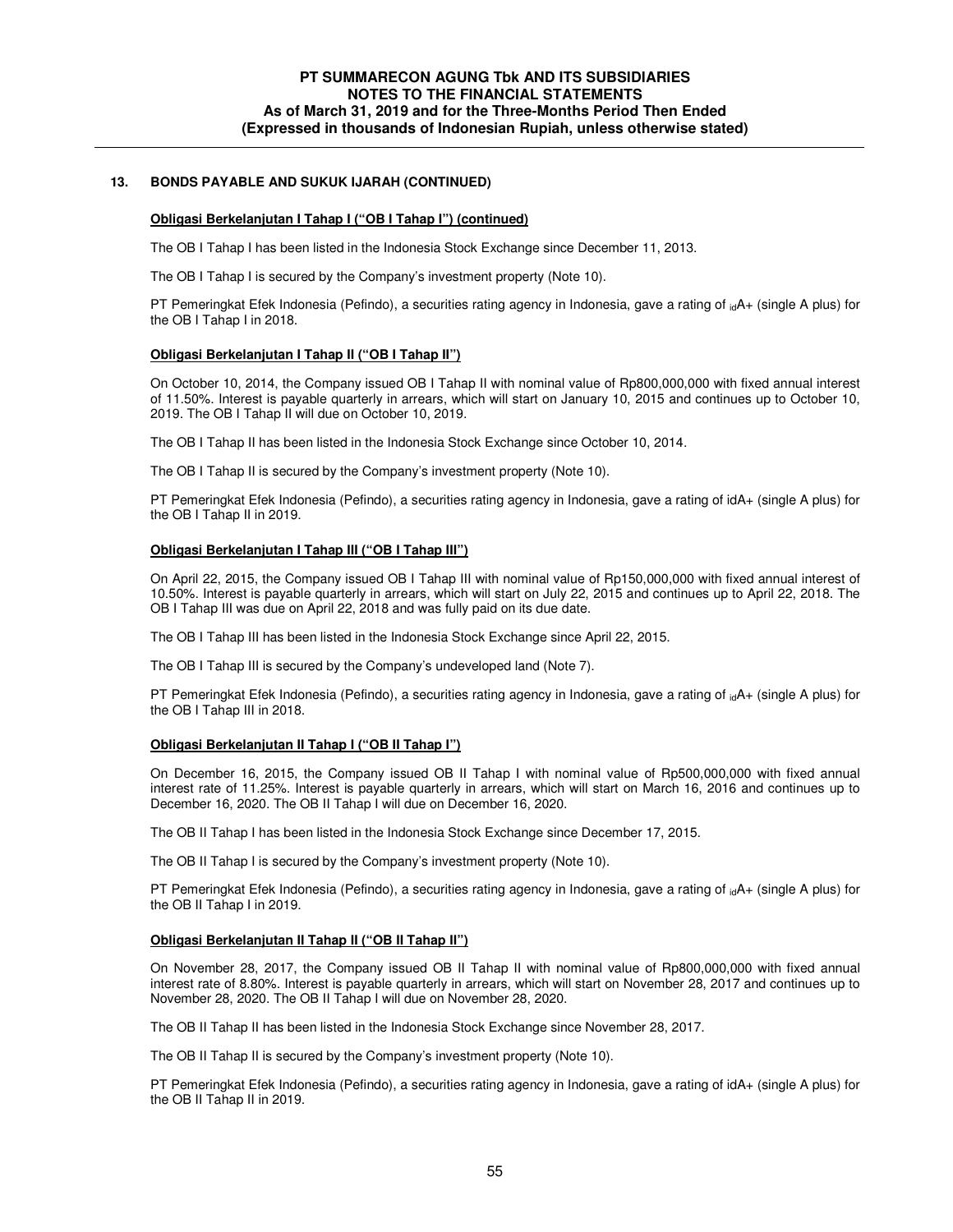### **13. BONDS PAYABLE AND SUKUK IJARAH (CONTINUED)**

#### **Obligasi Berkelanjutan III Tahap II ("OB III Tahap I")**

On December 6, 2018, the Company issued OB III Tahap I with nominal value of Rp416,000,000 with fixed annual interest rate of 10.75%. Interest will be paid quarterly, which started on December 6, 2018 and will continue up to September 6, 2021. The OB III Tahap I will due on December 6, 2021.

The OB III Tahap I has been listed in the Indonesia Stock Exchange since December 6, 2018.

The OB III Tahap I is secured by the Company's investment properties (Note 10).

PT Pemeringkat Efek Indonesia (Pefindo), a securities rating agency in Indonesia, gave a rating of idA (single A) for the OB III Tahap I in 2019.

#### **Sukuk Ijarah Berkelanjutan I Tahap I ("SIB I Tahap I")**

On December 11, 2013, the Company issued SIB I Tahap I with nominal value of Rp150,000,000, with obligation to pay benefit installment of ijarah amounting to Rp16,275,000 annually for 5 (five) years. Payment of the benefit installment of ijarah is made quarterly in arrears. The SIB I Tahap I was due on December 11, 2018 and was fully paid on its due date.

The SIB I Tahap I has been listed in the Indonesia Stock Exchange since December 11, 2013.

The SIB I Tahap I is guaranteed by the Company's investment property (Note 10).

PT Pemeringkat Efek Indonesia (Pefindo), a securities rating agency in Indonesia, gave a rating of  $_{id}A_{+(s)}$  (single A plus syariah) for the SIB I Tahap I in 2018.

#### **Sukuk Ijarah Berkelanjutan I Tahap II ("SIB I Tahap II")**

On October 10, 2014, the Company issued SIB I Tahap II with a nominal value of Rp300,000,000, with obligation to pay benefit installment of ijarah amounting to Rp34,500,000 annually, payable over 5 (five) years which started on October 10, 2014 and continues up to October 10, 2019. Payments of the benefit installment of ijarah are made quarterly in arrears. The SIB I Tahap II will due on October 10, 2019.

The SIB I Tahap II has been listed on the Indonesia Stock Exchange since October 10, 2014.

The SIB I Tahap II is guaranteed by the Company's investment property (Note 10).

PT Pemeringkat Efek Indonesia (Pefindo), a securities rating agency in Indonesia, gave a rating of  $_{id}A_{+(sy)}$  (single A plus syariah) for the SIB I Tahap II in 2019.

### **Sukuk Ijarah Berkelanjutan I Tahap III ("SIB I Tahap III")**

On April 22, 2015, the Company issued SIB I Tahap III with a nominal value of Rp150,000,000 with obligation to the benefit installment of ijarah amounting to Rp15,750,000 annually, payable over 3 (three) years which started on July 22, 2015 and continues up to April 22, 2018. Payments of the benefit installment of ijarah are made quarterly in arrears. The SIB I Tahap III was due on April 22, 2018 and was fully paid on its due date.

The SIB I Tahap III has been listed on the Indonesia Stock Exchange since April 22, 2015.

The SIB I Tahap III is guaranteed by the Company's investment property (Note 10).

PT Pemeringkat Efek Indonesia (Pefindo), a securities rating agency in Indonesia, gave a rating of  $_{id}A_{+(sy)}$  (single A plus syariah) for the SIB I Tahap III in 2019.

Based on the minutes of meetings of the bond holders and sukuk ijarah holders ("holders"), the holders agreed that:

- 70% of the funds generated from the issuance of OB I Tahap I and SIB I Tahap I will be used for the property development of the Group and about 30% will be used for working capital;
- 90% of funds generated from the issuance of the OB I Tahap II and SIB I Tahap II, will be used for business expansion in property across areas and about 10% will be used for working capital;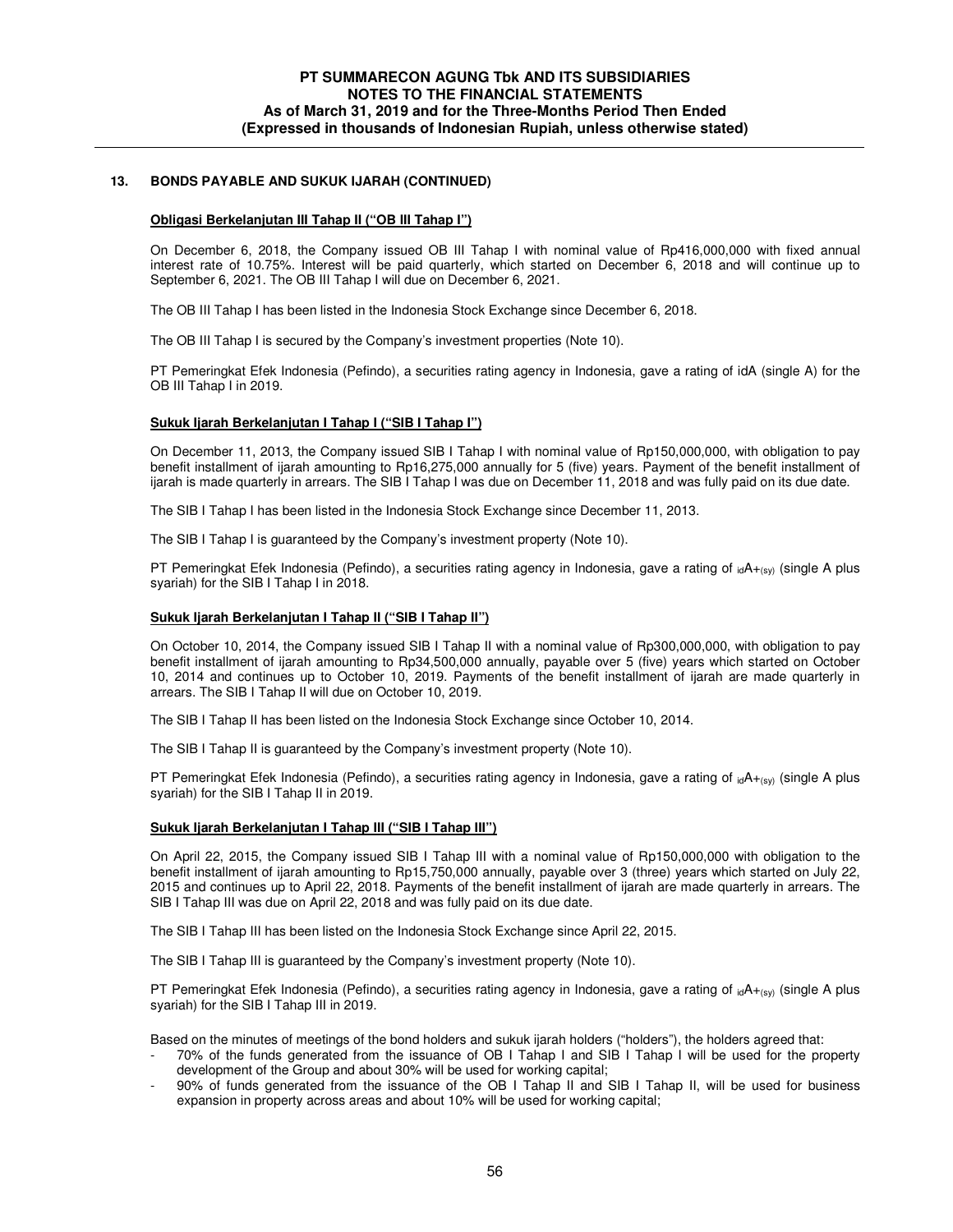### **13. BONDS PAYABLE AND SUKUK IJARAH (CONTINUED)**

Based on the minutes of meetings of the bond holders and sukuk ijarah holders ("holders"), the holders agreed that (continued):

- 100% of funds generated from the issuance of the OB I Tahap III and SIB I Tahap III will be used for business expansion in property across areas;
- 70% of the funds generated from the issuance of OB II Tahap I will be used for property development of the Group and about 30% will be used for working capital.
- 100% of funds generated from the issuance of the OB II Tahap II will be used for settle all or part of obligasi and/or sukuk, and/or Company's bank loan and/or subsidiaries.

Based on Perjanjian Perwaliamanatan Obligasi (OB Tahap I, II & III, SIB Tahap I, II & III) between the Company and PT Bank CIMB Niaga Tbk as a trustee and Obligasi (OB II Tahap I & II) between the Company and PT Bank Permata Tbk as a trustee, the Company is required to comply with the following covenants:

- a. Maintain certain financial ratios:
	- (1) Interest-bearing debt to equity ratio of not more than 3:1;
	- (2) EBITDA to interest expense ratio of not less than 1:1;
	- (3) Collateral value, which should be appraised every year by an appraiser registered with BAPEPAM-LK, to the bonds payable of not less than 1:1.

The Company complied with all the above financial ratio requirements.

- b. The Company is not allowed to conduct the following activities, without the prior consent of the trustee:
	- (1) Pay or make or distribute payments to others in the current year as long as the Company default to make payments of its obligation to the bondholders;
	- (2) Provide loans to other parties;
	- (3) Enter into merger, consolidation, acquisition, liquidation;
	- (4) Change the Company's major activities; and
	- (5) Decrease their respective authorized capital stock, issued and fully paid capital stock.

As of March 31, 2019 and December 31, 2018, the Company have complied with the covenants stated in the agreements on the bonds and sukuk ijarah.

### **14. TRADE PAYABLES TO THIRD PARTIES**

Trade payables to third parties consist of purchases of goods and services from the following:

|                                         | March 31,<br>2019 | December 31,<br>2018 |
|-----------------------------------------|-------------------|----------------------|
| <b>Suppliers</b>                        | 56,300,206        | 68,553,668           |
| Office construction contructors         | 3,168,671         | 4,352,321            |
| House construction contructors          | 1,363,835         | 1,364,256            |
| Infrastructure construction contructors | 1,281,645         | 1,413,183            |
| Apartment construction contructors      | 513.800           | 517,233              |
| <b>Others</b>                           | 551.254           | 540,107              |
| Total trade payables to third parties   | 63,179,411        | 76,740,768           |

The details of trade payables to third parties based on their original currencies (Note 31) are as follows:

|                                                                              | March 31,<br>2019 | December 31,<br>2018 |
|------------------------------------------------------------------------------|-------------------|----------------------|
| Rupiah                                                                       | 59.043.508        | 72.539.820           |
| United States dollar (US\$257,216 in March 31, 2019 and December 31,<br>2018 | 3,663,780         | 3.724.740            |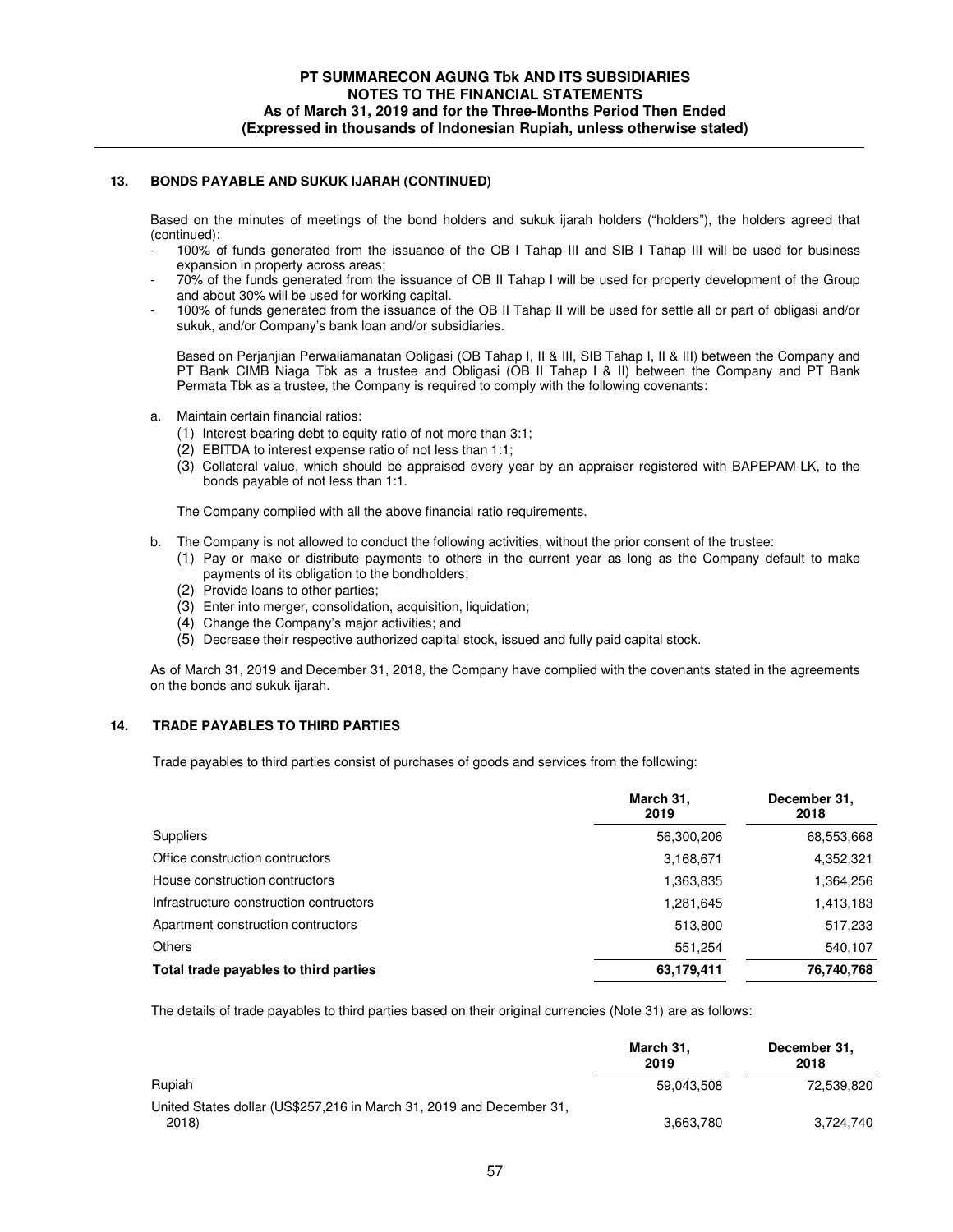## **14. TRADE PAYABLES TO THIRD PARTIES**

The details of trade payables to third parties based on their original currencies (Note 31) are as follows:

|                                                                        | March 31,<br>2019 | December 31,<br>2018 |
|------------------------------------------------------------------------|-------------------|----------------------|
| Singapore dollar (Sin\$25,882 in March 31, 2019 and December 31, 2018) | 271,950           | 274,430              |
| Thailand Baht (THB259,521 in March 31, 2019 and December 31, 2018)     | 116.282           | 115.457              |
| European Euro (Euro3,870 in March 31, 2019 and December 31, 2018)      | 61.902            | 64.086               |
| Australian dollar (AUD\$2,178 in March 31, 2019 and December 31, 2018) | 21.989            | 22.235               |
| Total trade payables to third parties                                  | 63,179,411        | 76,740,768           |

There are no Company's assets collateralized in relation to trade payables to third parties as of March 31, 2019.

## **15. OTHER PAYABLES**

Other payables are liabilities consist of:

| March 31,<br>2019 | December 31,<br>2018 |
|-------------------|----------------------|
|                   |                      |
| 183,000,327       | 158,853,268          |
| 16,669,475        | 16,669,475           |
| 73,270,220        | 96,855,863           |
| 272,940,022       | 272,378,606          |
|                   |                      |
| (261,906,518)     | (261,345,102)        |
| 11,033,504        | 11,033,504           |
|                   |                      |

## **16. ACCRUED EXPENSES**

This account consists of accruals for:

| March 31,<br>2019 | December 31,<br>2018 |
|-------------------|----------------------|
| 950,222,979       | 715,046,135          |
| 91,836,932        | 118,697,261          |
| 57,933,599        | 57,842,070           |
| 31,639,871        | 41,679,296           |
| 26,588,216        | 24,999,398           |
| 73,216,901        | 68,011,482           |
| 1,231,438,498     | 1,026,275,642        |
|                   |                      |

 As of March 31, 2019 and December 31, 2018, accruals of infrastructures, social and public facilities were provided for new projects of the Group which are involved in property development. The accruals were computed based on cost per square meter (sqm) to be spent on the area to be developed as infrastructures, social and public facilities.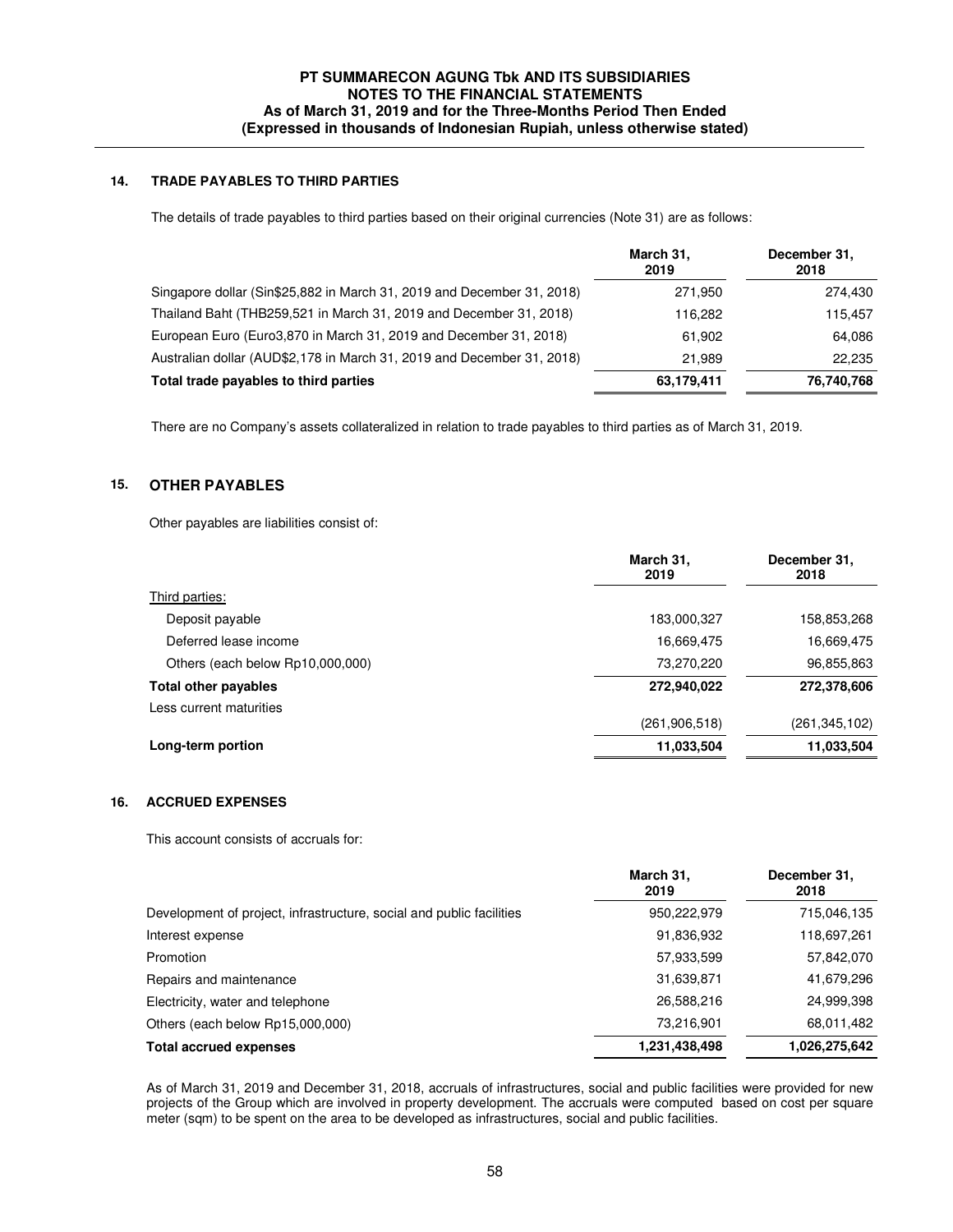## **17. TAXATION**

|    |                            | March 31,<br>2019 | December 31,<br>2018 |
|----|----------------------------|-------------------|----------------------|
| a. | Prepaid taxes consists of: |                   |                      |
|    | Income tax - art. 21       | 3,054             | 3,407                |
|    | Income tax - art. 22       | 192               | 155                  |
|    | Income tax - art. 23       | 1,014,407         | 719,530              |
|    | Final tax expense          | 174,233,138       | 159,558,970          |
|    | Value added tax            | 94,615,655        | 92,297,385           |
|    | Claim tax for refund       | 933,420           | 252,396              |
|    | <b>Total prepaid taxes</b> | 270,799,866       | 252,831,843          |
| b. | Taxes payable consists of: |                   |                      |
|    | Income tax                 |                   |                      |
|    | Article 21                 | 4,392,138         | 4,476,826            |
|    | Article 23                 | 2,029,572         | 4,228,629            |
|    | Article 25                 | 1,642             |                      |
|    | Article 26                 | 315,946           | 714,571              |
|    | Article 29                 | 3,695,059         | 2,547,071            |
|    | Final income tax           | 36,987,506        | 41,487,805           |
|    | Development tax            | 6,383,748         | 7,827,568            |
|    | <b>Total taxes payable</b> | 53,805,611        | 61,282,470           |

#### **18. EMPLOYEE BENEFITS LIABILITIES**

 The Company and its subsidiaries provide benefits to their qualified employees based on the provisions of Labor Law No. 13/2003 dated March 25, 2003. The benefits are funded, except for PT Summarecon Hotelindo and PT Hotelindo Permata Jimbaran.

The Group defined contribution pension plan for all eligible employees. The Company's contribution to the pension fund is calculated at 1% of their pensionable salaries , while the employees' monthly dues equal to 2.5 % of their pensionable salaries. The Group enroll eligible employees at Manulife Retirement Program (MPP) an additional pension program. The pension plan is organized by Pension Fund Manulife Indonesia, the establishment of which was approved by the Minister of Finance on September 17, 2002. Starting in February 2006 , the Company has temporarily stopped contributions to DPLK and MPP for sufficient funds to pay withdrawals in large quantities. Subsequently, in September 2014 , the Company also enroll eligible employees in the Pension Plan for Severance Compensation organized by Dana Pensiun Fund Central Asia Raya (DPLK CAR).

## **19. DOWNPAYMENT RECEIVED AND SECURITY DEPOSITS**

This account consists of:

|                                         | March 31,<br>2019 | December 31,<br>2018 |
|-----------------------------------------|-------------------|----------------------|
| Downpayments received from the sale of: |                   |                      |
| Related parties (Note 30)               |                   |                      |
| <b>Shops</b>                            | 5,133,801         | 5,133,801            |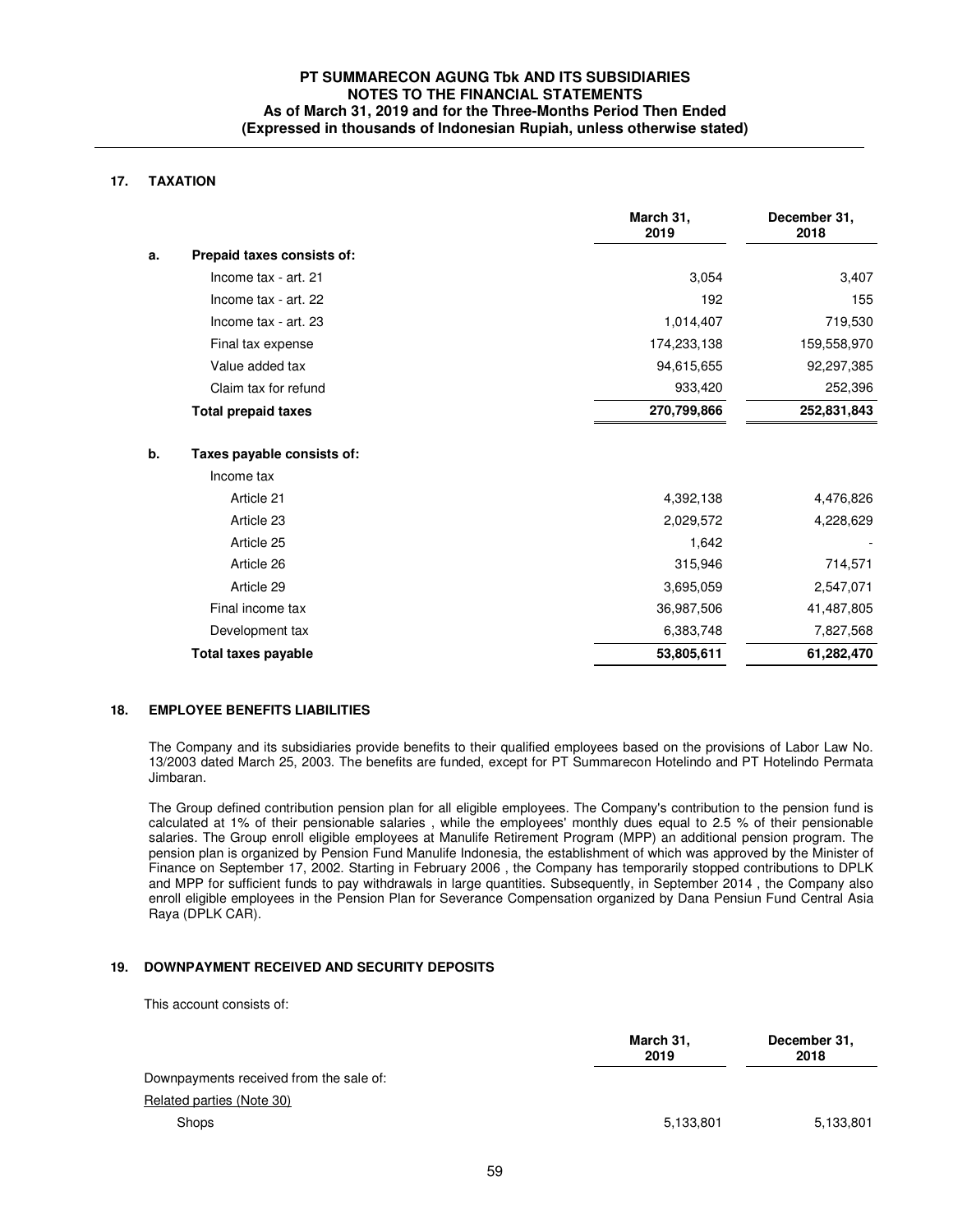# **19. DOWNPAYMENT RECEIVED AND SECURITY DEPOSITS (CONTINUED)**

This account consists of: (continued)

|                                                     | March 31,<br>2019 | December 31,<br>2018 |
|-----------------------------------------------------|-------------------|----------------------|
| Downpayments received from the sale of: (continued) |                   |                      |
| Related parties (Note 30) (continued)               |                   |                      |
| Houses                                              | 687,934           | 1,628,186            |
| Third parties                                       |                   |                      |
| Houses                                              | 2,789,634,647     | 2,321,451,331        |
| Shops                                               | 841,001,911       | 860,529,087          |
| Apartements                                         | 83,658,638        | 62,736,846           |
| Office                                              | 60,585,989        | 79,027,007           |
| Landplots                                           | 22,710,676        | 40,890,369           |
| Others                                              | 11,746,357        | 12,685,262           |
| Total downpayments received                         | 3,815,159,953     | 3,384,081,889        |
| Customer deposits for:                              |                   |                      |
| <b>Related parties</b>                              |                   |                      |
| Rent                                                | 6,641,643         | 5,428,900            |
| Telephone                                           | 91,000            | 54,000               |
| <b>Others</b>                                       | 111,594           | 64,208               |
| Third parties                                       |                   |                      |
| Rent                                                | 118,132,027       | 111,519,010          |
| <b>Others</b>                                       | 53,438,491        | 47,818,440           |
| Total customer deposits                             | 178,414,755       | 164,884,558          |
| Total downpayment received and security deposits    | 3,993,574,708     | 3,548,966,447        |
| Less current maturities                             | (1,354,897,835)   | (1,637,058,579)      |
| Long-term portion                                   | 2,638,676,872     | 1,911,907,868        |

# **20. UNEARNED REVENUES**

This account consists of unearned rental revenues of:

|                       | March 31,<br>2019 | December 31,<br>2018     |
|-----------------------|-------------------|--------------------------|
| Related parties       |                   |                          |
| Commercial and others | 2,022             | $\overline{\phantom{0}}$ |
| Third parties         |                   |                          |
| Mal and retail        | 430,126,318       | 414,841,149              |
| Commercial and others | 75,230,005        | 70,195,009               |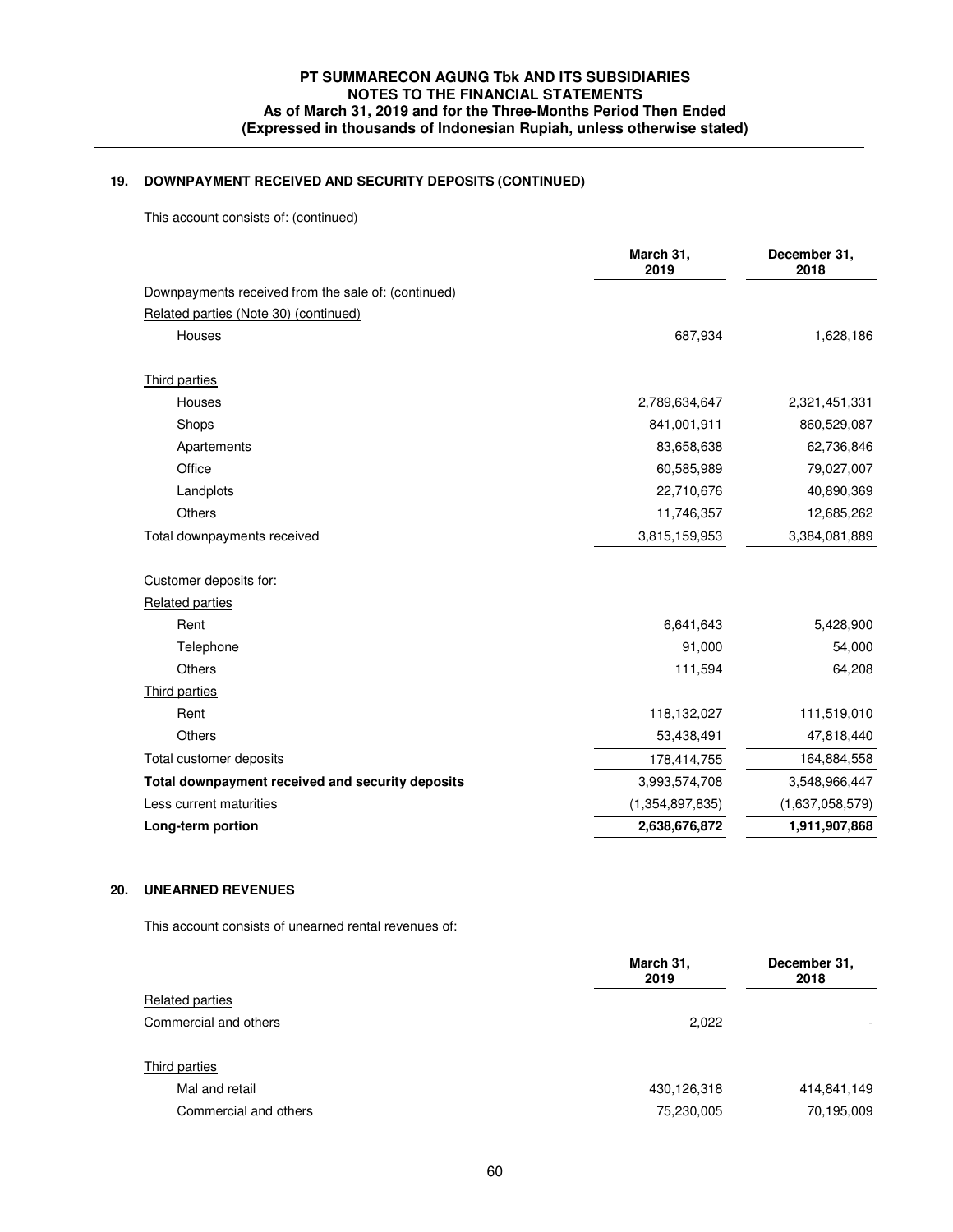## **20. UNEARNED REVENUES (CONTINUED)**

This account consists of unearned rental revenues of:

|                                | March 31,<br>2019 | December 31,<br>2018 |
|--------------------------------|-------------------|----------------------|
| Third parties (continued)      |                   |                      |
| Residential                    | 1,496,408         | 1,960,932            |
| Office                         | 1,190,873         | 1,258,573            |
| <b>Total unearned revenues</b> | 508,045,626       | 488,255,663          |
| Less current maturities        | (447, 887, 550)   | (435, 221, 014)      |
| Long-term portion              | 60,158,076        | 53.034,649           |

## **21. NON-CONTROLLING INTERESTS**

The details of Non-controlling interests in the consolidated Subsidiaries are as follows:

|                                                        | March 31,<br>2019 | December 31,<br>2018 |
|--------------------------------------------------------|-------------------|----------------------|
| <b>SPCK and Subsidiaries</b>                           | 1,131,135,209     | 1,148,370,899        |
| <b>SMPD and Subsidiaries</b>                           | 1,050,331,409     | 971,433,740          |
| <b>SMIP and Subsidiaries</b>                           | 24,744,255        | 35,239,711           |
| <b>BTKB</b>                                            | 1,784,190         | 2,069,079            |
| <b>BHMS</b>                                            | 3                 | 3                    |
| Total equity attributable to Non-controlling interests | 2,207,995,066     | 2,157,113,432        |

 As of June 30, 2018, there was capital contribution amounting Rp90,650,000 from non-controlling interests of SMPD and subsidiaries.

Total comprehensive loss attributable to Non-controlling interests for the three-months period ended March 31, 2019 amounted to Rp60,879,751 (2018: Rp43,314,250).

### **22. SHARE CAPITAL**

The details of the Company's share ownership as of March 31, 2019 is as follows:

|                           | Number of shares<br>issued and fully paid | Percentage<br>οf<br>ownership | <b>Amount</b> |
|---------------------------|-------------------------------------------|-------------------------------|---------------|
| Commissioner              |                                           | (%)                           |               |
| Harto Diojo Nagaria       | 20,750,000                                | 0.14                          | 2,075,000     |
| Director                  |                                           |                               |               |
| Liliawati Rahardjo        | 121,345,000                               | 0.84                          | 12,134,500    |
| Ownership of 5% or more   |                                           |                               |               |
| PT Semarop Agung          | 4.836,415,914                             | 33.52                         | 483,641,591   |
| PT Sinarmegah Jayasentosa | 951,576,224                               | 6.60                          | 95,157,622    |
|                           |                                           |                               |               |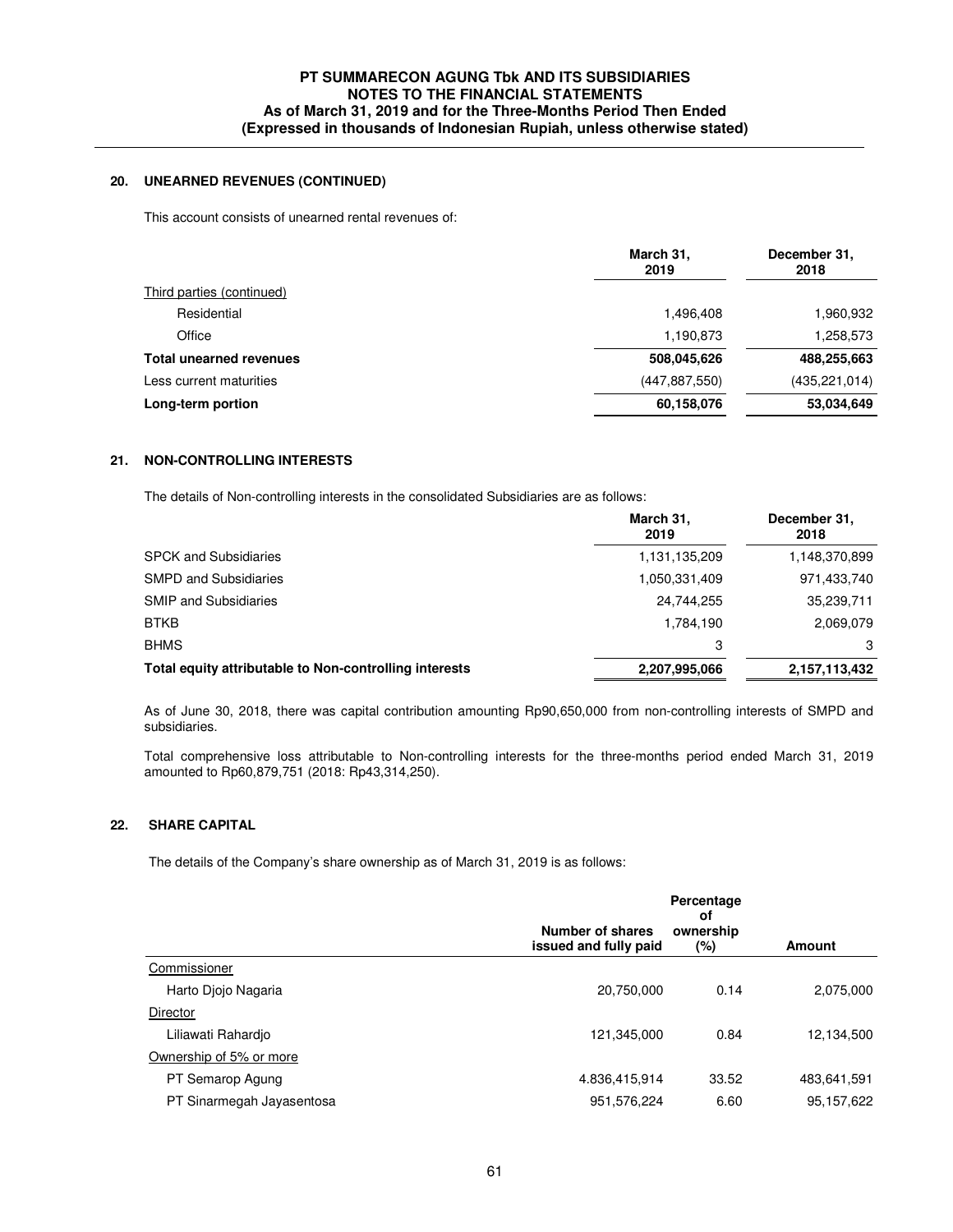## **22. SHARE CAPITAL (CONTINUED)**

The details of the Company's share ownership as of March 31, 2019 is as follows: (continued)

|                                                                  | Number of shares<br>issued and fully paid | Percentage<br>οf<br>ownership<br>(%) | Amount        |
|------------------------------------------------------------------|-------------------------------------------|--------------------------------------|---------------|
| Ownership of 5% or more (continued)                              |                                           |                                      |               |
| BNYMSANV RE AMS RE Stichting D APG ST RE E ES<br>Pool-2039846201 | 810,000,000                               | 5.61                                 | 81,000,000    |
| Others (each below 5% ownership)                                 | 7.686.694.542                             | 53.29                                | 768.669.455   |
| Total                                                            | 14,426,781,680                            | 100.00                               | 1,442,678,168 |

The details of the Company's share ownership as of December 31, 2018 is as follows:

|                                           | Percentage<br>оf                                                            |               |
|-------------------------------------------|-----------------------------------------------------------------------------|---------------|
| Number of shares<br>issued and fully paid | ownership<br>$(\%)$                                                         | Amount        |
|                                           |                                                                             |               |
|                                           | 0.15                                                                        | 2,100,000     |
|                                           |                                                                             |               |
|                                           | 0.46                                                                        | 12,134,500    |
|                                           |                                                                             |               |
|                                           | 33.52                                                                       | 484,066,291   |
| 951,576,224                               | 6.60                                                                        | 95,157,622    |
|                                           | 5.61                                                                        | 81,000,000    |
|                                           | 53.25                                                                       | 768,219,755   |
|                                           | 100.00                                                                      | 1,442,678,168 |
|                                           | 21,000,000<br>121,345,000<br>4,840,662,914<br>810,000,000<br>14,426,781,680 | 7,682,197,542 |

### **23. ADDITIONAL PAID-IN CAPITAL**

As of March 31, 2019 and December 31, 2018, this account arose from following:

|                                                                        | March 31,<br>2019 | December 31,<br>2018 |
|------------------------------------------------------------------------|-------------------|----------------------|
| Share premium                                                          | 721,671,346       | 721,671,346          |
| Other paid-in capital                                                  | 17,103,214        | 17,103,214           |
| Differences in value from transaction of entities under common control | 5,560,839         | 5,560,839            |
| Bonus shares                                                           | (721,339,084)     | (721, 339, 084)      |
| <b>Total</b>                                                           | 22,996,315        | 22,996,315           |

Share premium represents the excess of the amounts received and/or the carrying value of converted warrants over the par value of the shares issued after offsetting all stock/warrant issuance costs.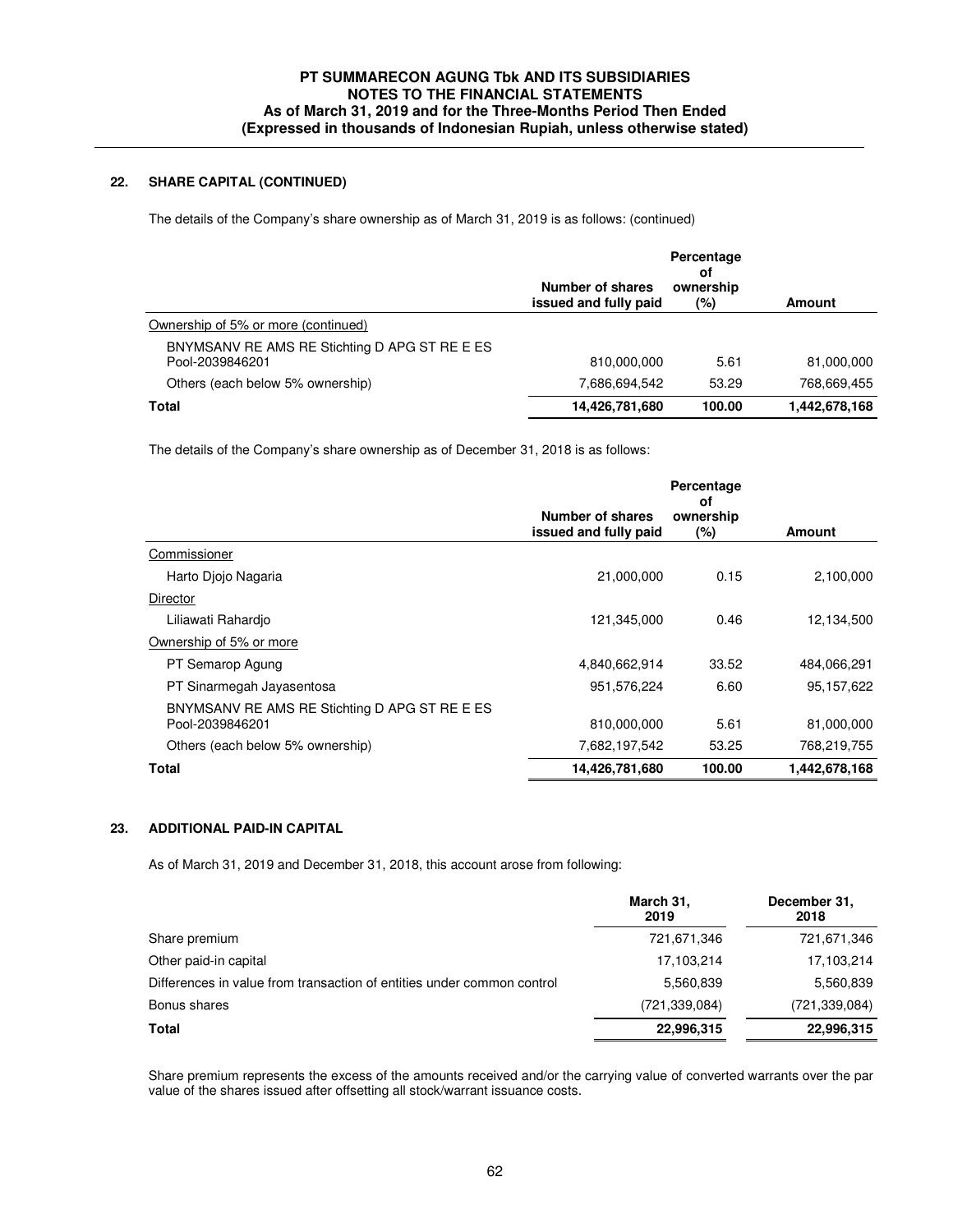### **23. ADDITIONAL PAID-IN CAPITAL**

Other paid-in capital represents the excess of the carrying value of shares distributed as dividends over the par value of the shares issued.

Differences in value from transactions of entities under common control represent the differences between the acquisition cost and the book value of a subsidiary which was acquired indirectly by other subsidiaries from Soetjipto Nagaria (controlling party) using the pooling-of-interests method in 2012.

### **24. APPROPRIATED RETAINED EARNINGS - GENERAL RESERVE**

In accordance with Article No. 70 of the Indonesian Corporation Law No. 40 of 2007, the Company must allocate a certain portion of its annual net income for the establishment of a reserve at an amount equal to 20% of its issued capital stock. Based on the minutes of stockholders' annual general meetings held on June 7, 2018, the Company stockholders approved the appropriation of general reserve amounting to Rp5,094,519.

 As of March 31, 2019, the balances of the general reserve are less than 20% of the issued and fully paid capital stock. The additional reserve will be made after obtaining the approval from the stockholders in their next annual meeting.

## **25. CASH DIVIDENDS**

In the stockholders' annual general meetings held on June 7, 2018, the Company's stockholders approved the cash dividend distribution amounting to Rp5 (full amount) per share or equivalent to Rp72,133,908.

As of March 31, 2019, the dividend payable balance amounted to Rp2,048,231 (2018: Rp2,048,231), which is presented as part of "Other Payables" in the consolidated statement of financial position (Note 15).

#### **26. NET REVENUES**

The details of net revenues are as follows:

|                             | For the three-months period ended |             |  |
|-----------------------------|-----------------------------------|-------------|--|
|                             | March 31,                         |             |  |
|                             | 2019                              | 2018        |  |
| <b>Property Development</b> |                                   |             |  |
| Related parties             |                                   |             |  |
| Apartments                  | 7,520                             | 1,463,167   |  |
| Third parties               |                                   |             |  |
| Houses                      | 122,154,980                       | 177,077,969 |  |
| Apartments                  | 101,040,359                       | 454,069,609 |  |
| Landplots                   | 131,766,105                       | 20,319,517  |  |
| Shops                       | 155,517,160                       | 20,799,335  |  |
| Office                      | 23,187,042                        |             |  |
| Others                      | 6,707,969                         | 6,004,096   |  |
| Sub-total                   | 540,381,135                       | 679,733,693 |  |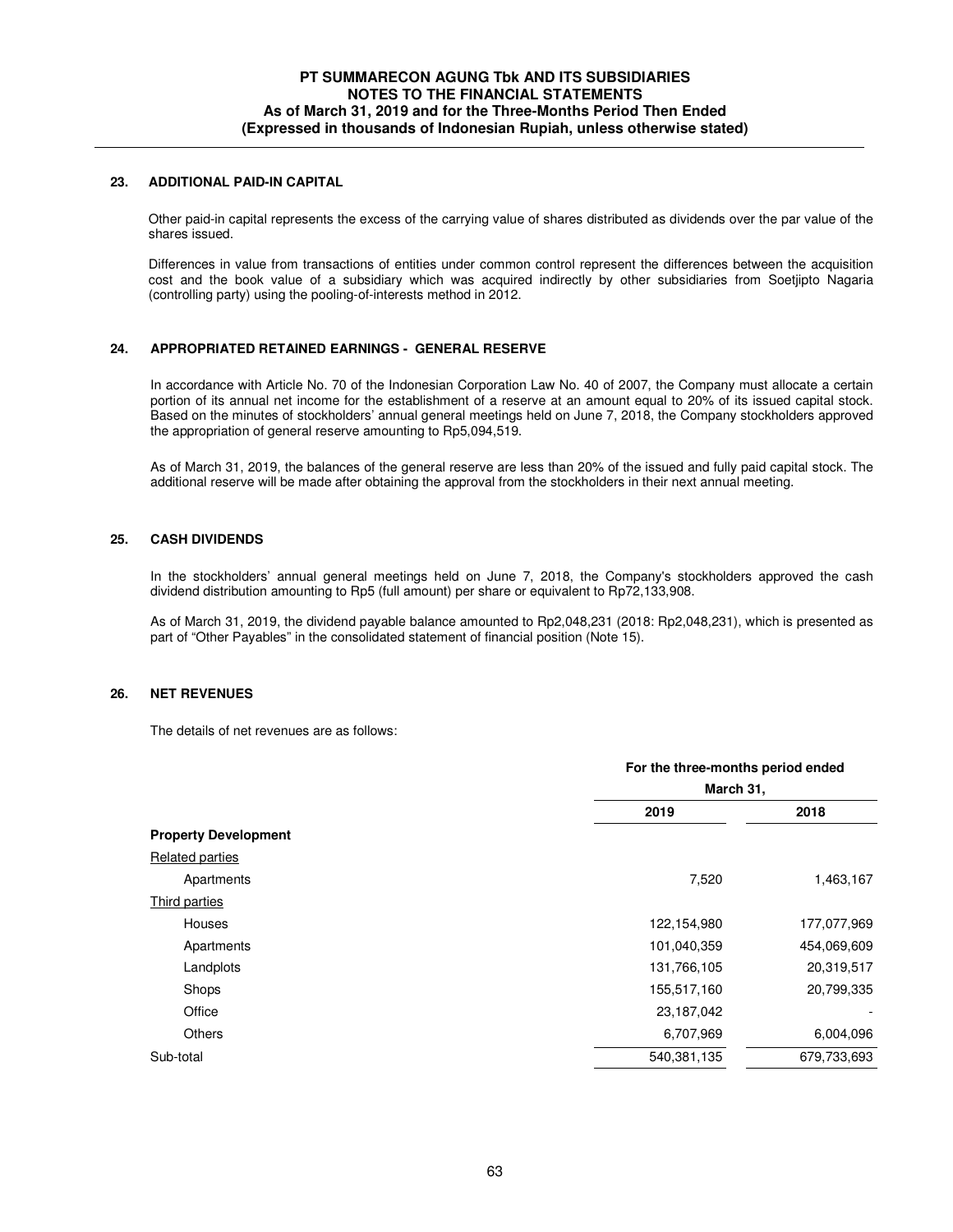## **26. NET REVENUES (CONTINUED)**

The details of net revenues are as follows:

|                                | For the three-months period ended |               |  |
|--------------------------------|-----------------------------------|---------------|--|
|                                | March 31,                         |               |  |
|                                | 2019                              | 2018          |  |
| <b>Investment Properties</b>   |                                   |               |  |
| Related parties                |                                   |               |  |
| Mal and retail                 | 10,545,070                        | 12,992,830    |  |
| Commercial and others          | 747,608                           | 716,118       |  |
| Office                         | 333,659                           | 315,798       |  |
| <b>Third parties</b>           |                                   |               |  |
| Mal and retail                 | 337,708,926                       | 319,752,065   |  |
| Commercial and others          | 8,461,329                         | 8,817,614     |  |
| Office                         | 6,101,397                         | 7,449,348     |  |
| Residential                    | 1,133,800                         | 1,998,475     |  |
| Sub-total                      | 365,031,789                       | 352,042,248   |  |
| <b>Others</b>                  |                                   |               |  |
| <b>Related parties</b>         |                                   |               |  |
| Estate and property management | 24,562                            | 27,507        |  |
| Others                         | 379,096                           |               |  |
| Third parties                  |                                   |               |  |
| Hotel                          | 74,566,565                        | 73,719,893    |  |
| Estate and property management | 52,106,048                        | 39,743,982    |  |
| Healthcare                     |                                   | 27,535,798    |  |
| Leisure                        | 16,545,312                        | 17,334,502    |  |
| Others                         | 11,649,820                        | 7,264,928     |  |
| Sub-total                      | 155,271,403                       | 165,626,610   |  |
| <b>Net revenues</b>            | 1,060,684,327                     | 1,197,402,551 |  |

 The percentage of revenues from sales to related parties to net revenues accounted for 1.13% as of March 31, 2019 (2018: 1.29%).

As of March 31, 2019 and 2018, no revenues exceeding 10% of annual net revenues were earned from any single customer.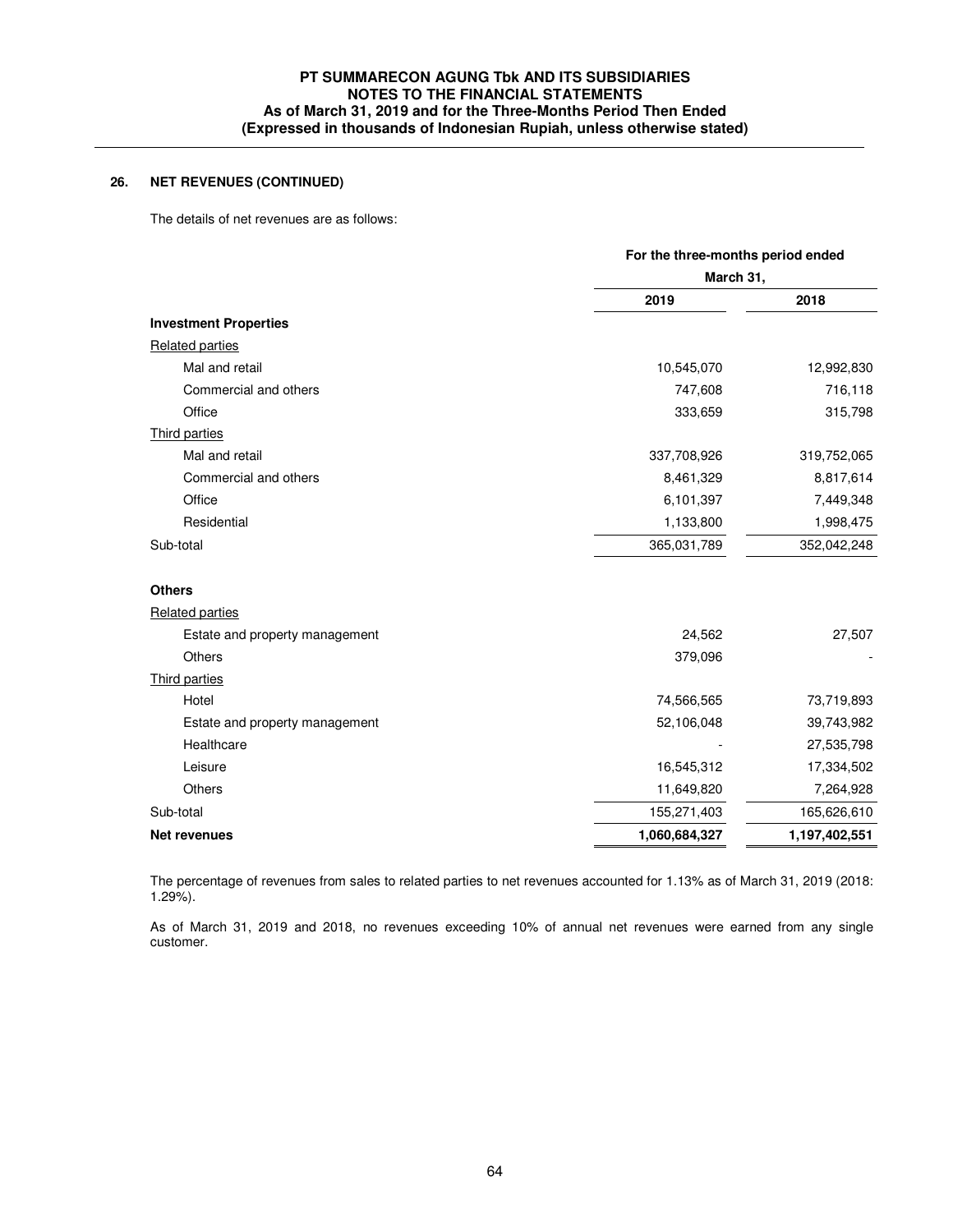# **27. COST OF SALES AND DIRECT COSTS**

The details of cost of sales and direct costs are as follows:

|                                      | For the three-months period ended |             |  |
|--------------------------------------|-----------------------------------|-------------|--|
|                                      | March 31,                         |             |  |
|                                      | 2019                              | 2018        |  |
| <b>Property Development</b>          |                                   |             |  |
| Houses                               | 71,216,696                        | 77,864,050  |  |
| Apartments                           | 65,657,388                        | 296,806,545 |  |
| Landplots                            | 34,667,106                        | 3,283,027   |  |
| Shops                                | 43,846,276                        | 9,487,506   |  |
| Sub-total                            | 215,387,466                       | 387,441,128 |  |
| <b>Investment Properties</b>         |                                   |             |  |
| Mal and retail                       | 147,984,320                       | 147,441,944 |  |
| Commercial and others                | 4,779,073                         | 4,550,920   |  |
| Office                               | 4,876,198                         | 4,696,418   |  |
| Residential                          | 810,010                           | 1,041,553   |  |
| Sub-total                            | 158,449,601                       | 157,730,835 |  |
| <b>Leisure and Hospitality</b>       |                                   |             |  |
| Hotel                                | 49.213.089                        | 50.713.663  |  |
| Estate and property management       | 39.534.264                        | 29.944.778  |  |
| Healthcare                           |                                   | 16.635.777  |  |
| Leisure                              | 12.798.592                        | 11.387.808  |  |
| Others                               | 9.111.733                         | 6.318.923   |  |
| Sub-total                            | 110.657.678                       | 115.000.949 |  |
| Total cost of sales and direct costs | 484.494.745                       | 660.172.912 |  |

 For the three-months periods ended March 31, 2019 and 2018, no purchases exceeding 10% of net revenues were made from any single supplier.

### **28. OPERATING EXPENSES**

The details of operating expenses are as follows:

|                           | For the three-months period ended<br>March 31, |            |
|---------------------------|------------------------------------------------|------------|
|                           |                                                |            |
|                           | 2019                                           | 2018       |
| <b>Selling expenses</b>   |                                                |            |
| Promotion and advertising | 49,108,997                                     | 34,387,990 |
| Sales commissions         | 13,314,933                                     | 14,565,270 |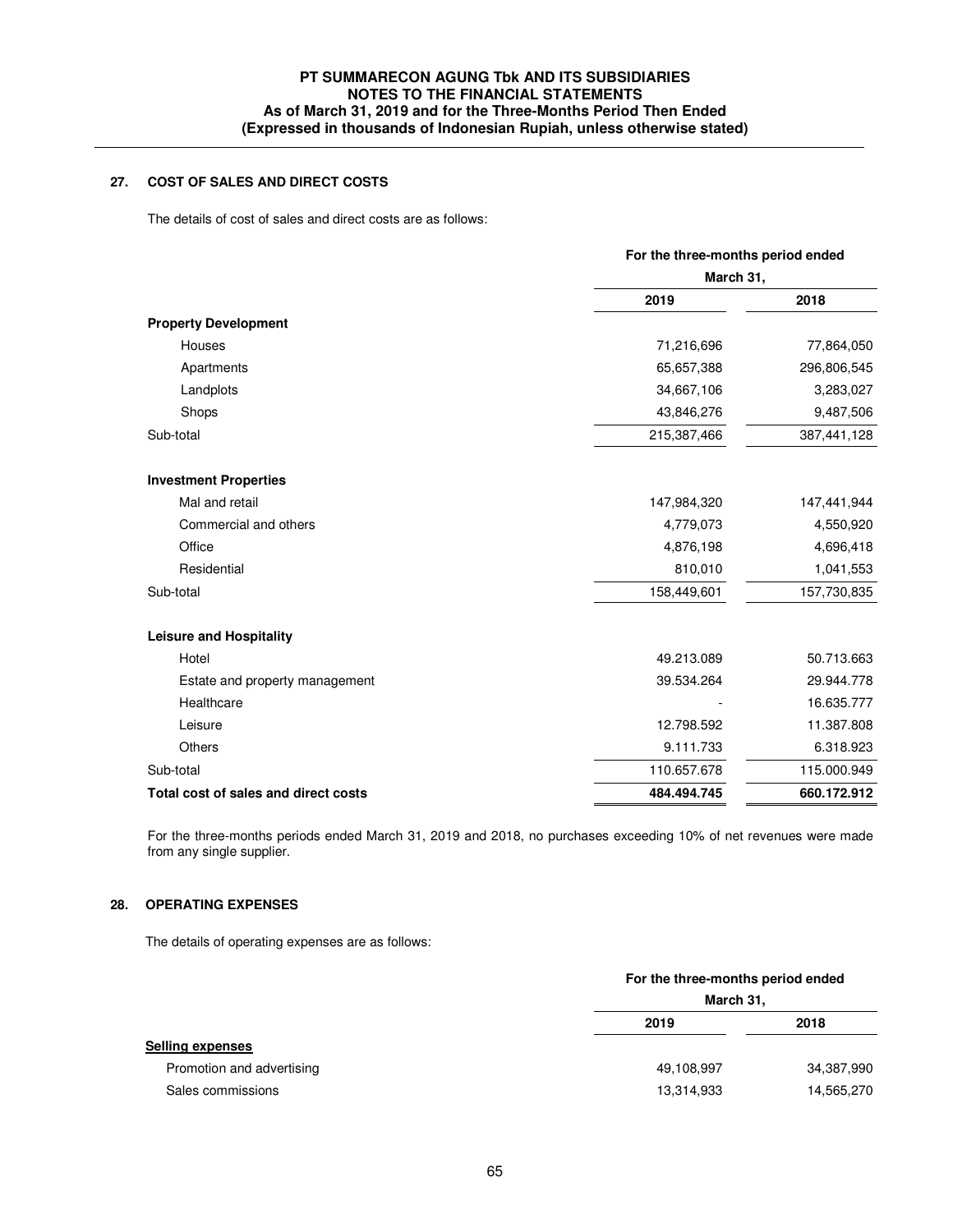## **28. OPERATING EXPENSES (CONTINUED)**

The details of operating expenses are as follows: (continued)

|                                           | For the three-months period ended<br>March 31, |             |  |
|-------------------------------------------|------------------------------------------------|-------------|--|
|                                           |                                                |             |  |
|                                           | 2019                                           | 2018        |  |
| Selling expenses (continued)              |                                                |             |  |
| Others (each below Rp10,000,000)          | 12,905,360                                     | 10,729,080  |  |
| Total selling expenses                    | 75,329,290                                     | 59,682,340  |  |
| General and administrative expenses       |                                                |             |  |
| Salaries and employee benefits            | 121,106,147                                    | 118,036,206 |  |
| Depreciation (Notes 9 and 10)             | 24,812,712                                     | 22,282,622  |  |
| Corporate events                          | 4,747,927                                      | 4,493,444   |  |
| Travelling and transportation             | 4,332,458                                      | 3,585,391   |  |
| Others (each below Rp4,000,000)           | 34,861,853                                     | 39,145,820  |  |
| Total general and administrative expenses | 189,861,097                                    | 187,543,483 |  |
| <b>Total operating expenses</b>           | 265,190,387                                    | 247,225,823 |  |
|                                           |                                                |             |  |

## **29. FINANCE COSTS**

The details of finance costs are as follows:

|                                   | For the three-months period ended |             |
|-----------------------------------|-----------------------------------|-------------|
|                                   | March 31,                         |             |
|                                   | 2019                              | 2018        |
| Interest expenses:                |                                   |             |
| Bonds payable                     | 74,764,654                        | 87,788,308  |
| Loans from banks                  | 109,881,705                       | 63,208,462  |
| Loans from financing institutions | 278,495                           | 248,497     |
| Other payables                    |                                   | 2,709,759   |
| Others (each below Rp10,000,000)  | 5,653,745                         | 10,894,812  |
| <b>Total finance costs</b>        | 190,578,599                       | 164,849,838 |
|                                   |                                   |             |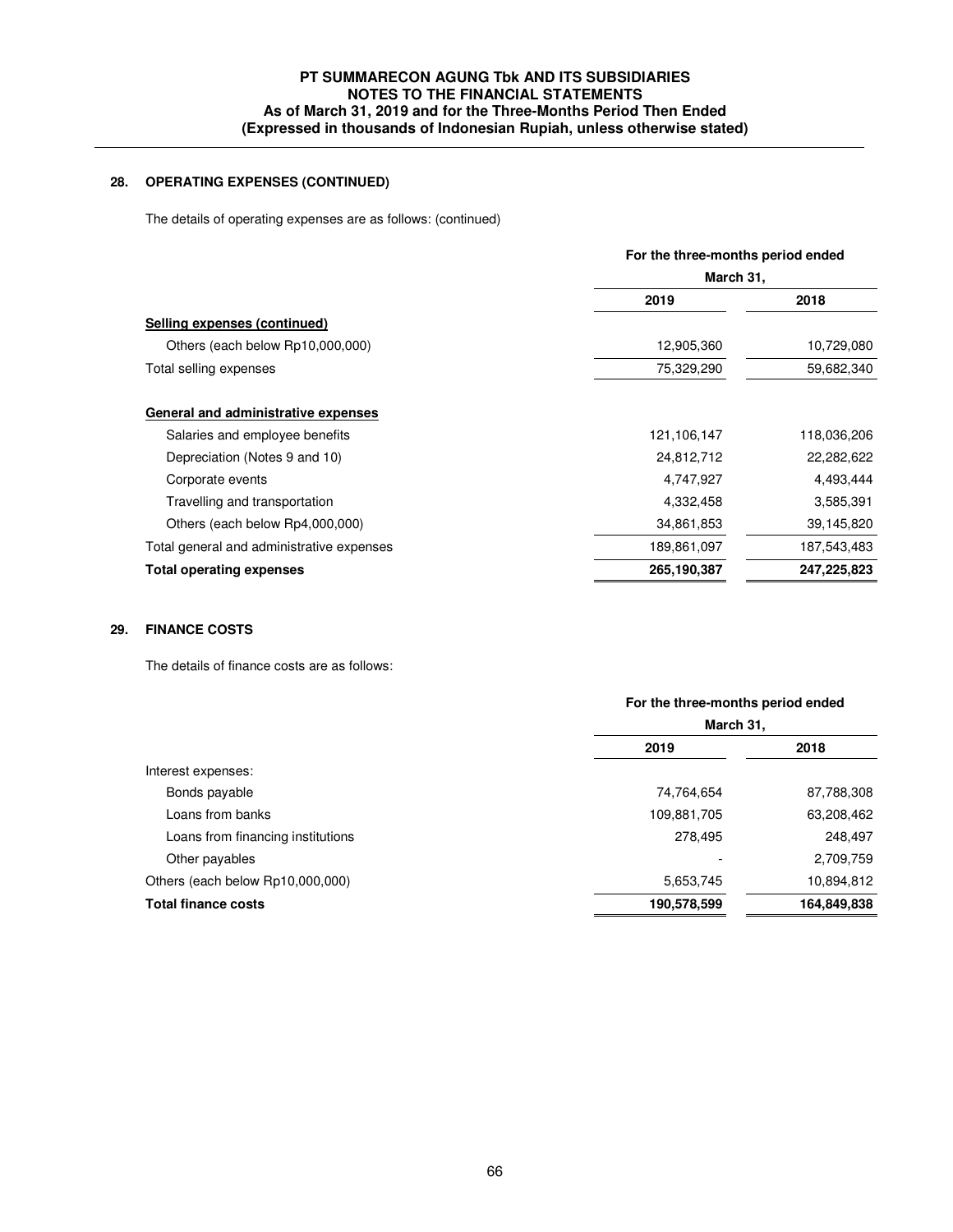### **30. BALANCES AND TRANSACTIONS WITH RELATED PARTIES**

The Group, in its regular conduct of business, has engaged in transactions with related parties. The balances of the accounts and transactions are as follows:

|                                             |                   | <b>Balance as of</b>        |                   | Percentage from<br>consolidated total assets/<br>liabilities (%) |  |
|---------------------------------------------|-------------------|-----------------------------|-------------------|------------------------------------------------------------------|--|
|                                             | March 31,<br>2019 | <b>December</b><br>31, 2018 | March 31,<br>2019 | <b>December</b><br>31, 2018                                      |  |
| <b>Trade Receivables, current</b>           |                   |                             |                   |                                                                  |  |
| Entity under common control                 |                   |                             |                   |                                                                  |  |
| PT Maju Lestari Kreasi                      | 23,753,684        | 28,480,956                  | 0.0993            | 0.1222                                                           |  |
| PT Sulisman Graha                           | 16,845,454        | 16,845,454                  | 0.0704            | 0.0723                                                           |  |
| PT Star Maju Sentosa                        | 1,654,115         | 4,249,840                   | 0.0069            | 0.0182                                                           |  |
| Other related parties                       |                   |                             |                   |                                                                  |  |
| PT Maktosa Jaya Indah                       | 158,463           | 198,079                     | 0.0007            | 0.0009                                                           |  |
| PT Centrapacific Nusajaya                   | 81,519            | 101,899                     | 0.0003            | 0.0004                                                           |  |
| Key management personnel                    |                   |                             |                   |                                                                  |  |
| Harto Djojo Nagaria                         | 542,218           | 809,770                     | 0.0023            | 0.0035                                                           |  |
| Nanik Widjaja                               | 287,724           | 383,632                     | 0.0012            | 0.0016                                                           |  |
| Edwin Ekaputra Halim                        |                   | 62,641                      |                   | 0.0003                                                           |  |
| Soetjipto Nagaria                           |                   | 43,206                      |                   | 0.0002                                                           |  |
| Thomas Lundi Halim                          |                   | 28,710                      |                   | 0.0001                                                           |  |
| Soegianto Nagaria                           |                   | 23,533                      |                   | 0.0001                                                           |  |
| Herman Nagaria                              |                   | 4,703                       |                   | 0.0000                                                           |  |
| Total trade receivables, current            | 43,323,177        | 51,232,423                  | 0.1811            | 0.2198                                                           |  |
| <b>Trade Receivables, non-current</b>       |                   |                             |                   |                                                                  |  |
| Entity under common control                 |                   |                             |                   |                                                                  |  |
| PT Sulisman Graha                           | 1,707,578         | 4,268,941                   | 0.0071            | 0.0183                                                           |  |
| <b>Total trade receivables</b>              | 45,030,755        | 55,501,364                  | 0.1882            | 0.2381                                                           |  |
| Due from related parties, current           |                   |                             |                   |                                                                  |  |
| Joint venture                               |                   |                             |                   |                                                                  |  |
| PT Jakartabaru Cosmopolitan                 | 44,561,189        | 43,169,875                  | 0.1863            | 0.1853                                                           |  |
| Due from related parties, non-current       |                   |                             |                   |                                                                  |  |
| Entity under common control                 |                   |                             |                   |                                                                  |  |
| Yayasan Inti Prima Bangsa                   | 30,698,046        | 30,267,626                  | 0.1284            | 0.1299                                                           |  |
| PT Star Maju Sentosa                        | 245,059           | 721,126                     | 0.0010            | 0.0031                                                           |  |
| Total due from related parties, non-current | 30,943,105        | 30,988,752                  | 0.1296            | 0.1330                                                           |  |
| Total due from related parties              | 75,504,294        | 74,158,627                  | 0.6962            | 0.3183                                                           |  |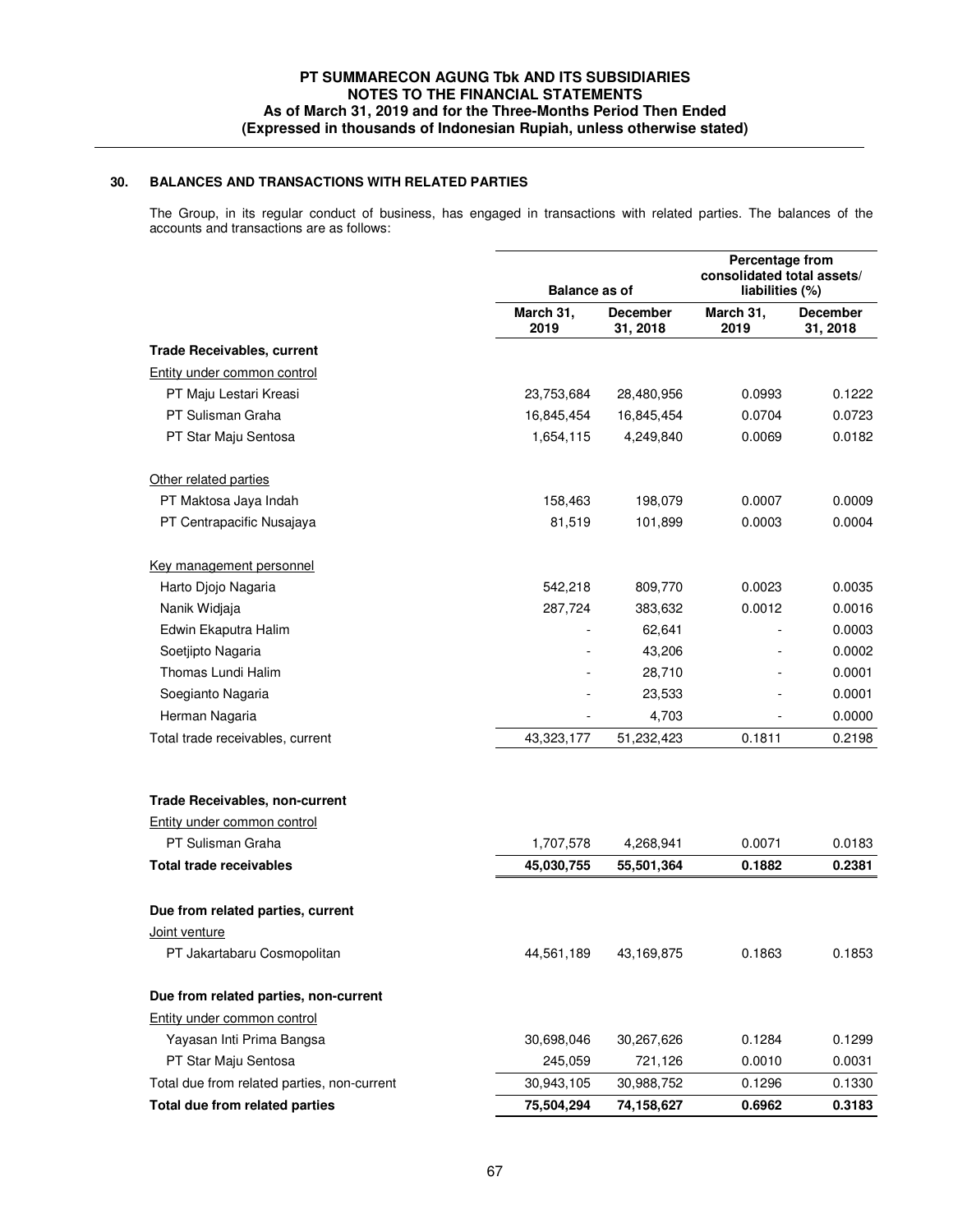## **30. BALANCES AND TRANSACTIONS WITH RELATED PARTIES (CONTINUED)**

The Group, in its regular conduct of business, has engaged in transactions with related parties. The balances of the accounts and transactions are as follows: (continued)

|                                                                   | <b>Balance as of</b> |                             | Percentage from<br>consolidated total assets/<br>liabilities (%) |                             |
|-------------------------------------------------------------------|----------------------|-----------------------------|------------------------------------------------------------------|-----------------------------|
|                                                                   | March 31,<br>2019    | <b>December</b><br>31, 2018 | March 31,<br>2019                                                | <b>December</b><br>31, 2018 |
| Downpayments received and security deposits,<br>current           |                      |                             |                                                                  |                             |
| Key management personnel                                          |                      |                             |                                                                  |                             |
| Harto Djojo Nagaria                                               | 3,269,859            | 3,269,769                   | 0.0222                                                           | 0.0230                      |
| Soegianto Nagaria                                                 | 5,688                | 5,329                       | 0.0000                                                           | 0.0000                      |
| Liliawati Rahardjo                                                | 4,599                | 6,466                       | 0.0000                                                           | 0.0000                      |
| Adrianto P. Adhi                                                  | 3,671                | 3,432                       | 0.0000                                                           | 0.0000                      |
| Herman Nagaria                                                    | 2,068                | 1,955                       | 0.0000                                                           | 0.0000                      |
| Other related parties                                             |                      |                             |                                                                  |                             |
| PT Maktosa Jaya Indah                                             | 693,512              | 1,057,924                   | 0.0047                                                           | 0.0074                      |
| Theresia Mareta                                                   | 3,832                | 3,569                       | 0.0000                                                           | 0.0000                      |
| Entity under common control                                       |                      |                             |                                                                  |                             |
| PT Star Maju Sentosa                                              | 164,492              | 164,492                     | 0.0011                                                           | 0.0012                      |
| Total downpayments received and security deposits,<br>current     | 4,147,721            | 4,512,936                   | 0.0281                                                           | 0.0316                      |
| Downpayments received and security deposits, non-<br>current      |                      |                             |                                                                  |                             |
| Entity under common control                                       |                      |                             |                                                                  |                             |
| PT Star Maju Sentosa                                              | 6,652,551            | 5,354,908                   | 0.0451                                                           | 0.0376                      |
| Key management personnel                                          |                      |                             |                                                                  |                             |
| Herman Nagaria                                                    | 1,865,700            | 1,865,700                   | 0.0126                                                           | 0.0131                      |
| Other related parties                                             |                      |                             |                                                                  |                             |
| PT Maktosa Jaya Indah                                             |                      | 575,551                     |                                                                  | 0.0040                      |
| Total downpayments received and security deposits,<br>non-current | 8,518,251            | 7,796,159                   | 0.0578                                                           | 0.0547                      |
| Total downpayments received and security deposits                 | 12,665,972           | 12,309,095                  | 0.0858                                                           | 0.0863                      |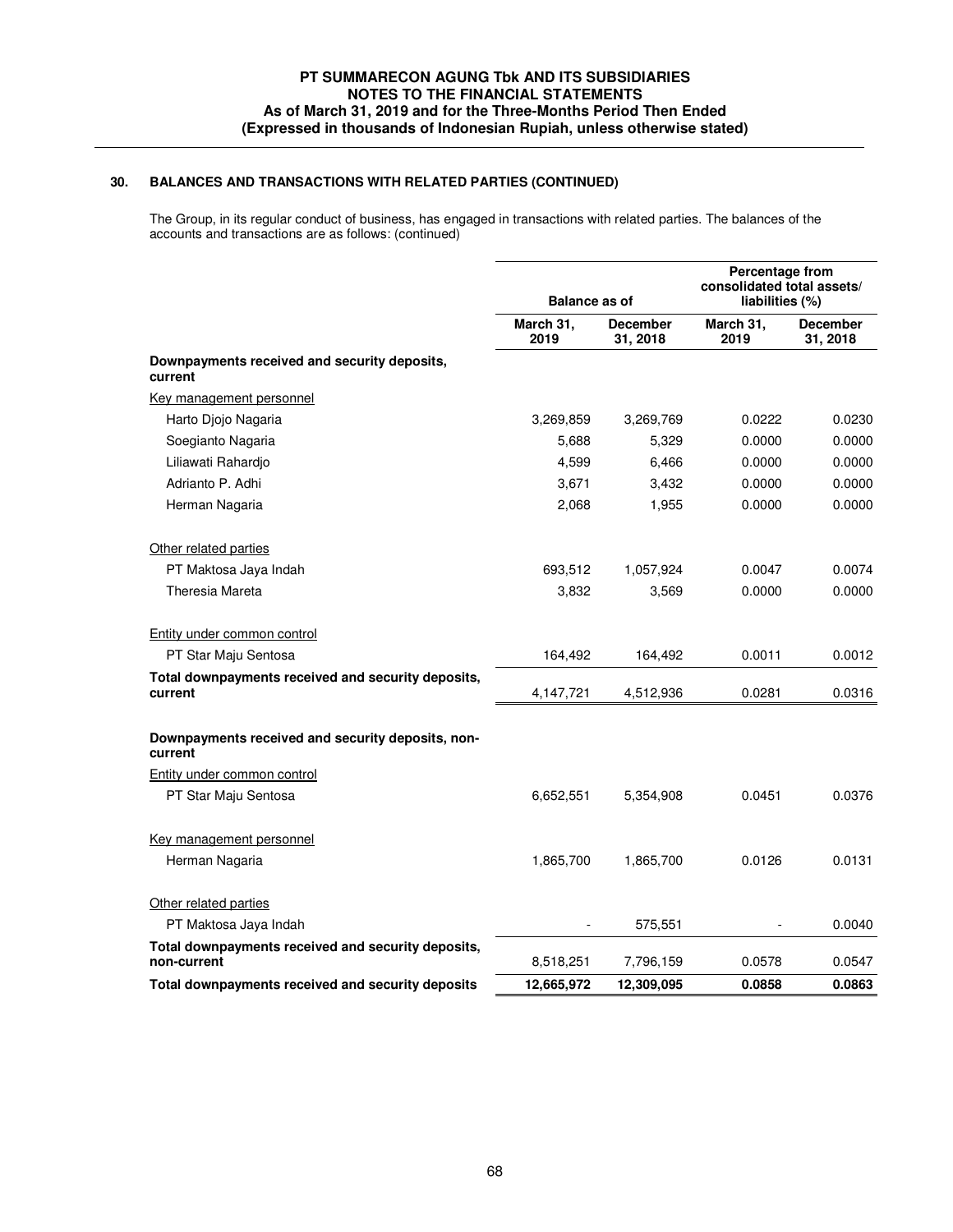# **30. BALANCES AND TRANSACTIONS WITH RELATED PARTIES (CONTINUED)**

|                                   |                   | Balance as of        | Percentage from<br>consolidated total assets/<br>liabilities (%) |                             |
|-----------------------------------|-------------------|----------------------|------------------------------------------------------------------|-----------------------------|
|                                   | March 31,<br>2019 | December 31,<br>2018 | March 31,<br>2019                                                | <b>December</b><br>31, 2018 |
| Due to related parties, current   |                   |                      |                                                                  |                             |
| Key management personnel          |                   |                      |                                                                  |                             |
| Soetjipto Nagaria                 | 1,396,600         | 1,396,600            | 0.0095                                                           | 0.0098                      |
| Other related parties             |                   |                      |                                                                  |                             |
| Sumitomo Forestry (Singapore) Ltd | 155,184           | 143,754              | 0.0011                                                           | 0.0010                      |
| Total due to related parties      | 1,551,784         | 1,540,354            | 0.0106                                                           | 0.0108                      |
| Deferred income, current          |                   |                      |                                                                  |                             |
| Other related parties             |                   |                      |                                                                  |                             |
| PT Maktosa Jaya Indah             | 2,022             |                      | 0.0000                                                           |                             |
| <b>Total deferred income</b>      | 2,022             |                      | 0.0000                                                           |                             |

|                             | <b>Balance as of</b> |                   | Percentage from<br>consolidated total revenues<br>(%) |                   |
|-----------------------------|----------------------|-------------------|-------------------------------------------------------|-------------------|
|                             | March 31,<br>2019    | March 31,<br>2018 | March 31,<br>2019                                     | March 31,<br>2018 |
| <b>Net revenues</b>         |                      |                   |                                                       |                   |
| Key management personnel    |                      |                   |                                                       |                   |
| Harto Djojo Nagaria         | 8,784                | 375,853           | 0.0000                                                | 0.0314            |
| Soegianto Nagaria           | 5,111                | 4,928             | 0.0000                                                | 0.0004            |
| Liliawati Rahardio          | 4,881                | 260.078           | 0.0000                                                | 0.0217            |
| Adrianto P. Adhi            | 3,427                | 3,304             | 0.0000                                                | 0.0003            |
| Herman Nagaria              | 1,608                | 91,296            | 0.0000                                                | 0.0076            |
| Ge Lilies Yamin             |                      | 583,925           |                                                       | 0.0487            |
| Lexy Arie Tumiwa            |                      | 2,772             |                                                       | 0.0002            |
| Entity under common control |                      |                   |                                                       |                   |
| PT Star Maju Sentosa        | 10,878,729           | 13,308,628        | 1.0256                                                | 1.1104            |
| Other related parties       |                      |                   |                                                       |                   |
| Yayasan Syiar Bangsa        | 747,608              | 716,118           | 0.0705                                                | 0.0597            |
| Yayasan Inti Prima Bangsa   | 379,096              |                   | 0.0357                                                |                   |
| PT Maktosa Jaya Indah       | 4,538                | 110,253           | 0.0004                                                | 0.0092            |
| Theresia Mareta             | 3,733                | 3,599             | 0.0004                                                | 0.0003            |
| PT Centrapacific Nusajaya   |                      | 54,666            |                                                       | 0.0046            |
| <b>Net revenues</b>         | 12,037,515           | 15,515,420        | 1.1349                                                | 1.2945            |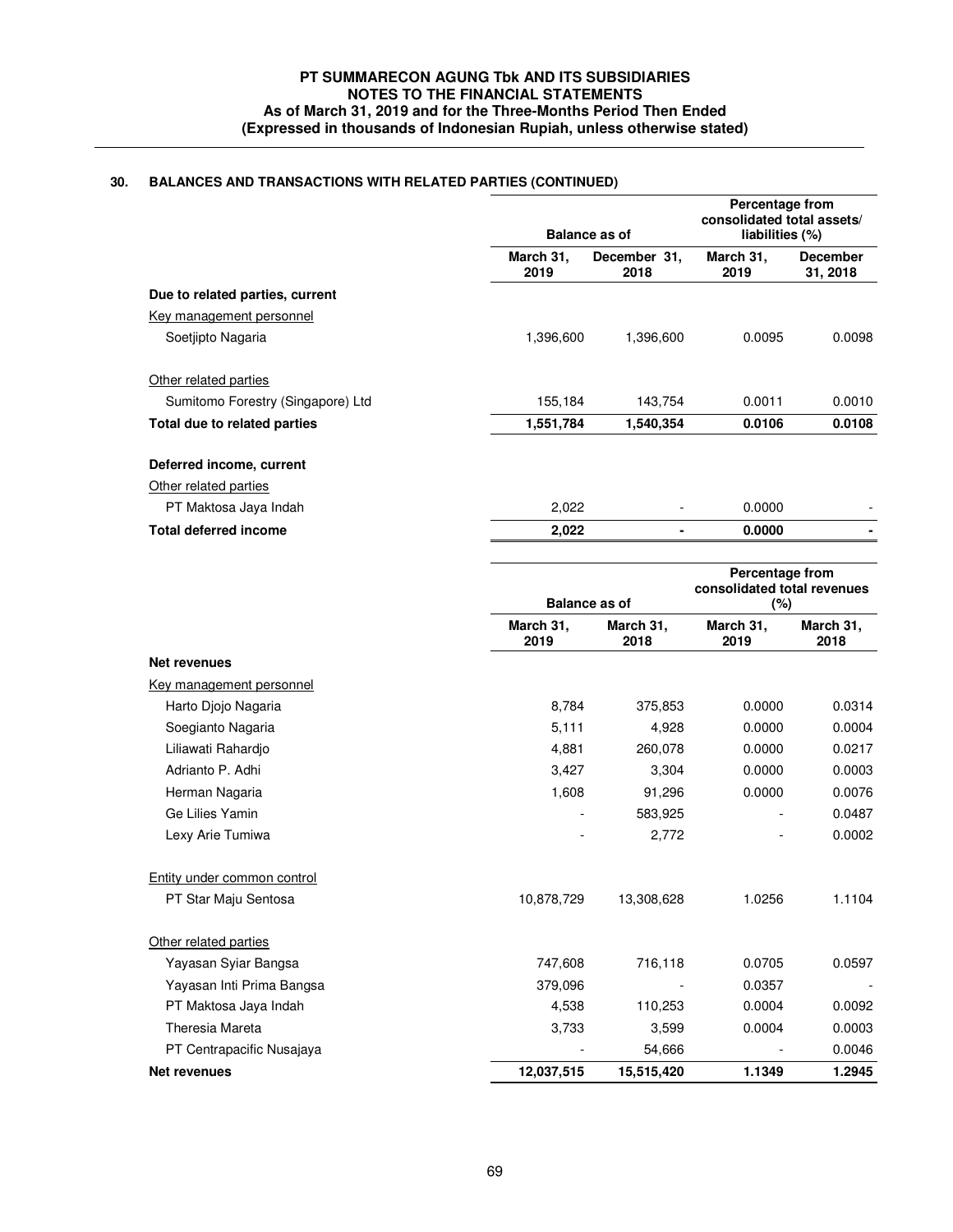## **30. BALANCES AND TRANSACTIONS WITH RELATED PARTIES (CONTINUED)**

 The amounts due from and due to related parties resulting from non-trade transactions are non-interest bearing and have no fixed repayment dates. This transaction is based on the terms agreed by both parties. Such requirements may not be the same as other transactions conducted by parties who are not related.

The nature of related party relationships and of the transactions with the related parties is as follows:

| <b>Related parties</b>           | Relationship                      | <b>Transactions</b>                                                                                 |
|----------------------------------|-----------------------------------|-----------------------------------------------------------------------------------------------------|
| PT Maju Lestari Kreasi           | Under common control              | Sale of landplot                                                                                    |
| PT Sulisman Graha                | Under common control              | Sale of landplot                                                                                    |
| PT Star Maju Sentosa             | Under common control              | Space rental, rental deposit                                                                        |
| PT Maktosa Jaya Indah            | Stockholder                       | Sale of apartment                                                                                   |
| PT Centrapacific Nusajaya        | Other                             | Sale of apartment                                                                                   |
| Harto Djojo Nagaria              | Commissioner                      | Sale of apartment, deposit and income<br>of estate management                                       |
| Nanik Widjaja                    | <b>Director</b>                   | Sale of apartment and shops                                                                         |
| Edwin Ekaputra Halim             | Key management personel           | Income from hotel                                                                                   |
| Soetjipto Nagaria                | Key management personel           | Non trade payable                                                                                   |
| Thomas Lundi Halim               | Key management personel           | Income from hotel                                                                                   |
| Soegianto Nagaria                | <b>Director</b>                   | Sale of apartment, deposit and income of<br>estate management                                       |
| Herman Nagaria                   | Director                          | Sale of apartment, deposit and income of<br>estate management                                       |
| PT Jakartabaru Cosmopolitan      | Joint venture                     | Payable on profit sharing                                                                           |
| Yayasan Inti Prima Bangsa        | Others                            | Management fee                                                                                      |
| Liliawati Rahardjo               | <b>Director</b>                   | Sale of apartment                                                                                   |
| Adrianto P. Adhi                 | President Director of the Company | Deposit and income of estate<br>management                                                          |
| <b>Theresia Mareta</b>           | Close family member of Director   | Income of estate management                                                                         |
| Sumitomo Forestry Singapore Ltd. | <b>Others</b>                     | Payable on technical fee                                                                            |
| Ge Lilies Yamin                  | Key management personel           | Sale of apartment, deposit and income of<br>estate management                                       |
| Lexy Arie Tumiwa                 | Key management personel           | Sale of shop, house, landplot, apartment,<br>deposit<br>and<br>income<br>of<br>estate<br>management |
| Yayasan Syiar Bangsa             | Other                             | Space rental                                                                                        |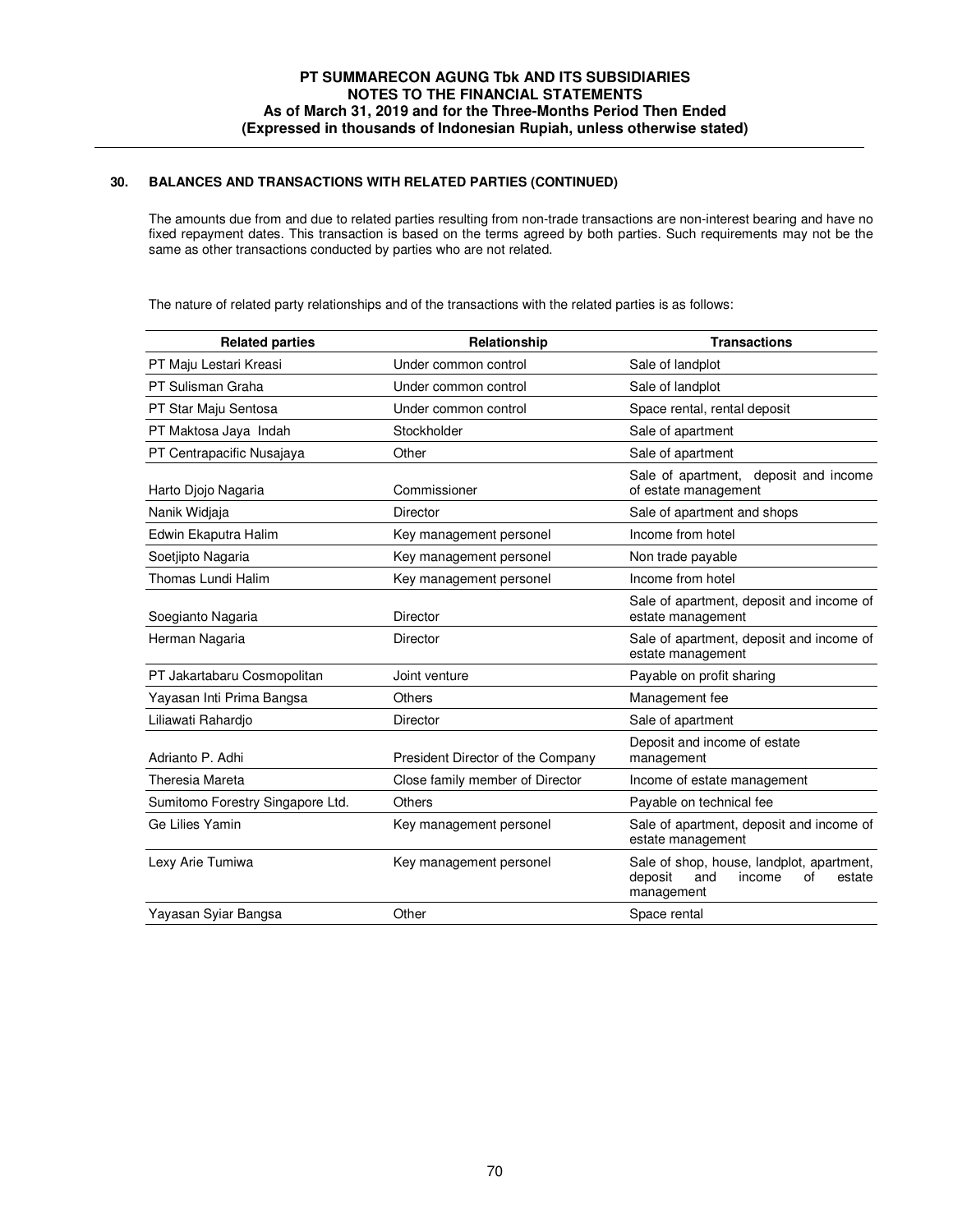# **31. ASSETS AND LIABILITIES IN FOREIGN CURRENCIES**

 As of March 31, 2019 and December 31, 2018, the Group has monetary assets and liabilities denominated in foreign currencies, as follows:

|                                         | March 31, 2019 |                            | December 31, 2018    |                            |                      |
|-----------------------------------------|----------------|----------------------------|----------------------|----------------------------|----------------------|
|                                         |                | Foreign<br><b>Currency</b> | Rupiah<br>Equivalent | Foreign<br><b>Currency</b> | Rupiah<br>Equivalent |
| <b>Assets</b>                           |                |                            |                      |                            |                      |
| Cash and cash equivalents               |                |                            |                      |                            |                      |
| U.S. Dollar                             | US\$           | 4.841.215                  | 68,958,268 US\$      | 4,881,826                  | 70,693,727           |
| European Euro                           | Euro           | 173.700                    | 2,778,387 Euro       | 164,168                    | 2,718,583            |
| Australian Dollar                       | <b>AUD</b>     | 11.883                     | 119,997 AUD          | 11,883                     | 121,340              |
| <b>Others</b>                           |                |                            | 39,328               |                            | 39,400               |
| Total assets in foreign currencies      |                |                            | 71,895,980           |                            | 73,573,050           |
| <b>Liabilities</b>                      |                |                            |                      |                            |                      |
| Short-term bank loan                    |                |                            |                      |                            |                      |
| U.S Dollar                              | US\$           | 3,000,000                  | 42,732,000 US\$      | 3,000,000                  | 43,443,000           |
| Long-term bank loan                     |                |                            |                      |                            |                      |
| <b>U.S Dollar</b>                       | US\$           | 8,156,668                  | 116,183,577 US\$     | 8,156,668                  | 118,116,707          |
| Trade payables                          |                |                            |                      |                            |                      |
| <b>U.S Dollar</b>                       | US\$           | 257,216                    | 3,663,780 US\$       | 257,216                    | 3,724,740            |
| Euro Eropa                              | Euro           | 3,870                      | 61,902 Euro          | 3,870                      | 64,086               |
| <b>Thailand Baht</b>                    | <b>THB</b>     | 259,521                    | 116,282 THB          | 259,521                    | 115,457              |
| Singapore Dollar                        | Sin\$          | 25,882                     | 271,950 Sin\$        | 25,882                     | 274,430              |
| Australian Dollar                       | <b>AUD</b>     | 2,178                      | 21,989 AUD           | 2,178                      | 22,235               |
| Accrued expenses                        |                |                            |                      |                            |                      |
| <b>U.S Dollar</b>                       | US\$           | 381,849                    | 5,439,060 US\$       | 381.849                    | 5.529.558            |
| Total liabilities in foreign currencies |                |                            | 168,490,540          |                            | 171.290.213          |
| Liabilities in foreign currencies, net  |                |                            | (96, 594, 560)       |                            | (97, 717, 163)       |
|                                         |                |                            |                      |                            |                      |

# **32. OPERATING SEGMENT**

|                                      | As of March 31, 2019 and<br>for the three-months period then ended |                                      |                                 |               |                 |  |
|--------------------------------------|--------------------------------------------------------------------|--------------------------------------|---------------------------------|---------------|-----------------|--|
|                                      | <b>Property</b><br><b>Development</b>                              | <b>Investment</b><br><b>Property</b> | Leisure &<br><b>Hospitality</b> | <b>Others</b> | Consolidation   |  |
| Net revenues                         | 540,381,135                                                        | 365,031,789                          | 91,111,877                      | 64,159,526    | 1,060,684,327   |  |
| Gross profit                         | 324,993,669                                                        | 206,582,188                          | 29,100,196                      | 15,513,529    | 576,189,582     |  |
| Income from operations               | 148,729,474                                                        | 154,500,208                          | 12,257,178                      | (3.093.527)   | 312,393,333     |  |
| Finance income                       |                                                                    |                                      |                                 |               | 29,050,121      |  |
| Finance costs                        |                                                                    |                                      |                                 |               | (190, 578, 599) |  |
| Equiy in net income of<br>associates |                                                                    |                                      |                                 |               | 2,344,412       |  |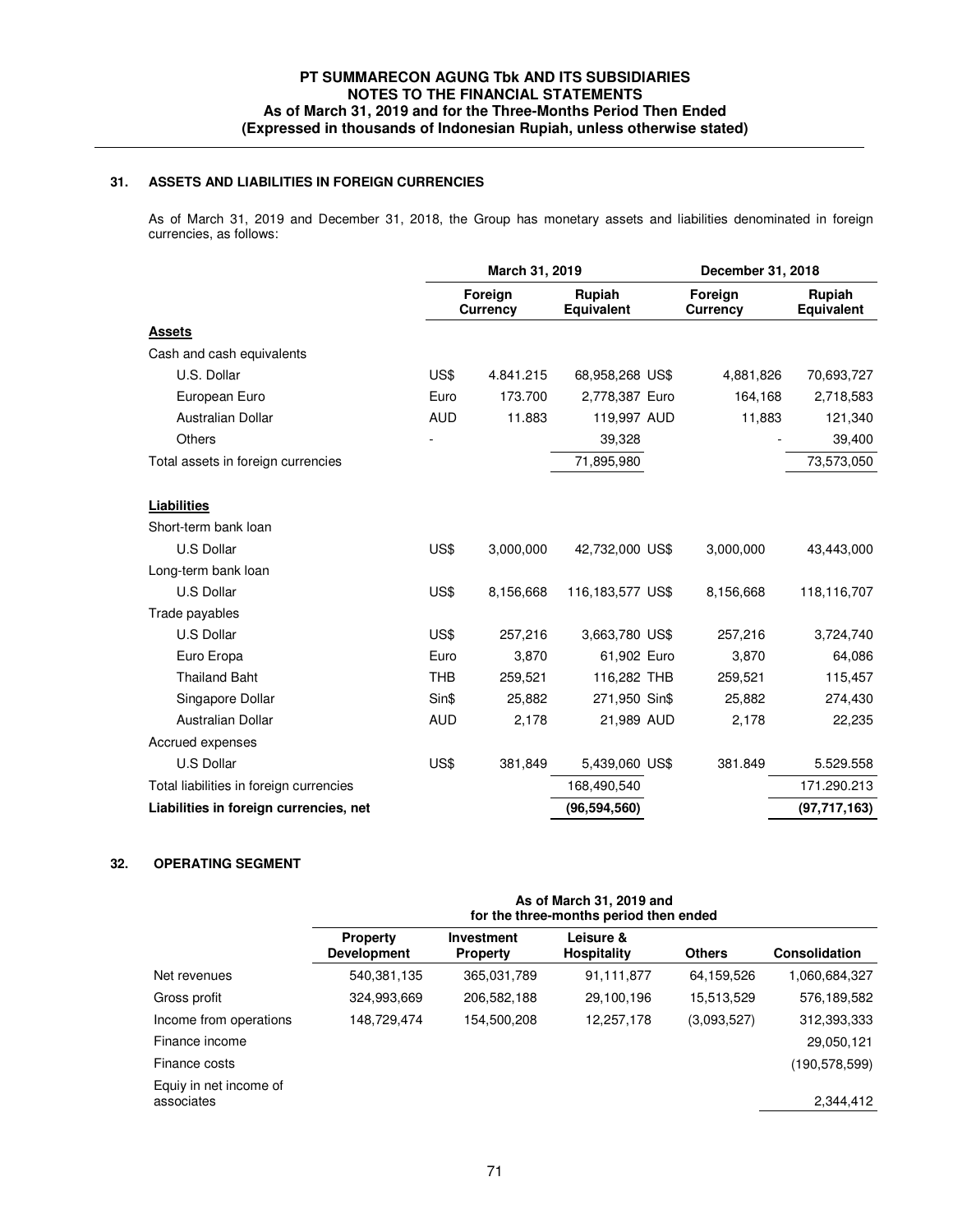# **32. OPERATING SEGMENT (CONTINUED)**

|                                                          | As of March 31, 2019 and<br>for the three-months period then ended |                                      |                                 |               |                      |  |
|----------------------------------------------------------|--------------------------------------------------------------------|--------------------------------------|---------------------------------|---------------|----------------------|--|
|                                                          | <b>Property</b><br><b>Development</b>                              | <b>Investment</b><br><b>Property</b> | Leisure &<br><b>Hospitality</b> | <b>Others</b> | <b>Consolidation</b> |  |
| <b>Profit before final tax</b><br>and income tax expense |                                                                    |                                      |                                 |               | 153,209,267          |  |
| Final tax expense                                        |                                                                    |                                      |                                 |               | (49,032,536)         |  |
| Profit before income tax<br>expense                      |                                                                    |                                      |                                 |               | 104,176,731          |  |
| Income tax expense                                       |                                                                    |                                      |                                 |               | (1,051,819)          |  |
| Profit for the period                                    |                                                                    |                                      |                                 |               | 103,124,912          |  |
| Other information                                        |                                                                    |                                      |                                 |               |                      |  |
| Segment assets                                           | 18,833,210,796                                                     | 4,449,806,935                        | 330,054,865                     | 303,982,026   | 23,917,054,622       |  |
| Segment liabilities                                      | 12,577,182,813                                                     | 1,905,952,778                        | 157,549,746                     | 119,502,300   | 14,760,187,637       |  |
| Acquisition of fixed assets<br>and investment properties | 11,623,265                                                         | 22,810,473                           | 1,227,638                       | 5,732,573     | 41,393,949           |  |
| Depreciation                                             | 8,868,145                                                          | 50,140,495                           | 6,110,821                       | 7,796,061     | 72,915,522           |  |
|                                                          | As of March 31, 2018 and<br>for the three-months period then ended |                                      |                                 |               |                      |  |
|                                                          | <b>Property</b><br><b>Development</b>                              | <b>Investment</b><br><b>Property</b> | Leisure &<br><b>Hospitality</b> | <b>Others</b> | <b>Consolidation</b> |  |
| Net revenues                                             | 679,733,693                                                        | 352,042,248                          | 91,054,395                      | 74,572,215    | 1,197,402,551        |  |
| Gross profit                                             | 291,602,774                                                        | 194,417,729                          | 29,536,398                      | 21,672,738    | 537,229,639          |  |
| Income from operations                                   | 136 697 046                                                        | $141$ 135 838                        | 11 153 130                      | 2229163       | 291 215 177          |  |

| mcome from operations                                    | 130,097,040    | 141,135,838   | 11,103,130  | 2,229,103   | 291,215,177     |
|----------------------------------------------------------|----------------|---------------|-------------|-------------|-----------------|
| Finance income                                           |                |               |             |             | 14,782,915      |
| Finance costs                                            |                |               |             |             | (164, 849, 838) |
| <b>Profit before final tax</b><br>and income tax expense |                |               |             |             | 141,148,254     |
| Final tax expense                                        |                |               |             |             | (55, 994, 818)  |
| Profit before income tax                                 |                |               |             |             | 85,153,436      |
| Income tax expense                                       |                |               |             |             |                 |
| Profit for the period                                    |                |               |             |             | 85,153,436      |
| <b>Other information</b>                                 |                |               |             |             |                 |
| Segment assets                                           | 16,579,677,868 | 4,516,859,728 | 340,936,066 | 300,444,050 | 21,737,917,712  |
| Segment liabilities                                      | 11,084,876,032 | 1,990,839,813 | 193,992,707 | 114,462,950 | 13,384,171,502  |
| Acquisition of fixed assets<br>and investment properties | 4,440,591      | 19,960,591    | 3,160,961   | 893,697     | 28,455,840      |
| Depreciation                                             | 9,200,565      | 51,025,223    | 11,504,504  | 4,409,234   | 76,139,526      |
|                                                          |                |               |             |             |                 |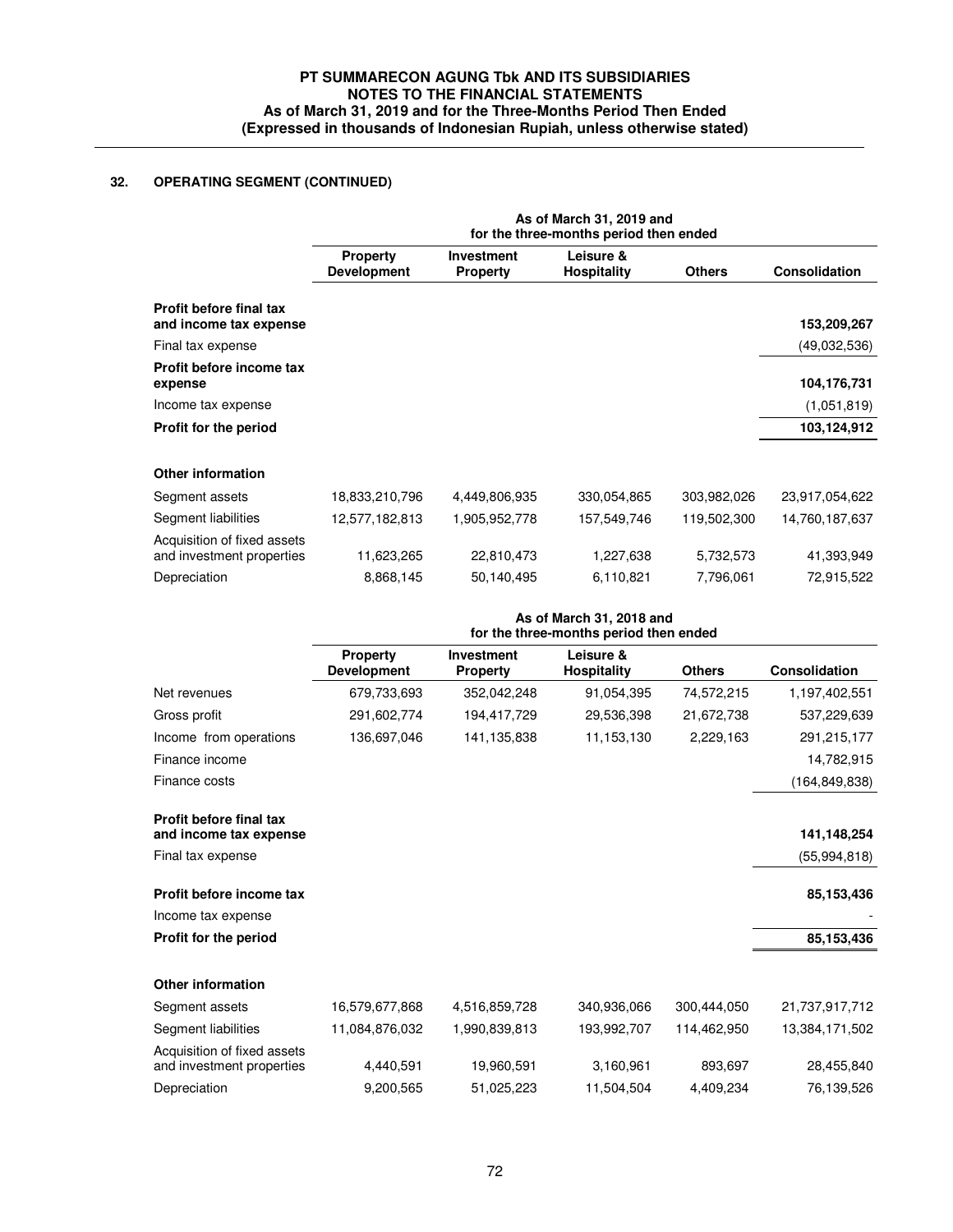## **33. SIGNIFICANT AGREEMENTS AND COMMITMENTS**

- a. On March 8, 2018, PT Bhakti Karya Bangsa (BTKB) given credit facility to Yayasan Pendidikan Inti Prima Bangsa (YIPB), with plafond up to Rp18,784,000,000. This credit facility has a term of 60 Months and will mature on March 8, 2023. This credit facility bears an interest rate of 11.25% per annum and will be paid monthly.
- b. The Company and certain subsidiaries entered into agreements with several banks, wherein such banks will provide credit facilities to the buyers of shops, commercial building, apartments of the Company and certain subsidiaries. In general, the agreements valid until undetermined time since the agreement has been arrenged. In the agreements, the Company and certain subsidiaries will be fully responsible and act as guarantor for the payment of all amounts due to the Bank including, principal and other costs incurred in the loan agreements made by and between the Buyer/Debtor with the Bank (buy back guarantee):
	- 1. Before the buyer/debtor has signed Deed of Sale and Purchase (AJB),
	- 2. Before the buyer/debtor has signed Deed of Mortgage Agreement (APHT) and or,
	- 3. The buyer/debtor buyers had neglected its obligation to pay the installment for three months in succession to the Bank.

Guarantee will be provided as AJB has not been signed. This guarantee can not be withdrawn or revoked during AJB on certificate of Unit Rights and APHT has not been signed, and have not been submitted and accepted by the bank.

- c. On September 19, 2017, based on notarial deed No. 64 of Dewi Himijati Tandika, S.H., SPCK entered into an operational agreement named KSO Summarecon Lestari Lakeview (KSO SLL) with PT Lestari Kreasi (LK) to develop the land owned by PT Lestari Kreasi located in Tangerang. Profit or loss from operations will be distributed with percentages of 75% for SPCK and 25% for LK. Subsequently, based on notarial deed No. 62 dated January 31, 2019 of Dewi Himijati Tandika, S.H., distribution of profit of loss from operations now become 70% for SPCK and 30% for LK. This agreement is valid for 10 years until September 18, 2027.
- d. On September 19, 2017, based on notarial deed No. 65 of Dewi Himijati Tandika, S.H., SPCK entered into an operational agreement named KSO Summarecon Variatata Serpong (KSO SVS) with PT Variatata (VT) to develop the land owned by PT Variatata located in Curug, Tangerang. Profit or loss from operations will be distributed with percentages of 70% for SPCK and 30% for VT. Subsequently, based on notarial deed No. 63 dated January 31, 2019 of Dewi Himijati Tandika, S.H., distribution of profit of loss from operations now become 80% for SPCK and 20% for VT. This agreement is valid for 10 years until September 18, 2027.
- e. Based on notarial deed No. 39 dated July 21, 2004 of Dewi Himijati Tandika, S.H., SPCK entered into a joint operation known as KSO Summarecon Serpong under an agreement with PT Jakartabaru Cosmopolitan (JBC). Under the agreement, both parties agreed to collaborate in developing 400 hectares of land belonging to JBC in Perumahan Gading Serpong Permai, Tangerang. Income or loss from operations will be distributed at 70% for SPCK and 30% for JBC. Subsequently, based on notarial deed No. 65 dated January 31, 2019 of Dewi Himijati Tandika, S.H., distribution of profit of loss from operations now become 80% for SPCK and 20% for JBC. This agreement is valid for a period of 10 years until July 18, 2029.
- f. On July 30, 2009, SPCK entered into a joint operation, known as KSO Summarecon Lakeview (KSO-SL), with TGS and LK. Under the terms of the agreement, the parties agreed to collaborate to develop an area known as East Business Unit Land belonging to TGS. KSO-SL has been appointed as the sole party to develop, sell and manage the East Business Unit Land for a period of 10 years until April 29, 2019, and has been extended until April 29, 2029. The parties agreed that the net profit from the joint operation shall be distributed to the parties in the following manner: TGS at 5%, LK at 40% and SPCK at 55%. However, loss from the KSO operations, if any, shall be borne only by SPCK and LK in their respective proportions.
- g. On November 13, 2017, PT Bintang Mentari Indah (BNMI) obtained a credit facility from PT Permata Cahaya Indah (PCI), a related party, amounting to Rp70,000,000. This credit facility matures in 1 year and can be extended under the agreement of both parties. This credit facility bore an interest at 9.00% per annum. In September 2018, BNMI has made payment for this loan.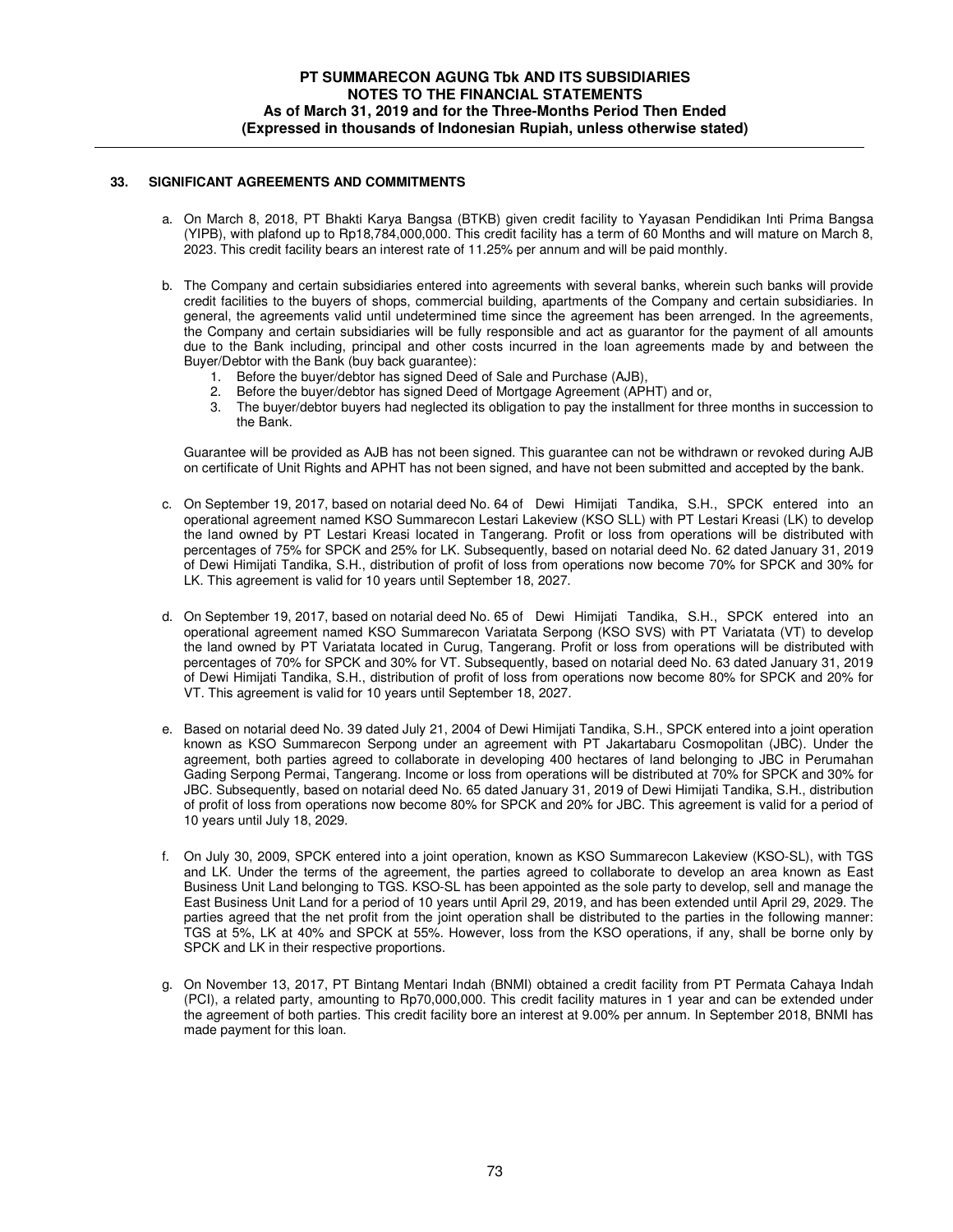## **33. SIGNIFICANT AGREEMENTS AND COMMITMENTS (CONTINUED)**

- h. In 2016, PT Inovasi Jaya Properti (IVJP) and PT Bintang Mentari Indah (BNMI) obtained a credit facility from PT Sulisman Graha (SLG), a related party, amounting to Rp16,000,000 and Rp65,000,000, respectively. In 2017, BNMI obtained an additional facility amounting to Rp15,000,000, which bring the total credit facility to Rp80,000,000. This credit facility will mature in 1 year and can be extended under the agreement of IVJP and BNMI with SLG. This credit facility bore an annual interest of 9.25% in 2016, 9% in 2017 and 2018. In September 2018, IVJP and BNMI have made payment for this loan.
- i. On May 1, 2017, PT Hotelindo Permata Jimbaran (HOPJ) entered into tradename and trademark agreement with Soho Hospitality Co.,Ltd, wherein HOPJ is authorized to use the name "Above Eleven" and the café will be named "Above Eleven, Bali". HOPJ agreed to pay royalties to Soho Hospitality Co., Ltd. as compensation, which is computed at the rate in accordance with the terms of the agreement. This agreement is valid for 5 years.
- j. On July 28, 2016, PT Bhakti Karya Bangsa (BTKB) entered into an operational agreement with Yayasan Inti Prima Bangsa (YPIB), whereby BTKB agreed to collaborate with YPIB in reforming the quality of education and management system in YPIB, also to elevate Sekolah Tinggi Manajemen Informatika dan Komputer Inovasi Sains Teknologi dan Bisnis (STMIK ISTB) to a university with an international level of competency standard.
- k. In March 2014, PT Nirwana Jaya Semesta (NWJS) entered into the following agreements with PT AAPC Indonesia (AAPC):
	- 1. Hotel Technical Assistance Agreement, wherein AAPC agreed to provide technical assistance and consultation for the construction of Novotel Hotel located in Slipi, Jakarta. NWJS agreed to pay a fee as agreed based on agreement for the service rendered by AAPC. This agreement is valid until the opening and commencement of operations of the Hotel.
	- 2. Hotel Management Agreement, wherein AAPC is engaged as the operator of Novotel Hotel, Jakarta. As compensation, AAPC is entitled to receive fees, which are computed at the rate in accordance with the terms of the agreement.
- l. In November 2014, PT Summarecon Hotelindo (SMHO) entered into the following agreements with Pop! International Hotels Corporation (PIHC) and PT Tauzia International Management (Tauzia) as follow:
	- 1. Tradename and Trademark License Agreements, wherein SMHO is authorized to use the name "Pop Hotels" and its hotel will be named "Pop! Hotel Kelapa Gading". SMHO agreed to pay royalty as compensation, in accordance with the terms of the agreement, at the rate of 2.5% of total revenue. This agreement is valid for 10 years starting from the commercial operations of the hotel.
	- 2. Hotel Management Agreement, wherein Tauzia is engaged as the operator of Pop! Hotel Kelapa Gading. Tauzia is entitled to receive fees which are computed at the rate in accordance with the terms of the agreement.
- m. In December 2011, PT Hotelindo Permata Jimbaran (HOPJ) entered into the following agreements with Movenpick Hotels and Resort Management AG (MH&R) as follows:
	- 1. Marketing and Hotel Services Agreement with MH&R, wherein MH&R agreed to provide hotel management services including human resource development, marketing and reservations. MH&R is entitled to receive contribution and marketing fees as compensation, which are computed at the rate in accordance with the terms of the agreement. This agreement is valid for 15 years starting from the commercial operations of the hotel.
	- 2. Tradename and Trademark License Agreements with MH&R, wherein HOPJ is authorized to use the name "Movenpick" and the hotel will be named "Movenpick Resort & Spa Jimbaran, Bali". HOPJ agreed to pay royalty as compensation, which are computed at the rate in accordance with the terms of the agreement. This agreement is valid for 15 years, commencing from the start of the commercial operations of the hotel.
	- 3. Hotel Management Consulting Agreement with MH&R, wherein MH&R is engaged as the sole and exclusive advisor and consultant to supervise, direct, manage and control the operations of Movenpick Resort & Spa Jimbaran, Bali. MH&R is entitled to receive consultation fees as compensation, which are computed at the rate in accordance with the terms of the agreement. This agreement is valid for 15 years, commencing from the start of the commercial operations of the hotel.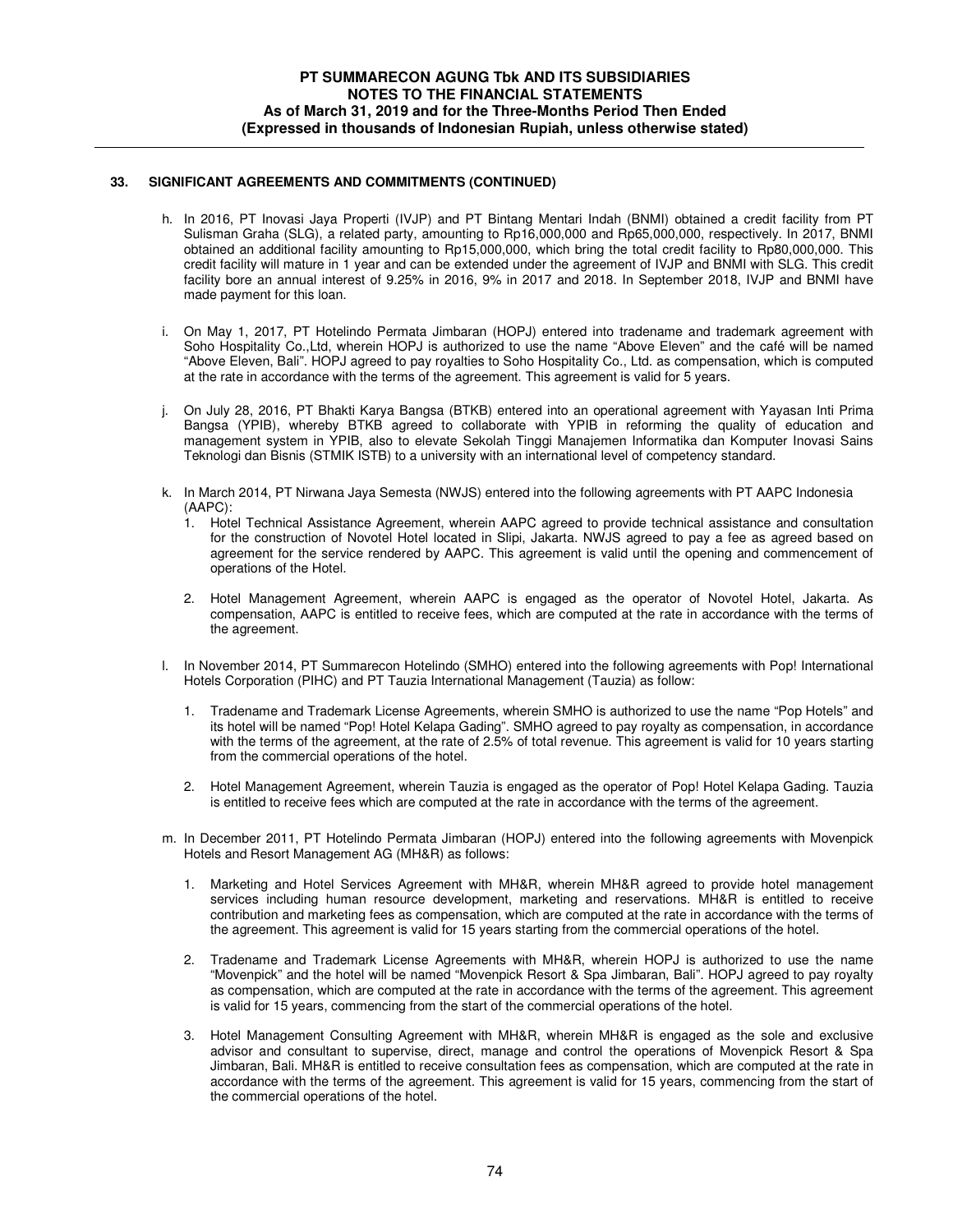# **34. LITIGATIONS**

Certain subsidiaries in the Group are involved in several lawsuits as follows:

 a. PT Jakartabaru Cosmopolitan (JBC) (Defendant I) and SPCK (Defendant II) vs Leliana Hananto (Plaintiff) and other Defendants in relation to the installation of net at Gading Raya Padang Golf & Club, Tangerang. The appeal was filed on August 21, 2013. On May 14, 2014, Tangerang High Court decided to refuse the Plaintiff's claim. On May 20, 2014, the Plaintiff filed an appeal to Banten High Court. On September 22, 2014, Banten High Court has made the decision of ruling Tangerang High Court's decision to be legally binding.

Based on Banten High Court's decision, on October 30, 2014, the Plaintiff filed an appeal to the Supreme Court. On July 9, 2015, Supreme Court issued a judgement ruling to decline Banten High Court's decision.

Based on Supreme Court's decision, on December 5, 2016, the Defendants appealed for Judicial Review to Supreme Court. As of the completion date of the consolidated financial statements, the aforementioned case is still under review by the Supreme Court.

- b. The Company (Plaintiff) vs Robert Sudjasmin (Defendant I) and other Defendants and Co-defendants in relation to the correction of typing error in the minutes of auction numbers in dictum of North Jakarta District Court Decision No.17/Pdt.G/1991/PN.JKT.UT jo. Jakarta High Court Decision No.158/PDT/1993/PT.DKI jo. Supreme Court Decision No. 538 K/Pdt/1994 jo. No. 466 PK/Pdt/2002. The claim was filed on August 20, 2013 and on September 1, 2014, the North Jakarta District Court accepted the Plaintiff's appeal. Based on that decision, on September 11, 2014, Defendant I filed an appeal to Jakarta High Court. On November 26, 2015, Jakarta High Court has bound the decision of North Jakarta District Court. Based on Jakarta High Court's decision, Defendant I has filed cassation to the Supreme Court. On June 21, 2017, the Supreme Court issued a judgement ruling to decline an appeal from Defendant I.
- c. KCJA (Intervenor I) and other Defendants vs Jantje Manesah Agung (Plaintiff) in relation to land dispute over 85,940m2 of land located in Bogor. On October 29, 2015, this claim was filed to North Jakarta District Court. On April 7, 2016, KCJA has requested to intervere in this case. On April 3, 2017, North Jakarta District Court decided to refuse Plaintiff's claim. Based on North Jakarta District, Plaintiff filed an appeal to Jakarta High Court. As of the date of approval and authorization for issuance of these consolidated financial statements, the aforementioned case is still under review by the Jakarta Hight Court.
- d. KCJA (Intervenor II) vs Jantje Manesah Agung (Plaintiff) in relation to land dispute over 82,082m2 of land located in Bogor. On December 23, 2016, this claim was filed to Bandung Administrative Court. On February 3, 2017, KCJA has requested to intervere in this case. On June 6, 2017 Bandung Administrative Court decided to granted the Plaintiff claim and declared the cancellation of decree which issued by Bogor District Land Agency. Based on Bandung Administrative Court's decision, on June 14, 2017, the Defendant (in this case Bogor District Land Agency) and Intervenor filed an appeal. On October 30, 2017, DKI Jakarta High Administrative Court issued a judgement ruling to decline Bandung Administrative Court. Based on DKI Jakarta High Administrative Court Decision, the Defendant filed an cassation appeal to Supreme Court. As of the completion date of the consolidated financial statements, the aforementioned case is still under review in cassation level by the Supreme Court.
- e. MKPP (Defendant I) and other Defendants vs Hj. Sukaesih Binti Suarma Alias Ny. Tjartjih Binti Suarma (Deceased Plaintiff) in relation to land dispute over 8,050m2 of land located in Bandung. On April 7, 2017, this claim was filed to Bandung District Court. Bandung district court decided to grant the Plaintiff's claim. On March 1, 2018, the Plaintiff filed an appeal to Bandung High Court. On November 13, 2018, The Bandung High Court has issued verdict which basically rejected the Plaintiff's claim in its entirety. Upon the decision of the Bandung High Court, on December 10, 2018, the Plaintiff has filed a appeal to the Supreme Court of the Republic of Indonesia.
- f. The Company (Defendant I) vs Ny. Hj. Zakiyah (Plaintiff) in relation to land dispute over 6,980 m2 of land located in Rorotan, Cilincing, North Jakarta. On October 30, 2017, this claim was filed at North Jakarta District Court. On October 4, 2018, North Jakarta District Court decided to accept some of Plaintiff's claim. As of judgment by North Jakarta District Court, Defendant (PT Nusa Kirana Real Estate) filed an appeal to Jakarta High Court. As of the date of approval and authorization for issuance of these consolidated financial statements, the aforementioned case is still under review by the Jakarta High Court.